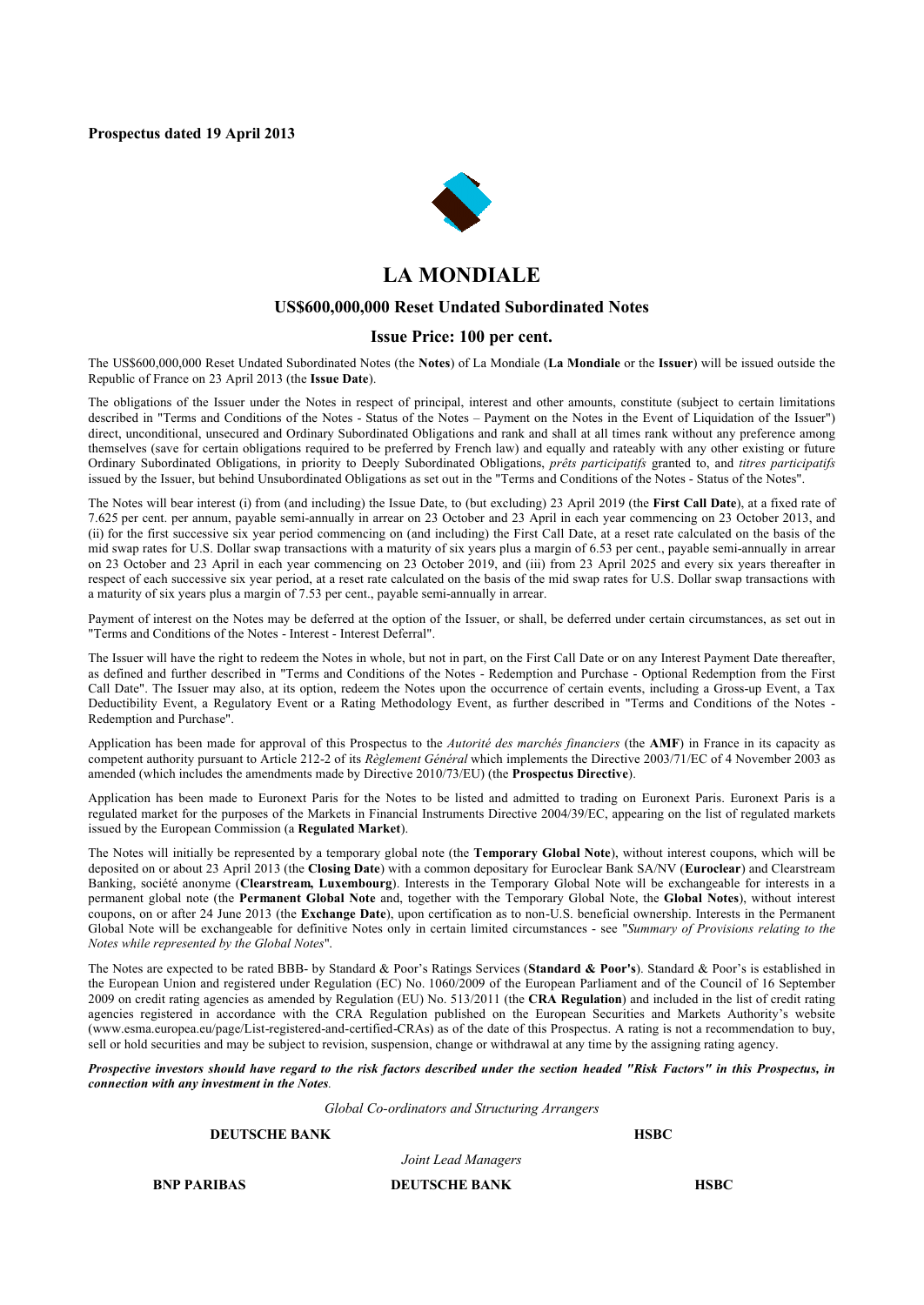*This Prospectus should be read and construed in conjunction with any supplement, that may be published between the date of this Prospectus and the date of the admission to trading of the Notes on Euronext Paris, and with all documents incorporated by reference herein (see "Documents Incorporated by Reference") (together, the Prospectus).*

*This Prospectus constitutes a prospectus for the purposes of Article 5.3 of Directive 2003/71/EC of the European Parliament and of the Council of 4 November 2003 as amended and the relevant implementing measures in France, in respect of, and for the purposes of giving information with regard to, the Issuer and the Group (as defined below) and the Notes which, according to the particular nature of the Issuer and the Notes, is necessary to enable investors to make an informed assessment of the assets and liabilities, financial position, profit and losses and prospects of the Issuer and the Group.*

*Certain information contained in this Prospectus and/or documents incorporated herein by reference have been extracted from sources specified in the sections where such information appears. The Issuer confirms that such information has been accurately reproduced and that, so far as it is aware and is able to ascertain from information published by the above sources, no facts have been omitted which would render the information reproduced inaccurate or misleading. The Issuer has also identified the source(s) of such information.*

*References herein to the Issuer are to La Mondiale. References to the Group are to the Issuer, together with its fully consolidated subsidiaries taken as a whole.*

*No person has been authorised to give any information or to make any representation other than those contained in this Prospectus in connection with the issue or sale of the Notes and, if given or made, such information or representation must not be relied upon as having been authorised by the Issuer or any of the Joint Lead Managers (each as defined in "Subscription and Sale"). Neither the delivery of this Prospectus nor any offering or sale made in connection herewith shall, under any circumstances, create any implication that there has been no change in the affairs of the Issuer or those of the Group since the date hereof or the date upon which this Prospectus has been most recently supplemented or that there has been no adverse change in the financial position of the Issuer or that of the Group since the date hereof or the date upon which this Prospectus has been most recently supplemented or that any other information supplied in connection with the issue of the Notes is correct as of any time subsequent to the date on which it is supplied or, if different, the date indicated in the document containing the same.*

*This Prospectus does not constitute an offer to sell or the solicitation of an offer to buy any Notes in any jurisdiction to any person to whom it is unlawful to make the offer or solicitation in such jurisdiction. The distribution of this Prospectus and the offer or sale of Notes may be restricted by law in certain jurisdictions. The Issuer and the Joint Lead Managers do not represent that this Prospectus may be lawfully distributed, or that any Notes may be lawfully offered, in compliance with any applicable registration or other requirements in any such jurisdiction, or pursuant to an exemption available thereunder, or assume any responsibility for facilitating any such distribution or offering. In particular, no action has been taken by the Issuer or the Joint Lead Managers which would permit a public offering of the Notes or distribution of this Prospectus in any jurisdiction where action for that purpose is required. Accordingly, no Notes may be offered or sold, directly or indirectly, and neither this Prospectus nor any offering material may be distributed or published in any jurisdiction, except under circumstances that will result in compliance with any applicable laws and regulations and the Joint Lead Managers (each as defined in "Subscription and Sale") have represented that all offers and sales by them will be made on the same terms. Persons into whose possession this Prospectus comes are required by the Issuer and the Joint Lead Managers to inform themselves about and to observe any such restriction. In particular, there are restrictions on the distribution of this Prospectus and the offer or sale of Notes in the United States, the United Kingdom, Hong Kong, Singapore, Switzerland, France and Italy, see the section entitled "Subscription and Sale".*

*THE NOTES HAVE NOT BEEN AND WILL NOT BE REGISTERED UNDER THE UNITED STATES SECURITIES ACT OF 1933, AS AMENDED OR WITH ANY SECURITIES REGULATORY AUTHORITY*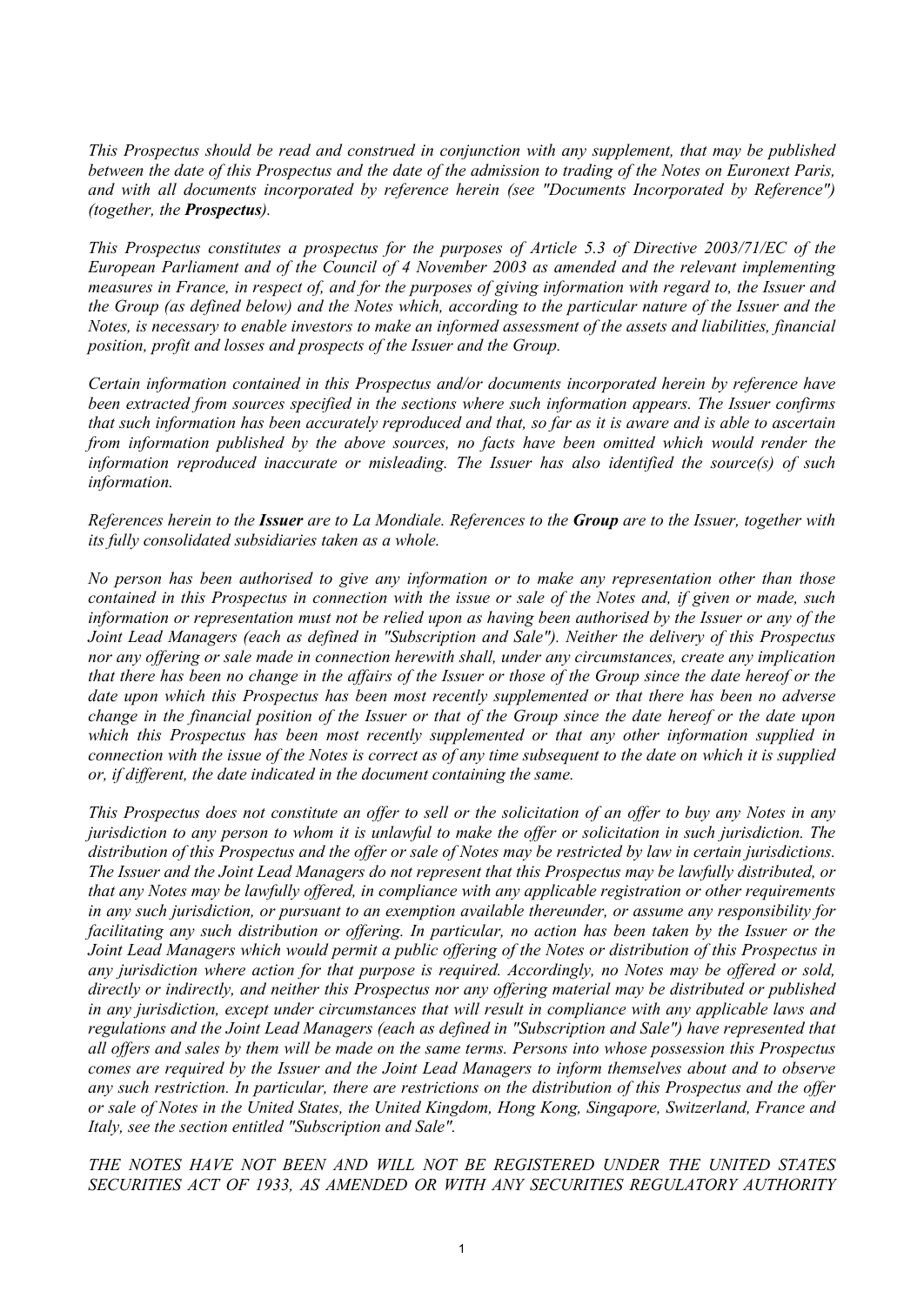*OF ANY STATE OR OTHER JURISDICTION OF THE UNITED STATES. SUBJECT TO CERTAIN EXCEPTIONS, NOTES MAY NOT BE OFFERED OR SOLD WITHIN THE UNITED STATES OR TO, OR FOR THE ACCOUNT OR BENEFIT OF, U.S. PERSONS, except in transactions exempt from or not subject to the registration requirements of the Securities Act and in compliance with any applicable state securities*  laws. FOR A DESCRIPTION OF CERTAIN RESTRICTIONS ON OFFERS AND SALES OF NOTES AND *ON DISTRIBUTION OF THIS PROSPECTUS, SEE "SUBSCRIPTION AND SALE".*

*The Joint Lead Managers have not separately verified the information contained in this Prospectus. None of the Joint Lead Managers makes any representation, warranty or undertaking, express or implied, or accepts any responsibility or liability, with respect to the accuracy or completeness of any of the information contained or incorporated by reference in this Prospectus or any other information provided by the Issuer in connection with the issue and sale of the Notes. In making an investment decision regarding the Notes, prospective investors must rely on their own independent investigation and appraisal of the (a) the Issuer, the Group, its business, its financial condition and affairs and (b) the terms of the offering, including the merits and risks involved. The contents of this Prospectus are not to be construed as legal, business or tax advice. Each prospective investor should subscribe for or consult its own advisers as to legal, tax, financial, credit and related aspects of an investment in the Notes. None of the Joint Lead Managers undertakes to review the financial condition or affairs of the Issuer or the Group after the date of this Prospectus nor to advise any investor or potential investor in the Notes of any information coming to the attention of any of the Joint Lead Managers. Potential investors should, in particular, read carefully the section entitled "Risk Factors" set out below before making a decision to invest in the Notes.*

*Neither this Prospectus nor any other information supplied in connection with the issue and sale of the Notes (a) is intended to provide the basis of any credit or other evaluation or (b) should be considered as a recommendation by the Issuer or the Joint Lead Managers that any recipient of this Prospectus or any other information supplied in connection with the issue and sale of the Notes should purchase any Notes. Neither this Prospectus nor any other information supplied in connection with the issue and sale of the Notes constitutes an offer or invitation by or on behalf of the Issuer or the Joint Lead Managers to any person to subscribe for or to purchase any Notes.*

*The consolidated financial statements of the Issuer and the Group (as defined as the Issuer and its fully consolidated subsidiaries) for the years ended 31 December 2011 and 31 December 2010 have been prepared in accordance with IFRS as adopted by the European Union.*

*In this Prospectus, unless otherwise specified or the context otherwise requires, references to*  $\epsilon$ *, Euro, <i>EUR or euro are to the single currency of the participating member states of the European Economic and Monetary Union which was introduced on 1 January 1999 and references to \$, US\$, USD and U.S. Dollars are to the lawful currency of the United States of America.*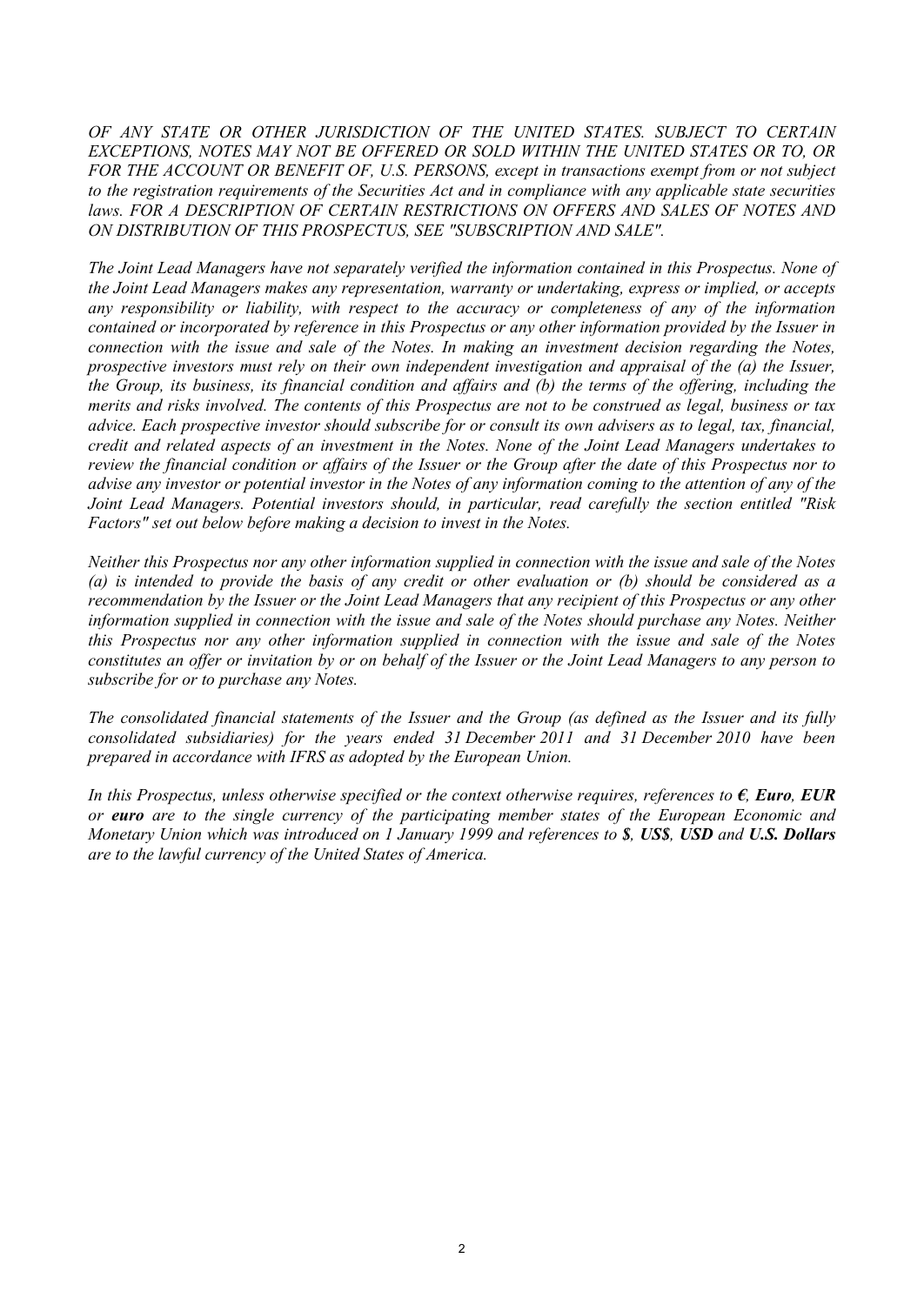#### **FORWARD-LOOKING STATEMENTS**

Certain statements contained herein are forward-looking statements including, but not limited to, statements with respect to the Issuer's business strategies, expansion and growth of operations, plans or objectives, trends in its business, competitive advantage and regulatory changes, based on certain assumptions and include any statement that does not directly relate to a historical fact or current fact. Forward-looking statements are typically identified by words or phrases such as, without limitation, "anticipate", "assume", "believe", "continue", "estimate", "expect", "foresee", "intend", "project", "anticipate", "seek", "may increase" and "may fluctuate" and similar expressions or by future or conditional verbs such as, without limitation, "will", "should", "would" and "could". Undue reliance should not be placed on such statements, because, by their nature, they are subject to known and unknown risks, uncertainties, and other factors and actual results may differ materially from any future results, performance or achievements expressed or implied by such forward-looking statements. Please refer to the section entitled "Risk Factors" below.

The Issuer expressly disclaims any obligation or undertaking to release publicly any updates or revisions to any forward-looking statement contained herein to reflect any change in the Issuer's expectations with regard thereto or any change in events, conditions or circumstances on which any such statement is based.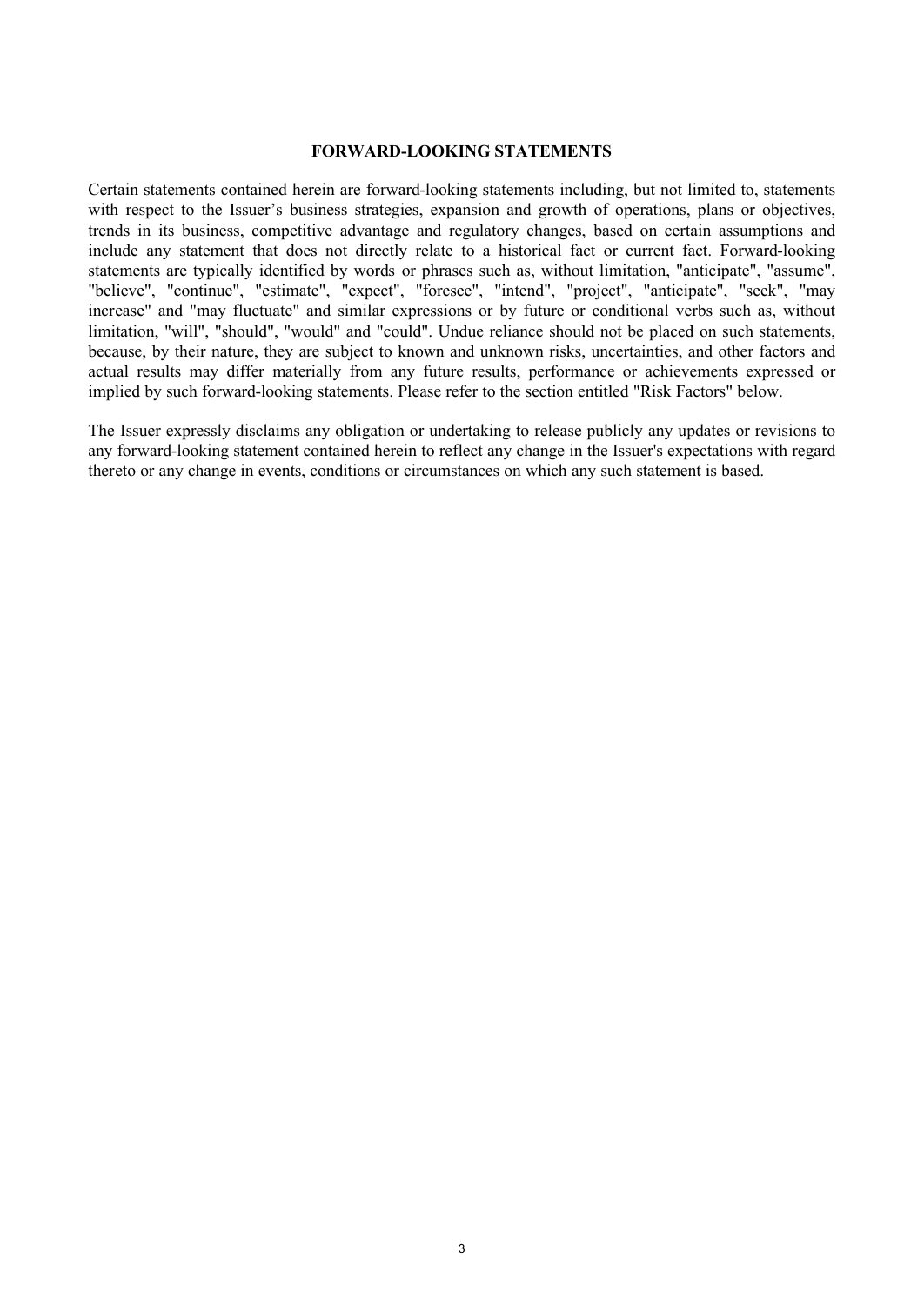# **TABLE OF CONTENTS**

# **Section** Page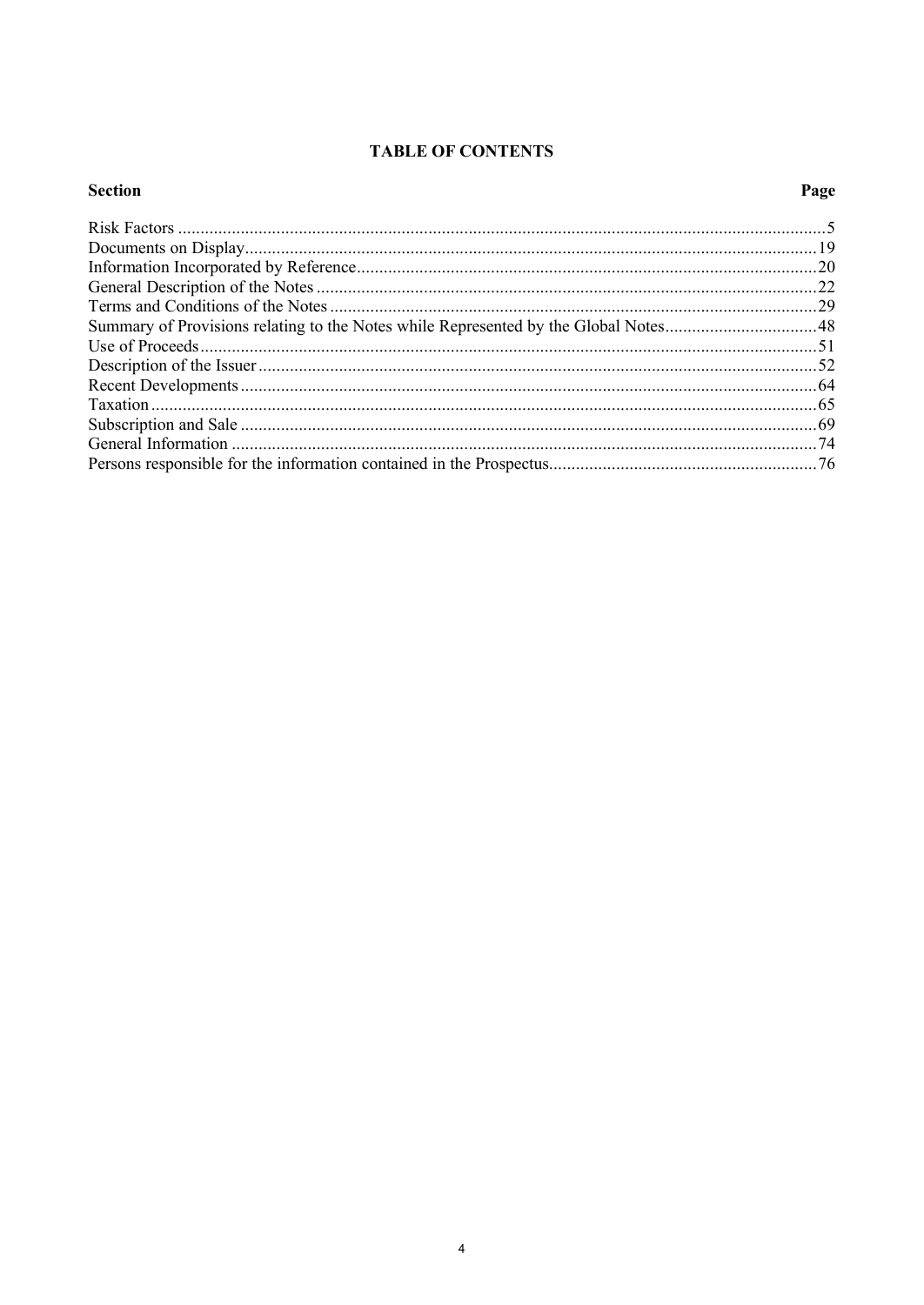# **RISK FACTORS**

*The Issuer believes that the following factors may affect its ability to fulfil its obligations under the Notes. All of these factors are contingencies which may or may not occur and the Issuer is not in a position to express a view on the likelihood of any such contingency occurring.*

*Factors which the Issuer believes may be material for the purpose of assessing the market risks associated with the Notes are also described below.*

*The Issuer believes that the factors described below represent the principal risks inherent in investing in the Notes, but the inability of the Issuer to pay interest, principal or other amounts on or in connection with the Notes may occur for other reasons and the Issuer does not represent that the statements below regarding the risks of holding the Notes are exhaustive. Prospective investors should read the entire Prospectus. The following is a disclosure of risk factors that are material to the Notes in order to assess the market risk associated with these Notes and risk factors that may affect the Issuer's ability to fulfil its obligations under the Notes. Prospective investors should consider these risk factors before deciding to purchase Notes. The following statements are not exhaustive. Prospective investors should consider all information provided in this Prospectus and consult with their own professional advisers if they consider it necessary. In addition, investors should be aware that the risks described may combine and thus intensify one another. The occurrence of one or more risks may have a material adverse effect on the own funds, the financial position and the operating result of the Issuer.*

*Each of the risks highlighted below could have a material adverse effect on the business, operations, financial conditions or prospects of the Issuer or the Group, which in turn could have a material adverse effect on the amount of principal and interest which investors will receive in respect of the Notes. In addition, each of the risks highlighted below could adversely affect the trading price of the Notes or the rights of investors under the Notes and, as a result, investors could lose some or all of their investment.* 

*Words and expressions defined in the section entitled "Terms and Conditions of the Notes" herein shall have the same meanings in this section.* 

*The order in which the following risks factors are presented is not an indication of the likelihood of their occurrence.*

# **RISK FACTORS RELATING TO THE ISSUER**

The occurrence of any of the risks described below may affect the Issuer's capacity to repay, and/or adversely affect the market price of the Notes and lead to Noteholders suffering loss when they sell their Notes. Investors are therefore at risk of losing all or part of their investment.

# **Financial risks**

La Mondiale and its Group is exposed to the following financial risks:

#### *Market risks*

The market risk affects the yield of the assets backing the core capital and technical provisions of the Issuer. Market levels and returns on investment constitute a significant part of the overall profitability of the Group and fluctuations in financial markets may have a material effect on operating results. Global debt and equity market have experienced historical levels of volatility and the outlook is uncertain. Any decline in the financial markets could have an adverse effect on the financial situation, operating results and cash flow of the Issuer.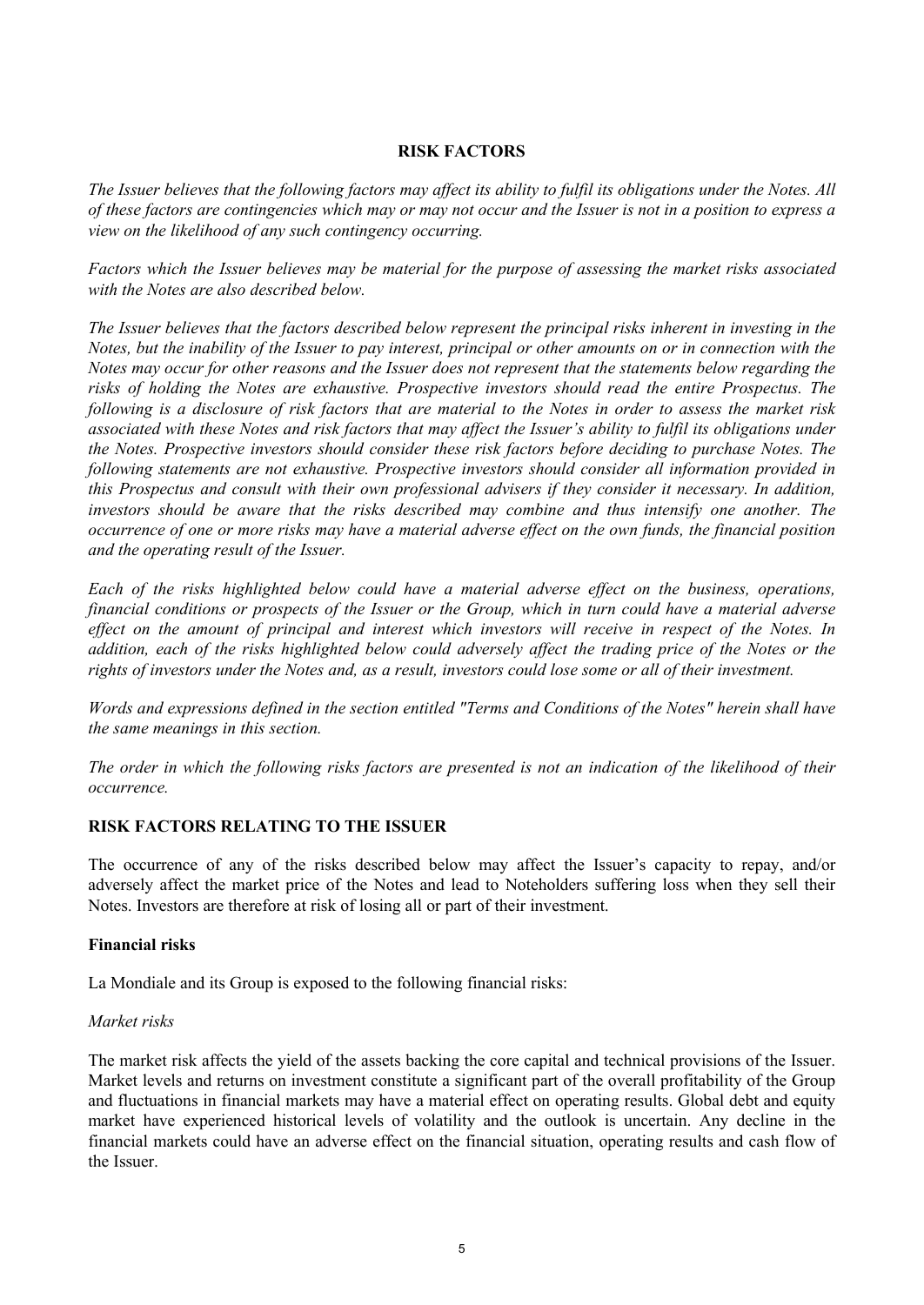Fluctuations in interest rates may affect the yields on and the market value of notes.

- · During periods when interest rates are going up, the price of fixed income securities tends to decrease and gains on sale of such securities are lower or losses greater.
- · If the interest rates are low for a long time, investment could be affected in a sense that it would not match the liability requirement.

Likewise, the yield on assets representing technical commitments is key in the definition of beneficiary participations attributed to the policy holders. Variations in interest rates and returns on equity markets may also have an impact on policy holders' behaviour. This phenomenon is particularly seen in our life insurance and savings business.

In addition, La Mondiale invests part of its assets in shares (the percentage of general assets invested in shares as at 31 December 2011 was 7%) which are generally exposed to volatility risks.

Investment risk on life insurance portfolios is sometimes borne by the policy holders in the case of unitlinked life insurance policies. In these cases, fluctuations of the price of underlying securities will directly or indirectly affect the financial results of the life insurance business operations. Furthermore such fluctuations could affect the solvency of the Group, in particular the level of unrealised gains eligible to cover the solvency margin requirement.

# *Currency risk*

This risk relates to the sensitivity of assets to changes in the currency in which assets are recorded on the balance sheet. La Mondiale mainly faces this risk since it holds assets denominated in U.S. dollars, Yen, Sterling, Swiss Francs and other currencies.

# *Credit risk*

La Mondiale is exposed to counterparty risk in its relations with third parties. La Mondiale is mainly exposed to credit risk through its financial assets, and securities lending. A default by any of its counterparties could have an effect on its financial situation.

A solvency default by a counterparty could generate significant liquidity problems and cause other institutions to default. Stability of such institutions depends greatly on the trends in the market, notably through credit and other financial flows linking these institutions together. This risk can adversely affect the financial intermediaries, banks and depositories with which La Mondiale operates daily which may therefore adversely affect its income, returns and solvency.

# *Liquidity risk*

There is a risk that La Mondiale cannot sell a financial asset at its true value or cannot sell it at all. La Mondiale also faces the risk that it cannot meet its obligations, such as being able to reimburse the policy holders requesting it.

# **Insurance risks**

The Group is exposed to the following insurance risks:

# *Pricing risk*

This risk may arise as a result of premiums being too low to meet the commitments (risk of wrong assessment of the characteristics of the policy holder risk, risk of wrong evaluation of the premium). The launch of new products or changes to existing products may lead to the occurrence of this type of risk.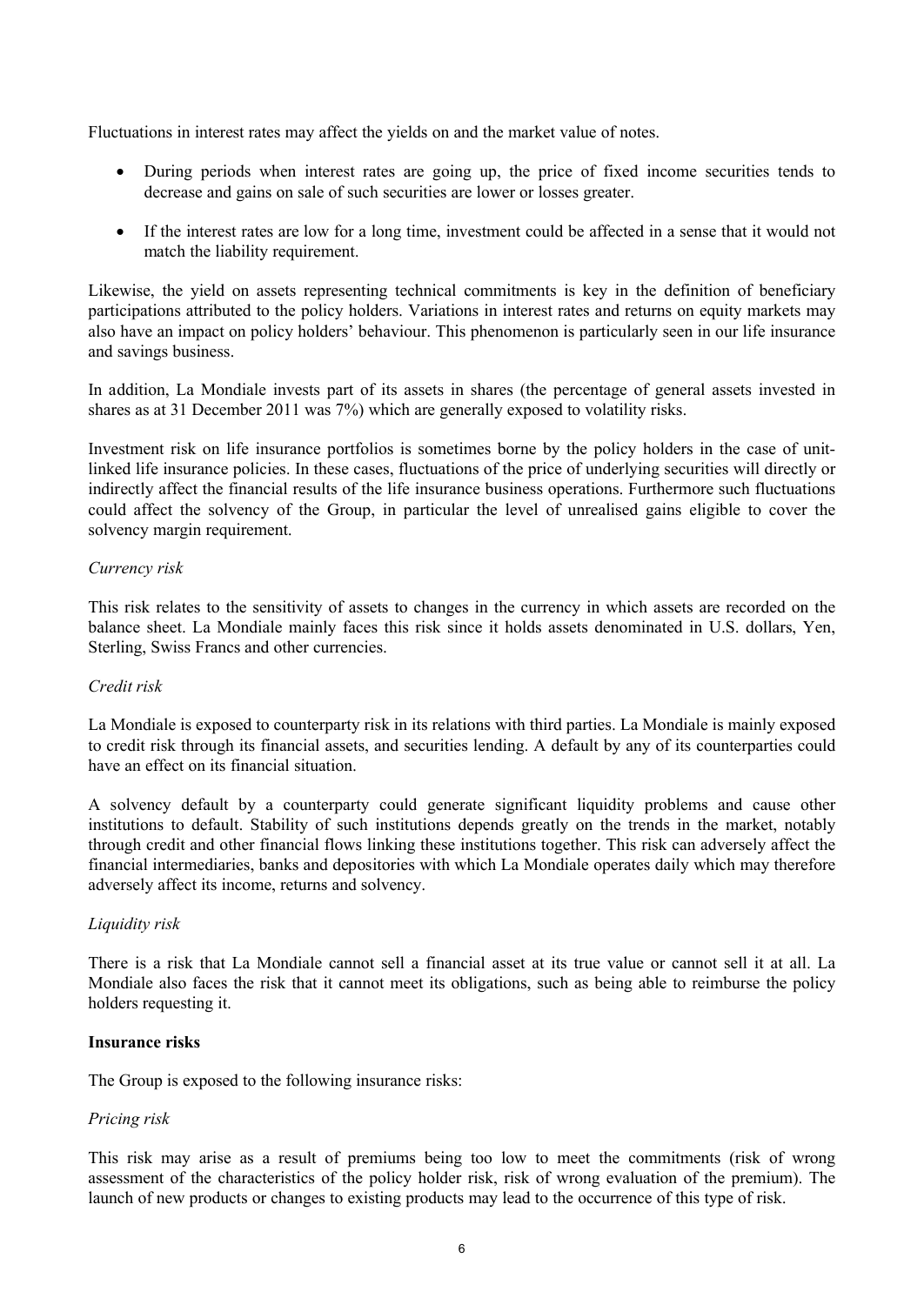# *Provision risk*

This risk may arise if insufficient provision is made to meet commitments due to poor assessment of available data, subsequent modification of the risk factors or inappropriate calculation parameters.

## *Disaster risk*

The risk for an insurer of the sudden occurrence of an incident involving very large claims or an accumulation of incidents due to a single event (for example, a pandemic risk).

# *Longevity, mortality and morbidity risk*

The company may be affected by significant change in statistics of longevity, mortality or morbidity of its policyholders.

# *Lapse and transfer risk*

The company may be affected by significant change in lapse of life insurance contracts or by transfer of group pension contracts to another insurer.

# *Reinsurance risk*

La Mondiale has exposure to its reinsurers through its reinsurance treaties. In such treaties, the other insurers assume part of the cost, losses and expenses associated with incidents, and losses whether or not carried over, in exchange for a proportion of the premiums. The ability to make a claim under, and the amount and cost of, the reinsurance depends on general market conditions and may vary significantly. Any decrease in the amount of reinsurance cover purchased will increase the risk of loss for La Mondiale. When reinsurance is put in place, La Mondiale remains liable for transferred risks if the reinsurer does not fulfil its obligations. Default by a reinsurer could therefore affect La Mondiale's profits and financial situation.

# **Operational risks**

The Group defines operational risk as the risk of loss due to inappropriate or failure of procedures, individuals or systems or loss resulting from external events.

Operational risks can be classified into the following categories:

- Risk of internal or external fraud: from an employee or a third party, whether a customer, a beneficiary or a partner. La Mondiale has introduced controls and procedures in the most vulnerable areas.
- · Human resources and skills risk: this relates to the inadequacy between the available skills and the needs (key-men, training), errors in setting hiring, salaries and careers management policies, social relations in relation to employees representation or negotiation processes.
- The risks relating to information systems which include risks relating to the planning of systems development, risk of design, development and maintenance of applications, risks attached to the use of applications and softwares.
- · Risks attached to the conduct of operations: information reliability, compliance of procedures, reliability of deliverables, human errors and monitoring of activities.
- · Risks relating to operational organisation: this relates to the inadequacy between the strategy and the organisation of the Issuer, the inefficiency of defined processes or inappropriate definition of interfaces.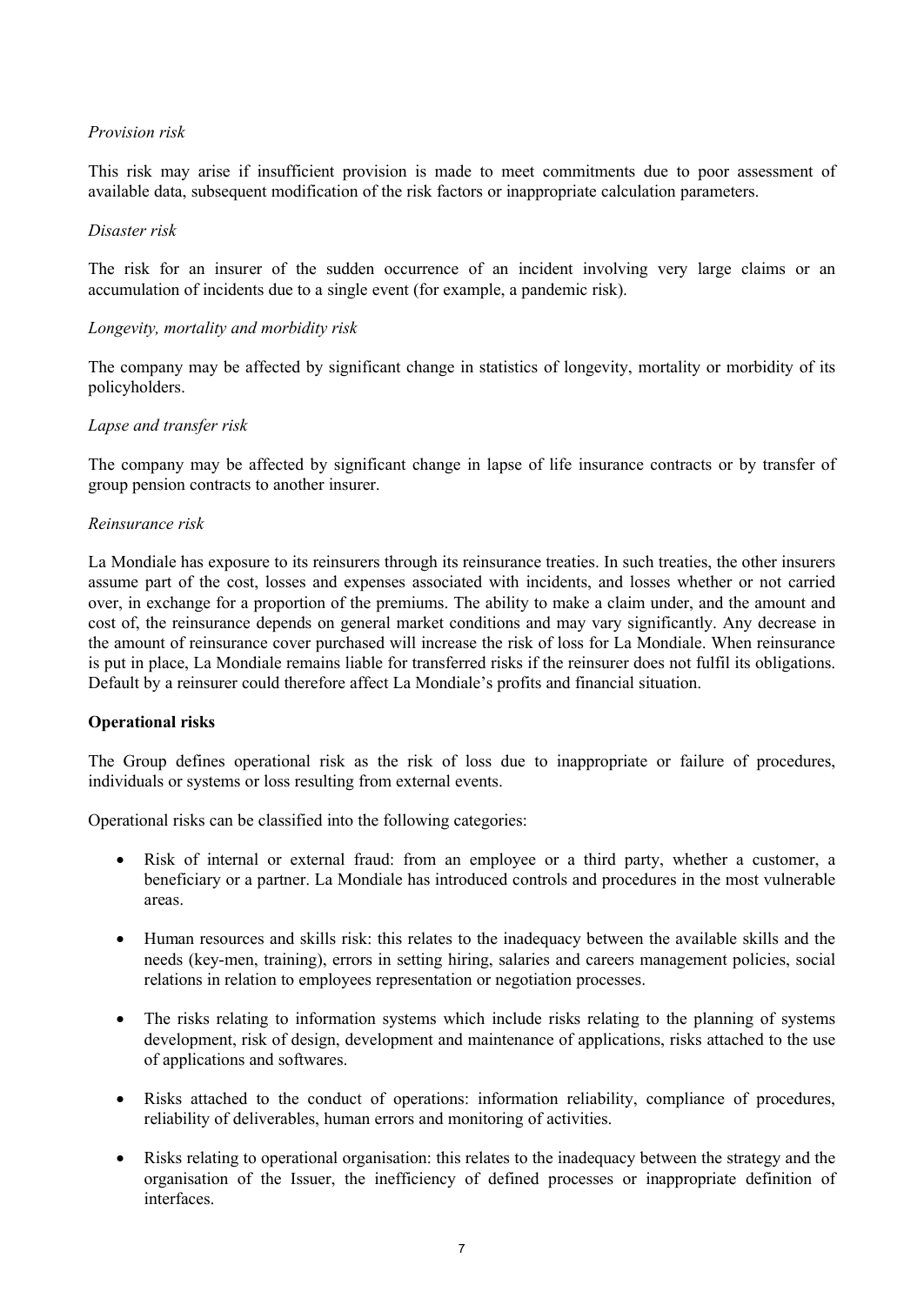- · Security risks: continuity and resuming activities (establishment of a business continuity plan), security relating to information systems, goods and individuals.
- · Risks relating to outsourcing and suppliers: dysfunction or termination of commercial relations with a sub-contractor, contractualisation and compliance of obligations.
- · Commercial and partnership risks: risks regarding the default of a partner, the sharing of responsibilities, commissioning, products distribution, knowledge of clients' needs and ethics.
- Development risks: adequacy between offer and the market, internal or external growth, risks relating to external communications.
- · Risks relating to the sector: risks regarding competition or the evolution of the sector, reputational risks relating to relations with clients and third parties.
- Risks relating to professional conduct: failure to comply with professional conducts when dealing with clients. La Mondiale closely follows and has implemented the ethical principles of the *Fédération Française des Sociétés d'Assurance* and the *Autorité des marchés financiers*.
- · Risks relating to anti-money laundering: La Mondiale has set up anti-money laundering policies in order to efficiently prevent money laundering. New regulations in 2009 have led the Group to update and adjust their internal policies in that respect.
- · Insurance and risk hedging: La Mondiale has set up and periodically updates an insurance program to protect its assets. Subscribed insurance policies relate to insurances regarding damage to goods, civil liability insurances and individuals insurances. The subscribed insurances and levels of selfinsurance vary depending on the activities, the size and claim rates of the related entities.

# **The risk management policies, procedures and methods may leave La Mondiale exposed to unforeseen or unidentified risks.**

The Group has engaged significant resources to develop evaluation policies, procedures and methods to manage operational, liquidity, credit and market risks and plans to continue making efforts in this direction in the future.

However the Group's risk management strategies and techniques may not be entirely effective in mitigating exposure to risk in all market environments or against all types of risks, including those risks that the Group has not yet identified or anticipated.

If potential or existing customers believe that the risk management procedures and policies of the Group are not appropriate, the Issuer's reputation as well as its revenues and profits may be adversely affected.

# **Other strategic or environmental risks**

# **A downgrade in our rating may increase policy cancellations and non-renewals, adversely affect relationships with distributors and negatively impact new business.**

The insurer financial strength rating of La Mondiale is an important factor in establishing and maintaining our competitive position. The rating agency regularly reviews our rating. Future downgrades in the rating (or the potentiality of such a downgrade) could, among other things, materially increase the number of policy cancellations and non-renewals, adversely affect relationships with the distributors of our products and services, including new sales of our products, and negatively impact the level of our premiums and adversely affect our ability to obtain reinsurance at reasonable prices or at all. This could adversely affect our businesses, financial condition, results of operations and our cost of capital.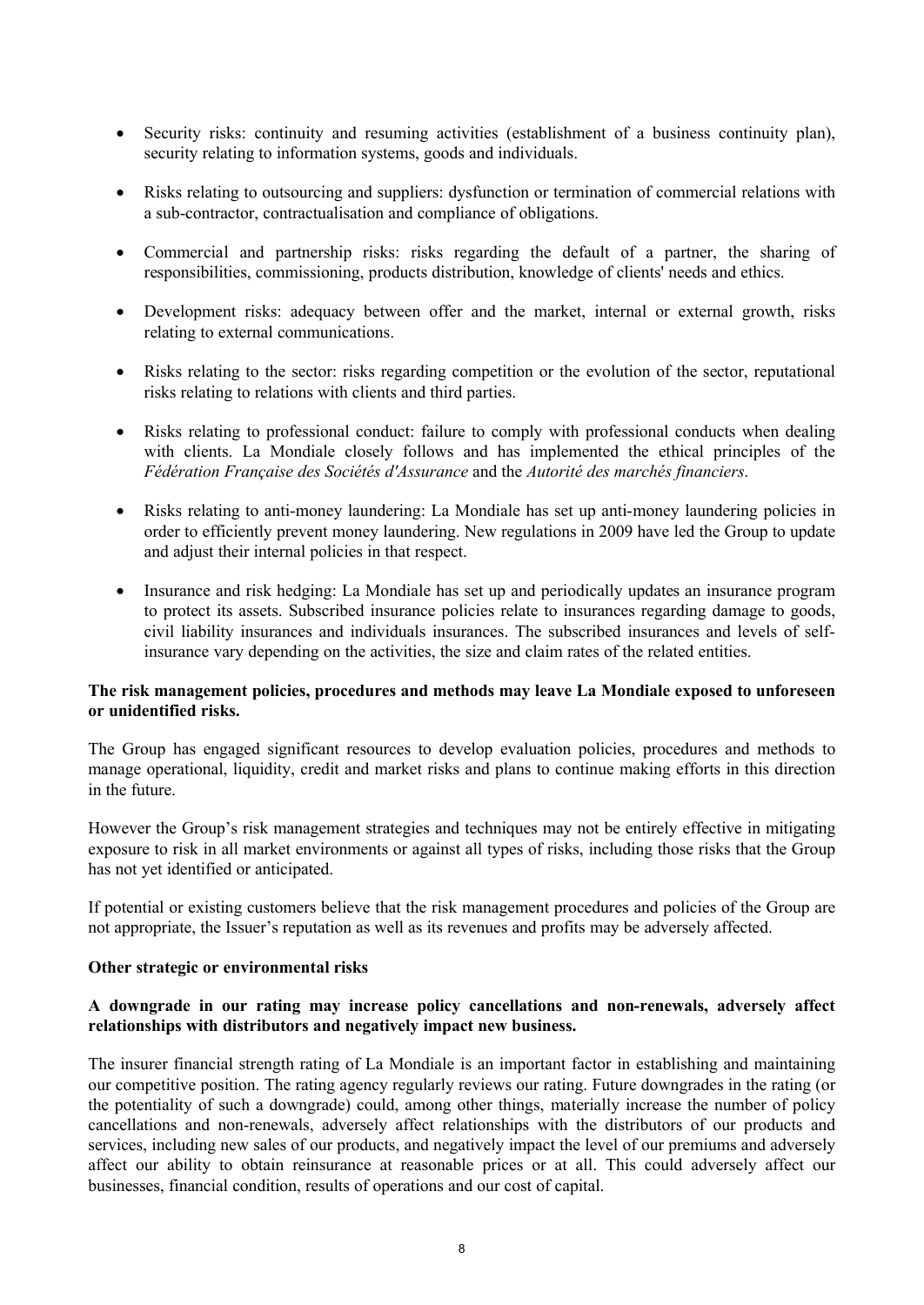# **Changes in government policy, regulation or legislation in the countries in which La Mondiale operates may affect our profitability.**

La Mondiale is subject to extensive regulation and supervision in the jurisdictions in which it does business. This includes, notably, matters relating to licensing and examination, rate setting, trade practices, policy reforms, limitations on the nature and amount of certain investments, underwriting and claims practices, mandated participation in shared markets and guarantee funds, adequacy of our claims provisions, capital and surplus requirements, insurer solvency, transactions between affiliates, the amount of dividends that may be paid and underwriting standards. Such regulation and supervision is primarily for the benefit and protection of policyholders and not for the benefit of investors. In some cases, regulation in one country may affect business operations in another country. As the amount and complexity of these regulations increase, the cost of compliance and the risk of non-compliance will also increase. If La Mondiale does not meet regulatory or other requirements, La Mondiale may suffer penalties including fines, suspension or cancellation of our insurance licenses which could adversely affect our ability to do business. In addition, significant regulatory action against us could have material adverse financial effects, cause significant reputational harm or harm our business prospects.

In addition, La Mondiale may be adversely affected by changes in governmental policy or legislation applying to companies in the insurance industry. These changes include possible changes in regulations covering pricing and benefit payments for certain statutory classes of business, the deregulation and nationalization of certain classes of business, the regulation of selling practices, the regulations covering policy terms and the imposition of new taxes and assessments or increases in existing taxes and assessments. Regulatory changes may affect our existing and future businesses by, for example, causing customers to cancel or not renew existing policies or requiring us to change our range of products or to provide certain products (such as terrorism or flood cover where it is not already required) and services, redesign our technology or other systems, retrain our staff, pay increased tax or incur other costs. It is not possible to determine what changes in governmental policy or legislation will be adopted in any jurisdiction in which La Mondiale operates and, if so, what form they will take or in what jurisdictions they may occur. Insurance laws or regulations that are adopted or amended may be more restrictive than our current requirements, may result in higher costs or limit our growth or otherwise adversely affect our operations.

# **Significant legal proceedings and litigation may adversely affect our business, financial condition and results of operations.**

All insurance companies are exposed to litigation relating to claims on policies they underwrite. Accordingly, La Mondiale is currently involved in such legal proceedings relating to claims lodged by policyholders, some of which involve claims for substantial damages and other relief. Judicial decisions may expand coverage beyond our pricing and reserving assumptions by widening liability on our policy wording or by restricting the application of policy exclusions. There can be no assurance that the outcome of any of our judicial proceedings will be covered by our existing provisions for outstanding claims or our reinsurance protections or that litigation would not otherwise have a material adverse effect on our businesses, financial condition and results of operations.

# **Changes in tax laws and regulations, including elimination of tax benefits for our products, may adversely affect sales of our insurance and investment advisory products, and also impact our deferred tax assets and liabilities.**

Changes to tax laws may affect the attractiveness of certain of our products, which currently have favourable tax treatment. From time to time, governments in the jurisdictions in which La Mondiale operates, consider or implement proposals for changes in tax law that could adversely affect the attractiveness of the insurance, asset management and other products La Mondiale offers. In addition, changes in tax laws or regulations or an operating performance below currently anticipated levels may lead to an impairment of deferred tax assets, in which case La Mondiale could be obligated to write off certain tax assets. Tax assets may also need to be written down if certain assumptions of profitability prove to be incorrect, as losses incurred for longer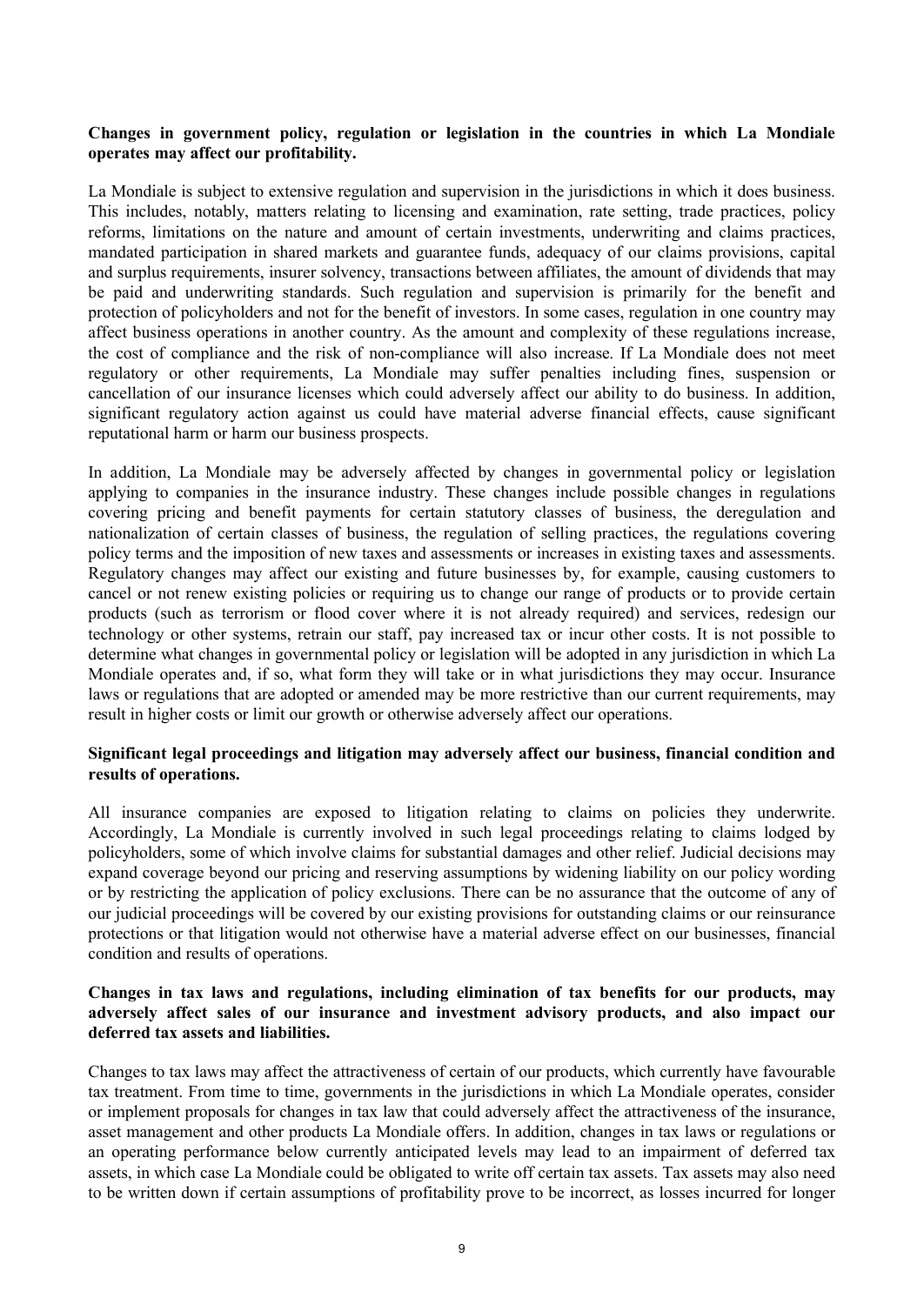than expected will make it more unlikely that La Mondiale would be able to use our tax assets. Any such changes could be detrimental to our results of operations, financial condition and liquidity, and could impact the costs and profitability or our transactions.

# **Our businesses, and therefore our results of operation, financial condition and liquidity may be adversely affected by the disruption in the global financial markets.**

Global credit and equity markets experienced extreme disruption from 2007 to 2011, particularly in the United States and Europe, and these markets have not fully recovered. This disruption included greater volatility, significantly less liquidity, widening of credit spreads and a lack of price transparency in certain markets. These conditions resulted in the failure of a number of financial institutions and unprecedented action by governmental authorities and central banks around the world. Recently, there have been concerns over access to capital markets and the solvency of certain European Union member states, including Greece, Spain, Portugal, Ireland, Italy and Cyprus, unrest in the Middle East and North Africa, which has led to higher oil prices, and market volatility. If disruption to the global financial markets continues, it could adversely affect our business, financial condition, results of operations and profitability in future periods. In addition, companies in our industry have become subject to increased litigation and regulatory and governmental scrutiny as a result of these events.

# **The European Union is currently in the process of introducing a new regime governing solvency requirements, technical reserves, and other requirements for insurance companies, the effect of which is uncertain**

The European Union is in the process of developing and implementing a new regime in relation to solvency requirements and other matters, affecting the financial strength of insurers (**Solvency II**) within each Member State. It is intended that the new regime for insurers domiciled in the European Union will inter alia apply more risk sensitive standards to capital requirements and will effect a full revision of the insurance industry's solvency framework, prudential regime and supervision mechanisms.

The European Parliament and Council of the European Union approved the directive containing the framework principles of Solvency II on 22 April and 10 November 2009, respectively. This directive will be amended by the Omnibus II directive which will introduce transitional measures. At present, it is expected that the regime will become binding on insurers within each Member State from 1 January 2014, although it is likely that these timelines may not be achieved. The Commission is expected to publish the "level two" implementing measures and "level three" guidance in 2013, and possibly in 2014, and implementation of Solvency II by the European Union Member States could be postponed until 2015 - 2016.

While the overall intention and process for implementing Solvency II are known, the future landscape of EU solvency regulation is still evolving, and the precise interpretation of the rules is still being developed. At this stage, significant uncertainties with respect to some of the implementing measures remain.

There is a continuing risk that the effect of the final measures adopted could depart from the initial objective of the directive and end up more focused on prudence driven principles which could be adverse for the Issuer or its Group in many respects including potentially imposing a significant increase in the capital required to support existing business. Further, Solvency II may have a pro-cyclical effect on insurers and increase the impact of any existing or future crisis on the Issuer's solvency.

# *Sociétés de Groupe d'Assurance Mutuelle (SGAM)*

La Mondiale is a member of a mutual insurance groups taking the form of a *Société de Groupe d'Assurance Mutuelle* (**SGAM**) together with AG2R Prévoyance under which it has committed to financial solidarity with the members of the SGAM as described under "Description of the Issuer". There is a management organisation for all the members of the SGAM and means are shared between them (eg management, IT,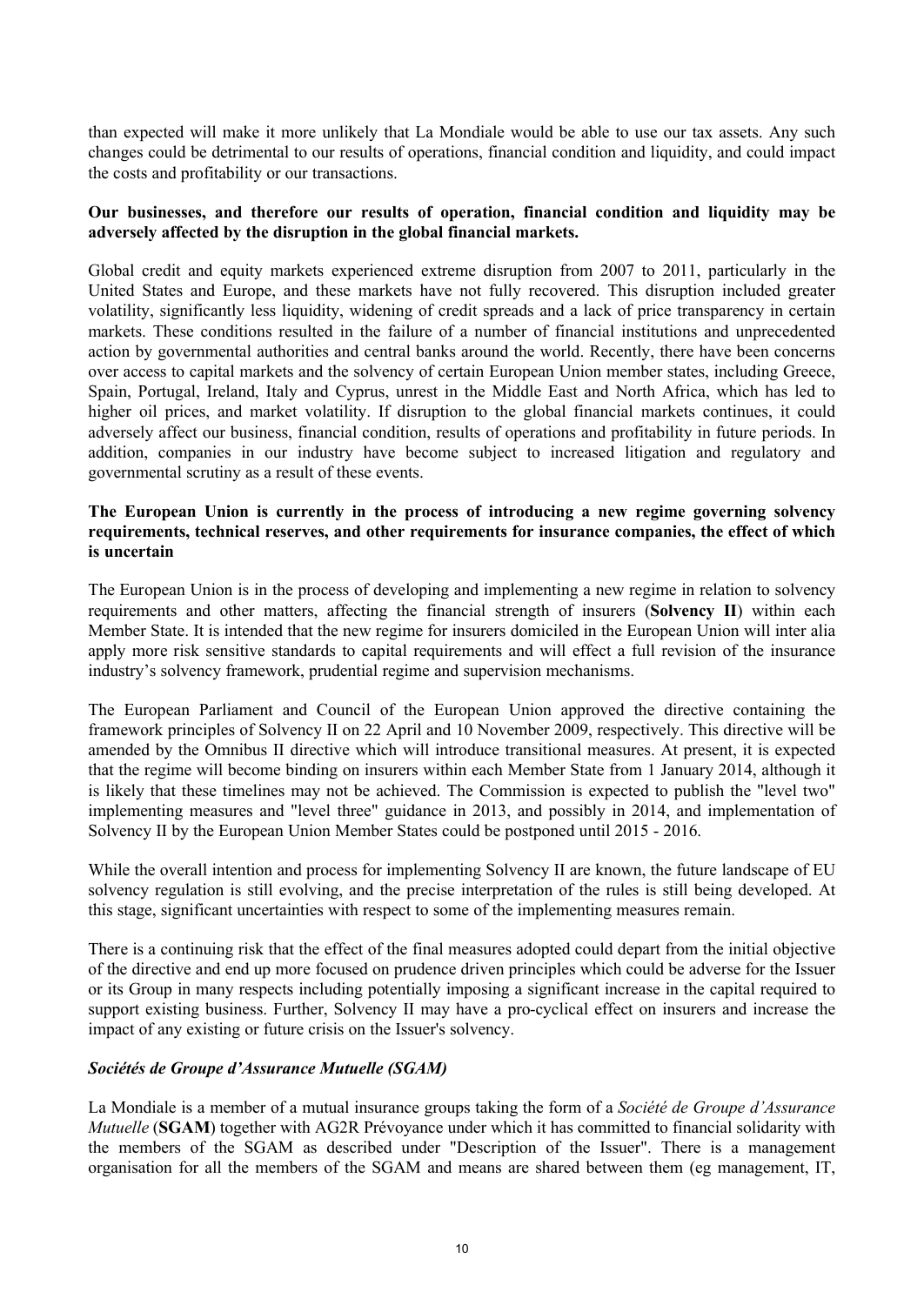support functions, sales network…). La Mondiale's financial position and solvency could be affected should 55

it be requested to participate in such financial solidarity. That solidarity is capped to a maximum amount of 10% of La Mondiale's consolidated equity capital, as long as it does not prevent La Mondiale from fulfilling its regulatory requirements.

# **RISK FACTORS RELATING TO THE NOTES**

## **1. General Risks relating to the Notes**

### *Independent review and advice*

Each prospective investor in the Notes must determine, based on its own independent review and such professional advice as it deems appropriate under the circumstances, that its acquisition of the Notes is fully consistent with its financial needs, objectives and condition, complies and is fully consistent with all investment policies, guidelines and restrictions applicable to it and is a fit, proper and suitable investment for it, notwithstanding the clear and substantial risks inherent in investing in or holding the Notes.

Each prospective investor should consult its own advisers as to legal, tax and related aspects of an investment in the Notes. A prospective investor may not rely on the Issuer or the Joint Lead Managers or any of their respective affiliates in connection with its determination as to the legality of its acquisition of the Notes or as to the other matters referred to above.

### *The Notes may not be a suitable investment for all investors*

Each potential investor in the Notes must determine the suitability of that investment in light of its own circumstances. In particular, each potential investor should:

- (i) have sufficient knowledge and experience to make a meaningful evaluation of the Notes, the merits and risks of investing in the Notes and the information contained or incorporated by reference in this Prospectus or any applicable supplement;
- (ii) have access to, and knowledge of, appropriate analytical tools to evaluate, in the context of its particular financial situation, an investment in the Notes and the impact the Notes will have on its overall investment portfolio;
- (iii) have sufficient financial resources and liquidity to bear all of the risks of an investment in the Notes, including where the currency for principal or interest payments is different from the potential investor's currency;
- (iv) understand thoroughly the terms of the Notes and be familiar with the behaviour of any relevant indices and financial markets; and
- (v) be able to evaluate (either alone or with the help of a financial adviser) possible scenarios for economic, interest rate and other factors that may affect its investment and its ability to bear the applicable risks.

The Notes are complex financial instruments. Sophisticated institutional investors generally purchase complex financial instruments as part of a wider financial structure rather than as stand alone investments. They purchase complex financial instruments as a way to reduce risk or enhance yield with an understood, measured, appropriate addition of risk to their overall portfolios. A potential investor should not invest in the Notes unless it has the expertise (either alone or with a financial adviser) to evaluate how the Notes will perform under changing conditions, the resulting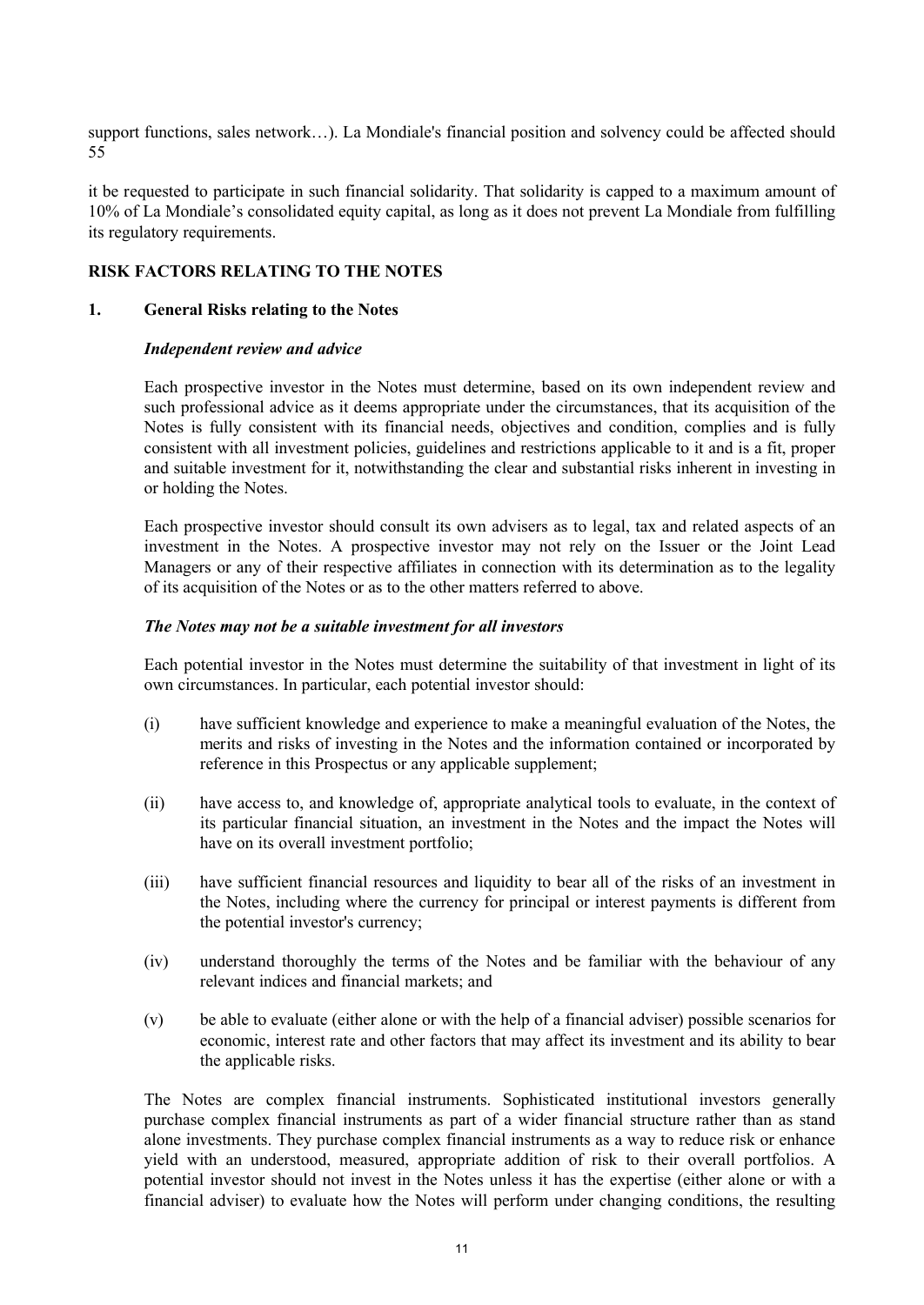effects on the value of the Notes and the impact this investment will have on the potential investor's overall investment portfolio.

# *Legality of purchase*

Neither the Issuer, the Joint Lead Managers nor any of their respective affiliates has or assumes responsibility for the lawfulness of the acquisition of the Notes by a prospective investor, whether under the laws of the jurisdiction of its incorporation or the jurisdiction in which it operates (if different), or for compliance by that prospective investor with any law, regulation or regulatory policy applicable to it.

## *Modification, waivers and substitution*

The Terms and Conditions of the Notes contain provisions for calling meetings of Noteholders to consider matters affecting their interests generally. These provisions permit defined majorities to bind all Noteholders including Noteholders who did not attend or were not represented at the relevant meeting and Noteholders who voted in a manner contrary to the majority.

#### *Regulatory and legal investment considerations may restrict certain investments*

The investment activities of certain investors are subject to legal investment laws and regulations, or review or regulation by certain authorities. Each potential investor should consult its legal advisers to determine whether and to what extent (1) the Notes are legal investments for it, (2) the Notes can be used as collateral for various types of borrowing and (3) other restrictions apply to its purchase or pledge of any Notes. Financial institutions should consult their legal advisers or the appropriate regulators to determine the appropriate treatment of the Notes under any applicable risk-based capital or similar rules.

# *Taxation*

Potential purchasers and sellers of the Notes should be aware that they may be required to pay taxes or other documentary charges or duties in accordance with the laws and practices of the country where the Notes are transferred or other jurisdictions. In some jurisdictions, no official statements of the tax authorities or court decisions may be available for financial instruments such as the Notes. Potential investors are advised not to rely upon such tax summary contained in this Prospectus but should ask for their own tax adviser's advice on their individual taxation with respect to the acquisition, holding, sale and redemption of the Notes. Only this adviser is in a position to duly consider the specific situation of the potential investor. This investment consideration has to be read in connection with the taxation sections of this Prospectus.

# *U.S. Foreign Account Tax Compliance Act Withholding*

The U.S. "Foreign Account Tax Compliance Act" (or "**FATCA**") imposes a new reporting regime and, potentially, a 30% withholding tax with respect to (i) certain payments from sources within the United States, (ii) "foreign passthru payments" made to certain non-U.S. financial institutions that do not comply with this new reporting regime, and (iii) payments to certain investors that do not provide identification information with respect to interests issued by a participating non-U.S. financial institution. The Issuer is classified as a financial institution for these purposes. If an amount in respect of such withholding tax were to be deducted or withheld from interest, principal or other payments made in respect of the Notes, neither the Issuer nor any paying agent nor any other person would, pursuant to the conditions of the Notes, be required to pay additional amounts as a result of the deduction or withholding. As a result, investors may receive less interest or principal than expected. Prospective investors should refer to the section "*Taxation* – *U.S. Foreign Account Tax Compliance Act*."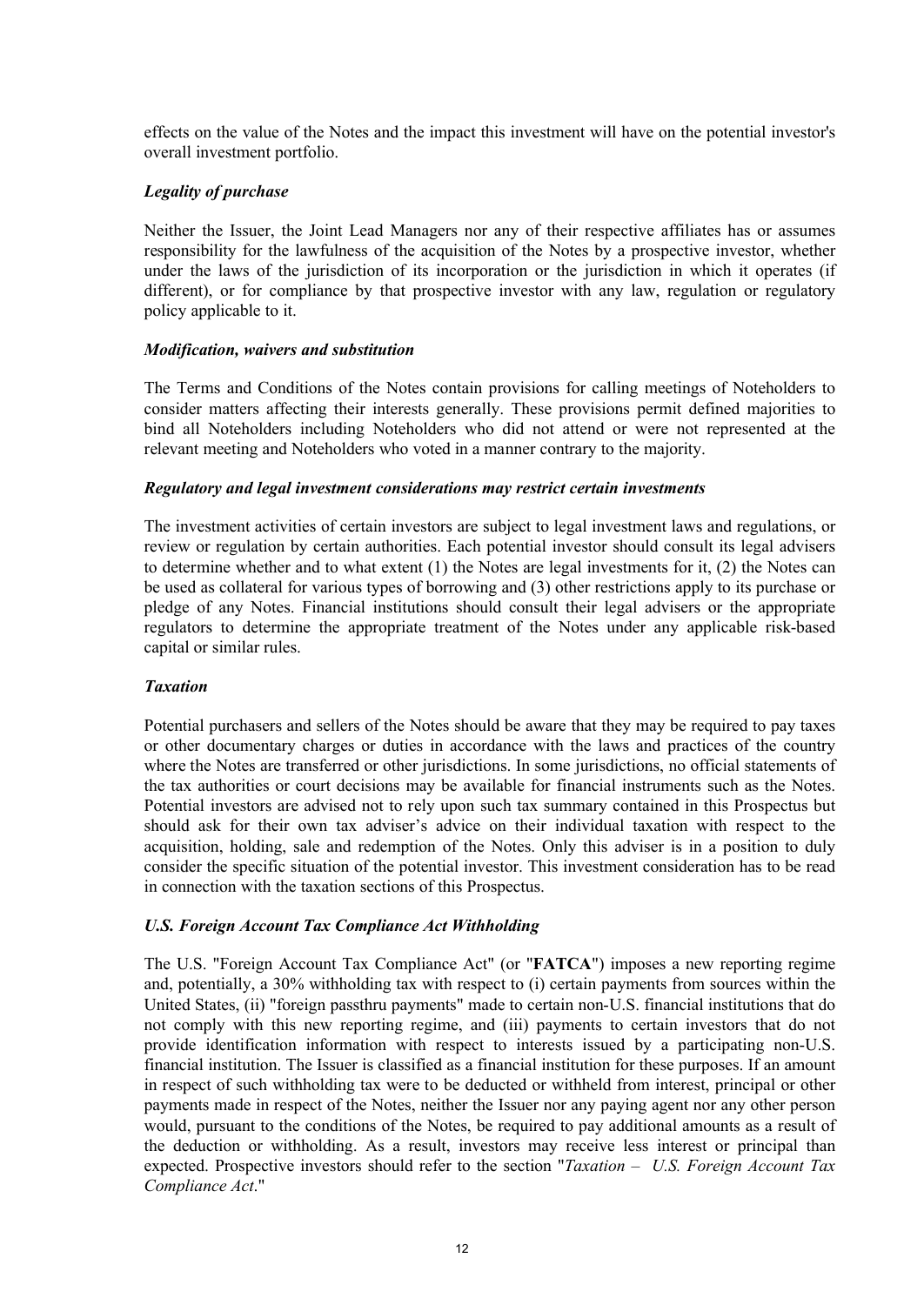# *EU Savings Directive*

On 3 June 2003, the European Council of Economics and Finance Ministers adopted a directive 2003/48/EC on the taxation of savings income under the form of interest payments (the **Savings Directive**). The Savings Directive requires Member States, to provide to the tax authorities of other Member States details of payments of interest and other similar income made by a paying agent located within their jurisdiction to an individual resident in that other Member State and to certain limited types of entities established in that other Member State, except that, for a transitional period, Luxembourg and Austria will instead withhold an amount on interest payments unless the relevant beneficial owner elects otherwise and authorises the paying agent to disclose the above information (see "Taxation"). The European Commission has proposed certain amendments to the Savings Directive which may, if implemented, amend or broaden the scope of the requirements described above.

Pursuant to the Terms and Conditions of the Notes, if a payment were to be made or collected through a Member State which has opted for a withholding system under the Savings Directive and an amount of, or in respect of, tax is withheld from that payment, neither the Issuer nor any Paying Agent nor any other person would be obliged to pay additional amounts with respect to any Note, as a result of the imposition of such withholding tax. In addition, the Issuer will be required to maintain a Paying Agent in a Member State that will not be obliged to withhold or deduct tax pursuant to the Savings Directive.

# *Change of law*

The Terms and Conditions of the Notes are based on English and French laws in effect as at the date of this Prospectus. No assurance can be given as to the impact of any possible judicial decision or change in French laws or administrative practice or in the official application or interpretation of French law after the date of this Prospectus.

# *French insolvency law*

Under French insolvency law, holders of debt securities are automatically grouped into a single assembly of holders (the **Assembly**) in order to defend their common interests if a preservation procedure (*procédure de sauvegarde*), an accelerated financial preservation procedure (*procédure de sauvegarde financière accélérée*) or a judicial reorganisation procedure (*procédure de redressement judiciaire*) is opened in France with respect to the Issuer.

The Assembly comprises holders of all debt securities issued by the Issuer (including the Notes) and regardless of their governing law.

The Assembly deliberates on the draft safeguard plan (*projet de plan de sauvegarde*), draft accelerated financial safeguard plan (*projet de plan de sauvegarde financière accélérée*) or judicial reorganisation plan (*projet de plan de redressement*) applicable to the Issuer and may further agree to:

- increase the liabilities (*charges*) of holders of debt securities (including the Noteholders) by rescheduling and/or writing-off debts;
- establish an unequal treatment between holders of debt securities (including the Noteholders) as appropriate under the circumstances; and/or
- decide to convert debt securities (including the Notes) into shares or securities that give or may give access to share capital.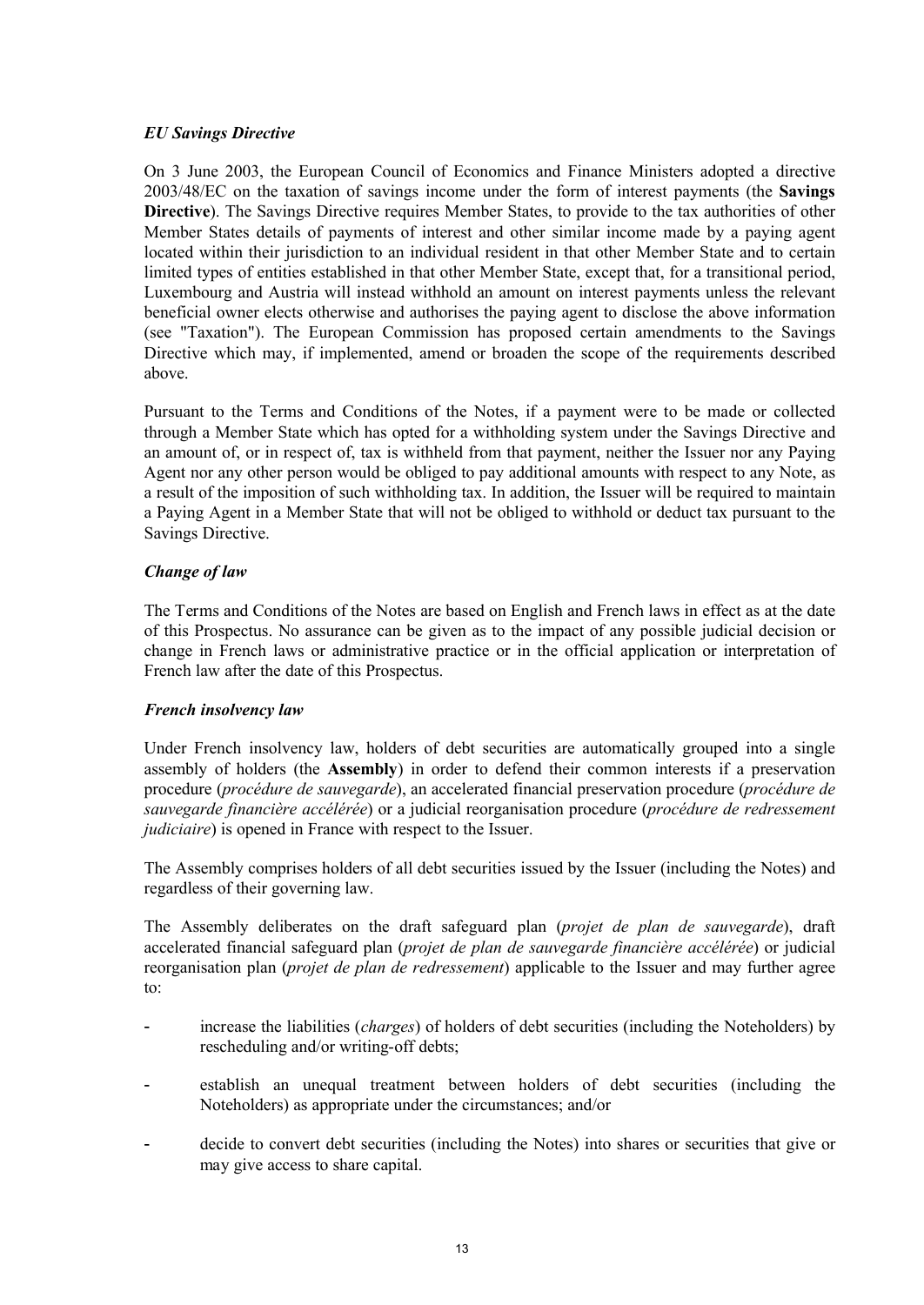Decisions of the Assembly will be taken by a two-third majority (calculated as a proportion of the debt securities held by the holders attending such Assembly or represented thereat). No quorum is required on convocation of the Assembly.

For the avoidance of doubt, the provisions relating to the Representation of the Noteholders described in the Terms and Conditions of the Notes set out in this Prospectus will not be applicable in these circumstances.

## *Liquidity risks and market value of the Notes*

The development or continued liquidity of any secondary market for the Notes will be affected by a number of factors such as general economic conditions, political events in France or elsewhere, including factors affecting capital markets generally and the stock exchanges on which the Notes or the reference rate are traded, the financial condition and the creditworthiness of the Issuer and/or the Group, and the value of any applicable reference rate, as well as other factors such as the complexity and volatility of the reference rate, the method of calculating the return to be paid in respect of such Notes, the outstanding amount of the Notes, any redemption features of the Notes and the level, direction and volatility of interest rates generally. Such factors also will affect the market value of the Notes. Therefore, investors may not be able to sell their Notes easily or at prices that will provide them with a yield comparable to similar investments that have a developed secondary market, and in extreme circumstances such investors could suffer loss of their entire investment.

### *An active trading market for the Notes may not develop*

There can be no assurance that an active trading market for the Notes will develop, or, if one does develop, that it will be maintained. If an active trading market for the Notes does not develop or is not maintained, the market or trading price and liquidity of the Notes may be adversely affected. The Issuer or its subsidiaries are entitled to buy the Notes, which shall then be cancelled or caused to be cancelled, and to issue further Notes. Such transactions may favourably or adversely affect the price development of the Notes. If additional and competing products are introduced into the market, this may adversely affect the value of the Notes.

# *Exchange rate risks and exchange controls*

Payments of principal and interest on the Notes will be made in U.S. Dollars. This presents certain risks relating to currency conversions if an investor's financial activities are denominated principally in a currency or currency unit (the **Investor's Currency**) other than U.S. Dollars. These include the risk that exchange rates may significantly change (including changes due to devaluation of U.S. Dollars or revaluation of the Investor's Currency) and the risk that authorities with jurisdiction over the Investor's Currency may impose or modify exchange controls. An appreciation in the value of the Investor's Currency relative to U.S. Dollars would decrease (1) the Investor's Currencyequivalent yield on the Notes, (2) the Investor's Currency equivalent value of the principal payable on the Notes and (3) the Investor's Currency equivalent market value of the Notes. Government and monetary authorities may impose (as some have done in the past) exchange controls that could adversely affect an applicable exchange rate. As a result, investors may receive less interest or principal than expected, or no interest or principal.

### **2. Risks relating to the structure of the Notes**

#### *The Notes are subordinated obligations of the Issuer*

The obligations of the Issuer under the Notes in respect of principal, interest and other amounts, constitute direct, unconditional, unsecured and Ordinary Subordinated Obligations and rank and shall at all times rank without any preference among themselves (save for certain obligations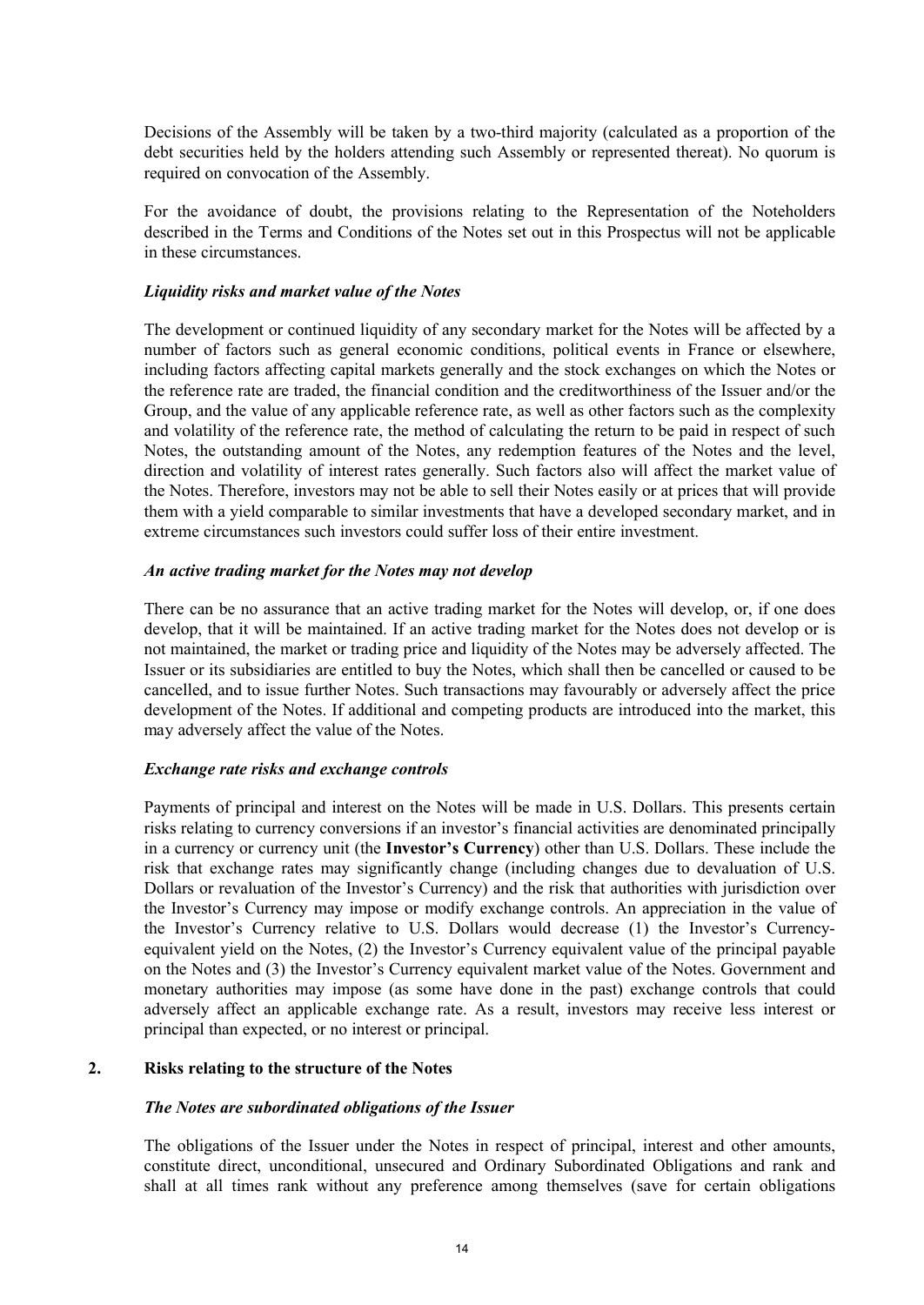required to be preferred by French law) and equally and rateably with any other existing or future Ordinary Subordinated Obligations, in priority to present and future Deeply Subordinated Obligations, *prêts participatifs* granted to, and *titres participatifs* issued by the Issuer, but behind Unsubordinated Obligations.

If any judgement is rendered by any competent court declaring the judicial liquidation *(liquidation judiciaire*) or, following an order of judicial rehabilitation (*redressement judiciaire*), the sale of the whole business (*cession totale de l'entreprise*) of the Issuer, or if the Issuer is liquidated for any reason, the rights of the Noteholders in respect of principal, interest (including any outstanding Arrears of Interest and/or Additional Interest Amount) will be subordinated to the payments of claims of other creditors of the Issuer ranking in priority to the Noteholders including insurance companies and entities referred to in article R.322-132 of the French *Code des Assurances* reinsured by the Issuer, and holders of insurance policies issued by such entities and creditors with respect to Unsubordinated Obligations.

In the event of incomplete payment of creditors ranking senior to holders of the Notes (in the context of voluntary or judicial liquidation of the Issuer, bankruptcy proceedings or any other similar proceedings affecting the Issuer) the obligations of the Issuer in connection with the Notes and relative interest will be terminated.

Thus, the Noteholders face a higher performance risk than holders of unsubordinated obligations of the Issuer.

# *Notes having a denomination that is not an integral multiple of USD200,000 may be illiquid and difficult to trade (if definitive Notes are subsequently required to be issued)*

As the Notes have denominations consisting of a minimum denomination of USD200,000 plus integral multiples of USD1,000, it is possible that such Notes may be traded in amounts that are not integral multiples of USD200,000. In such a case a holder who, as a result of trading such amounts, holds an amount which is more than USD200,000 in his account with the relevant clearing system at the relevant time may not receive a definitive Note in respect of such holding (should definitive Notes be printed) and would need to purchase a principal amount of Notes such that its holding amounts to USD200,000.

Notes of one denomination may not be exchanged for Notes of the other denomination.

# *Restrictions on interest payment*

On any Optional Interest Payment Date (as defined in the Terms and Conditions of the Notes), the Issuer may elect to defer payment of all (but not some only) of the interest accrued to that date, and the Issuer shall not have any obligation to make such payment and any failure to pay shall not constitute a default by the Issuer for any purpose, unless the Interest Payment Date constitutes a Compulsory Interest Payment Date (as defined in the Terms and Conditions of the Notes) in which case interest on the Notes will be payable and may not be deferred, unless such Interest Payment Date constitutes a Mandatory Interest Deferral Date.

On any Mandatory Interest Deferral Date (as defined in the Terms and Conditions of the Notes), the Issuer will be obliged, as a result of the occurrence of a Regulatory Deficiency (as defined in the Terms and Conditions of the Notes) or in order to prevent the occurrence of any such Regulatory Deficiency, to defer payment of all (but not some only) of the interest accrued to that date, provided however that if the Relevant Supervisory Authority accepts that interest accrued in respect of the Notes during such Interest Period can be paid (to the extent the Relevant Supervisory Authority can give such consent in accordance with the Applicable Regulations or the Future Capital Instruments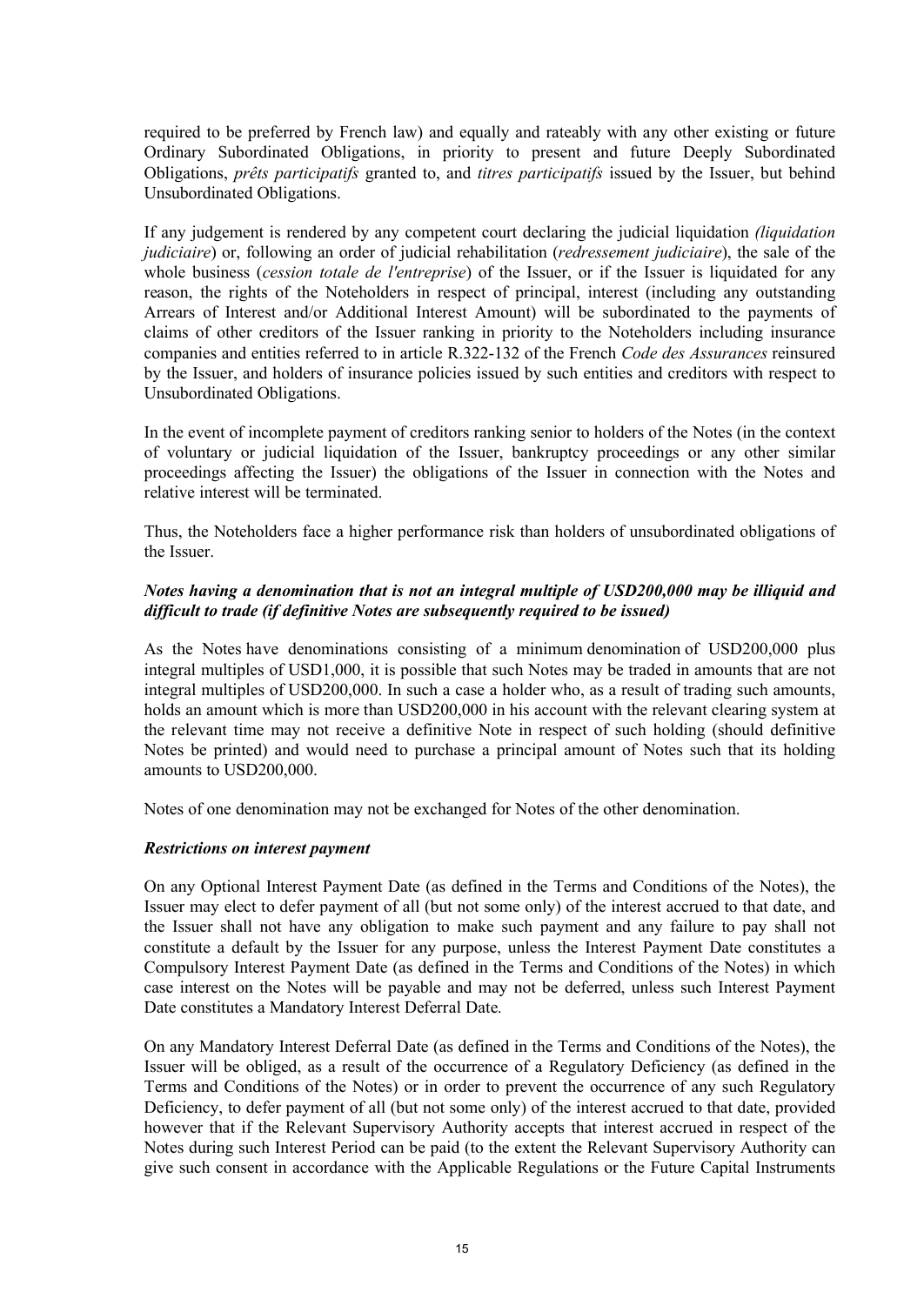Regulations as applicable), the relevant Interest Payment Date will not be a Mandatory Interest Deferral Date.

Any interest not paid on an Optional Interest Payment Date or a Mandatory Interest Deferral Date and deferred shall so long as the same remains outstanding constitute Arrears of Interest and shall be payable as outlined in Condition 4.6(iii) of the Terms and Conditions of the Notes.

Any deferral of interest payments will be likely to have an adverse effect on the market price of the Notes. In addition, as a result of the above provisions of the Notes, the market price of the Notes may be more volatile than the market prices of other debt securities on which interest accrues that are not subject to the above provisions and may be more sensitive generally to adverse changes in the Issuer's financial condition.

#### *Early Redemption Risk*

Subject to the Prior Approval of the Relevant Supervisory Authority, the Issuer may redeem the Notes in whole, but not in part, on the Interest Payment Date falling on the First Call Date or on any Interest Payment Date thereafter.

The Issuer may also, at its option but subject to certain conditions, redeem the Notes upon the occurrence of certain events, including a Gross-up Event, a Tax Deductibility Event, or Rating Methodology Event and a Regulatory Event see risk factor below "*Future capital adequacy requirements for "tier two" instruments: Solvency II*", as further described in "Terms and Conditions of the Notes - Redemption and Purchase".

Such redemption options will be exercised at the principal amount of the Notes together with interest accrued to the date of redemption (including, for the avoidance of doubt, any Arrears of Interest and Additional Interest Amounts (if any) thereon at such date).

The redemption at the option of the Issuer may affect the market value of the Notes. During any period when the Issuer may elect to redeem the Notes, the market value of the Notes generally will not rise substantially above the price at which they can be redeemed. This may also be true prior to the First Call Date.

The Issuer may also be expected to redeem the Notes when its cost of borrowing is lower than the interest rate on the Notes. There can be no assurance that, at the relevant time, Noteholders will be able to reinvest the amounts received upon redemption at a rate that will provide the same return as their investment in the Notes. Potential investors should consider reinvestment risk in light of other investments available at that time.

#### *Optional Redemption, exchange or variations of the Notes*

The Notes will be issued for capital adequacy regulatory purposes with the intention of being eligible, (x) before the implementation of the Solvency II Directive, for the purpose of the determination of the solvency margin or capital adequacy levels of the Issuer or (y) following the implementation of the Solvency II Directive, at least as "tier two" own funds regulatory capital (or, if different, whatever terminology is employed by future regulations) for the purpose of the determination of the regulatory capital of the Issuer. If as a result of any change in the relevant laws and regulations, or any change in the official interpretation thereof, the proceeds of the Notes would cease being eligible as provided for under (x) or (y) above (a Regulatory Event), the Issuer reserves the right to exchange or vary subject to not being prejudicial to the interest of the Noteholders without the consent of the Noteholders the Notes so that after such exchange or variation they would be so eligible. Alternatively, the Issuer reserves the right, under the same circumstances, to redeem the Notes early.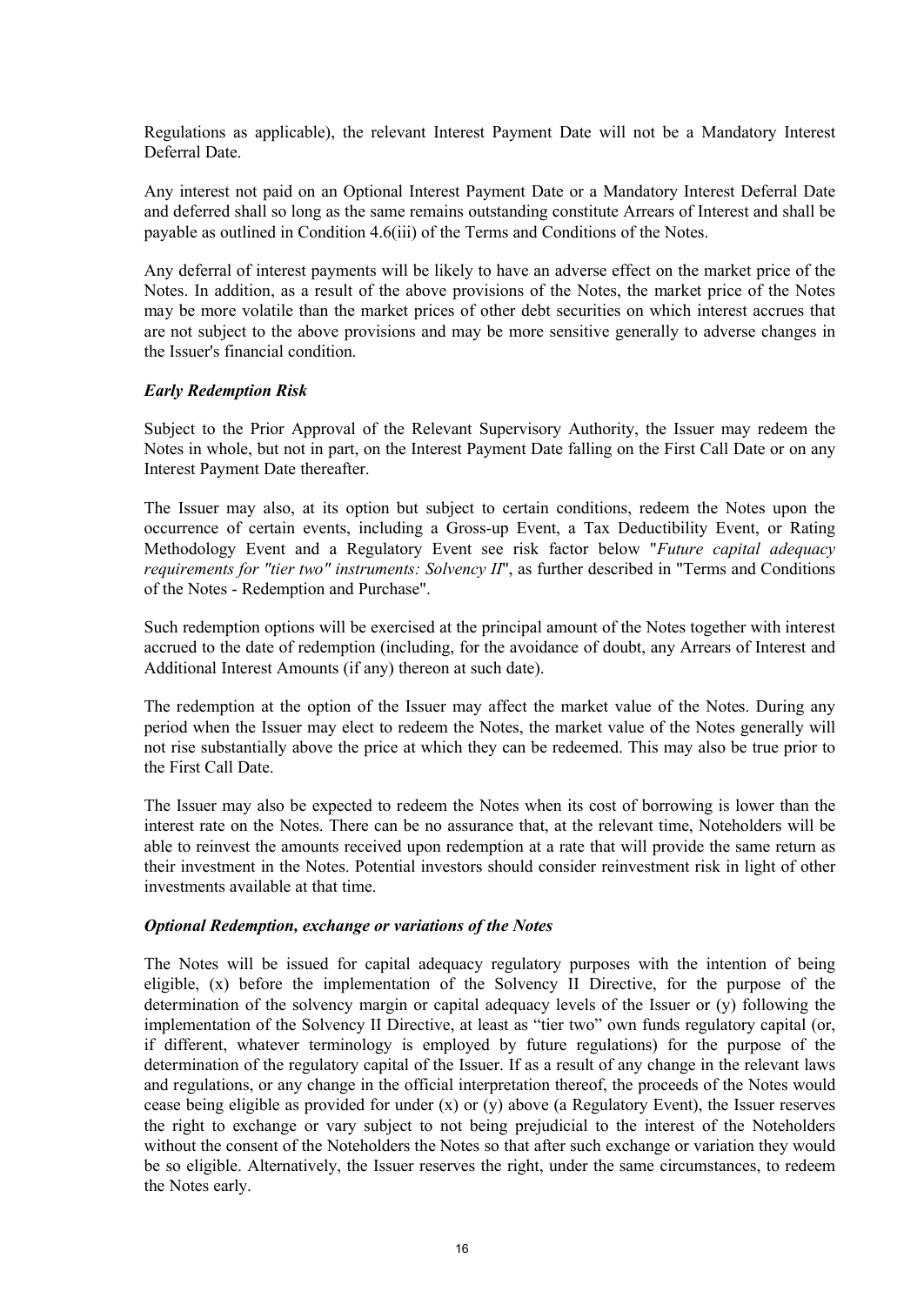The Notes may also be redeemed, exchanged or varied without the consent of the Noteholders further to a change in the methodology of a Rating Agency as a result of which the equity content of the Notes is materially reduced (a Rating Methodology Event). However, there shall be no right to redeem, exchange or vary the Notes for rating reasons if, following the implementation of the Solvency II Directive, such right would prevent the inclusion of the Notes for the purpose of the determination of the solvency margin or capital adequacy levels of the Issuer and/or the Group as at least "tier two" own funds (or if different, whatever terminology is employed by future regulations).

## *There are no events of default under the Notes*

The Conditions of the Notes do not provide for events of default allowing acceleration of the Notes if certain events occur. Accordingly, if the Issuer fails to meet any obligations under the Notes, including the payment of any interest, investors will not have the right of acceleration of principal. Upon a payment default, the sole remedy available to Noteholders for recovery of amounts owing in respect of any payment of principal or interest on the Notes will be the institution of proceedings to enforce such payment. Notwithstanding the foregoing, the Issuer will not, by virtue of the institution of any such proceedings, be obliged to pay any sum or sums sooner than the same would otherwise have been payable by it.

# *No limitation on issuing or guaranteeing debt ranking senior or "pari passu" with the Notes*

There is no restriction on the amount of debt which the Issuer may issue or guarantee. The Issuer and its subsidiaries and affiliates may incur additional indebtedness or grant guarantees in respect of indebtedness of third parties, including indebtedness or guarantees that rank *pari passu* or senior to the obligations under and in connection with the Notes. If the Issuer's financial condition were to deteriorate, the Noteholders could suffer direct and materially adverse consequences, including deferral of interest and, if the Issuer were liquidated (whether voluntarily or not), the Noteholders could suffer loss of their entire investment.

# *Credit ratings may not reflect all risks*

The Notes are expected to be rated BBB- by Standard & Poor's Ratings Services (**Standard & Poor's**). The rating may not reflect the potential impact of all risks related to structure, market, additional factors discussed above, and other factors that may affect the value of the Notes. A credit rating is not a recommendation to buy, sell or hold securities and may be revised or withdrawn by the rating agency at any time.

#### *Any decline in the credit ratings of the Issuer may affect the market value of the Notes*

The Issuer has been assigned a rating of BBB+ by Standard & Poor's. Standard & Poor's or any other rating agency may change its methodologies for rating securities with features similar to the Notes in the future. This may include the relationship between ratings assigned to an issuer's senior securities and ratings assigned to securities with features similar to the Notes, sometimes called "notching". If the rating agencies were to change their practices for rating such securities in the future and the ratings of the Notes were to be subsequently lowered, this may have a negative impact on the trading price of the Notes.

#### *Interest rate risk*

Interest on the Notes before the First Call Date involves the risk that subsequent changes in market interest rates may adversely affect the value of the Notes.

Interest on the Notes for each Relevant Six Year Period shall be calculated on the basis of the mid swap rates for U.S. Dollar swap transactions with a maturity of six years plus a Margin. These mid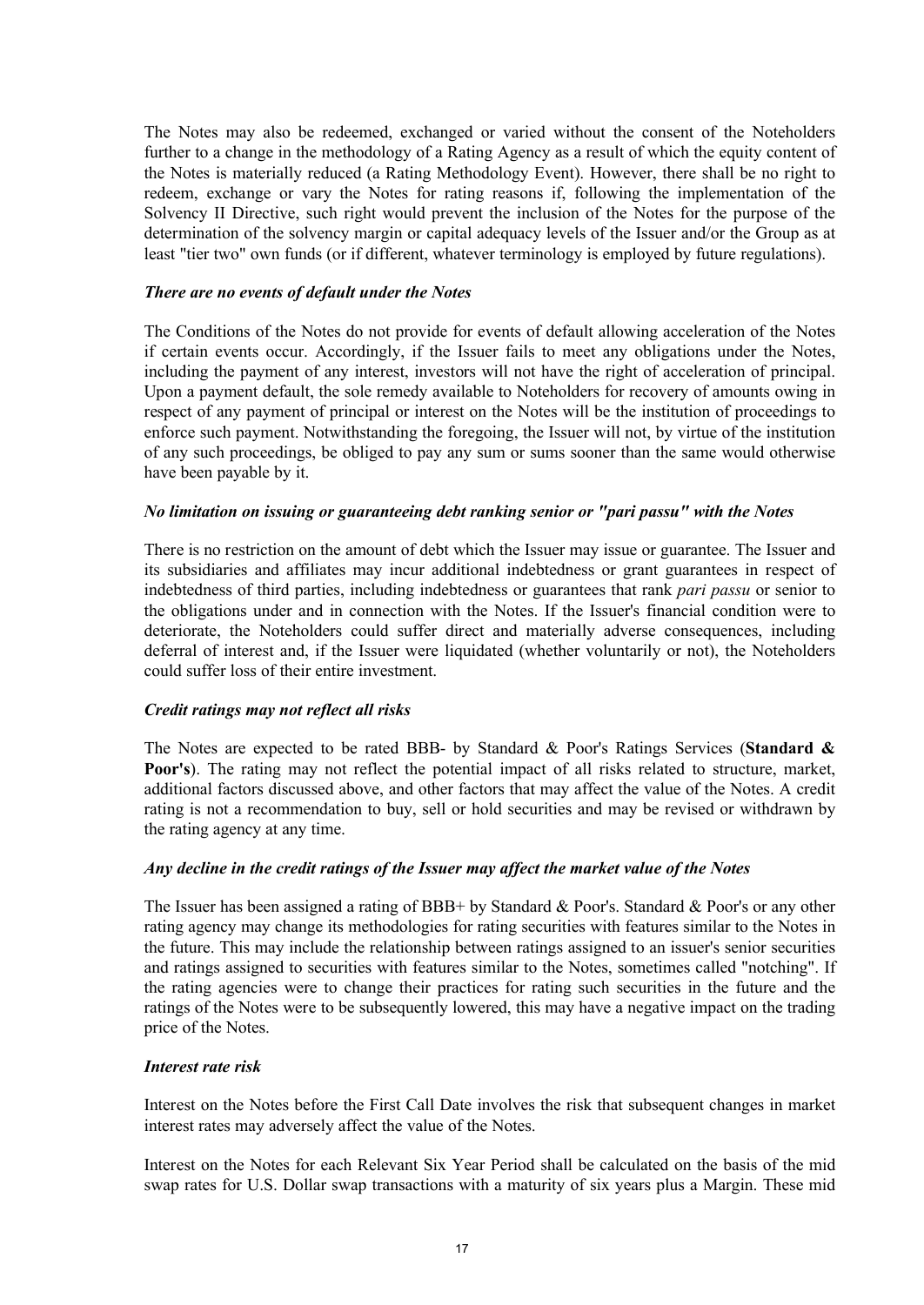swap rates are not pre-defined for the lifespan of the Notes. Higher mid swap rates for U.S. Dollar swap transactions mean a higher interest and lower mid swap rates for U.S. Dollar swap transactions with a maturity of six years mean a lower interest.

# *Future capital adequacy requirements for "tier two" instruments: Solvency II*

The Notes will be issued for capital adequacy regulatory purposes in accordance with applicable French "Solvency I" regulations, which are at the moment under a fundamental review. The Solvency II Directive was published in the Official Journal of the European Union on December 17, 2009 and is expected to enter into force on January 1, 2014, but its implementing measures have yet to be finalised. The current draft of some of the implementing measures could, if it were adopted without being amended, have adverse consequences on the Noteholders. In particular:

- (a) the Issuer would be obliged to defer interest payments if the "tier two" own funds regulatory capital (or, if different, whatever terminology is employed by future regulations) of the Issuer is not sufficient to cover its capital requirement;
- (b) in the same circumstances the redemption of the Notes would be only permitted subject to the Prior Approval of the Supervisory Authority.

The Issuer's expectation is based on its review of available information relating to the implementation of Solvency II. However, such information has not been finalised and is subject to change prior to its implementation.

In particular, there continue to be material uncertainties around the impact of the more detailed technical requirements of Solvency II. The new framework will, among other things, cover the definition of "own funds" capital and, accordingly, will set out the features which any capital must have in order to qualify as regulatory capital. These features are not expected to be settled until, at the earliest, "level two" implementation measures and "level three" guidance relating to Solvency II are finalised in 2013 and there can be no assurance that, following their initial publication, the "level two" implementation measures and "level three" guidance will not be amended. Moreover, there is considerable uncertainty as to how regulators, including the French *Autorité de Contrôle Prudentiel*, will interpret the "level two" implementation measures and/or "level three" guidance and apply them to the Issuer or the Group.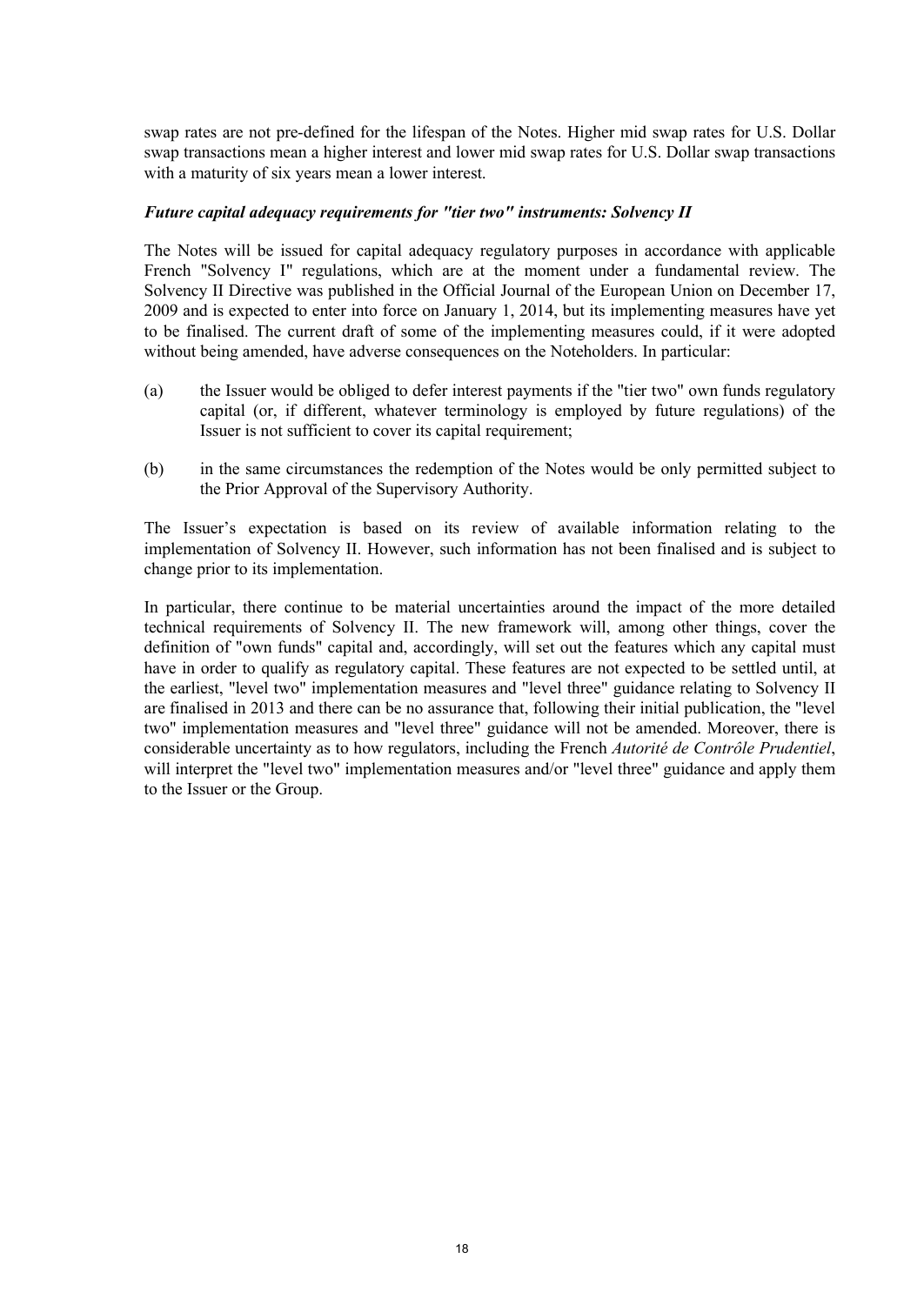# **DOCUMENTS ON DISPLAY**

For so long as the Notes are outstanding:

- 1. the following documents will be available, during usual business hours on any weekday (Saturdays, Sundays and public holidays excepted), for inspection and, in the case of documents listed under (iii) to (vi), collection free of charge, at the office of the Fiscal Agent and the Paying Agents:
	- (i) the Fiscal Agency Agreement;
	- (ii) the constitutive documents (*statuts*) of La Mondiale;
	- (iii) the 2010 Consolidated Financial Statements (as defined in section "Documents Incorporated by Reference");
	- (iv) the 2011 Consolidated Financial Statements (as defined in section "Documents Incorporated by Reference");
	- (v) a copy of this Prospectus together with any supplement to this Prospectus; and
	- (vi) all reports, letters and other documents, balance sheets, valuations and statements by any expert, any part of which is extracted or referred to in this Prospectus in respect of the issue of the Notes.
- 2. a copy of this Prospectus together with any supplement to this Prospectus and any document incorporated by reference (a) may be obtained, free of charge, at the registered office of the Issuer during normal business hours and (b) will be available on the websites of the Issuer ([www.ag2rlamondiale.fr\)](www.ag2rlamondiale.fr)) and the *Autorité des marchés financiers* [\(](http://www.amf-france.org/)[www.amf-france.org\)](www.amf-france.org).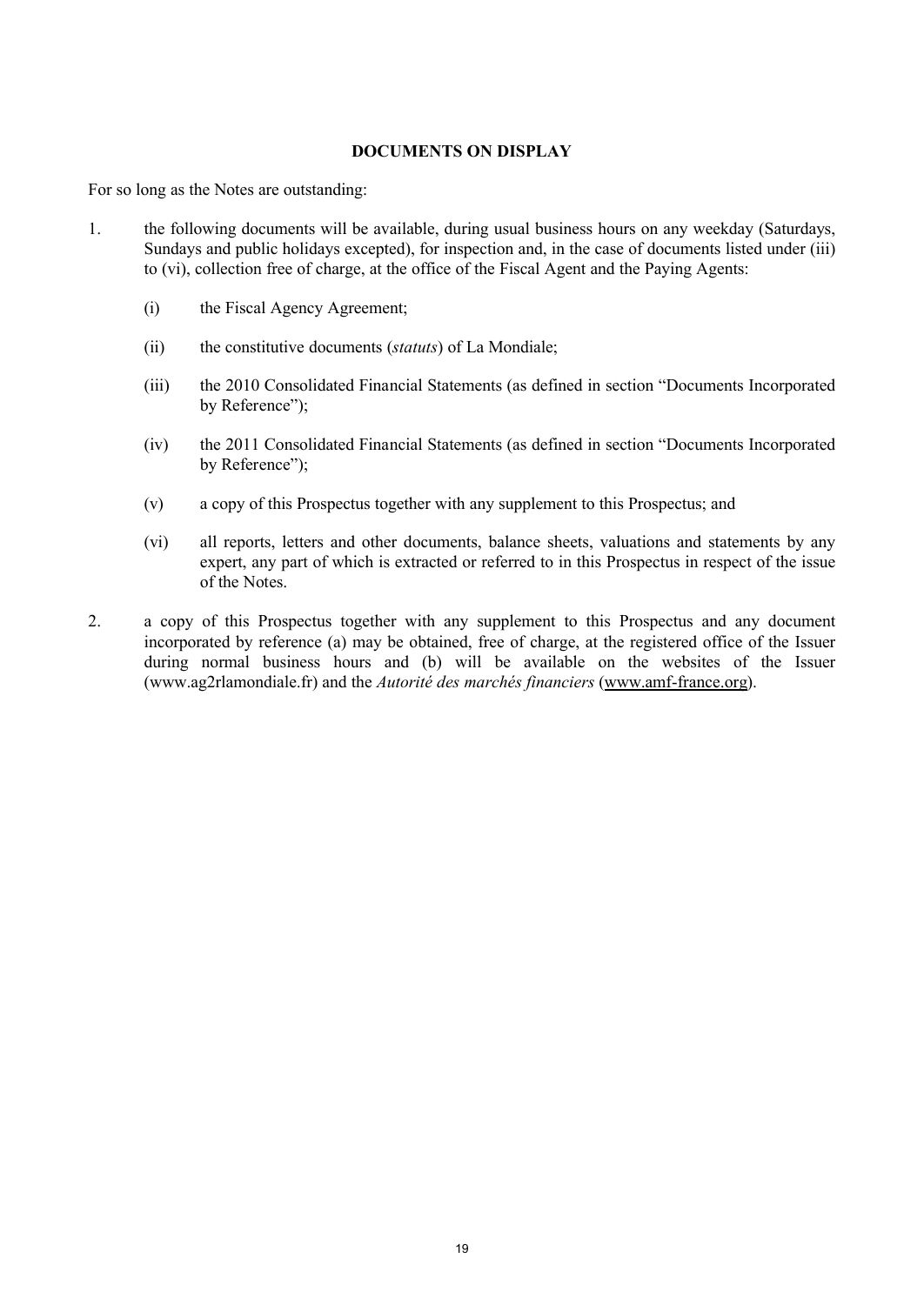# **INFORMATION INCORPORATED BY REFERENCE**

This Prospectus shall be read and construed in conjunction with the following documents which have been previously published and filed with the AMF and which are incorporated in, and shall be deemed to form part of, this Prospectus:

- (1) the audited consolidated financial statements of the Issuer for the year ended 31 December 2010 in the French language and the report of the statutory auditors on such accounts (the **2010 Consolidated Financial Statements**); and
- (2) the audited consolidated financial statements of the Issuer for the year ended 31 December 2011 in the French language and the report of the statutory auditors on such accounts (the **2011 Consolidated Financial** Statements).

Such documents shall be deemed to be incorporated in, and form part of this Prospectus, save that any statement contained in this Prospectus or in a document which is incorporated by reference herein shall be deemed to be modified or superseded for the purpose of this Prospectus to the extent that a statement contained in any document which is subsequently incorporated by reference herein by way of a supplement prepared in accordance with Article 16 of the Prospectus Directive modifies or supersedes such earlier statement (whether expressly, by implication or otherwise). Any statement so modified or superseded shall not, except as so modified or superseded, constitute a part of this Prospectus.

Copies of the documents incorporated by reference in this Prospectus (a) may be obtained, free of charge, at the registered office of the Issuer during normal business hours and (b) will be available on the website of the Issuer ([www.ag2rlamondiale.fr\)](www.ag2rlamondiale.fr)and) and the *Autorité des marchés financiers* ([www.amf-france.org\).](www.amf-france.org).)

The cross-reference list below set out the relevant page references for the information incorporated herein by reference. Any information incorporated by reference in this Prospectus but not listed in the cross-reference table below shall not form part of this Prospectus and is not relevant for investors.

| <b>Prospectus Regulation – Annex IX</b>                                                                                                                                                                                                                                                                                                                                                                                                | <b>2010 Consolidated</b><br>Financial<br><b>Statements</b><br>(page number) | 2011 Consolidated<br><b>Financial Statements</b><br>(page number) |
|----------------------------------------------------------------------------------------------------------------------------------------------------------------------------------------------------------------------------------------------------------------------------------------------------------------------------------------------------------------------------------------------------------------------------------------|-----------------------------------------------------------------------------|-------------------------------------------------------------------|
| <b>RISK FACTORS</b>                                                                                                                                                                                                                                                                                                                                                                                                                    |                                                                             |                                                                   |
| Prominent disclosure of risk factors that may affect the issuer's<br>ability to fulfil its obligations under the securities to investors in a<br>section headed "Risk Factors".                                                                                                                                                                                                                                                        |                                                                             | Pages 74 to 87                                                    |
| FINANCIAL INFORMATION<br><b>CONCERNING</b><br><b>THE</b>                                                                                                                                                                                                                                                                                                                                                                               |                                                                             |                                                                   |
| <b>POSITION AND PROFITS AND LOSSES</b>                                                                                                                                                                                                                                                                                                                                                                                                 |                                                                             |                                                                   |
| Historical Financial Information<br>Audited historical financial information covering the latest 2<br>financial years (or such shorter period that the issuer has been in<br>operation), and the audit report in respect of each year<br>If the audited financial information is prepared according to<br>national accounting standards, the financial information required<br>under this heading must include at least the following: |                                                                             |                                                                   |
| (a) the balance sheet                                                                                                                                                                                                                                                                                                                                                                                                                  | Pages 30 to 38                                                              | Pages $32$ to $40$                                                |
| (b) the income statement                                                                                                                                                                                                                                                                                                                                                                                                               | Page 32                                                                     | Page 34                                                           |
| (c) the accounting policies and explanatory notes                                                                                                                                                                                                                                                                                                                                                                                      | Pages 40 to 71                                                              | Pages 42 to 74                                                    |
|                                                                                                                                                                                                                                                                                                                                                                                                                                        | ISSUER'S ASSETS AND LIABILITIES, FINANCIAL                                  |                                                                   |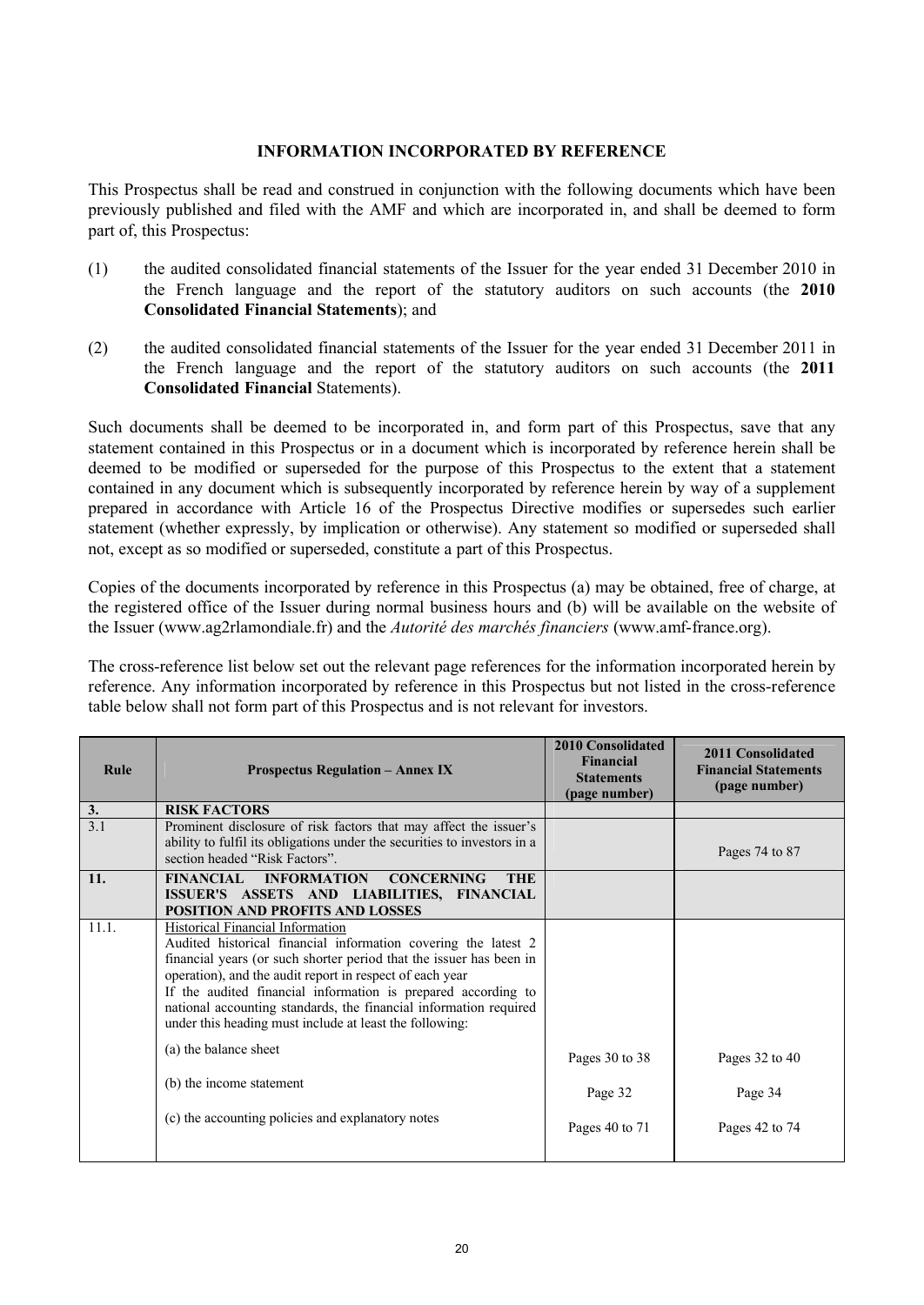| Rule    | <b>Prospectus Regulation – Annex IX</b>                             | <b>2010 Consolidated</b><br>Financial<br><b>Statements</b><br>(page number) | 2011 Consolidated<br><b>Financial Statements</b><br>(page number) |
|---------|---------------------------------------------------------------------|-----------------------------------------------------------------------------|-------------------------------------------------------------------|
| 11.2    | Financial statements                                                | Pages 30 to 38                                                              | Pages 32 to 40                                                    |
|         | If the issuer prepares both own and consolidated financial          |                                                                             |                                                                   |
|         | statements, include at least the consolidated financial statements  |                                                                             |                                                                   |
|         | in the registration document.                                       |                                                                             |                                                                   |
| 11.3.   | Auditing of historical annual financial information                 |                                                                             |                                                                   |
| 11.3.1. | A statement that the historical financial information has been      | Pages 28 and 29                                                             | Pages 30 and 31                                                   |
|         | audited. If audit reports on the historical financial information   |                                                                             |                                                                   |
|         | have been refused by the statutory auditors or if they contain      |                                                                             |                                                                   |
|         | qualifications or disclaimers, such refusal or such qualifications  |                                                                             |                                                                   |
|         | or disclaimers, must be reproduced in full and the reasons given.   |                                                                             |                                                                   |
| 11.3.2. | An indication of other information in the registration document     | N/A                                                                         | N/A                                                               |
|         | which has been audited by the auditors.                             |                                                                             |                                                                   |
| 11.3.3  | Where financial data in the registration document is not extracted  | N/A                                                                         | N/A                                                               |
|         | from the issuer's audited financial statements, state the source of |                                                                             |                                                                   |
|         | the data and state that the data is unaudited.                      |                                                                             |                                                                   |
| 11.4    | Age of latest financial information                                 |                                                                             |                                                                   |
| 11.4.1  | The last year of audited financial information may not be older     | N/A                                                                         | N/A                                                               |
|         | than 18 months from the date of the registration document.          |                                                                             |                                                                   |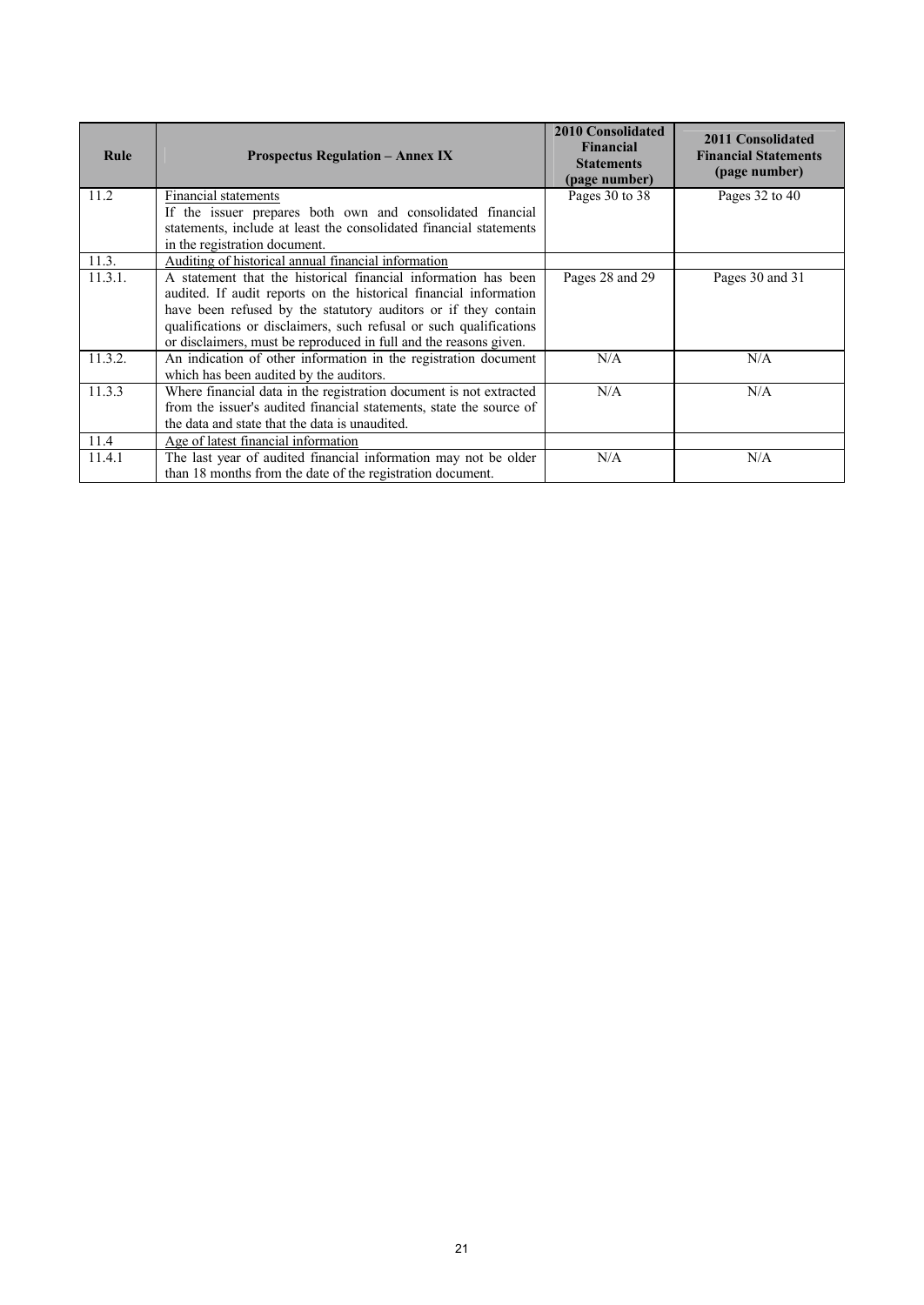#### **GENERAL DESCRIPTION OF THE NOTES**

*This overview of the terms and conditions of the Notes must be read as an introduction to this Prospectus and any decision to invest in any Notes should be based on a consideration of this Prospectus as a whole, including the Documents Incorporated by Reference. Following the implementation of the relevant provisions of the Prospectus Directive in each Member State of the European Economic Area, no civil liability will attach to the Issuer in any such Member State in respect of this Summary, including any translation hereof, unless it is misleading, inaccurate or inconsistent when read together with the other parts of this Prospectus. Where a claim relating to information contained in this Prospectus is brought before a court in a Member State of the European Economic Area, the plaintiff may, under the national legislation of the Member State where the claim is brought, be required to bear the costs of translating the Prospectus before the legal proceedings are initiated.* 

*Capitalised terms used but not defined in this summary shall bear the respective meanings ascribed to them in the section entitled "Terms and Conditions of the Notes".*

| Issuer:                                                         | La Mondiale.                                                                                                                                                                                                                                                                                                                                                                                                                                                                                                                                                                                                                                                                                      |
|-----------------------------------------------------------------|---------------------------------------------------------------------------------------------------------------------------------------------------------------------------------------------------------------------------------------------------------------------------------------------------------------------------------------------------------------------------------------------------------------------------------------------------------------------------------------------------------------------------------------------------------------------------------------------------------------------------------------------------------------------------------------------------|
| <b>Description:</b>                                             | US\$600,000,000 Reset Undated Subordinated Notes (the Notes).                                                                                                                                                                                                                                                                                                                                                                                                                                                                                                                                                                                                                                     |
| Global<br>Co-ordinators<br>and<br><b>Structuring Arrangers:</b> | Deutsche Bank AG, London branch<br>HSBC Bank plc                                                                                                                                                                                                                                                                                                                                                                                                                                                                                                                                                                                                                                                  |
| <b>Joint Lead Manager:</b>                                      | <b>BNP</b> Paribas<br>Deutsche Bank AG, London branch<br>HSBC Bank plc                                                                                                                                                                                                                                                                                                                                                                                                                                                                                                                                                                                                                            |
| Fiscal<br>Principal<br>Paying<br>and<br>Agent:                  | Deutsche Bank AG, London branch                                                                                                                                                                                                                                                                                                                                                                                                                                                                                                                                                                                                                                                                   |
| Use of proceeds:                                                | The net proceeds of the issue of the Notes, after deduction of any<br>applicable commission, will be used by the Issuer to (fully or partially)<br>redeem outstanding subordinated securities. The remaining net<br>proceeds will be used for general corporate purposes.                                                                                                                                                                                                                                                                                                                                                                                                                         |
| <b>Maturity date:</b>                                           | The Notes are undated obligations of the Issuer and have no fixed<br>maturity date, but may be redeemed at the option of the Issuer under<br>certain circumstances (see Redemption provisions below).                                                                                                                                                                                                                                                                                                                                                                                                                                                                                             |
| <b>Denomination:</b>                                            | \$200,000 and integral multiples of \$1,000 in excess thereof up to and<br>including \$399,000.                                                                                                                                                                                                                                                                                                                                                                                                                                                                                                                                                                                                   |
| <b>Form of the Notes:</b>                                       | The Notes will be issued in bearer form and will initially be in the<br>form of the Temporary Global Note, without Coupons, which will be<br>deposited on or around the Issue Date with a common depositary for<br>Euroclear and Clearstream Banking, société anonyme. Interests in the<br>Temporary Global Note will be exchangeable for interests in the<br>Permanent Global Note, without Coupons, on or after the Exchange<br>Date, upon certification as to non-U.S. beneficial ownership. Interests<br>in the Permanent Global Note will be exchangeable for Definitive<br>Bearer Notes only in certain limited circumstances in accordance with<br>the terms of the Permanent Global Note. |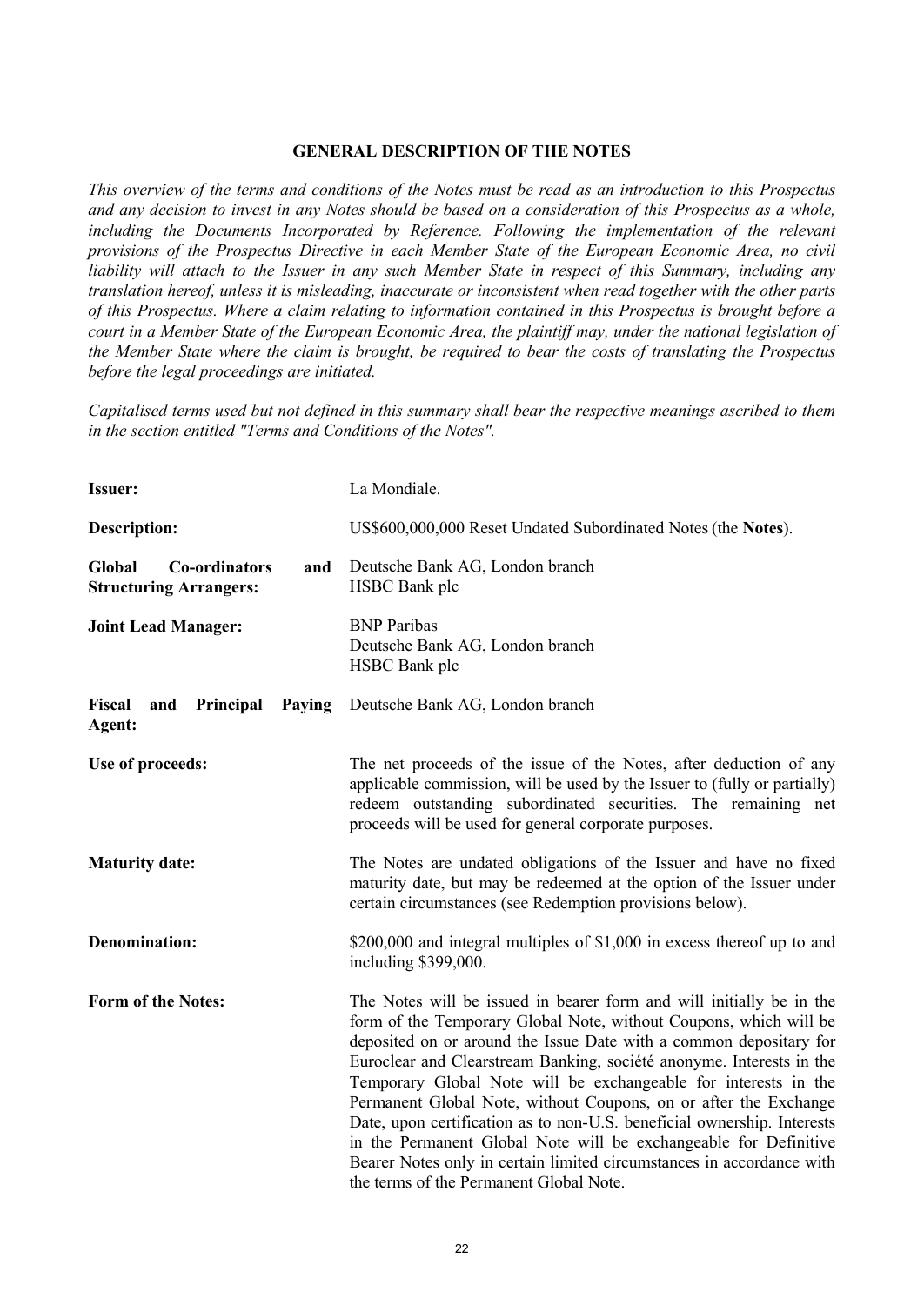| <b>Ranking:</b>                                       | The principal and interest of the Notes constitute direct, unconditional,<br>unsecured and undated Subordinated Obligations of the Issuer and<br>rank (i) pari passu among themselves, (ii) pari passu with all other<br>present and future Ordinary Subordinated Obligations, but in priority<br>to all present and future Deeply Subordinated Obligations, titres<br>participatifs issued by the Issuer, prêts participatifs granted to the<br>Issuer, but behind Unsubordinated Obligations of the Issuer.                                                                                                                                                                                                                                                                                                                             |
|-------------------------------------------------------|-------------------------------------------------------------------------------------------------------------------------------------------------------------------------------------------------------------------------------------------------------------------------------------------------------------------------------------------------------------------------------------------------------------------------------------------------------------------------------------------------------------------------------------------------------------------------------------------------------------------------------------------------------------------------------------------------------------------------------------------------------------------------------------------------------------------------------------------|
|                                                       | Deeply Subordinated Obligations means all and any bonds or<br>borrowings or any other Obligations of the Issuer which constitute<br>direct, unconditional, unsecured and lowest ranking subordinated<br>obligations of the Issuer, including bonds or borrowings, the<br>subordination provisions of which are governed by the provisions of<br>Article L. 228-97 of the French Code de commerce, and which rank<br>and will rank (i) pari passu among themselves, (ii) pari passu with all<br>other present and future Deeply Subordinated Obligations of the<br>Issuer, but (iii) shall be subordinated to all present and future <i>prêts</i><br>participatifs granted to the Issuer, titres participatifs issued by the<br>Issuer, Ordinarily Subordinated Obligations of the Issuer and<br>Unsubordinated Obligations of the Issuer. |
|                                                       | <b>Obligations</b> means any payment obligation expressed to be assumed<br>by, or imposed on, the Issuer under, or arising as a result of, any<br>contract, agreement, document, instrument, conduct, relationship or by<br>operation of law.                                                                                                                                                                                                                                                                                                                                                                                                                                                                                                                                                                                             |
|                                                       | <b>Ordinary Subordinated Obligations means any Obligations of the</b><br>Issuer which constitute<br>direct, unconditional, unsecured<br>and<br>subordinated obligations of the Issuer and which rank and will at all<br>times rank equally and rateably with any other existing or future<br>Ordinary Subordinated Obligations but in priority to all present and<br>future titres participatifs issued by the Issuer, prêts participatifs<br>granted to the Issuer and Deeply Subordinated Obligations of the<br>Issuer.                                                                                                                                                                                                                                                                                                                 |
|                                                       | Unsubordinated Obligations means any Obligations of the Issuer<br>which are unsubordinated.                                                                                                                                                                                                                                                                                                                                                                                                                                                                                                                                                                                                                                                                                                                                               |
| Rights of Noteholders in the<br>event of liquidation: | In the event of incomplete payment of less subordinated creditors, the<br>Issuer's obligations with respect to the Notes shall be terminated.                                                                                                                                                                                                                                                                                                                                                                                                                                                                                                                                                                                                                                                                                             |
| <b>Negative pledge:</b>                               | There will be no negative pledge in respect of the Notes.                                                                                                                                                                                                                                                                                                                                                                                                                                                                                                                                                                                                                                                                                                                                                                                 |
| <b>Events of default:</b>                             | There will be no events of default in respect of the Notes.                                                                                                                                                                                                                                                                                                                                                                                                                                                                                                                                                                                                                                                                                                                                                                               |
| Interest:                                             | Each Note will bear interest on its Principal Amount at a fixed rate of<br>7.625 per cent per annum (the Initial Interest Rate) from (and                                                                                                                                                                                                                                                                                                                                                                                                                                                                                                                                                                                                                                                                                                 |

7.625 per cent. per annum (the **Initial Interest Rate**) from (and including) 23 April 2013 (the **Issue Date**) to (but excluding) 23 April 2019, payable semi-annually in arrear on 23 April and 23 October in each year, commencing on 23 October 2013.

Thereafter in respect of each successive six-year period (each a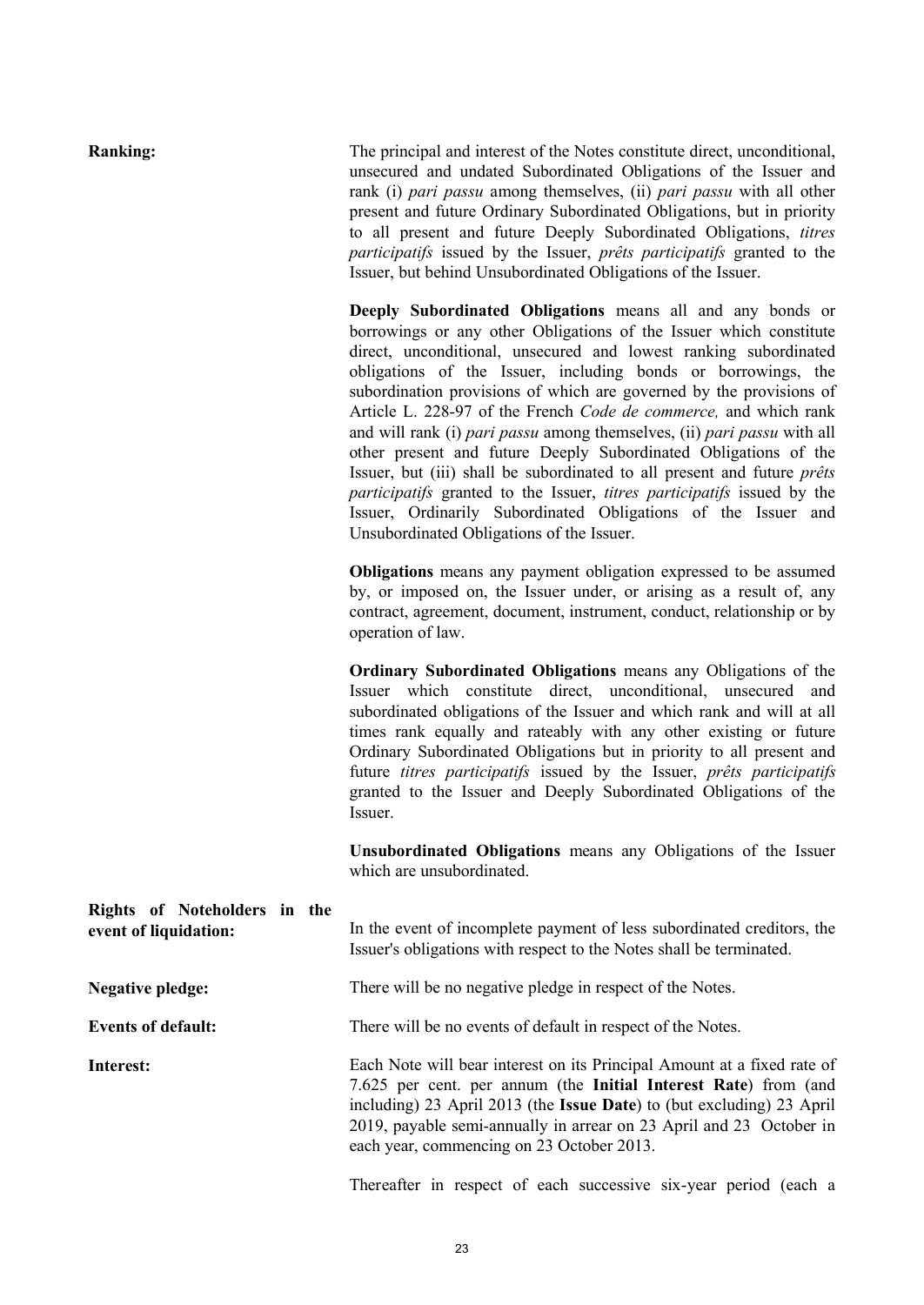**Relevant Six Year Period**) each Note will bear interest on its Principal Amount at a reset rate equal to the Relevant Six Year Reset Rate, calculated on the basis of the mid swap rates for U.S. Dollar swap transactions with a maturity of six years displayed on Bloomberg page "ISDAFIX1" (or such other page as may replace that page), plus a Margin per annum (the **Reset Rate**), payable semi-annually, in arrear on 23 April and 23 October in each year, commencing on 23 October 2019.

**Margin** means 6.53 per cent. for the first Relevant Six Year Period and 7.53 per cent. thereafter (from and including 23 April 2025).

The yield in respect of the Notes from the issue date to 23 April 2019 (the **First Call Date**) is 7.625 per cent. per annum and is calculated on the basis of the issue price of the Notes.

- **Interest Deferral:** 1. On any interest payment date other than a Compulsory Interest Payment Date or a Mandatory Interest Deferral Date (an **Optional Interest Payment Date**), the Issuer may, at its option, elect to defer payment of all (but not some only) of the interest accrued to that date and any failure to pay shall not constitute a default by the Issuer for any purpose.
	- 2. On any interest payment date in respect of which the Issuer has given written notice confirming that (i) a Regulatory Deficiency is continuing or (ii) the payment of such interest would in itself cause a Regulatory Deficiency (a **Mandatory Interest Deferral Date**), the Issuer will be obliged to defer payment of all of the interest accrued to that date unless the Relevant Supervisory Authority accepts that interest accrued can be paid.
	- 3. Any interest not paid on a Mandatory Interest Deferral Date or an Optional Interest Payment Date shall constitute **Arrears of Interest.** Arrears of Interest (including any Additional Interest Amount) on all outstanding Notes shall become due in full following the occurrence of certain circumstances and shall bear interest in accordance with Article 1154 of the French Civil Code.
	- 4. Payment of interest on any Interest Payment Date will only be compulsory if, during a period of six months prior to such Interest Payment Date, a Compulsory Payment Event has occurred (a **Compulsory Interest Payment Date**), unless such interest payment date constitutes a Mandatory Interest Deferral Date.

# **Regulatory Deficiency** means:

(i) before the implementation of the Solvency II Directive, the consolidated solvency margin of the Issuer and/or the Group falls below 100 per cent. of the required consolidated solvency margin or capital adequacy level; or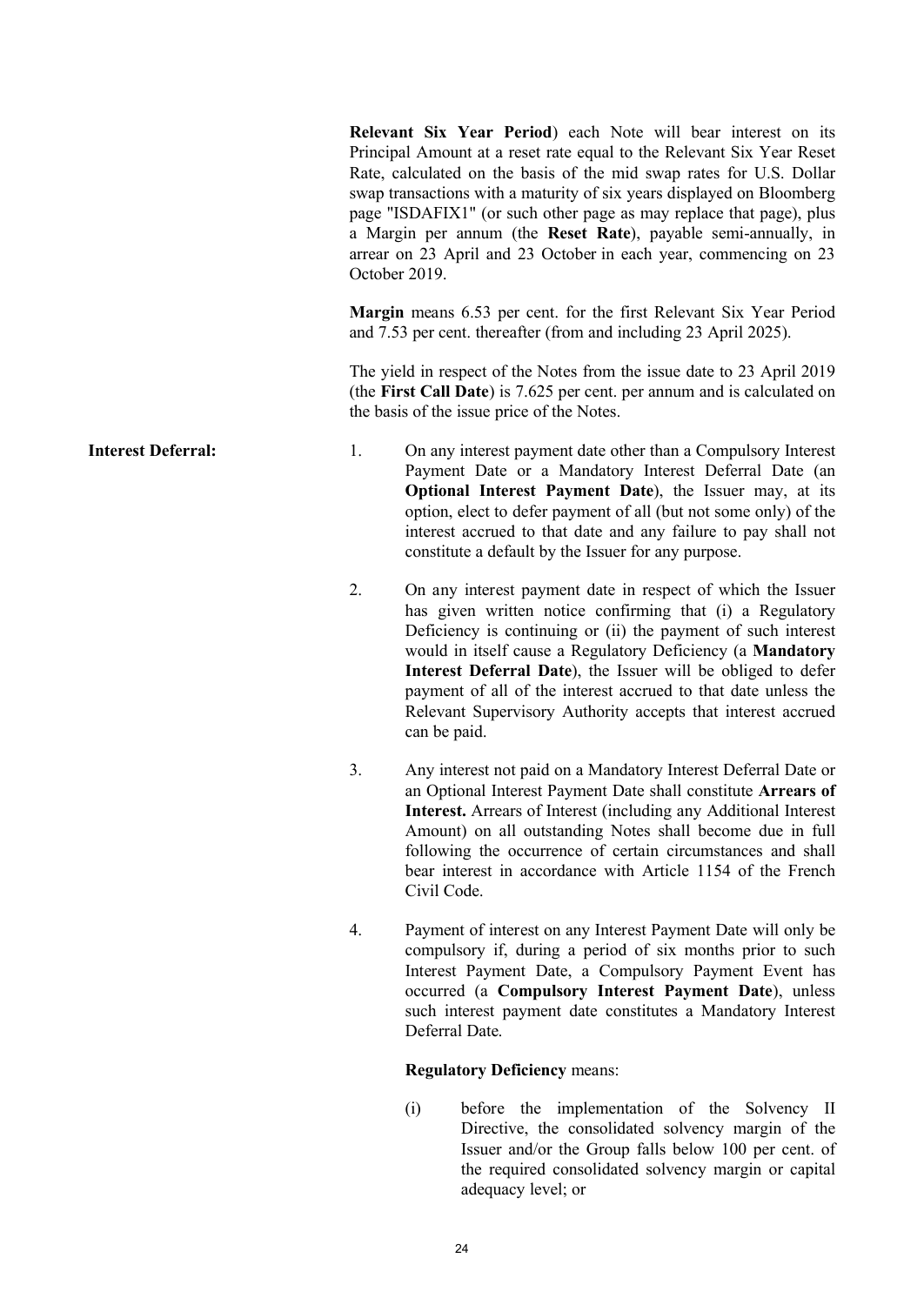- (ii) following the implementation of the Solvency II Directive, the own funds regulatory capital of the Issuer and/or the Group is not sufficient to cover its capital requirements and a deferral of interest is required or a redemption or repayment of principal is prohibited under the then applicable regulations; or
	- (iii) the *Autorité de Contrôle Prudentiel* or any other relevant supervisory authority (the **Relevant Supervisory Authority**) has notified the Issuer that it has determined, in view of the financial condition of the Issuer, that the Issuer must take specified action in relation to payments of interest and principal under the Notes.

**Solvency II Directive** means Directive 2009/138/EC of the European Union of 25 November 2009 on the taking-up and pursuit of the business of insurance and reinsurance (Solvency II) as amended from time to time, the further legislative acts of the European Union enacted in relation thereto and the French legislation implementing the same.

**Taxation:** All payments in respect of the Notes shall be made free and clear of, and without withholding or deduction for or on account of, any present or future taxes, duties, assessments or governmental charges of whatever nature imposed, levied, collected, withheld or assessed by or on behalf of any jurisdiction or any political subdivision or any authority thereof or therein having power to tax unless such withholding or deduction is required by law.

**Additional Amounts:** If applicable law should require that payments of principal or interest made by the Issuer in respect of any Note be subject to deduction or withholding in respect of any present or future taxes or duties whatsoever levied by the Republic of France, the Issuer, will, to the fullest extent then permitted by law, pay such additional amounts (**Additional Amounts**) as shall result in receipt by the Noteholders of such amounts as would have been received by them had no such withholding or deduction been required, except that no such Additional Amounts shall be payable with respect to any Note in certain circumstances.

**Optional Early Redemption as from First Call Date** The Issuer may, subject to the Prior Approval of the Relevant Supervisory Authority, redeem the Notes in whole, but not in part, at their Principal Amount, together with all interest accrued (including Arrears of Interest and any Additional Interest Amount) to the date fixed for redemption on the First Call Date or on any Interest Payment Date falling thereafter.

**Optional Early Redemption following a Gross-Up Event** If at any time, by reason of a change in any French law or regulation, or any change in the official application or interpretation thereof, becoming effective after the Issue Date, the Issuer would, on the occasion of the next payment of principal or interest due in respect of the Notes, not be able to make such payment without having to pay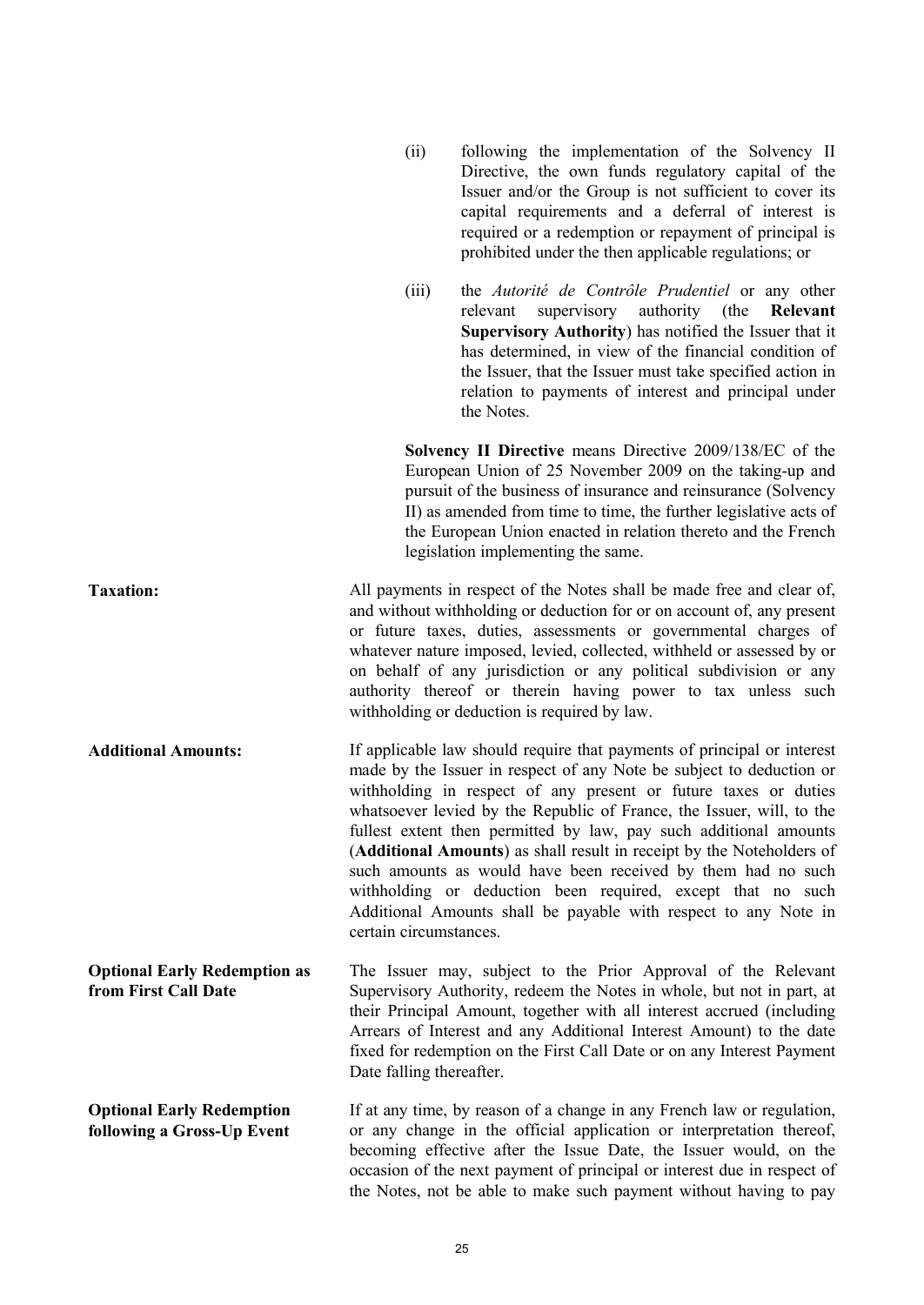additional amounts (a **Gross-Up Event**), the Issuer may, subject to the Prior Approval of the Relevant Supervisory Authority, on any Interest Payment Date, redeem the Notes in whole, but not in part, at their Principal Amount, together with all interest accrued (including Arrears of Interest and any Additional Interest Amount) to the date fixed for redemption.

If the Issuer would on the next payment of principal or interest in respect of the Notes be obliged to pay additional amounts and the Issuer would be prevented by French law from making payment to the Noteholders of the full amount then due and payable, notwithstanding the undertaking to pay additional amounts, then the Issuer shall, subject to the Prior Approval of the Relevant Supervisory Authority, redeem the Notes in whole, but not in part, at their Principal Amount, together with all interest accrued (including Arrears of Interest and any Additional Interest Amount) to the date fixed for redemption.

If an opinion of a recognised law firm of international standing has been delivered to the Issuer and the Fiscal Agent, stating that by reason of a change in French law or regulation, or any change in the official application or interpretation of such law, becoming effective after the Issue Date, the tax regime of any payments under the Notes is modified and such modification results in payments of interest payable by the Issuer in respect of the Notes being no longer deductible in whole or in part (a **Tax Deductibility Event**), so long as this cannot be avoided by the Issuer taking reasonable measures available to it at the time, the Issuer may, subject to the Prior Approval of the Relevant Supervisory Authority, redeem the Notes in whole, but not in part, at their Principal Amount together with all interest accrued (including Arrears of Interest and any Additional Interest Amount) to the date fixed for redemption, on the latest practicable date on which the Issuer could make such payment with interest payable being tax deductible in France or, if such date is past, as soon as practicable thereafter.

**Optional Early Redemption for Regulatory Reasons:** If at any time, the Issuer determines that a Regulatory Event has occurred with respect to the Notes on or after the Issue Date, the Issuer may, subject to the Prior Approval of the Relevant Supervisory Authority, redeem the Notes in whole, but not in part, at their Principal Amount plus any accrued interest (including Arrears of Interest and any Additional Interest Amount) to the date fixed for redemption.

> **Regulatory Event** means that after the Issue Date, the Issuer (i) is subject to consolidated regulatory supervision by the Relevant Supervisory Authority, and (ii) is not permitted to treat the aggregate net proceeds of such Notes that are outstanding as eligible for the purpose of the determination of the solvency margin or capital adequacy levels of the Issuer and/or Group as at least "tier two" own funds regulatory capital (or, if different, whatever terminology is employed by the Existing Regulations or the Future Capital Instruments Regulations as applicable, including any grandfathering provision thereof), except as a result of the application of the limits on inclusion of such securities in the regulatory capital.

# **Optional Early Redemption in case of Tax Deductibility Event:**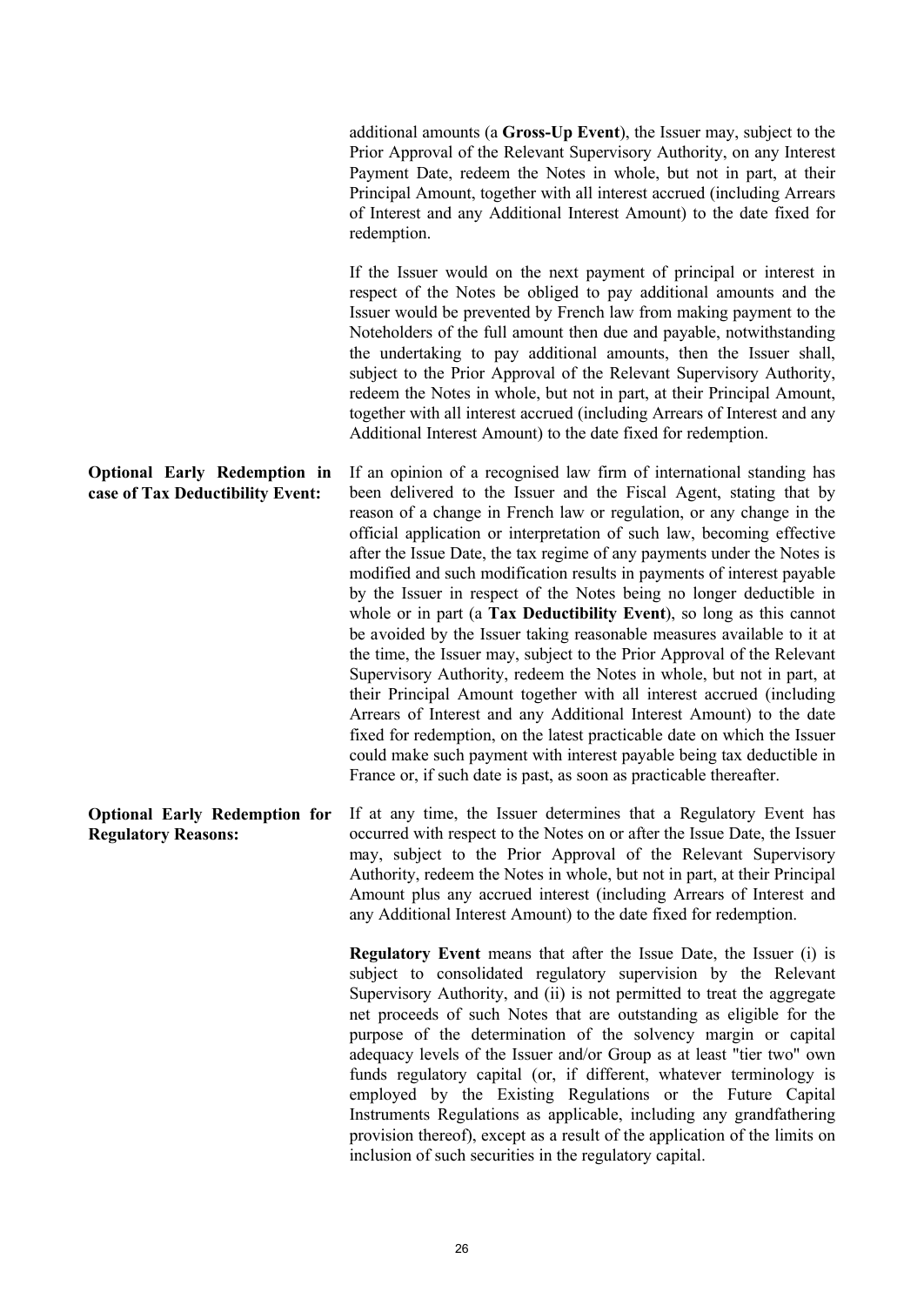| <b>Optional Early Redemption for</b><br><b>Rating Reasons:</b>    | If at any time, the Issuer determines that a Rating Methodology Event<br>has occurred with respect to the Notes, the Issuer may, subject to the<br>Prior Approval of the Relevant Supervisory Authority, redeem in<br>whole, but not in part, the Notes on any Interest Payment Date, at their<br>Principal Amount plus any accrued interest (including Arrears of<br>Interest and any Additional Interest Amount) to the date fixed for<br>redemption.                                                                                                                                                                                                                                                                                                                                                                                                                                                                                                                                                                                                                                                                                                                                                                                                                                                                                                                                                                                                                              |
|-------------------------------------------------------------------|--------------------------------------------------------------------------------------------------------------------------------------------------------------------------------------------------------------------------------------------------------------------------------------------------------------------------------------------------------------------------------------------------------------------------------------------------------------------------------------------------------------------------------------------------------------------------------------------------------------------------------------------------------------------------------------------------------------------------------------------------------------------------------------------------------------------------------------------------------------------------------------------------------------------------------------------------------------------------------------------------------------------------------------------------------------------------------------------------------------------------------------------------------------------------------------------------------------------------------------------------------------------------------------------------------------------------------------------------------------------------------------------------------------------------------------------------------------------------------------|
|                                                                   | <b>Rating Methodology Event</b> will be deemed to occur upon a change in<br>the methodology of the Rating Agency (as defined below) (or in the<br>interpretation of such methodology) on or after the Issue Date as a<br>result of which the equity content previously assigned by such Rating<br>Agency to the Notes is, in the reasonable opinion of the Issuer,<br>materially reduced when compared to the equity content assigned by<br>such Rating Agency at or around the Issue Date.                                                                                                                                                                                                                                                                                                                                                                                                                                                                                                                                                                                                                                                                                                                                                                                                                                                                                                                                                                                          |
|                                                                   | Rating Agency means Standard & Poor's or any successor.                                                                                                                                                                                                                                                                                                                                                                                                                                                                                                                                                                                                                                                                                                                                                                                                                                                                                                                                                                                                                                                                                                                                                                                                                                                                                                                                                                                                                              |
| <b>Conditions to Redemption:</b>                                  | The Notes may not be redeemed pursuant to any of the redemption<br>provisions referred to above if (i) a Regulatory Deficiency has<br>occurred and is continuing on the redemption date or (ii) such<br>redemption would itself cause a Regulatory Deficiency, except if<br>the Prior Approval of the Relevant Supervisory Authority has been<br>obtained.                                                                                                                                                                                                                                                                                                                                                                                                                                                                                                                                                                                                                                                                                                                                                                                                                                                                                                                                                                                                                                                                                                                           |
| <b>Exchange/Variation:</b>                                        | Further to a Regulatory Event or a Rating Methodology Event the<br>Issuer would be entitled, without the consent or approval of the<br>Noteholders, to exchange or vary the Notes, subject to a number of<br>conditions including not being prejudicial to the interest of the<br>Noteholders, so that after such exchange or variation the Notes would<br>be eligible.                                                                                                                                                                                                                                                                                                                                                                                                                                                                                                                                                                                                                                                                                                                                                                                                                                                                                                                                                                                                                                                                                                              |
| <b>Automatic Disapplication for</b><br><b>Regulatory Reasons:</b> | In the event that, following the implementation of the Solvency II<br>Directive, the option of the Issuer (i) to redeem the Notes for tax<br>reasons or further to the occurrence of a Rating Methodology Event or<br>(ii) to exchange the Notes or vary the terms of the Notes further to the<br>occurrence of a Regulatory Event or a Rating Methodology Event,<br>would prevent at any time before the First Call Date, the Notes from<br>being treated under the Future Capital Instruments Regulations as<br>applicable (including, for the avoidance of doubt, for the purpose of<br>compliance with any grandfathering provisions thereof) as at least "tier<br>two" own funds regulatory capital (or, if different, whatever<br>terminology is employed by the Existing Regulations or the Future<br>Capital Instruments Regulations as applicable) of the Issuer and/or the<br>Group for the purposes of the determination of the Issuer's solvency<br>margin or regulatory capital, the terms of the Notes shall automatically<br>be varied by the Issuer to exclude the relevant option(s). In any such<br>event: (a) the Prior Approval of the Relevant Supervisory Authority<br>will be obtained, if such approval is required at the time, and (b) notice<br>will be given to Noteholders in compliance with the rules of the<br>relevant stock exchange. However, certain conditions to the<br>Exchange/Variation referred to above will not apply to such variation. |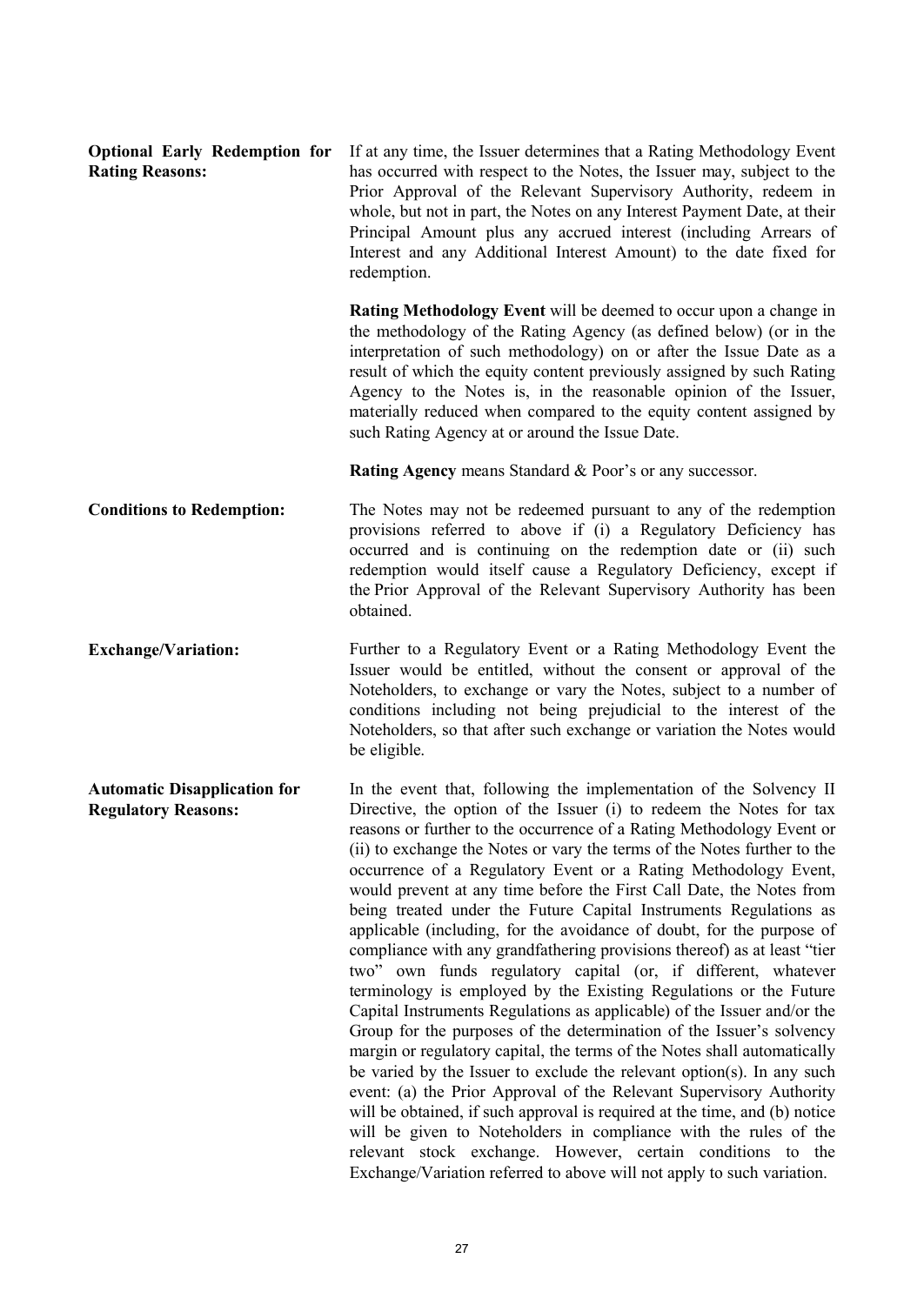| <b>Purchase:</b>                                            | The Issuer or any of its affiliated entities may at any time, subject to<br>the Prior Approval of the Relevant Supervisory Authority, purchase<br>Notes (provided that all unmatured Coupons and Talons relating<br>thereto are purchased therewith) in the open market or otherwise at<br>any price. Notes so purchased by the Issuer may be (i) held and resold<br>in accordance with Articles L.213-1-A and D.213-1-A of the French<br>Code monétaire et financier for the purpose of enhancing the liquidity<br>of the Notes or (ii) cancelled in accordance with Article L.228-74 of<br>the French Code de commerce. |
|-------------------------------------------------------------|---------------------------------------------------------------------------------------------------------------------------------------------------------------------------------------------------------------------------------------------------------------------------------------------------------------------------------------------------------------------------------------------------------------------------------------------------------------------------------------------------------------------------------------------------------------------------------------------------------------------------|
| <b>Meetings of Noteholders and</b><br><b>Modifications:</b> | The Notes contain provisions for calling meetings of Noteholders to<br>consider matters affecting their interests generally. These provisions<br>permit defined majorities to bind all Noteholders including<br>Noteholders who did not attend and vote at the relevant meeting and<br>Noteholders who voted in a manner contrary to the majority.                                                                                                                                                                                                                                                                        |
|                                                             | The Issuer may also, subject to the Prior Approval of the Relevant<br>Supervisory Authority, make any modification to the Notes which is<br>not prejudicial to the interests of the Noteholders without the consent<br>of the Noteholders. Any such modification shall be binding on the<br>Noteholders.                                                                                                                                                                                                                                                                                                                  |
| Listing:                                                    | Application has been made for the Notes to be admitted to listing and<br>to trading on Euronext Paris.                                                                                                                                                                                                                                                                                                                                                                                                                                                                                                                    |
| <b>Rating:</b>                                              | The Notes are expected to be rated BBB- by Standard & Poor's.                                                                                                                                                                                                                                                                                                                                                                                                                                                                                                                                                             |
| <b>Clearing:</b>                                            | The Notes have been accepted for clearance through Clearstream<br>Banking, société anonyme and Euroclear Bank SA/N.V.                                                                                                                                                                                                                                                                                                                                                                                                                                                                                                     |
| <b>Selling Restrictions:</b>                                | There are restrictions on the offer and sale of the Notes and the<br>distribution of offering material, including in the United States of<br>America, the United Kingdom, Hong Kong, Singapore, Switzerland,<br>France and Italy.                                                                                                                                                                                                                                                                                                                                                                                         |
| <b>Governing Law:</b>                                       | English law, other than the provisions of "Terms and Conditions of the<br>Notes - Status of the Notes" which shall be governed by, and<br>construed in accordance with, French law.                                                                                                                                                                                                                                                                                                                                                                                                                                       |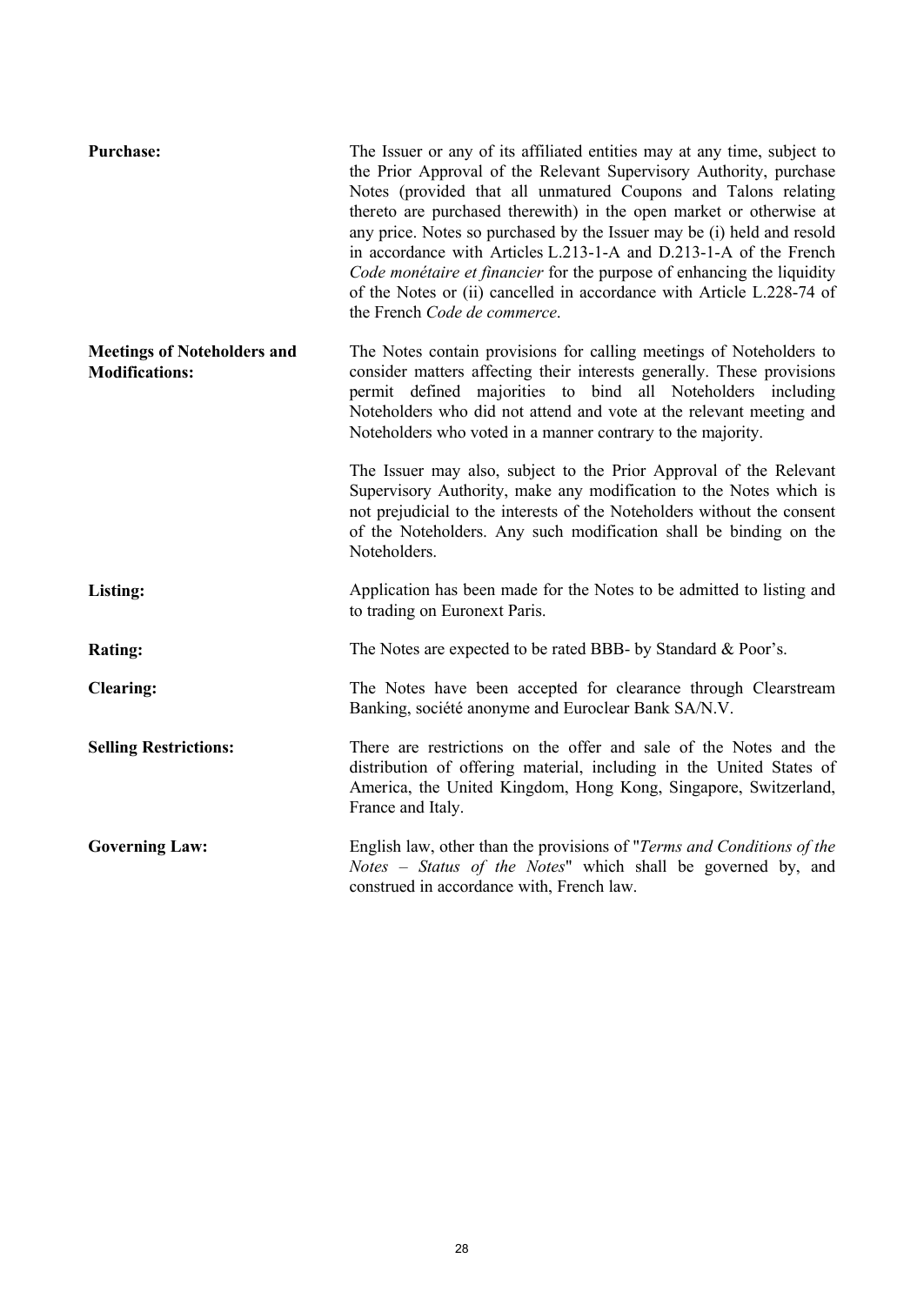# **TERMS AND CONDITIONS OF THE NOTES**

# *The terms and conditions of the Notes (which, subject to modification, will be endorsed on each Note in definitive form) are as follows:*

The issue outside the Republic of France of the US\$600,000,000 Reset Undated Subordinated Notes (the **Notes**) of La Mondiale (the **Issuer**) was authorised pursuant to a resolution of the *Assemblée Générale* of the policyholders (*sociétaires*) of the Issuer adopted on 1 June 2012 and the resolutions of the Board of Directors (*Conseil d'administration*) of the Issuer dated 17 April 2013. The Issuer has entered into a fiscal agency agreement (such agreement as amended and/or supplemented and/or restated from time to time, the **Fiscal Agency Agreement**) dated 23 April 2013 with Deutsche Bank AG, London branch as fiscal agent and principal paying agent. The Notes are issued subject to and with the benefit of the Fiscal Agency Agreement. The fiscal agent, the principal paying agent and the calculation agent for the time being and the paying agents are referred to in these Conditions as the **Fiscal Agent**, the **Principal Paying Agent**, the **Calculation Agent** and the **Paying Agents** (which expression shall include the Principal Paying Agent and any future paying agent duly appointed by the Issuer in accordance with the Fiscal Agency Agreement), each of which expression shall include the successors from time to time of the relevant persons, in such capacities, under the Fiscal Agency Agreement, and are collectively referred to as the **Agents**. Copies of the Fiscal Agency Agreement are available for inspection at the specified offices of the Paying Agents. References to **Conditions** are, unless the context otherwise requires, to the numbered paragraphs below.

The statements in these Conditions include summaries of, and are subject to, the detailed provisions of and definitions in the Agency Agreement. Copies of the Agency Agreement are available for inspection during normal business hours by the holders of the Notes (the **Noteholders**) and the holders of the interest coupons and the talons (**Talons**) for further interest coupons appertaining to the Notes (the **Couponholders** and the **Coupons** which expressions shall in these Conditions, unless the context otherwise requires, include the holders of the Talons and the Talons respectively) at the specified office of each of the Paying Agents. The Noteholders and the Couponholders are entitled to the benefit of, are bound by, and are deemed to have notice of, all the provisions of the Agency Agreement applicable to them. References in these Conditions to the Fiscal Agent and the Paying Agents shall include any successor appointed under the Agency Agreement.

# **1. Form, Denomination and Title**

# **1.1 Form and Denomination**

The Notes are in bearer form, serially numbered, in the denominations of U.S.\$200,000 and integral multiples of U.S.\$1,000 in excess thereof (up to and including U.S.\$399,000) with Coupons and one Talon attached on issue. Notes of one denomination may not be exchanged for Notes of the other denomination.

# **1.2 Title**

Title to the Notes and to the Coupons will pass by delivery.

#### **1.3 Holder Absolute Owner**

The Issuer and any Paying Agent may (to the fullest extent permitted by applicable laws) deem and treat the bearer of any Note or Coupon as the absolute owner for all purposes (whether or not the Note or Coupon shall be overdue and notwithstanding any notice of ownership or writing on the Note or Coupon or any notice of previous loss or theft of the Note or Coupon).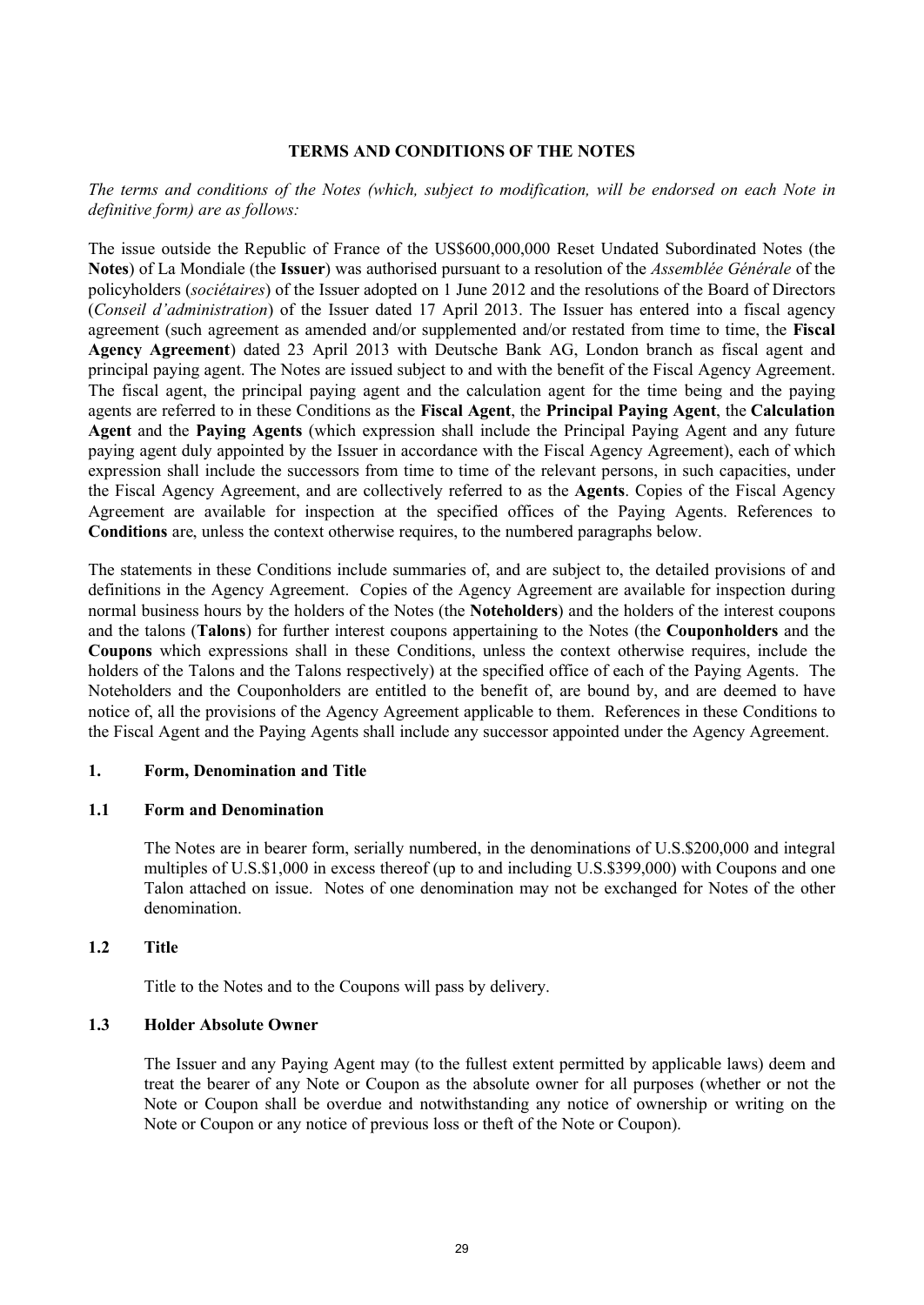# **2. Status of the Notes**

# **2.1 Ordinary Subordinated Obligations**

The Notes are ordinary subordinated notes issued in accordance with the provisions of Article L. 228-97 of the French *Code de commerce* and Article L. 322-2-1 of the French *Code des assurances*.

The principal and interest of the Notes constitute direct, unconditional, unsecured and undated Ordinary Subordinated Obligations of the Issuer and rank (i) *pari passu* among themselves, (ii) *pari passu* with all other present and future Ordinary Subordinated Obligations, but (iii) in priority to Deeply Subordinated Obligations, *prêts participatifs* granted to, and *titres participatifs* issued by, the Issuer, but behind Unsubordinated Obligations.

*Pursuant to Article L. 327-2 of the French* **Code des assurances***, a lien over the assets of the Issuer is granted for the benefit of the Issuer's policyholders (***sociétaires***). Noteholders, even if they are policyholders (***sociétaires***) of the Issuer, do not have the benefit of such lien in relation to amounts due under the Notes.*

For the purposes of these Conditions:

**Deeply Subordinated Obligations** means all and any bonds or borrowings or any other Obligations of the Issuer which constitute direct, unconditional, unsecured and lowest ranking subordinated obligations of the Issuer, including bonds or borrowings, the subordination provisions of which are governed by the provisions of Article L. 228-97 of the French *Code de commerce,* and which rank and will rank (i) *pari passu* among themselves, (ii) *pari passu* with all other present and future Deeply Subordinated Obligations of the Issuer, but (iii) shall be subordinated to all present and future *prêts participatifs* granted to the Issuer, *titres participatifs* issued by the Issuer, Ordinarily Subordinated Obligations of the Issuer and Unsubordinated Obligations of the Issuer.

**Obligations** means any payment obligation expressed to be assumed by, or imposed on, the Issuer under, or arising as a result of, any contract, agreement, document, instrument, conduct, relationship or by operation of law.

**Ordinary Subordinated Obligations** means any Obligations of the Issuer which constitute direct, unconditional, unsecured and subordinated obligations of the Issuer and which rank and will at all times rank equally and rateably with any other existing or future Ordinary Subordinated Obligations but in priority to all present and future *titres participatifs* issued by the Issuer, *prêts participatifs* granted to the Issuer and Deeply Subordinated Obligations of the Issuer.

**Unsubordinated Obligations** means any Obligations of the Issuer which are unsubordinated.

# **2.2 Payment on the Notes in the event of the liquidation of the Issuer**

If any judgement is rendered by any competent court declaring the judicial liquidation *(liquidation judiciaire*) or, following an order of *redressement judiciaire*, the sale of the whole business (*cession totale de l'entreprise*) of the Issuer, or if the Issuer is liquidated for any reason, the rights of the Noteholders in respect of principal, interest (including any outstanding Arrears of Interest and/or Additional Interest Amount) will be subordinated to the payments of claims of other creditors of the Issuer (other than subordinated claims) including insurance companies and entities referred to in article R.322-132 of the French *Code des Assurances* reinsured by the Issuer, holders of insurance policies issued by such entities and creditors with respect to Unsubordinated Obligations.

In the event of incomplete payment of creditors ranking senior to holders of the Notes (in the context of voluntary or judicial liquidation of the Issuer, bankruptcy proceedings or any other similar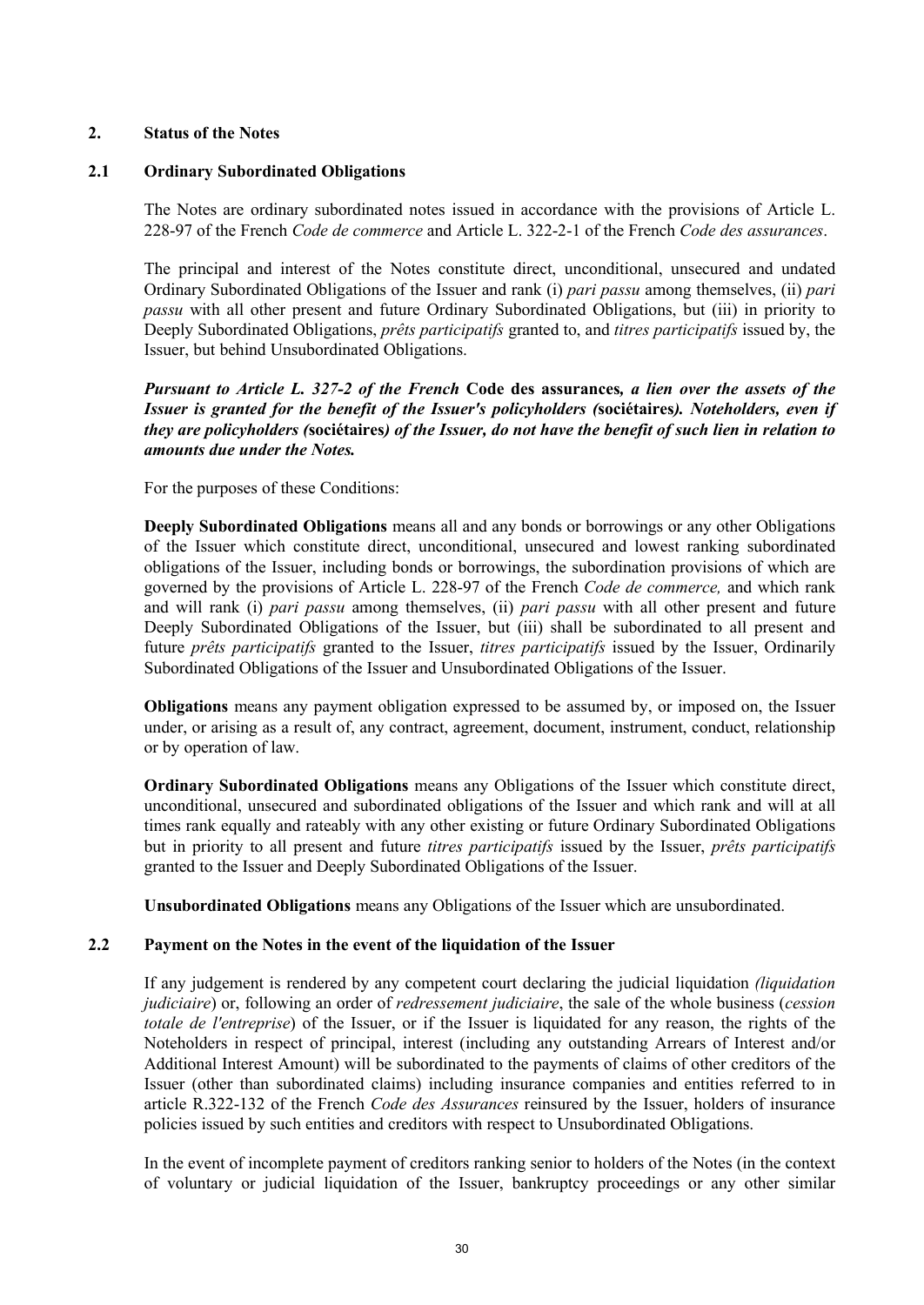proceedings affecting the Issuer) the obligations of the Issuer in connection with the Notes and relative interest will be terminated.

## **3. Negative Pledge**

There will be no negative pledge in respect of the Notes.

## **4. Interest**

### **4.1 General**

The Notes shall bear interest on their Principal Amount from (and including) 23 April 2013 (the **Issue Date**), to (but excluding) the First Call Date (as defined below), at a fixed rate of 7.625 per cent. per annum (the **Initial Interest Rate**), payable semi-annually in arrear on 23 April and 23 October in each year (each an **Initial Interest Rate Interest Payment Date**), commencing on 23 October 2013 until (and including) the First Call Date;

and thereafter in respect of each successive six-year period (each a **Relevant Six Year Period**) from (and including) the First Call Date, the first Relevant Six Year Period commencing on (and including) the First Call Date and ending on (but excluding) the sixth anniversary of that date, the Notes shall bear interest on their Principal Amount at a reset rate equal to the Relevant Six Year Reset Rate plus a Margin per annum (the **Reset Rate**) payable semi-annually in arrear on 23 April and 23 October in each year (each a **Reset Rate Interest Payment Date** and together with any Initial Interest Rate Interest Payment Date, an **Interest Payment Date**), commencing on 23 April 2019;

*provided, however, that* if any Interest Payment Date would otherwise fall on a date which is not a Business Day, it will be postponed to the next Business Day unless it would thereby fall into the next calendar month, in which case it will be brought forward to the preceding Business Day.

For the purpose hereof:

**Business Day** means any day (other than a Saturday or a Sunday) which is a day on which commercial banks and foreign exchange markets settle payments and are open for general business (including dealing in foreign exchange and foreign currency deposits) in New York and a TARGET 2 Settlement Day.

**First Call Date** means the Interest Payment Date falling on 23 April 2019.

**Margin** means 6.53 per cent for the first Relevant Six Year Period and 7.53 per cent thereafter (from and including 23 April 2025).

**Relevant Six Year Reset Rate** means the mid swap rate for U.S. Dollar swap transactions with a maturity of six years displayed on Bloomberg page "ISDAFIX1" (or such other page as may replace that page on Bloomberg, or such other service as may be nominated by the person providing or sponsoring the information appearing there for the purposes of displaying comparable rates) at or around 11.00 a.m. (New York time) on the Reset Rate Determination Date. If the correct mid swap rate does not appear on that page, the six year U.S. Dollar mid swap rate shall instead be determined by the Calculation Agent on the basis of (i) quotations provided by the principal office of each of four major banks in the U.S. Dollar swap market of the rates at which swaps in U.S. Dollar are offered by it at approximately 11.00 a.m. (New York time) on the Reset Rate Determination Date to participants in the U.S. Dollar swap market for a six-year period and (ii) the arithmetic mean expressed as a percentage and rounded, if necessary, to the nearest 0.0001 per cent. (0.00005 per cent. being rounded upwards) of such quotations.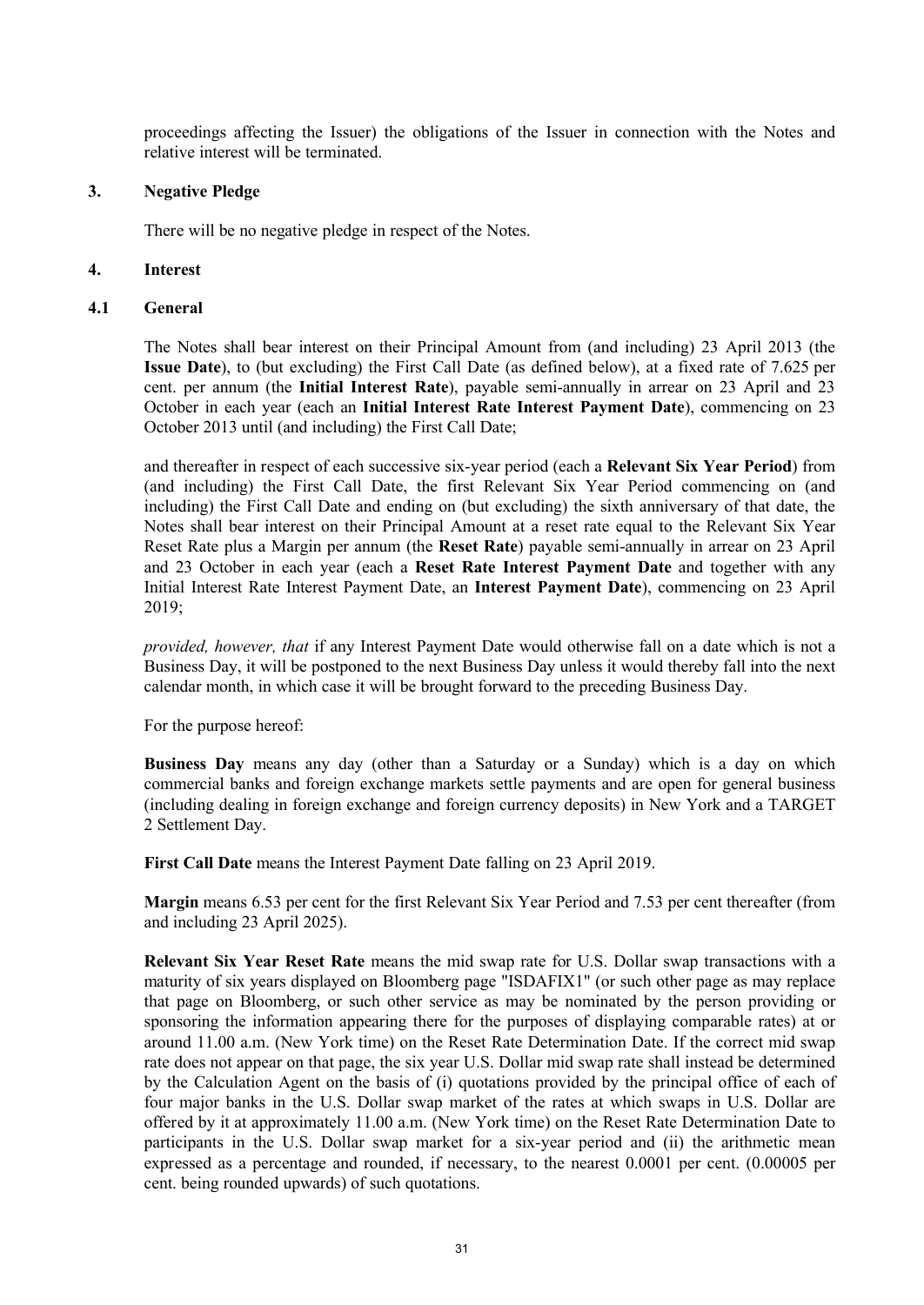**Reset Rate Determination Date** means, in respect of the first Relevant Six-Year Period, the second Business Day prior to the First Call Date and, in respect of each Relevant Six-Year Period thereafter, the second Business Day prior to the first day of each such Relevant Six-Year Period.

**TARGET 2 Settlement Day** means any day on which the TARGET 2 System is operating.

**TARGET 2 System** means the Trans-European Automated Real-Time Gross Settlement Express Transfer System or any successor thereto.

#### **4.2 Interest Accrual**

The Notes will cease to bear interest from and including the due date for redemption unless payment of the principal in respect of the Notes is improperly withheld or refused on such date or unless default is otherwise made in respect of the payment. In such event, the Notes will continue to bear interest at the relevant rate as specified in this Condition 4 on their remaining unpaid amount until the day on which all sums due in respect of the Notes up to that day are received by or on behalf of the relevant Noteholders.

## **4.3 Interest Rate**

The amount of interest payable on each Note and on each Interest Payment Date will be the product of the Principal Amount of such Note and the Initial Interest Rate or, as the case may be, the Reset Rate, multiplied by the 30/360 Day Count Fraction and rounding the resulting figure, if necessary, to the nearest cent (half a cent being rounded upwards).

**30/360 Day Count Fraction** means the interest shall be calculated on the basis of a 360-days consisting of 12 months of 30 days each and in the case of an incomplete month, the number of days elapsed on the basis of a month of 30 days.

#### **4.4 Notifications, etc. to be final**

All notifications, opinions, determinations, certificates, calculations, quotations and decisions given, expressed, made or obtained for the purposes of the provisions of this Condition 4, by the Calculation Agent, will (in the absence of wilful default, bad faith or manifest error) be binding on the Issuer, the Calculation Agent, the Fiscal Agent and all Noteholders and (in the absence of wilful default, bad faith or manifest error) no liability to the Issuer or the Noteholders shall attach to the Calculation Agent in connection with the exercise or non-exercise by it of its powers, duties and discretions under this Condition.

# **4.5 Calculation Agent**

The Agency Agreement provides that the Issuer may at any time terminate the appointment of the Calculation Agent and appoint a substitute Calculation Agent provided that so long as any of the Notes remain outstanding, there shall at all times be a Calculation Agent for the purposes of the Notes having a specified office in a major European city. In the event of the appointed office of any bank being unable or unwilling to continue to act as the Calculation Agent or failing duly to determine the Reset Rate and the interest amount for any Relevant Six Year Period, the Issuer shall appoint the European office of another leading bank engaged in the Euro-zone or London interbank market to act in its place. The Calculation Agent may not resign its duties or be removed without a successor having been appointed. The Calculation Agent shall act as an independent expert and not as agent for the Issuer or the Noteholders.

The Calculation Agent shall cause the Reset Rate, the Margin and the interest amount for each Relevant Six Year Period and the relevant Reset Rate Interest Payment Date to be notified to the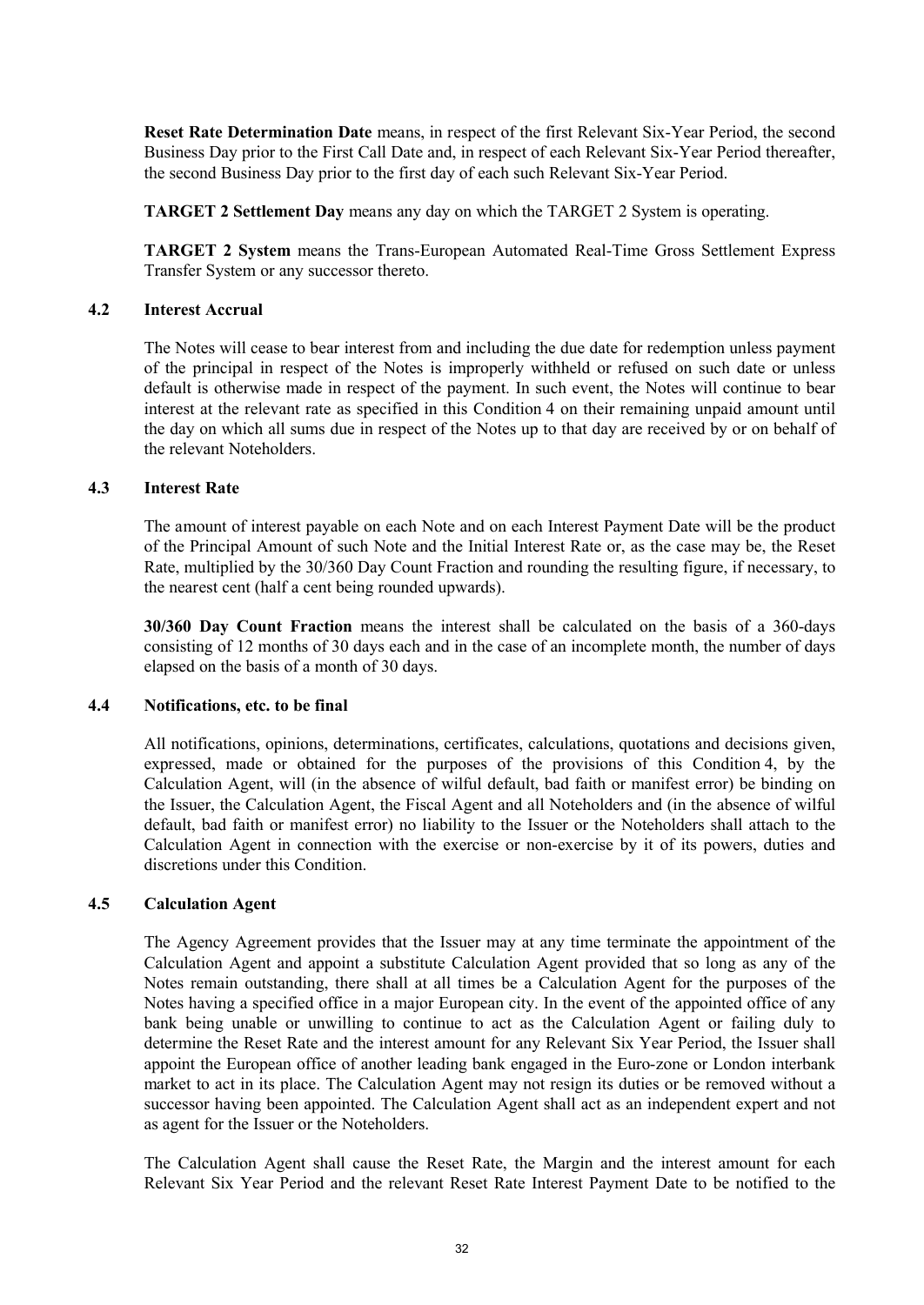Issuer, the Fiscal Agent (if different from the Calculation Agent) and each other Paying Agent (if any), to any stock exchange on which the Notes are at the relevant time listed and to the Noteholders as soon as possible after their determination.

Notice of any change of Calculation Agent or any change of specified office shall promptly be given as soon as reasonably practicable to the Noteholders in accordance with Condition 12 and, so long as the Notes are listed on Euronext Paris and if the rules applicable to such stock exchange so require, to such stock exchange.

**Euro-zone** means the region comprised of member states of the European Union that adopt the single currency in accordance with the Treaty establishing the European Community as amended by the Treaty on European Union.

# **4.6 Interest Deferral**

On each Interest Payment Date, the Issuer shall pay interest on the Notes accrued to that date ending immediately prior to such Interest Payment Date, subject to the provisions of the following paragraphs. The interest to be paid will be calculated on the basis of the Principal Amount of the Notes outstanding.

## *(i) Optional Interest Payment Dates*

On any Optional Interest Payment Date (as defined below), the Issuer may elect, by notice to (x) the Noteholders in accordance with Condition 12 and (y) the Fiscal Agent pursuant to sub-paragraph (v) below, to defer payment of all (but not some only) of the interest accrued to that date, and the Issuer shall not have any obligation to make such payment and any failure to pay shall not constitute a default by the Issuer for any purpose, unless the Interest Payment Date constitutes a Compulsory Interest Payment Date (as defined below) in which case interest on the Notes will be payable.

Any interest not paid on an Optional Interest Payment Date and deferred in accordance with this paragraph shall so long as the same remains outstanding constitute **Arrears of Interest** and shall be payable as outlined below. In the case of Notes exchanged in accordance with Condition 5.5 or 5.6, Arrears of Interest (together with any Additional Interest Amount) (as defined below) accrued on the Notes originally issued will be transferred to, and assumed by the Issuer under, such exchanged Notes.

# *(ii) Mandatory Interest Deferral Dates*

On any Mandatory Interest Deferral Date (as defined below), the Issuer will be obliged, by notice to  $(x)$  the Noteholders in accordance with Condition 12 and  $(y)$  the Fiscal Agent pursuant to sub-paragraph (v) below, to defer payment of all (but not some only) of the interest accrued to that date, unless the Relevant Supervisory Authority accepts that interest accrued in respect of the Notes can be paid (to the extent the Relevant Supervisory Authority can give such consent in accordance with the Existing Regulations or the Future Capital Instruments Regulations as applicable), the relevant Interest Payment Date will not be a Mandatory Interest Deferral Date.

Any interest not paid on a Mandatory Interest Deferral Date and deferred in accordance with this paragraph shall so long as the same remains outstanding constitute **Arrears of Interest** and shall be payable as outlined below. In the case of Notes exchanged in accordance with Condition 5.5 or 5.6, Arrears of Interest (together with any Additional Interest Amount, as defined below) accrued on the Notes originally issued will be transferred to, and assumed by the Issuer under, such exchanged Notes.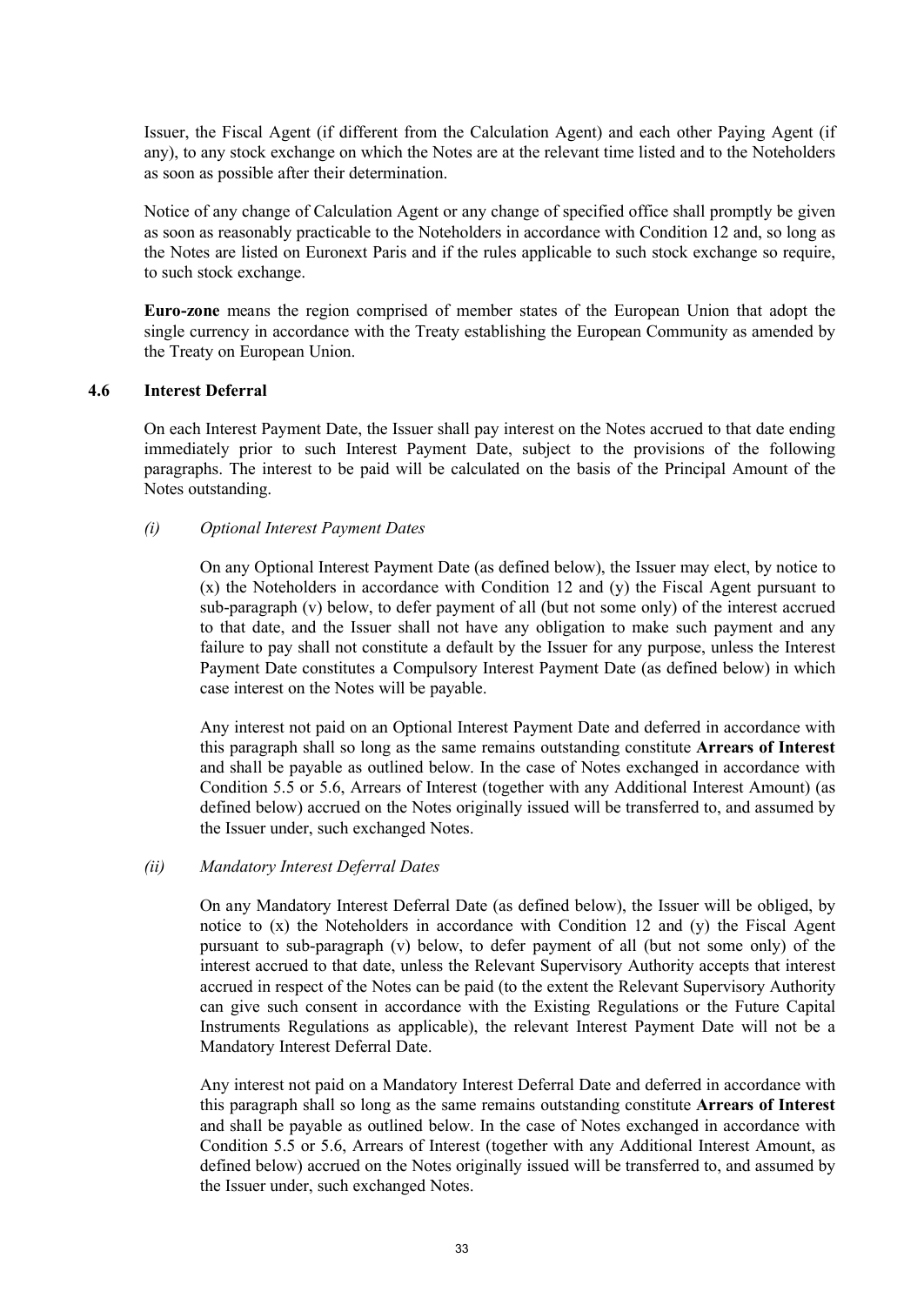### *(iii) Arrears of Interest*

Arrears of Interest (together with the corresponding Additional Interest Amount) may, subject to the fulfilment of the Conditions to Settlement, at the option of the Issuer, be paid in whole or in part at any time but all Arrears of Interest (together with the corresponding Additional Interest Amount) in respect of all Notes for the time being outstanding shall become due in full on whichever is the earliest of:

- (A) the next Interest Payment Date which is a Compulsory Interest Payment Date; or
- (B) the date of any redemption of the Notes in accordance with the provisions relating to redemption of the Notes; or
- (C) the date upon which a judgment is made by a competent court for the judicial liquidation of the Issuer (*liquidation judiciaire*) or for the sale of the whole of the business (*cession totale de l'entreprise*) following an order of judicial reorganisation (*redressement judiciaire*) in respect of the Issuer or in the event of the liquidation of the Issuer for any other reason.

**Conditions to Settlement** are satisfied on any day with respect to any payment of Arrears of Interest and Additional Interest Amounts, if any, if (i) no Regulatory Deficiency has occurred and is continuing or would be caused by the payment of the Arrears of Interest, unless the Prior Approval of the Relevant Supervisory Authority has been given (to the extent such consent is required by, and may be given under, the Existing Regulations or Future Capital Instruments Regulations), and (ii) the Solvency II Directive has been implemented on or prior to such day, the Prior Approval of the Relevant Supervisory Authority has been given, but only to the extent that under the Future Capital Instruments Regulations such consent is required at the time in order for the Notes to qualify at least as "tier two" own funds regulatory capital (or, if different, whatever terminology is employed by the Future Capital Instruments Regulations) of the Issuer and/or the Group for the purposes of the determination of its regulatory capital.

Each amount of Arrears of Interest shall bear interest, in accordance with Article 1154 of the French Civil Code, as if it constituted the nominal amount of the Notes at a rate which corresponds to the Rate of Interest from time to time applicable to the Notes and the amount of such interest (the **Additional Interest Amount**) with respect to Arrears of Interest shall be due and payable pursuant to this provision and shall be calculated by the Calculation Agent applying the Rate of Interest to the amount of the Arrears of Interest and otherwise *mutatis mutandis* as provided in the foregoing provisions hereof. The Additional Interest Amount accrued up to any Interest Payment Date shall be added, to the extent permitted by applicable law and for the purpose only of calculating the Additional Interest Amount accruing thereafter, to the amount of Arrears of Interest remaining unpaid on such Interest Payment Date as if such amount constituted Arrears of Interest.

*(iv) Definitions*

In this Condition 4.6 and for the purposes of the Conditions:

**Compulsory Interest Payment Date** means each Interest Payment Date prior to which during a period of six months prior to such Interest Payment Date a Compulsory Interest Payment Event occurred; unless such Interest Payment Date constitutes a Mandatory Interest Deferral Date.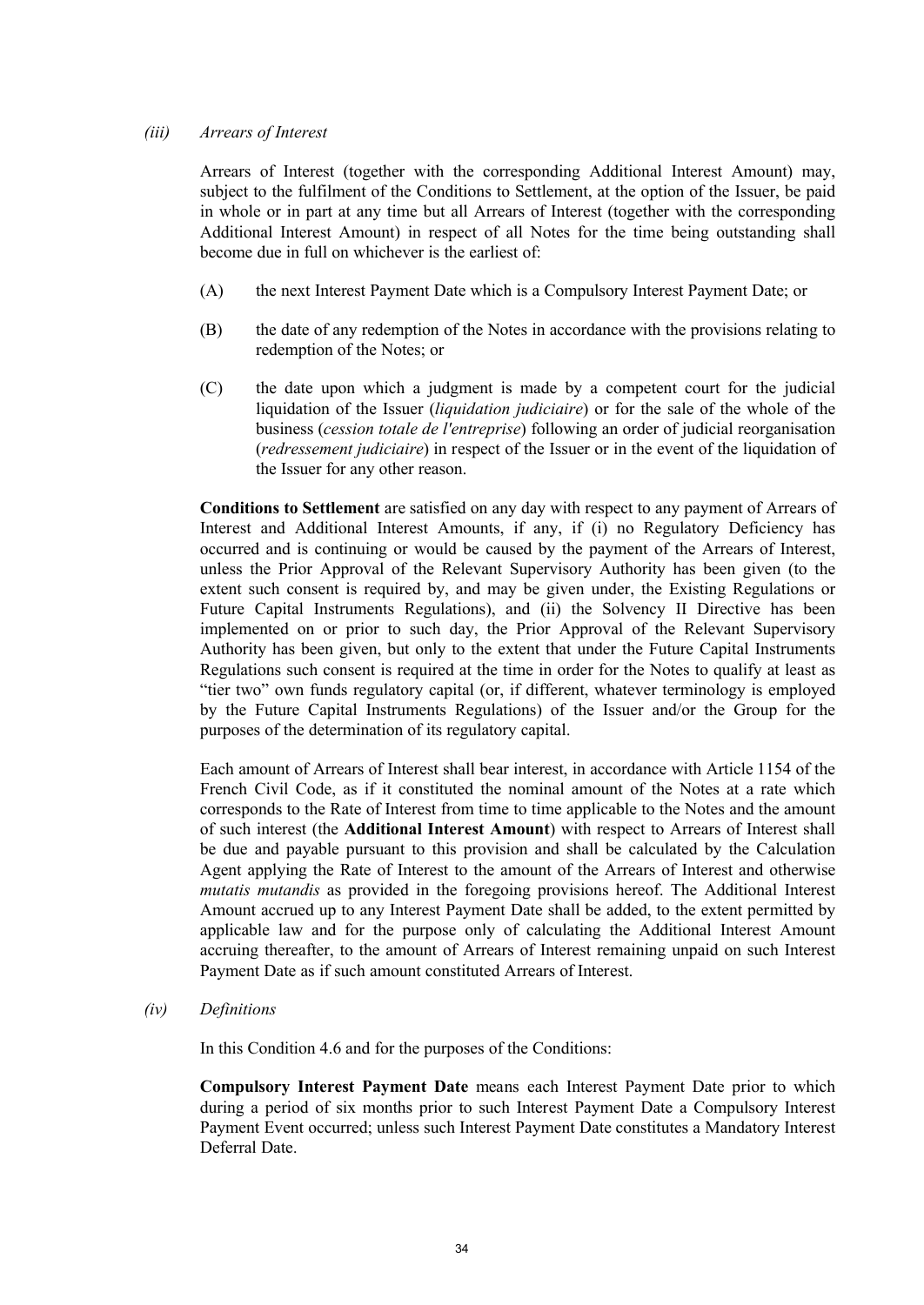**Compulsory Interest Payment Event** means any of the following events has occurred:

- (i) the Issuer has made a payment on any other Ordinary Subordinated Obligations, unless such payment was a mandatory payment under the terms of any such other Ordinary Subordinated Obligations of the Issuer;
- (ii) the Issuer has made a payment on any securities ranking junior to Ordinary Subordinated Obligations unless such payment was a mandatory payment under the terms of any such securities;
- (iii) the Issuer has redeemed, purchased or acquired any Ordinary Subordinated Obligations by any means unless such redemption, purchase or acquisition was a mandatory redemption, purchase or acquisition under the terms of any such securities;
- (iv) the Issuer has redeemed, purchased or acquired any securities ranking junior to Ordinary Subordinated Obligations (including any partial prepayment of such securities) by any means unless such redemption, purchase or acquisition was a mandatory redemption, purchase or acquisition under the terms of any such securities; or
- (v) the Issuer has for the current fiscal year, allocated to insurance contracts a Beneficiary Participation which amounts to more than ninety (90)%.

**Beneficiary Participation** means, with respect to a given fiscal year, the ratio of (i) the Allocated Investments Income to (ii) the Total Investments Net Income.

**Allocated Investments Income** means, with respect to a given fiscal year, the amount of financial income allocated to all insurance contracts entered into by the Issuer, being the gross amount of the item "Investment income" (*Produits des placements*) less the total constituted by the gross amounts of items "Investment charges" (*Charges des placements*) and "Transferred investments' income" (*Produits de placements transférés*) and the net amount of item "Technical result of life insurance" (*Résultat technique de l'assurance vie*), all as they appear in the Issuer's annual statutory profit and loss accounts.

**Total Investments Net Income** means, with respect to a given fiscal year, the gross amount of the item "Investments income" (*Produits des placements*) less the amount of the item "Investments charges" (*Charges des placements*), all as they appear in the Issuer's annual statutory profit and loss accounts.

**Existing Regulations** means, from the Issue Date to the date of implementation of Future Capital Instruments Regulations, the solvency margin, capital adequacy regulations or any other regulatory capital rules (including the guidelines and recommendations of the European Insurance and Occupational Pensions Authority, the official application or interpretation of the Relevant Supervisory Authority and any applicable decision of any court or tribunal) then in effect in France (or if the Issuer becomes domiciled in a jurisdiction other than France, such other jurisdiction) and/or any other relevant jurisdiction as applied and construed by the Relevant Supervisory Authority and applicable to the Issuer and/or the Group.

**Future Capital Instruments Regulations** means the solvency margin or capital adequacy regulations which may be introduced after the Issue Date into France in relation to the Solvency II Directive (or if the Issuer and/or the Group becomes domiciled in a jurisdiction other than France, such other jurisdiction) and applicable to the Issuer and/or the Group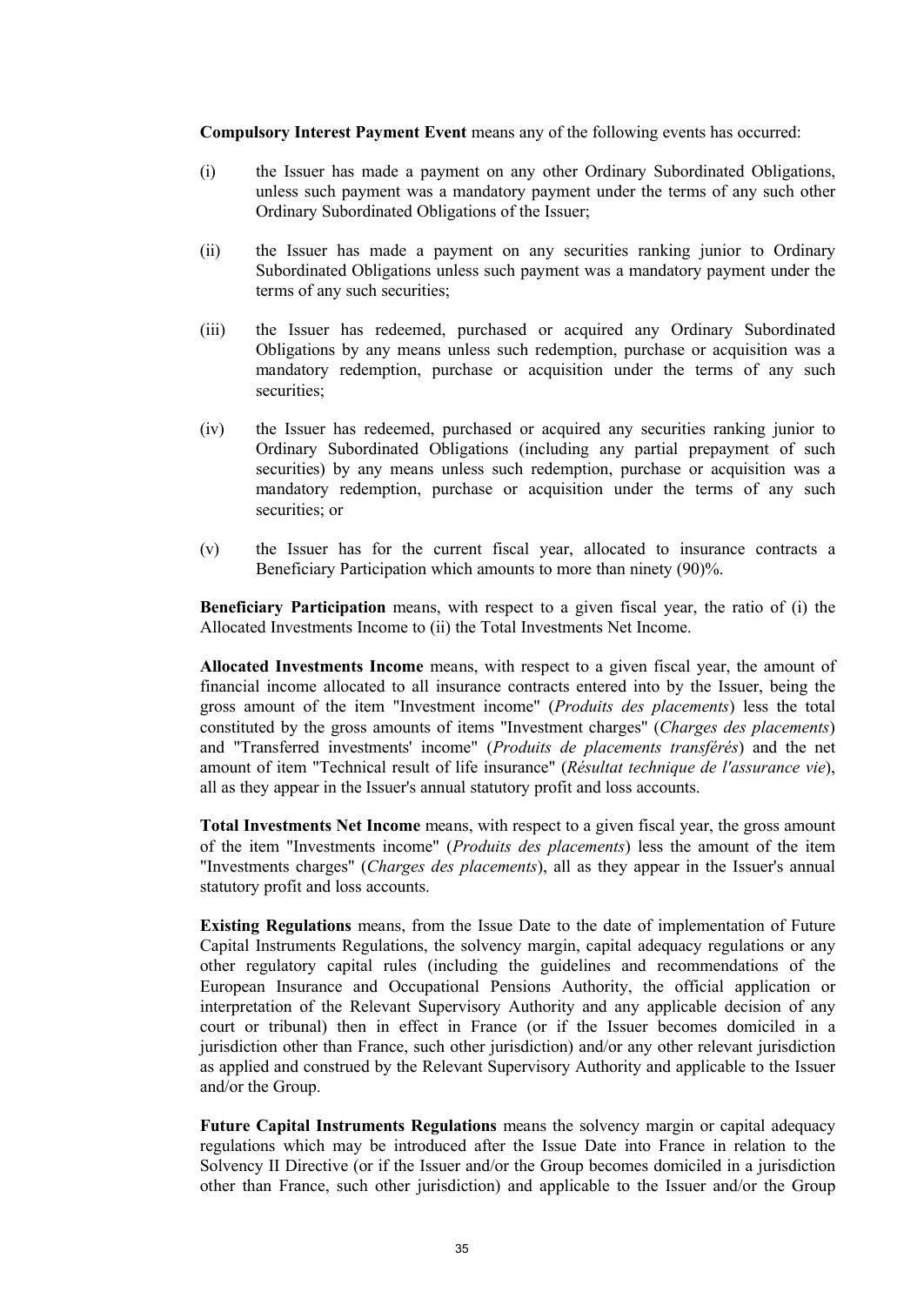(including the guidelines and recommendations of the European Insurance and Occupational Pensions Authority, the official application or interpretation of the Relevant Supervisory Authority and any applicable decision of any court or tribunal), which would lay down the requirements to be fulfilled by financial instruments for inclusion in at least "tier two" own funds regulatory capital as opposed to "tier one" own funds regulatory capital or "tier three" own funds regulatory capital (or, if different, whatever terminology may be retained), including any grandfathering provision thereof, for single solvency and group solvency purposes of the Issuer. For the avoidance of doubt, Applicable Supervisory Regulations include, without limitation, any future implementing measures of the Solvency II Directive in France (or if the Issuer becomes domiciled in a jurisdiction other than France, such other jurisdiction).

**Mandatory Interest Deferral Date** means each Interest Payment Date in respect of which the Noteholders and the Principal Paying Agent have received written notice from the Issuer pursuant to sub-paragraph (v) below confirming that (i) a Regulatory Deficiency has occurred and such Regulatory Deficiency is continuing on such Interest Payment Date or (ii) the payment of such interest would in itself cause a Regulatory Deficiency.

**Optional Interest Payment Date** means any Interest Payment Date other than a Compulsory Interest Payment Date or a Mandatory Interest Deferral Date.

**Prior Approval of the Relevant Supervisory Authority** means the prior written approval of the Relevant Supervisory Authority, if such approval is required at the time under any Existing Regulations or any Future Capital Instruments Regulations, and provided that such approval has not been withdrawn by the date set for redemption, exchange, variation or payment, as the case may be.

#### **Regulatory Deficiency** means:

- (i) before the implementation of the Solvency II Directive, the consolidated solvency margin of the Issuer and/or the Group falls below 100 per cent. of the required consolidated solvency margin or any applicable solvency margin or capital adequacy levels as applicable under Existing Regulations; or
- (ii) following the implementation of the Solvency II Directive, the own funds regulatory capital (or whatever the terminology employed by Future Capital Instruments Regulations) of the Issuer and/or the Group is not sufficient to cover its capital requirements (or whatever the terminology employed by Future Capital Instruments Regulations) and a deferral of interest is required under Future Capital Instruments Regulations; or
- (iii) the Relevant Supervisory Authority has notified the Issuer that it has determined, in view of the financial condition of the Issuer, that in accordance with applicable regulations at such time, the Issuer must take specified action in relation to payments of principal and interest under the Notes.

**Relevant Supervisory Authority** means any relevant regulator having jurisdiction over the Issuer and/or the Group, in the event that the Issuer and/or the Group is required to comply with certain applicable solvency margins or capital adequacy levels. The current Relevant Supervisory Authority is the *Autorité de Contrôle Prudentiel* (the **ACP**).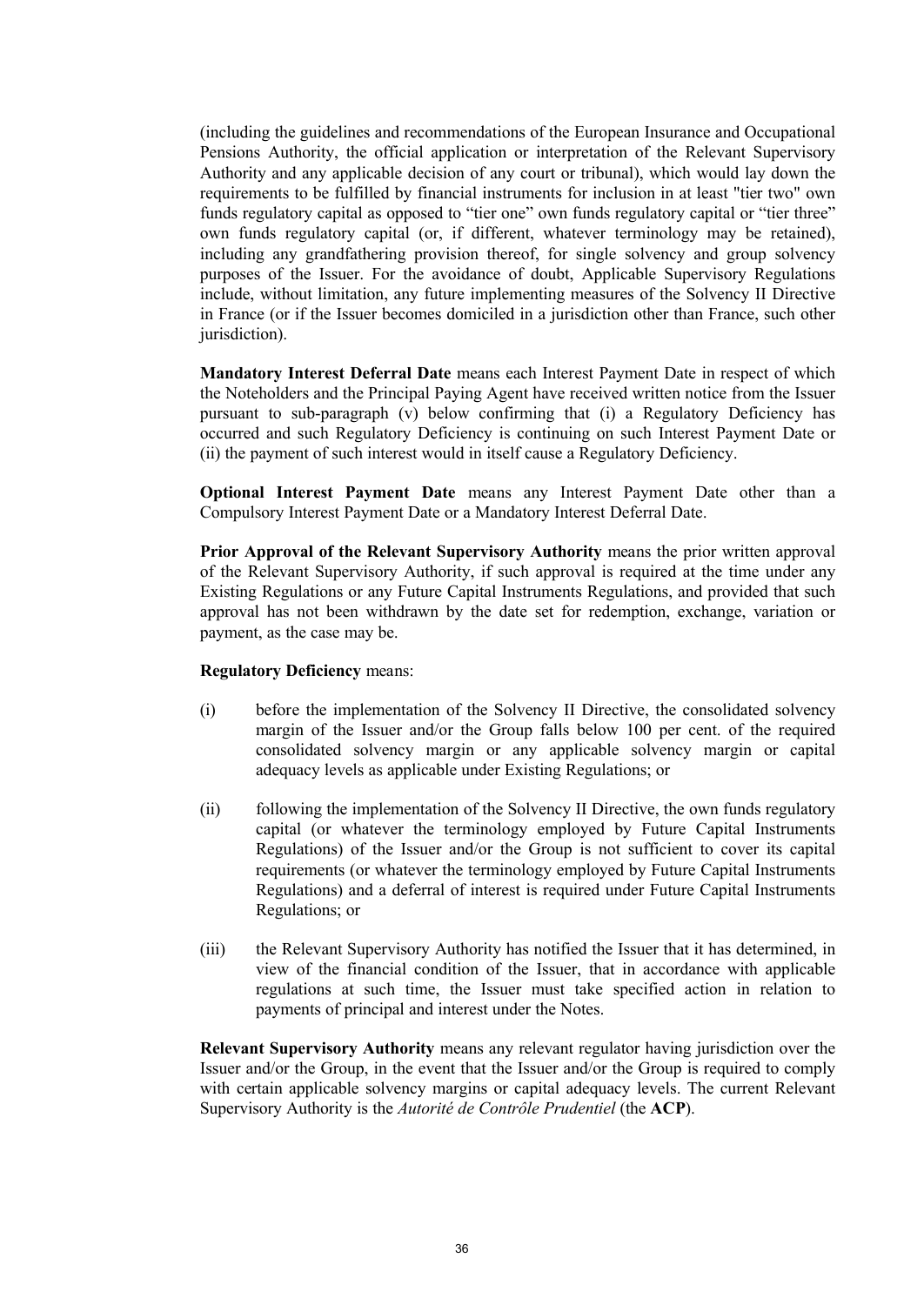**Solvency II Directive** means Directive 2009/138/EC of the European Union of 25 November 2009 on the taking-up and pursuit of the business of insurance and reinsurance (Solvency II) as amended from time to time, the further legislative acts of the European Union enacted in relation thereto and the French legislation implementing the same.

#### *(v) Notice of Deferral and Payment of Arrears of Interest*

The Issuer shall give not less than five (5) nor more than thirty (30) Business Days' prior notice to the Noteholders in accordance with Condition 12 and to the Fiscal Agent:

- (A) of any Optional Interest Payment Date on which the Issuer elects to defer interest as provided in sub-paragraph (i) above;
- (B) of any Mandatory Interest Deferral Date and specifying that interest will not be paid due to a Regulatory Deficiency continuing on the next Interest Payment Date, provided that if the Regulatory Deficiency occurs less than five (5) Business Days before such Interest Payment Date, the Issuer shall give notice of the interest deferral as soon as practicable under the circumstances before such Mandatory Interest Deferral Date; and
- (C) of any date upon which amounts in respect of Arrears of Interest and/or Additional Interest Amounts shall become due and payable.

So long as the Notes are listed on the regulated market of Euronext Paris and the rules of such stock exchange so require, notice of any such deferral or suspension shall also be given as soon as reasonably practicable to such stock exchange.

#### *(vi) Partial Payment of Arrears of Interest and Additional Interest Amounts*

If amounts in respect of Arrears of Interest and Additional Interest Amounts are paid in part:

- (A) all unpaid amounts of Arrears of Interest shall be payable before any Additional Interest Amounts;
- (B) Arrears of Interest accrued for any period shall not be payable until full payment has been made of all Arrears of Interest that have accrued during any earlier period and the order of payment of Additional Interest Amounts shall follow that of the Arrears of Interest to which they relate; and
- (C) the amount of Arrears of Interest or Additional Interest Amounts payable in respect of any Note in respect of any period, shall be *pro rata* to the total amount of all unpaid Arrears of Interest or, as the case may be, Additional Interest Amounts accrued in respect of that period to the date of payment.

### **5. Redemption and Purchase**

The Notes may not be redeemed otherwise than in accordance with this Condition.

### **5.1 General provisions**

The Notes are undated obligations of the Issuer and have no fixed maturity date, but may be redeemed at the option of the Issuer under certain circumstances as set out below.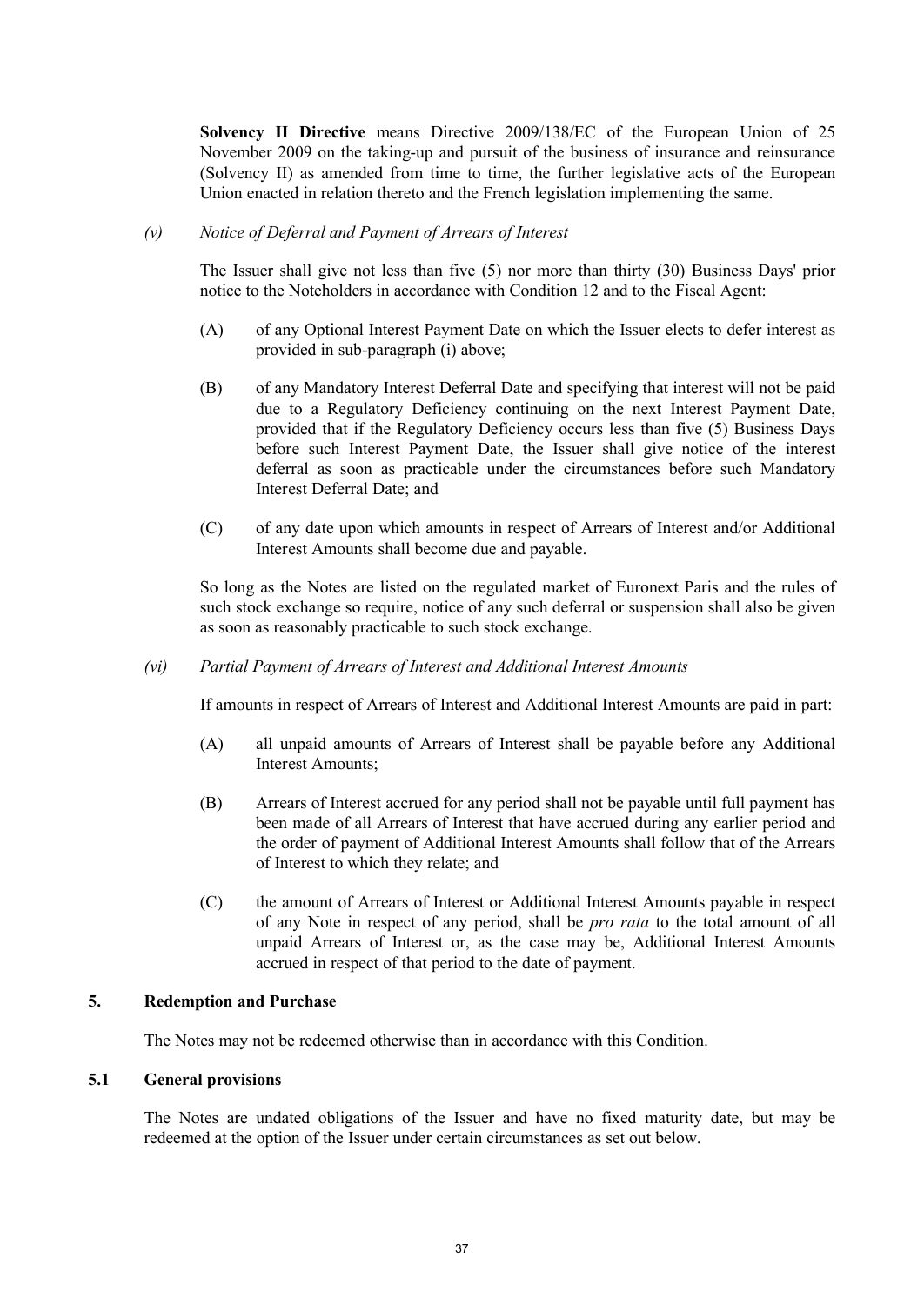# **5.2 Optional Redemption from the First Call Date**

The Issuer may, subject to the Prior Approval of the Relevant Supervisory Authority, subject to having given not more than 45 nor less than 30 days' prior notice to the Noteholders in accordance with Condition 12 (which notice shall be irrevocable), redeem the Notes in whole, but not in part, at their Principal Amount, together with all interest accrued (including Arrears of Interest and any Additional Interest Amount) to the date fixed for redemption on the First Call Date or on any Interest Payment Date falling thereafter.

# **5.3 Redemption for Taxation Reasons**

- (1) If, at any time, by reason of a change in any French law or regulation, or any change in the official application or interpretation thereof, becoming effective after the Issue Date, the Issuer would, on the occasion of the next payment of principal or interest due in respect of the Notes, not be able to make such payment without having to pay Additional Amounts as specified in Condition 7 (a **Gross-Up Event**), the Issuer may, on any Interest Payment Date, subject to the Prior Approval of the Relevant Supervisory Authority, subject to having given not more than 45 nor less than 30 days' prior notice to the Noteholders in accordance with Condition 12 (which notice shall be irrevocable), redeem the Notes in whole, but not in part, at their Principal Amount, together with all interest accrued (including Arrears of Interest and any Additional Interest Amount) to the date fixed for redemption, provided that the due date for redemption shall be no earlier than the latest practicable Interest Payment Date on which the Issuer could make payment of principal or interest without withholding for French taxes.
- (2) If, the Issuer would on the next payment of principal or interest in respect of the Notes be obliged to pay Additional Amounts as specified under Condition 7 and the Issuer would be prevented by French law from making payment to the Noteholders of the full amount then due and payable, notwithstanding the undertaking to pay Additional Amounts contained in Condition 7, then the Issuer shall forthwith give notice of such fact to the Fiscal Agent and the Issuer shall, subject to the Prior Approval of the Relevant Supervisory Authority and upon giving not less than 7 days' prior notice to the Noteholders in accordance with Condition 12 (which notice shall be irrevocable), redeem the Notes in whole, but not in part, at their Principal Amount, together with all interest accrued (including Arrears of Interest and any Additional Interest Amount) to the date fixed for redemption on the latest practicable date on which the Issuer could make payment of the full amount of principal or interest payable in respect of the Notes or, if such date is past, as soon as practicable thereafter.
- (3) If, an opinion of a recognised law firm of international standing has been delivered to the Issuer and the Fiscal Agent, stating that by reason of a change in French law or regulation, or any change in the official application or interpretation of such law, becoming effective after the Issue Date, the tax regime of any payments under the Notes is modified and such modification results in payments of interest payable by the Issuer in respect of the Notes being no longer deductible in whole or in part (a **Tax Deductibility Event**), so long as this cannot be avoided by the Issuer taking reasonable measures available to it at the time, the Issuer may, subject to the Prior Approval of the Relevant Supervisory Authority, redeem the Notes in whole, but not in part, at their Principal Amount together with all interest accrued (including Arrears of Interest and any Additional Interest Amount) to the date fixed for redemption, on the latest practicable date on which the Issuer could make such payment with interest payable being tax deductible in France or, if such date is past, as soon as practicable thereafter. The Issuer shall give the Fiscal Agent notice of any such redemption not less than 30 nor more than 45 days before the date fixed for redemption and the Fiscal Agent shall promptly thereafter publish a notice of redemption in accordance with Condition 12.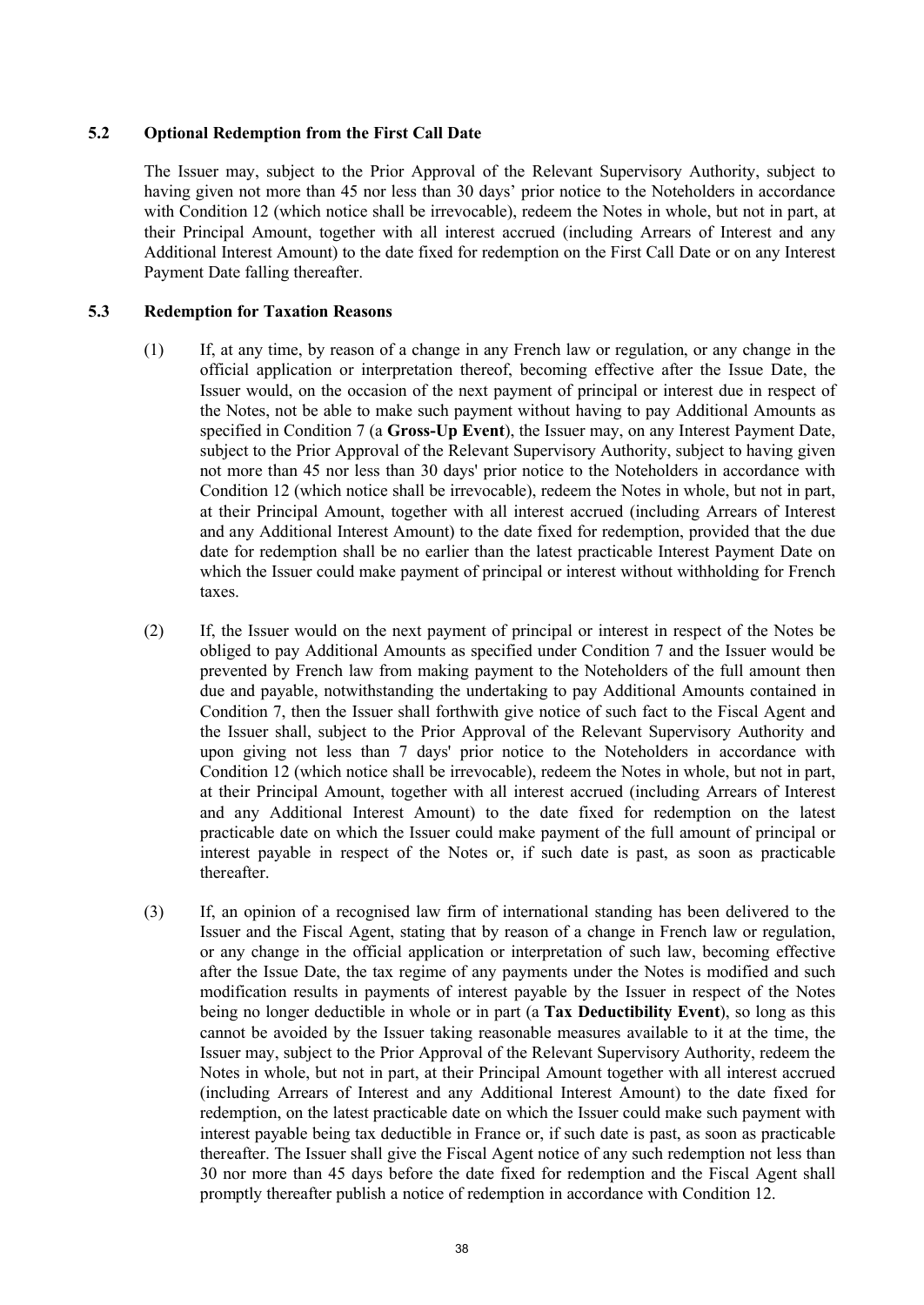### **5.4 Optional Redemption for Regulatory Reasons**

If at any time, the Issuer determines that a Regulatory Event has occurred with respect to the Notes on or after the Issue Date, the Issuer may, subject to the Prior Approval of the Relevant Supervisory Authority, redeem the Notes in whole, but not in part, subject to having given not more than 45 nor less than 30 days' prior notice to the Noteholders in accordance with Condition 12, at their Principal Amount plus any accrued interest (including Arrears of Interest and any Additional Interest Amount) to the date fixed for redemption.

For the purpose of this Condition 5.4 and Condition 5.5 below, **Regulatory Event** means that after the Issue Date, the Issuer (i) is subject to consolidated regulatory supervision by the Relevant Supervisory Authority, and (ii) is not permitted to treat the aggregate net proceeds of such Notes that are outstanding as eligible for the purpose of the determination of the solvency margin or capital adequacy levels of the Issuer and/or Group as at least "tier two" own funds regulatory capital (or, if different, whatever terminology is employed by the Existing Regulations or the Future Capital Instruments Regulations as applicable, including any grandfathering provision thereof), except as a result of the application of the limits on inclusion of such securities in the regulatory capital.

# **5.5 Exchange and/or Variation for Regulatory Reasons**

If at any time the Issuer determines that a Regulatory Event has occurred on or after the Issue Date, the Issuer may, as an alternative to Condition 5.4 above, on any Interest Payment Date, without the consent of the Noteholders, (i) exchange the Notes for new notes replacing the Notes (the **Exchanged Notes**), or (ii) vary the terms of the Notes (the **Varied Notes**), so that in either case the aggregate nominal amount of the Exchanged Notes or Varied Notes (as the case may be) is treated under Existing Regulations (including, for the avoidance of doubt, for the purpose of compliance with any grandfathering provisions thereof) or Future Capital Instruments Regulations as at least "tier two" own funds regulatory capital (or whatever the terminology employed by Future Capital Instruments Regulations) of the Issuer and/or the Group for the purposes of the determination of the Issuer's regulatory capital. Any such exchange or variation is subject to the following conditions:

- (i) the Issuer giving not less than 30 nor more than 45 days' notice to the Noteholders in accordance with Condition 12;
- (ii) the Prior Approval of the Relevant Supervisory Authority being obtained;
- (iii) the Issuer complying with the rules of any stock exchange (or any other relevant authority) on which the Notes are for the time being listed or admitted to trading, and (for so long as the rules of such exchange require) the publication of any appropriate supplement, listing particulars or offering circular in connection therewith, and the Exchanged or Varied Notes continue to be listed or admitted on the same stock exchange as the Notes if they were listed immediately prior to the relevant exchange and/or variation;
- (iv) the Exchanged Notes or Varied Notes should maintain the same ranking in liquidation, same interest rate and interest payment dates; same First Call Date and early redemption rights (provided that the relevant exchange or variation may not itself trigger any early redemption right); same rights to accrued or Arrears of Interest; same rights to principal and interest without any additional principal loss absorption via a write-down or conversion into ordinary shares of the principal amount; if publicly rated by the Rating Agency immediately prior to such exchange and/or variation, at least the same credit rating by the Rating Agency as compared to the relevant rating immediately prior to such exchange and/or variation (as determined by the Issuer using reasonable measures available to it including discussions with the Rating Agency to the extent practicable);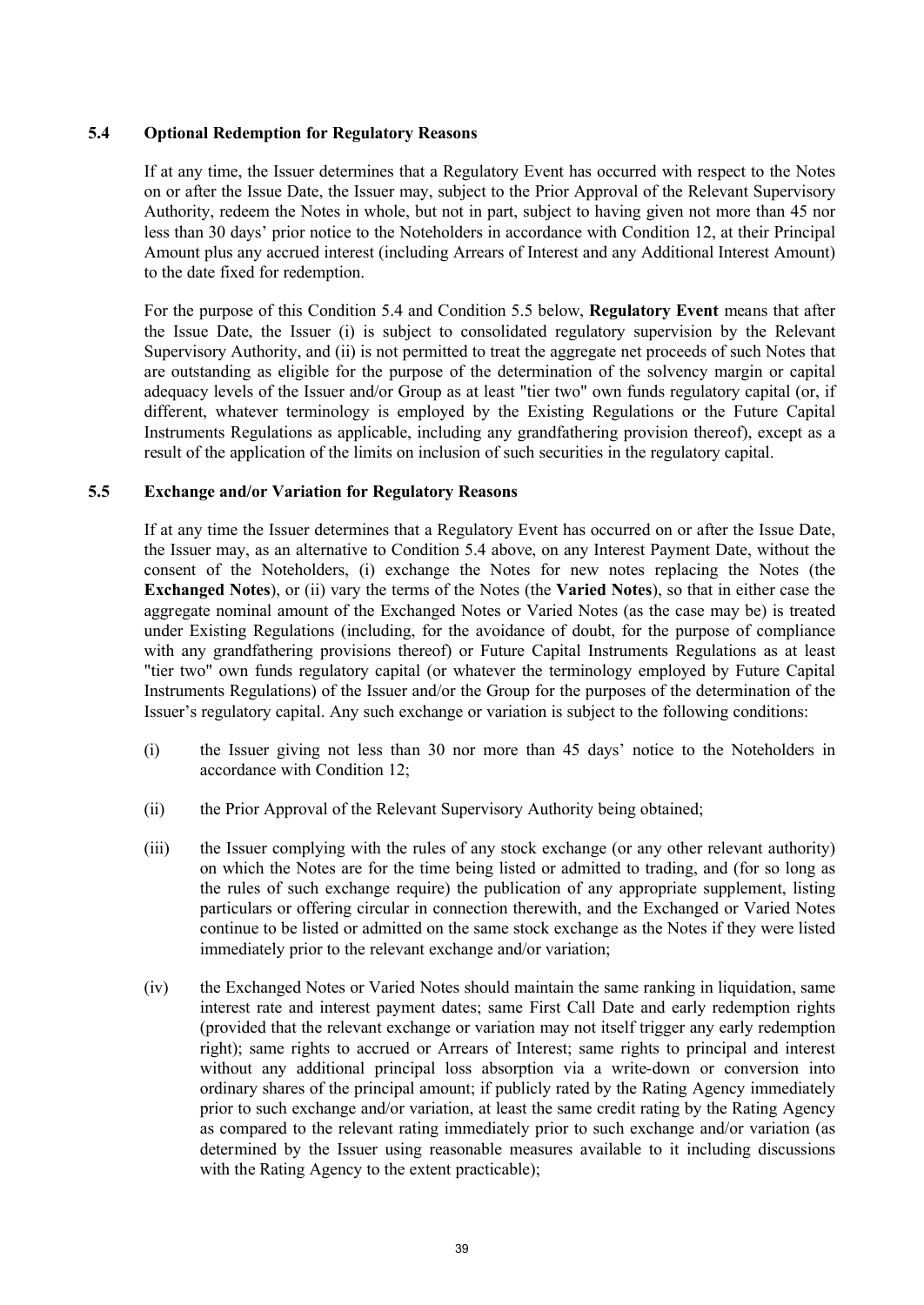- (v) the terms of the exchange or variation not being prejudicial to the interests of the Noteholders, including compliance with (iv) above, as certified to the benefit of the Noteholders by a director of the Issuer, having consulted with an independent investment bank of international standing (for the avoidance of doubt the Fiscal Agent shall accept the certificates of the Issuer as sufficient evidence of the occurrence of a Regulatory Event and that such exchange or variation to the terms of the Notes are not prejudicial to the interest of the Noteholders); and
- (vi) the issue of legal opinions addressed to the Fiscal Agent for the benefit of the Noteholders from one or more international law firms of good reputation confirming  $(x)$  that, in respect of French law, the Issuer has capacity to assume all rights and obligations under the Exchanged Notes or Varied Notes and has obtained all necessary corporate or governmental authorisation to assume all such rights and obligations and (y) in respect of English law, the legality, validity and enforceability of the Exchanged Notes or Varied Notes.

Any such exchange or variation shall be binding on the Noteholders and shall be notified to them in accordance with Condition 12 as soon as practicable thereafter.

For the purposes of this Condition, **Rating Agency** means Standard & Poor's Ratings Services (**Standard & Poor's**) or any successor thereto.

### **5.6 Optional Redemption, Exchange or Variation for Rating Reasons**

(i) Optional Redemption for Rating Reasons

If at any time the Issuer determines that a Rating Methodology Event has occurred with respect to the Notes, such Notes will, subject to the Prior Approval of the Relevant Supervisory Authority, be redeemable in whole, but not in part, at the option of the Issuer having given not less than 30 nor more than 45 days' notice to the Noteholders in accordance with Condition 12 on any Interest Payment Date at their Principal Amount plus any accrued interest (including Arrears of Interest and any Additional Interest Amount) to the date fixed for redemption.

(ii) Exchange and/or variation for Rating Reasons

If at any time the Issuer determines that a Rating Methodology Event has occurred with respect to the Notes on or after the Issue Date, the Issuer may, as an alternative to paragraph (i) above, on any Interest Payment Date, without the consent of the Noteholders, (a) exchange the Notes for **Exchanged Notes**, or (b) vary the terms of the Notes (the **Varied Notes**) so as to cure such Rating Methodology Event, subject to and in accordance with the conditions set out in sub-paragraphs 5.5(i) to (vi) above, which shall apply *mutatis mutandis* with respect to such Rating Methodology Event.

Any such exchange or variation shall be binding on the Noteholders and shall be notified to them in accordance with Condition 12 as soon as practicable thereafter.

For the purposes of this Condition, a **Rating Methodology Event** will be deemed to occur upon a change in the methodology of the Rating Agency (as defined above) (or in the interpretation of such methodology) as a result of which the equity content previously assigned by the Rating Agency to the Notes is, in the reasonable opinion of the Issuer, materially reduced when compared to the equity content assigned by the Rating Agency at or around the Issue Date.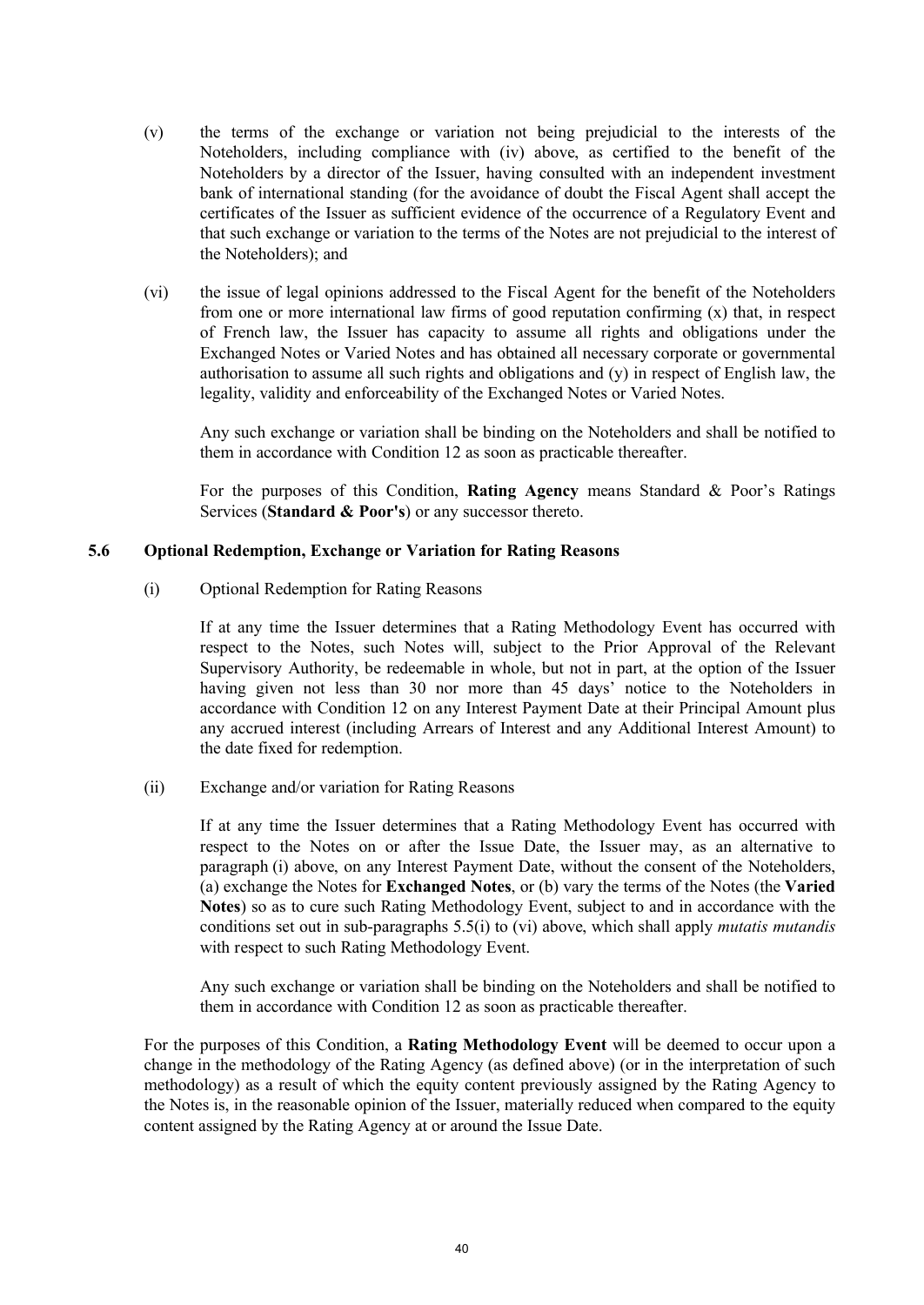#### **5.7 Automatic Disapplication for Regulatory Reasons**

In the event that, following the implementation of the Solvency II Directive, the option of the Issuer (i) to redeem the Notes for tax reasons or further to the occurrence of a Rating Methodology Event or (ii) to exchange the Notes or vary the terms of the Notes further to the occurrence of a Regulatory Event or a Rating Methodology Event, would prevent at any time before the First Call Date, the Notes from being treated under the Future Capital Instruments Regulations as applicable (including, for the avoidance of doubt, for the purpose of compliance with any grandfathering provisions thereof) as at least "tier two" own funds regulatory capital (or, if different, whatever terminology is employed by the Existing Regulations or the Future Capital Instruments Regulations as applicable) of the Issuer and/or the Group for the purposes of the determination of the Issuer's solvency margin or regulatory capital, the terms of the Notes shall automatically be varied by the Issuer to exclude the relevant option(s). In any such event: (a) the Prior Approval of the Relevant Supervisory Authority will be obtained, if such approval is required at the time, and (b) notice will be given to Noteholders in compliance with the rules of the relevant stock exchange. However, sub-paragraphs (v) and (vi) of Condition 5.5 above will not apply to such variation.

#### **5.8 Purchases**

The Issuer or any of its affiliated entities may at any time, subject to the Prior Approval of the Relevant Supervisory Authority, purchase Notes (provided that all unmatured Coupons and Talons relating thereto are purchased therewith) in the open market or otherwise at any price. Notes so purchased by the Issuer may be (i) held and resold in accordance with Articles L.213-1-A and D.213-1-A of the French *Code monétaire et financier* for the purpose of enhancing the liquidity of the Notes or (ii) cancelled in accordance with Article L.228-74 of the French *Code de commerce*.

# **5.9 Cancellation**

All Notes which are purchased for cancellation by the Issuer pursuant to this Condition 5 will forthwith be cancelled (together with all unmatured Coupons and Talons attached thereto or surrendered therewith.

Any Notes so cancelled may not be resold and the obligations of the Issuer in respect of any such Notes shall be discharged.

### **5.10 Conditions to Redemption**

Any redemption of the Notes is subject to the conditions (amongst others as described herein) that (i) no Regulatory Deficiency has occurred and is continuing on the date due for redemption or (ii) such redemption would not itself cause a Regulatory Deficiency, in each case unless the Issuer has obtained the Prior Approval of the Relevant Supervisory Authority.

Should a Regulatory Deficiency occur after a notice for redemption has been made to the Noteholders, such redemption notice would become automatically void and notice thereof would be made promptly by the Issuer in accordance with Condition 12.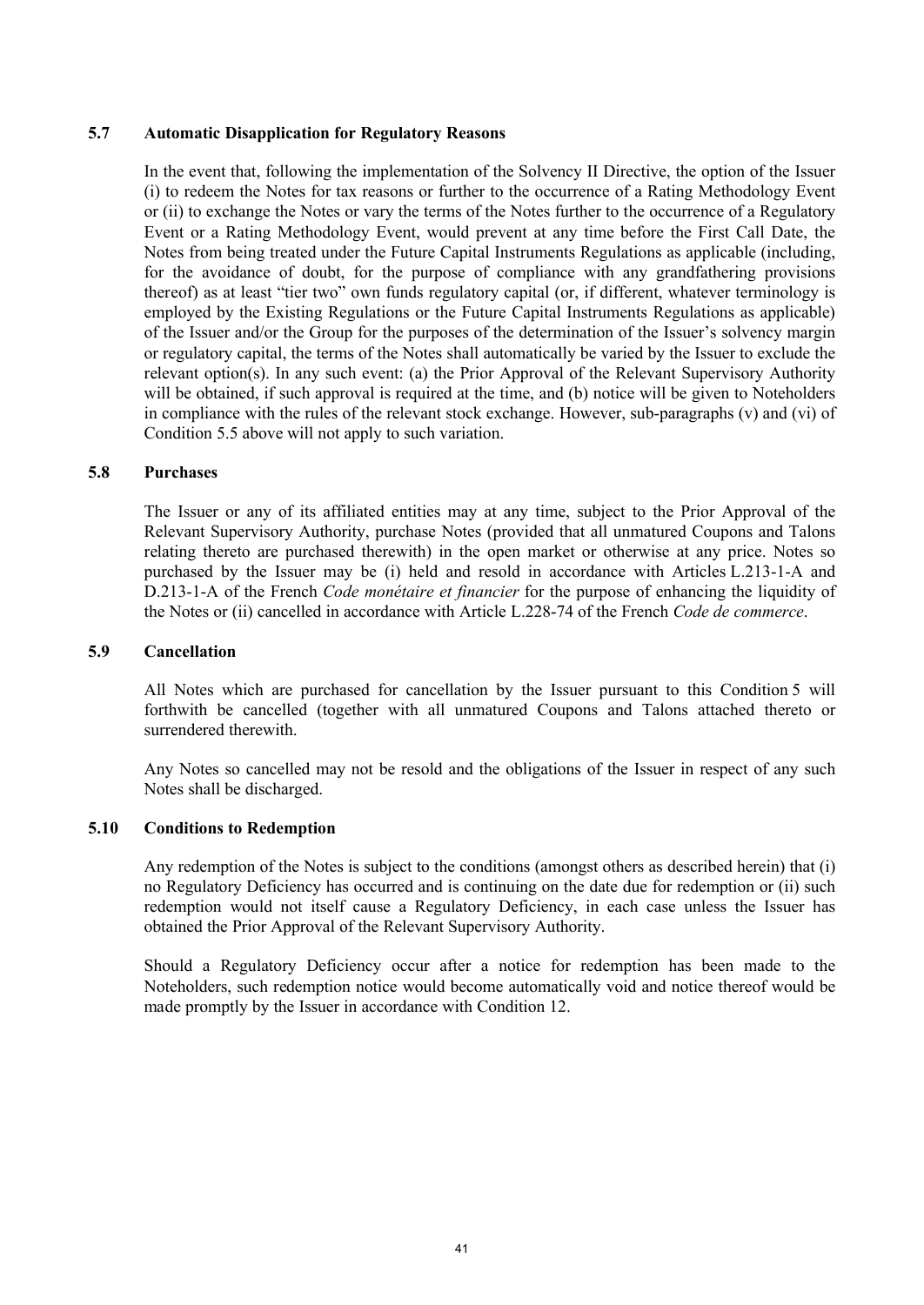# **6. Payments and Exchanges of Talons**

### **6.1 Payments in respect of Notes**

Payments of principal and interest in respect of each Note will be made against presentation and surrender (or, in the case of part payment only, endorsement) of the Note, except that payments of interest due on an Interest Payment Date will be made against presentation and surrender (or, in the case of part payment only, endorsement) of the relevant Coupon, in each case at the specified office outside the United States of any of the Paying Agents.

# **6.2 Method of Payment**

Payments of principal, interest (including, for the avoidance of doubt, any Additional Interest Amounts) and other amounts in respect of the Notes will be made in the manner provided in Condition 6.1 in U.S. Dollars, by credit or transfer to an account denominated in U.S. Dollars (or any other account to which U.S. Dollars may be credited or transferred) specified by the payee in a country within the TARGET2 System. Such payments shall be made to, or to the order of, the Fiscal Agent for the benefit of the Noteholders and all payments so made will be an effective discharge of the Issuer and the Fiscal Agent, as the case may be, in respect of such payment.

None of the Issuer, the Fiscal Agent, the Calculation Agent or the Paying Agents shall be liable to any Noteholder or other person for any commission, costs, losses or expenses in relation to, or resulting from, the credit or transfer of U.S. Dollars, or any currency conversion or rounding effect in connection with such payment being made in U.S. Dollars.

Payments will be subject in all cases to (i) any fiscal or other laws and regulations applicable thereto in the place of payment, but without prejudice to the provisions of Condition 7 and (ii) any withholding or deduction required pursuant to an agreement described in Section 1471(b) of the U.S. Internal Revenue Code of 1986 (the **Code**) or otherwise imposed pursuant to Sections 1471 through 1474 of the Code, any regulations or agreements thereunder, official interpretations thereof, or any law implementing an intergovernmental approach thereto.

### **6.3 Payments on Business Days**

A holder shall be entitled to present a Note or Coupon for payment only on a Presentation Date and shall not, except as provided in Condition 4, be entitled to any further interest or other payment if a Presentation Date is after the due date.

**Presentation Date** means a day which (subject to Condition 8) is or falls after the relevant due date;

is a Business Day in the place of the specified office of the Paying Agent at which the Note or Coupon is presented for payment; and

in the case of payment by credit or transfer to a U.S. Dollar account as referred to above, is a TARGET2 Settlement Day and a Business Day in New York City.

In this Condition, **Business Day** means, in relation to any place, a day on which commercial banks and foreign exchange markets settle payments and are open for general business (including dealing in foreign exchange and foreign currency deposits) in that place.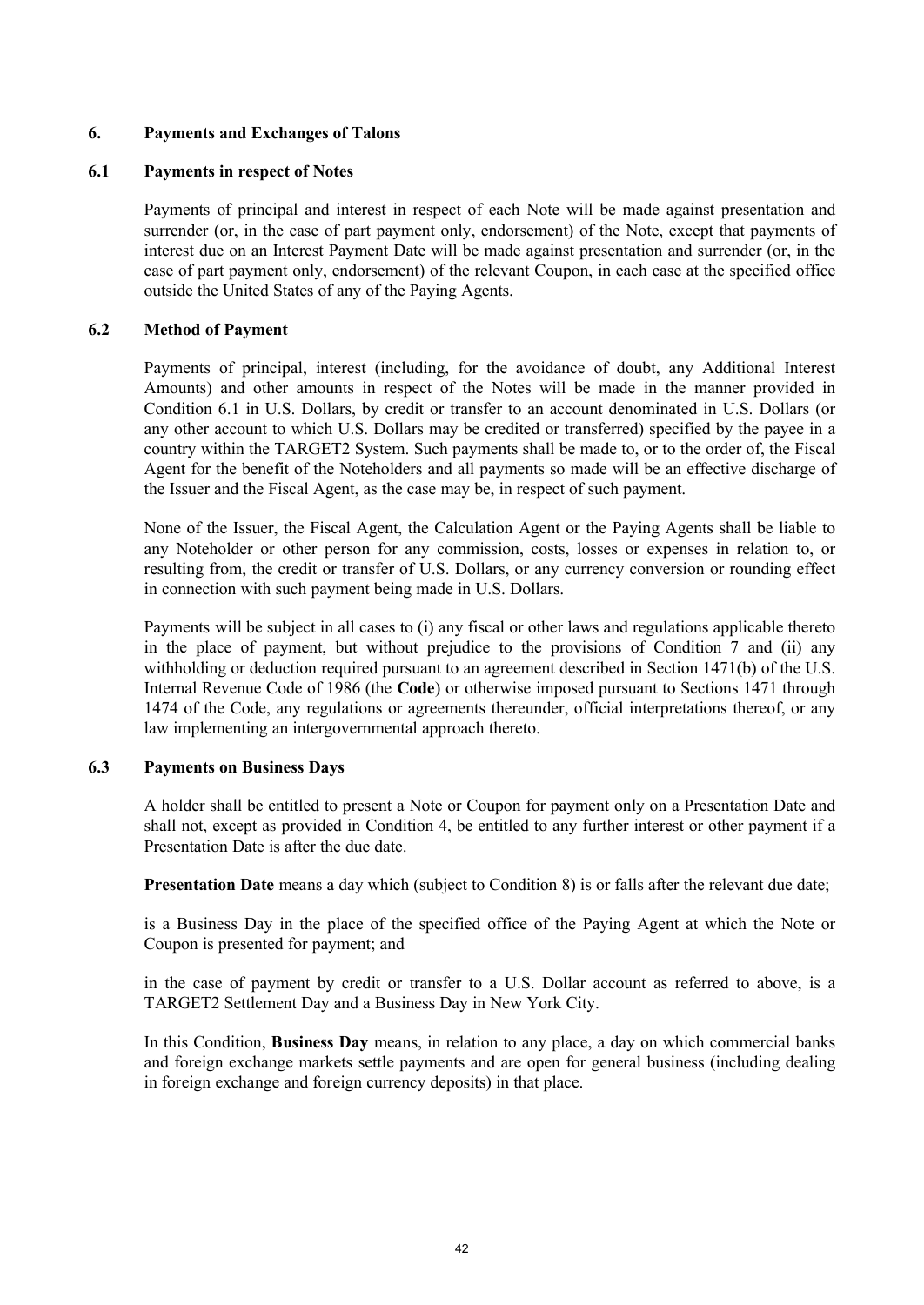# **6.4 Missing Unmatured Coupons**

Each Note should be presented for payment together with all relative unmatured Coupons (which expression shall, for the avoidance of doubt, include Coupons falling to be issued on exchange of matured Talons). Upon the date on which any Note becomes due and repayable, all unmatured Coupons appertaining to the Note (whether or not attached) shall become void and no payment shall be made in respect of such Coupons.

# **6.5 Exchange of Talons**

On and after the Interest Payment Date on which the final Coupon comprised in any Coupon sheet matures, the Talon comprised in the Coupon sheet may be surrendered at the specified office of any Paying Agent in exchange for a further Coupon sheet (including any appropriate further Talon), subject to the provisions of Condition 8. Each Talon shall, for the purposes of these Conditions, be deemed to mature on the Interest Payment Date on which the final Coupon comprised in the relative Coupon sheet matures.

# **6.6 Fiscal Agent, Paying Agents and Calculation Agent**

The names of the initial Agents and their specified offices are set out below:

# **Fiscal Agent, Principal Paying Agent and Calculation Agent**

Deutsche Bank AG, London Branch Winchester House 1 Great Winchester Street London EC2N 2DB United Kingdom

The Issuer reserves the right at any time to vary or terminate the appointment of the Fiscal Agent or a Paying Agent and/or appoint additional or other Paying Agents or approve any change in the office through which any such Agent acts, provided that there will at all times be a Fiscal Agent and a Principal Paying Agent having a specified office in a European city. Notice of any such change or any change of specified office shall promptly be given as soon as reasonably practicable to the Noteholders in accordance with Condition 12 and, so long as the Notes are listed on Euronext Paris and if the rules applicable to such stock exchange so require, to such stock exchange.

Any termination or appointment shall only take effect (other than in the case of insolvency, when it shall be of immediate effect) after not more than forty five (45) nor less than thirty (30) calendar days' notice thereof shall have been given to the Noteholders by the Issuer in accordance with Condition 12.

# **7. Taxation**

All payments in respect of the Notes and/or Coupons shall be made free and clear of, and without withholding or deduction for or on account of, any present or future taxes, duties, assessments or governmental charges of whatever nature imposed, levied, collected, withheld or assessed by or on behalf of any jurisdiction or any political subdivision or any authority thereof or therein having power to tax unless such withholding or deduction is required by law.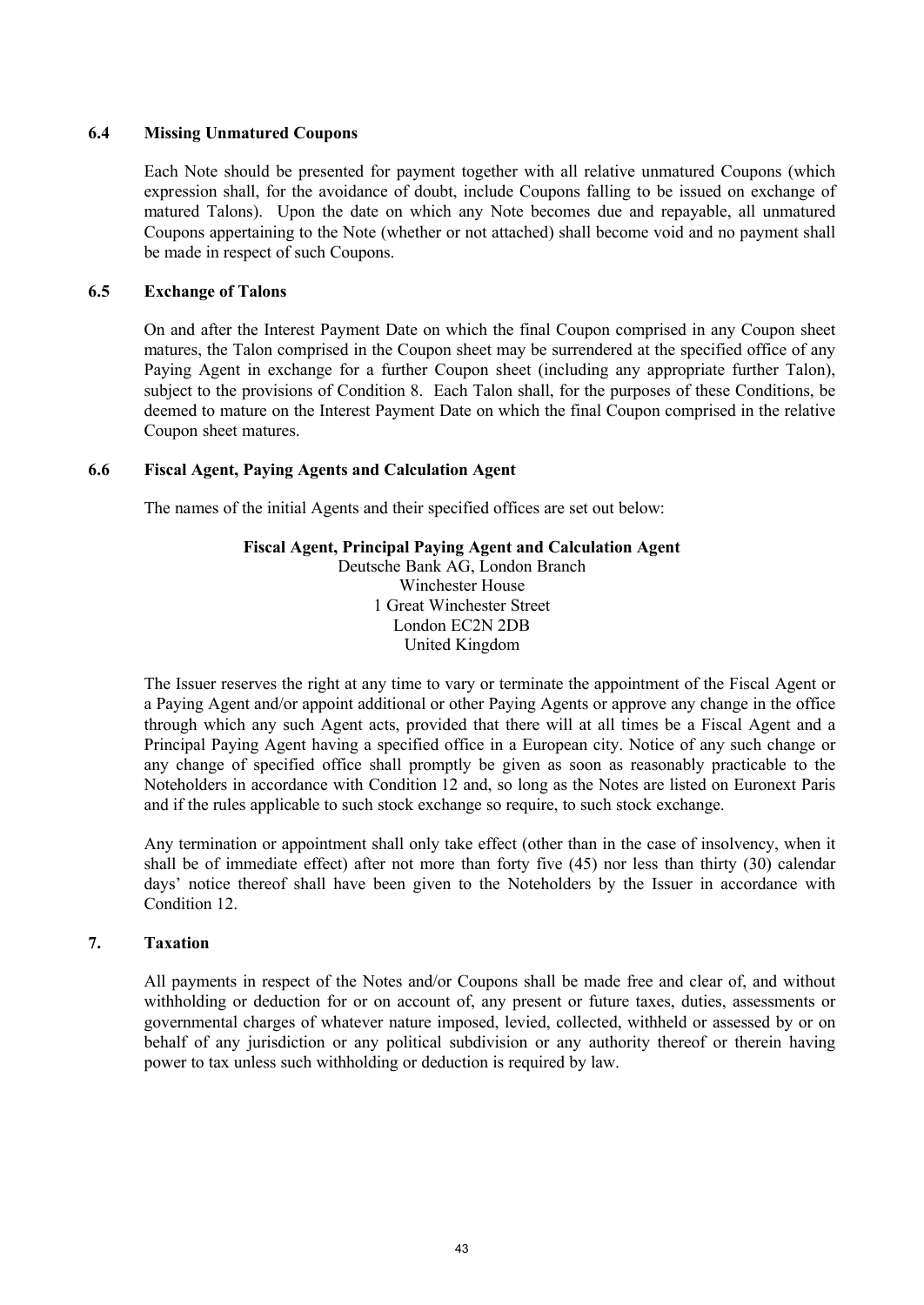If applicable French law should require that payments of principal or interest made by the Issuer in respect of any Note or Coupon be subject to deduction or withholding in respect of any present or future taxes or duties whatsoever levied by the Republic of France, the Issuer, will, to the fullest extent then permitted by law, pay such additional amounts (**Additional Interest Amounts**) as shall result in receipt by the Noteholders of such amounts as would have been received by them had no such withholding or deduction been required, except that no such Additional Amounts shall be payable with respect to any Note or Coupon, as the case may be:

- (i) **Other connection**: to, or to a third party on behalf of, a Noteholder who is liable to such taxes, duties, assessments or governmental charges in respect of such Note by reason of his having some connection with the Republic of France other than the mere holding of the Note or Coupon; or
- (ii) **Presentation more than thirty (30) days after the Relevant Date**: presented for payment more than thirty (30) days after the Relevant Date except to the extent that the Noteholder would have been entitled to such Additional Amounts on presenting it for payment on the last day of such period of 30 days assuming that day to have been a Presentation Date (as defined in Condition 6.3); or
- (iii) **Payment to individuals or residual entities**: where such withholding or deduction is imposed on a payment to an individual or a residual entity and is required to be made pursuant to European Council Directive 2003/48/EC or any other EU Directive implementing the conclusions of the ECOFIN Council Meeting of 26-27 November 2000 on the taxation of savings income, or any law implementing or complying with, or introduced in order to conform to, such Directive; or
- (iv) **Payment by another Paying Agent**: presented for payment by or on behalf of a holder who would be able to avoid such withholding or deduction by presenting the relevant Note or interest coupon to another Paying Agent in a Member State of the EU.

As used in these Conditions, **Relevant Date** in respect of any Note or Coupon means the date on which payment in respect of it first becomes due and payable or (if any amount of the money payable is improperly withheld or refused) the date on which the full amount of monies payable on such date in respect of such Note or Coupon is paid to the Paying Agent.

Supply of Information: Each holder of Notes shall be responsible for supplying to the Paying Agent, in a reasonable and timely manner, any information as may be required in order to comply with the identification and reporting obligations imposed on it by the European Council Directive 2003/48/EC or any other European Directive implementing the conclusions of the ECOFIN Council Meeting dated 26-27 November 2000 on the taxation of savings income or any law implementing or complying with, or introduced in order to conform to such Directive.

Any reference in these Conditions to principal and/or interest shall be deemed to include any Additional Amounts.

# **8. Prescription**

Notes and Coupons (which for this purpose shall not include Talons) will become void unless presented for payment within periods of 10 years (in the case of principal) and five years (in the case of interest) from the Relevant Date in respect of the Notes or, as the case may be, the Coupons, subject to the provisions of Condition 6. There shall not be included in any Coupon sheet issued upon exchange of a Talon any Coupon which would be void upon issue under this Condition or Condition 6.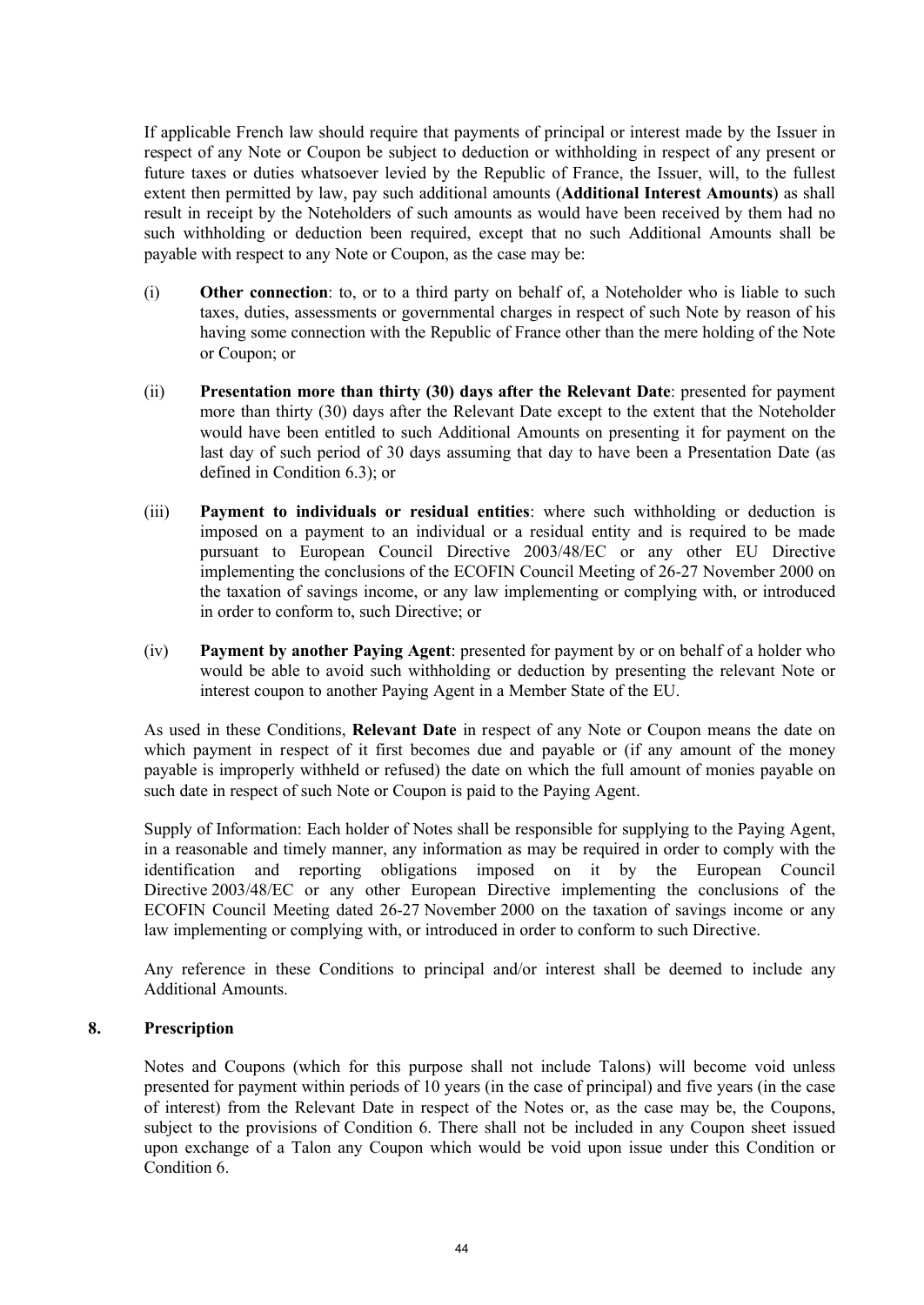# **9. Enforcement Events**

There will be no events of default in respect of the Notes. However, each Note shall become immediately due and payable at its Principal Amount, together with accrued interest thereon, if any, to the date of payment and any Arrears of Interest (including any Additional Interest Amounts thereon), in the event that a judgment is rendered by any competent court declaring the judicial liquidation (*liquidation judiciaire*) of the Issuer, or in the event of a transfer of the whole of the business of the Issuer (*cession totale de l'entreprise*) subsequent to the opening of a judicial recovery procedure, or if the Issuer is liquidated for any other reason.

# **10. Replacement of Notes and Coupons**

Should any Note or Coupon be lost, stolen, mutilated, defaced or destroyed it may be replaced at the specified office of the Fiscal Agent upon payment by the claimant of the expenses incurred in connection with the replacement and on such terms as to evidence and indemnity as the Issuer may reasonably require. Mutilated or defaced Notes or Coupons must be surrendered before replacements will be issued.

### **11. Meetings of Noteholders and Modification**

# **11.1 Meetings of Noteholders**

The Agency Agreement contains provisions for convening meetings of the Noteholders to consider any matter affecting their interests, including the modification by Extraordinary Resolution of any of these Conditions or any of the provisions of the Agency Agreement. The quorum at any meeting for passing an Extraordinary Resolution will be one or more persons present holding or representing more than 50 per cent. in principal amount of the Notes for the time being outstanding, or at any adjourned meeting one or more persons present whatever the principal amount of the Notes held or represented by him or them, except that at any meeting the business of which includes the modification of certain of these Conditions the necessary quorum for passing an Extraordinary Resolution will be one or more persons present holding or representing not less than two-thirds, or at any adjourned meeting not less than one-third, of the principal amount of the Notes for the time being outstanding. An Extraordinary Resolution passed at any meeting of the Noteholders will be binding on all Noteholders, whether or not they are present at the meeting, and on all Couponholders.

For purpose of this Condition 11.1, the term "outstanding" does not include notes repurchased and held by the Issuer in accordance with Condition 5.7.

### **11.2 Modification**

The Fiscal Agent may agree, without the consent of the Noteholders or Couponholders, to any modification of any of these Conditions or any of the provisions of the Agency Agreement either (i) for the purpose of curing any ambiguity or of curing, correcting or supplementing any manifest or proven error or any other defective provision contained herein or therein or (ii) in any other manner which is not materially prejudicial to the interests of the Noteholders. Any modification shall be binding on the Noteholders and the Couponholders and, unless the Fiscal Agent agrees otherwise, any modification shall be notified by the Issuer to the Noteholders as soon as practicable thereafter in accordance with Condition 12.

Any modifications of any of these Conditions shall be subject to the Prior Approval of the Relevant Supervisory Authority.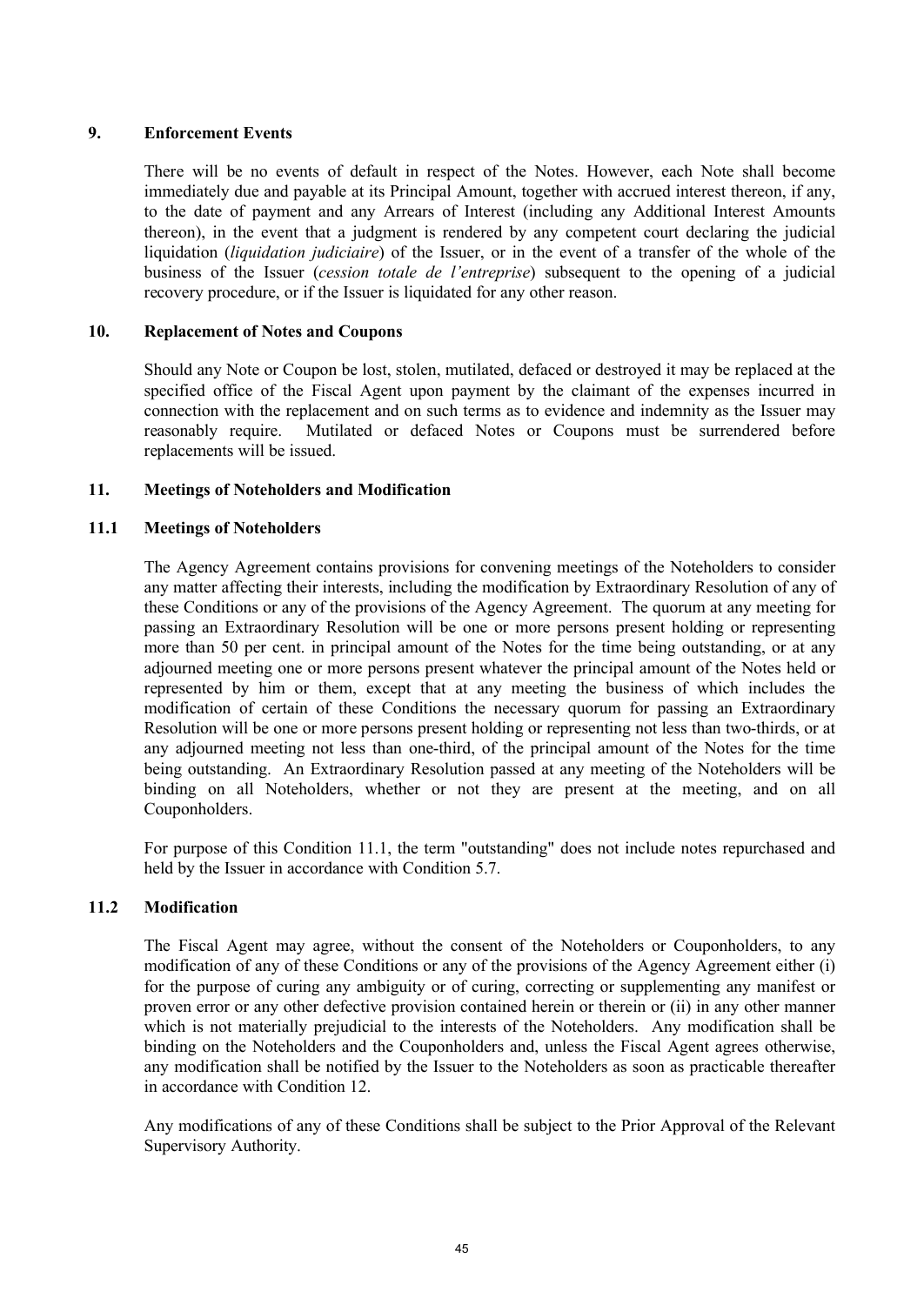# **12. Notices**

- (a) Notices required to be given to the Noteholders may be given by delivery of the relevant notice to Euroclear France, Euroclear, Clearstream, Luxembourg and any other clearing system through which the Notes are for the time being cleared; except that so long as the Notes are listed and admitted to trading on Euronext Paris and the rules of such regulated market so require, notices shall also be published in a leading daily newspaper of general circulation in France (which is expected to be *Les Echos* or such other newspaper as the Fiscal Agent shall deem necessary to give fair and reasonable notice to the Noteholders).
- (b) If any such publication is not practicable, notice shall be validly given if published in another leading daily English language newspaper with general circulation in Europe.
- (c) Notices will, if published more than once, be deemed to have been given on the date of the first publication as provided above.
- (d) Couponholders shall be deemed for all purposes to have notice of the contents of any notice given to the Noteholders in accordance with this Condition.

Any such notice shall be deemed to have been given on the date of such publication or, if published more than once or on different dates, on the date of the first publication.

### **13. Further Issues**

The Issuer may from time to time without the consent of the Noteholders or Couponholders create and issue further notes having the same terms and conditions as the Notes in all respects or in all respects except for the first payment of interest on them so that the same shall be consolidated and form a single series with such Notes. For the purposes of French law, such further notes shall be consolidated (*assimilables*) with the Notes as regards their financial service. References in these Conditions to "Notes" shall be construed accordingly.

### **14. Contracts (Rights of Third Parties) Act 1999**

No rights are conferred on any person under the Contracts (Rights of Third Parties) Act 1999 to enforce any term of this Note, but this does not affect any right or remedy of any person which exists or is available apart from that Act.

### **15. Governing Law and Jurisdiction**

### **15.1 Governing Law**

The Agency Agreement, the Notes and the Coupons are governed by, and will be construed in accordance with, English law, other than the provisions of Condition 2 which shall be governed by, and construed in accordance with, French law.

# **15.2 Jurisdiction of English Courts**

The Issuer has irrevocably agreed for the benefit of the Noteholders and the Couponholders that the courts of England are to have exclusive jurisdiction to settle any disputes which may arise out of or in connection with the Notes or the Coupons and accordingly has submitted to the exclusive jurisdiction of the English courts. The Issuer waives any objection to the courts of England on the grounds that they are an inconvenient or inappropriate forum.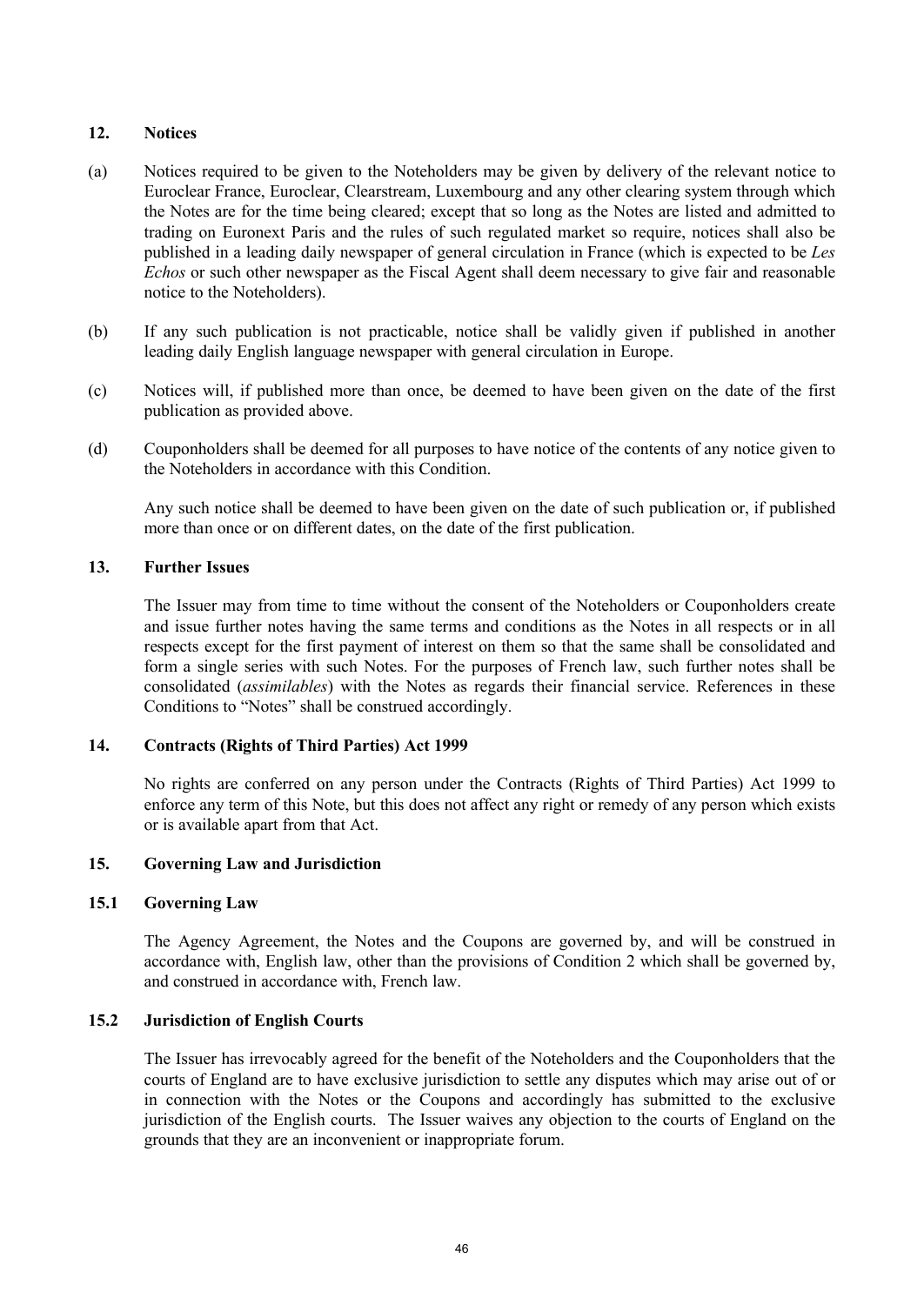The Noteholders and the Couponholders may take any suit, action or proceeding arising out of or in connection with the Notes or the Coupons respectively (together referred to as **Proceedings**) against the Issuer in any other court of competent jurisdiction and concurrent Proceedings in any number of jurisdictions.

# **15.3 Appointment of Process Agent**

The Issuer irrevocably appoints Law Debenture Corporate Services Limited currently at Fifth Floor, 100 Wood Street, London EC2V, 7EX to receive, for it and on its behalf, service of process in any Proceedings in England. Such service shall be deemed completed on delivery to such process agent (whether or not it is forwarded to and received by the Issuer). If for any reason such process agent ceases to be able to act as such or no longer has an address in London, the Issuer irrevocably agrees to appoint a substitute process agent. Nothing shall affect the right to serve process in any manner permitted by law.

# **15.4 Other Documents**

The Issuer has in the Agency Agreement submitted to the jurisdiction of the English courts and appointed an agent in England for service of process, in terms substantially similar to those set out above.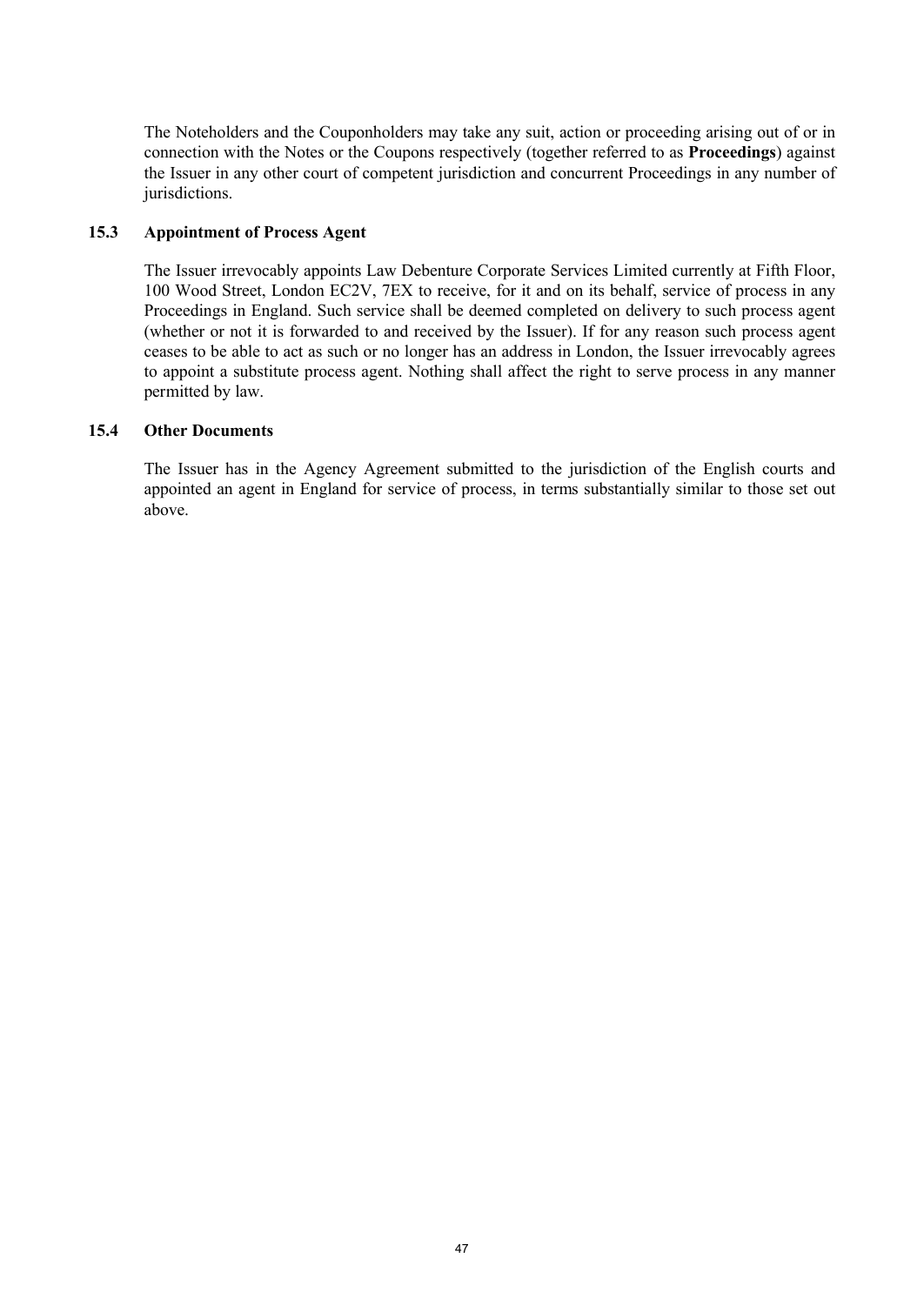# **SUMMARY OF PROVISIONS RELATING TO THE NOTES WHILE REPRESENTED BY THE GLOBAL NOTES**

*The following is a summary of the provisions to be contained in the Temporary Global Note and the Permanent Global Note (together the Global Notes) which will apply to, and in some cases modify, the Terms and Conditions of the Notes while the Notes are represented by the Global Notes.*

# **1. Exchange**

The Permanent Global Note will be exchangeable in whole but not in part (free of charge to the holder) for definitive Notes only if:

- (a) An enforcement event (as set out in Condition 9) has occurred and is continuing; or
- (b) the Issuer has been notified that both Euroclear and Clearstream, Luxembourg have been closed for business for a continuous period of 14 days (other than by reason of holiday, statutory or otherwise) or have announced an intention permanently to cease business or have in fact done so and no successor clearing system is available; or
- (c) the Issuer has or will become subject to adverse tax consequences which would not be suffered were the Notes in definitive form.

The Issuer will promptly give notice to Noteholders if an Exchange Event occurs. In the case of (a) or (b) above, the holder of the Permanent Global Note, acting on the instructions of one or more of the Accountholders (as defined below), may give notice to the Issuer and the Fiscal Agent and, in the case of (c) above, the Issuer may give notice to the Fiscal Agent of its intention to exchange the Permanent Global Note for definitive Notes on or after the Exchange Date (as defined below).

On or after the Exchange Date the holder of the Permanent Global Note may or, in the case of (c) above, shall surrender the Permanent Global Note to or to the order of the Fiscal Agent. In exchange for the Permanent Global Note the Issuer will deliver, or procure the delivery of, an equal aggregate principal amount of definitive Notes (having attached to them all Coupons in respect of interest which has not already been paid on the Permanent Global Note), security printed in accordance with any applicable legal and stock exchange requirements and in or substantially in the form set out in the Agency Agreement. On exchange of the Permanent Global Note, the Issuer will procure that it is cancelled and, if the holder so requests, returned to the holder together with any relevant definitive **Notes**.

For these purposes, **Exchange Date** means a day specified in the notice requiring exchange falling not less than 60 days after that on which such notice is given, being a day on which banks are open for general business in the place in which the specified office of the Fiscal Agent is located and, except in the case of exchange pursuant to (b) above, in the place in which the relevant clearing system is located.

# **2. Payments**

Payments of principal and interest in respect of Notes represented by a Global Note will, subject as set out below, be made to the bearer of such Global Note and, if no further payment falls to be made in respect of the Notes, against surrender of such Global Note to the order of the Fiscal Agent or such other Paying Agent as shall have been notified to the Noteholders for such purposes. A record of each payment made will be endorsed on the appropriate part of the schedule to the relevant Global Note by or on behalf of the Fiscal Agent, which endorsement shall be *prima facie* evidence that such payment has been made in respect of the Notes. Payments of interest on the Temporary Global Note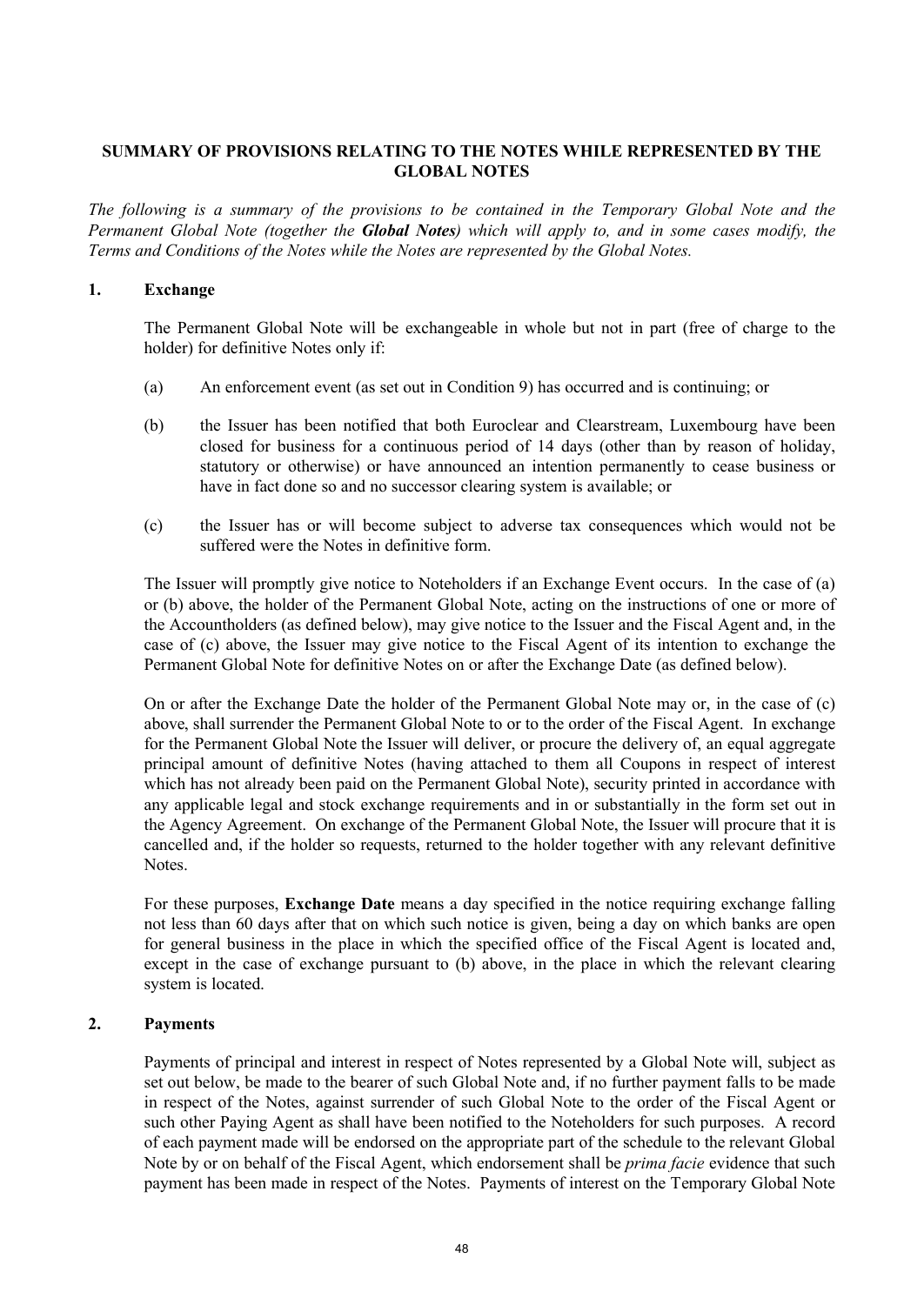(if permitted by the first sentence of this paragraph) will be made only upon certification as to non-U.S. beneficial ownership unless such certification has already been made.

### **3. Notices**

For so long as all of the Notes are represented by one or both of the Global Notes and such Global Note(s) is/are held on behalf of Euroclear and/Clearstream, Luxembourg, notices to Noteholders may be given by delivery of the relevant notice to Euroclear and/or Clearstream, Luxembourg (as the case may be) for communication to the relative Accountholders rather than by publication as required by Condition 12, provided that, so long as the Notes are listed and admitted to trading on Euronext Paris and the rules of such regulated market so require, notice will also be given by publication in a leading daily newspaper of general circulation in France (which is likely to be *Les Echos* or such other newspaper as the Fiscal Agent shall deem necessary to give fair and reasonable notice to Noteholders). Any such notice shall be deemed to have been given to the Noteholders on the second day after the day on which such notice is delivered to Euroclear and/or Clearstream, Luxembourg (as the case may be) as aforesaid.

Whilst any of the Notes held by a Noteholder are represented by a Global Note, notices to be given by such Noteholder may be given by such Noteholder (where applicable) through Euroclear and/or Clearstream, Luxembourg and otherwise in such manner as the Fiscal Agent and Euroclear and Clearstream, Luxembourg may approve for this purpose.

### **4. Accountholders**

For so long as all of the Notes are represented by one or both of the Global Notes and such Global Note(s) is/are held on behalf of Euroclear and/or Clearstream, Luxembourg, each person (other than Euroclear or Clearstream, Luxembourg) who is for the time being shown in the records of Euroclear or Clearstream, Luxembourg as the holder of a particular principal amount of Notes (each an **Accountholder**) (in which regard any certificate or other document issued by Euroclear or Clearstream, Luxembourg as to the principal amount of such Notes standing to the account of any person shall be conclusive and binding for all purposes) shall be treated as the holder of that principal amount for all purposes (including but not limited to, for the purposes of any quorum requirements of, or the right to demand a poll at, meetings of the Noteholders other than with respect to the payment of principal and interest on the principal amount of such Notes, the right to which shall be vested, as against the Issuer solely in the bearer of the relevant Global Note in accordance with and subject to its terms. Each Accountholder must look solely to Euroclear or Clearstream, Luxembourg, as the case may be, for its share of each payment made to the bearer of the relevant Global Note.

#### **5. Prescription**

Claims against the Issuer in respect of principal and interest on the Notes represented by a Global Note will be prescribed after 10 years (in the case of principal) and five years (in the case of interest) from the Relevant Date (as defined in Condition 7).

### **6. Cancellation**

Cancellation of any Note represented by a Global Note and required by the Terms and Conditions of the Notes to be cancelled following its redemption or purchase will be effected by endorsement by or on behalf of the Fiscal Agent of the reduction in the principal amount of the relevant Global Note on the relevant part of the schedule thereto.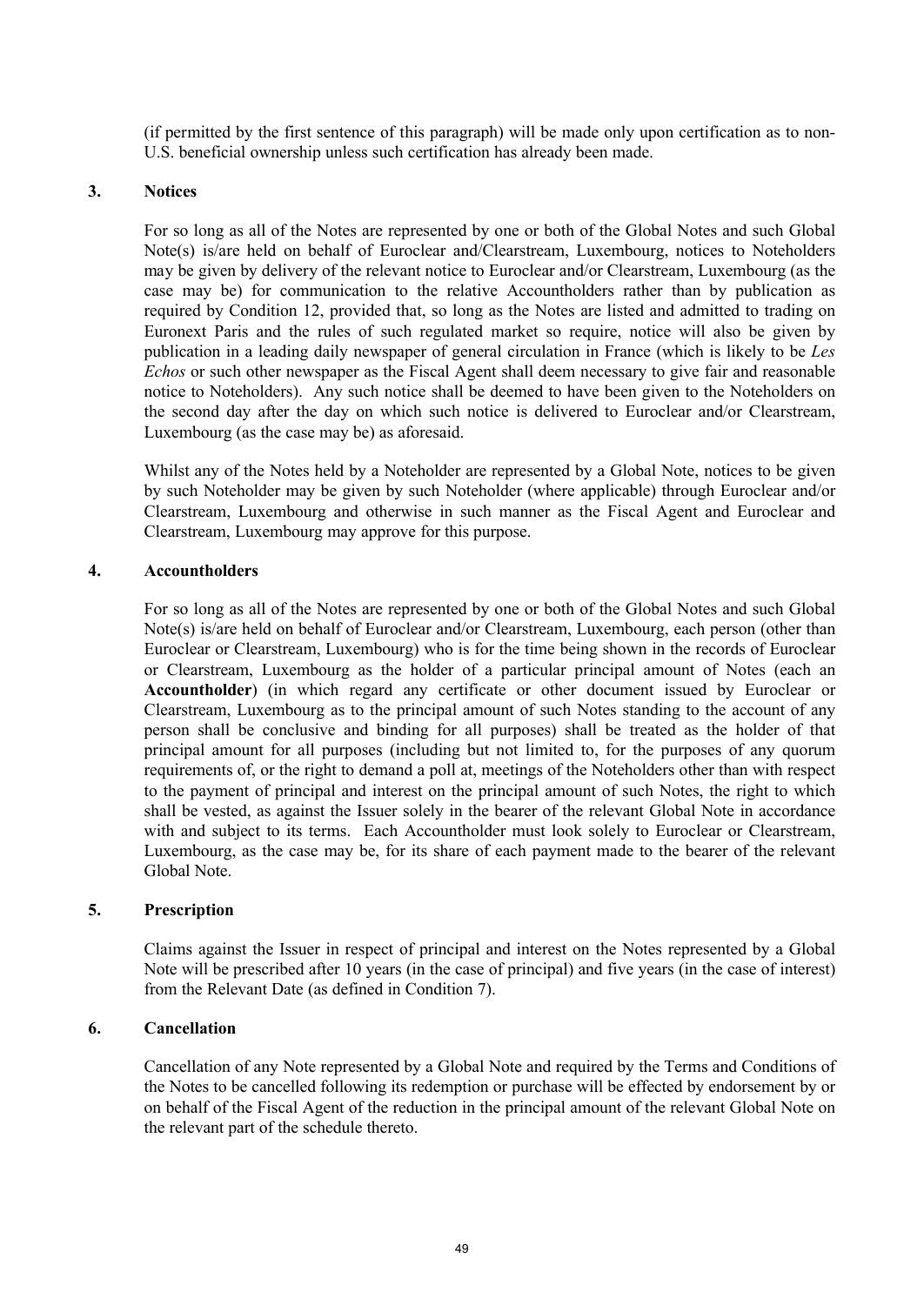# **7. Euroclear and Clearstream, Luxembourg**

Notes represented by a Global Note are transferable in accordance with the rules and procedures for the time being of Euroclear and Clearstream, Luxembourg, as appropriate. References in the Global Notes and this summary to Euroclear and/or Clearstream, Luxembourg shall be deemed to include references to any other clearing system (including, without limitation, Euroclear France and any relevant financial intermediary entitled to hold, directly or indirectly, accounts on behalf of its customers therewith) through which interests in the Notes are held.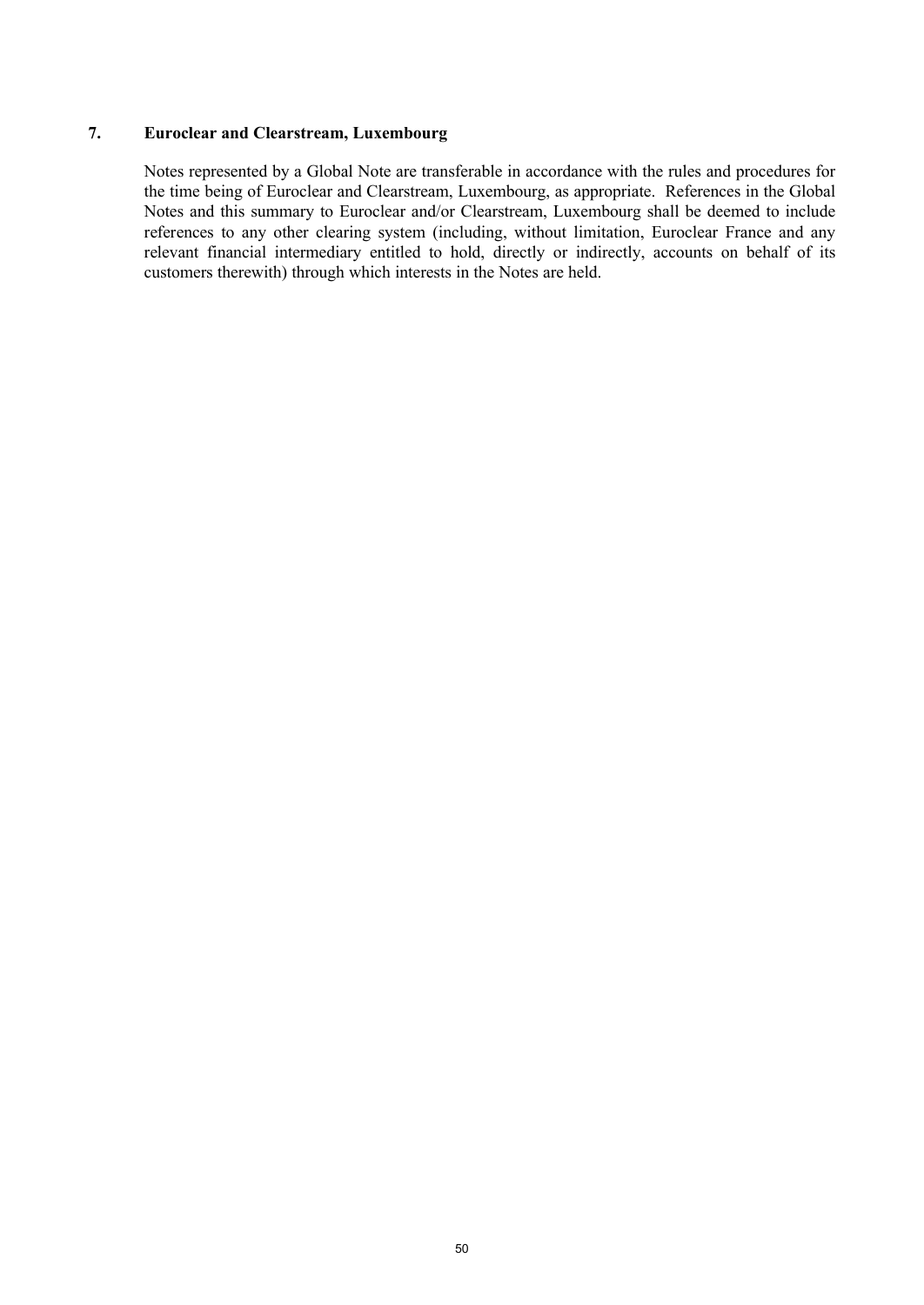# **USE OF PROCEEDS**

The net proceeds of the issue of the Notes, after deduction of any applicable commission, will be used by the Issuer to (fully or partially) redeem outstanding subordinated securities. The remaining net proceeds will be used for general corporate purposes.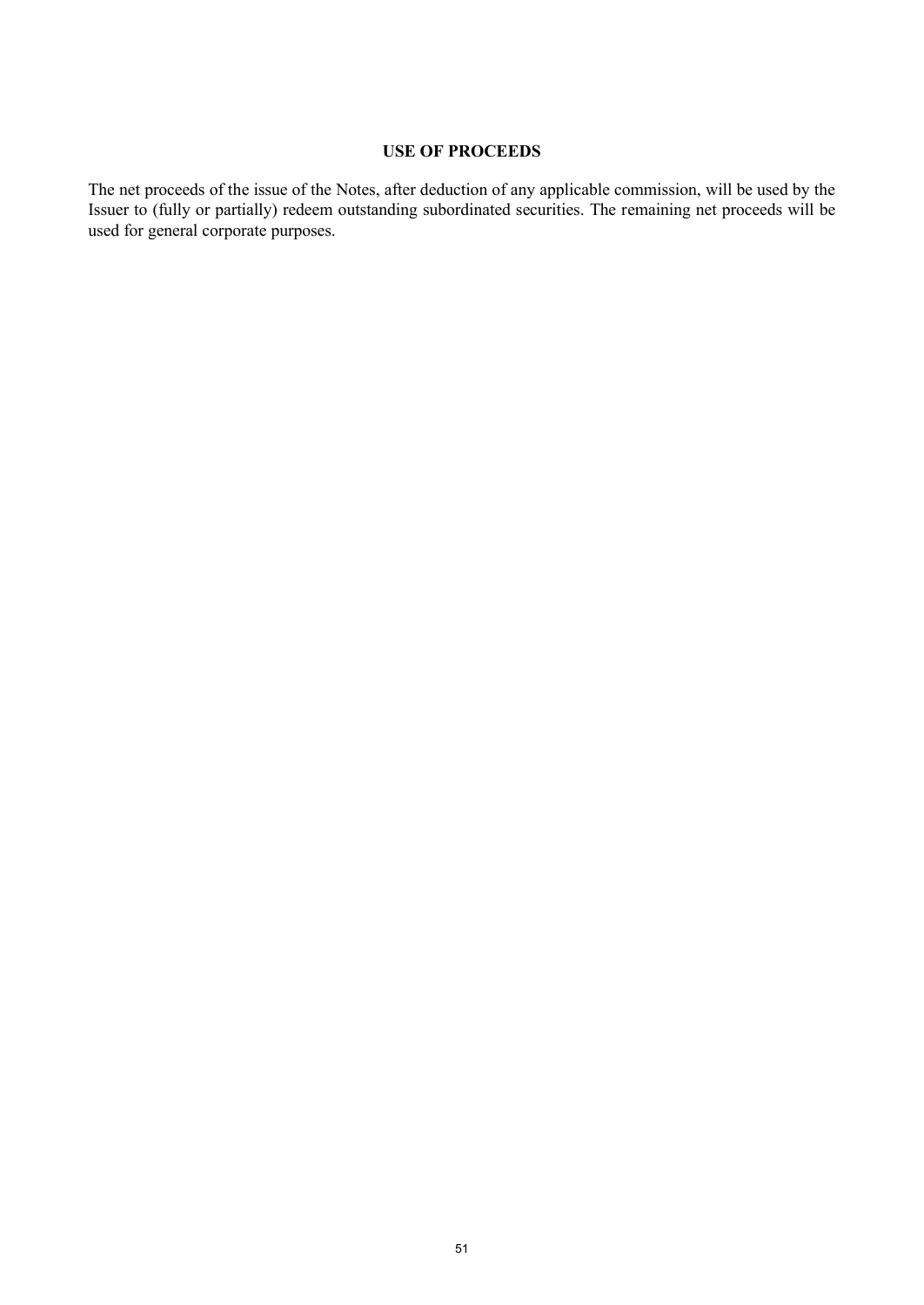# **DESCRIPTION OF THE ISSUER**

*This section shall be read and construed in conjunction with the relevant sections of the 2011 Annual Report and, the 2010 Annual Report relating to the financial statements (see section "Documents Incorporated by Reference") which are incorporated in, and shall be deemed to form part of, this Prospectus.*

# **LEGAL ENVIRONMENT OF LA MONDIALE**

#### **Legal form, legal and commercial name**

La Mondiale is a Mutual Life and Pension Insurance Company (*société d'assurance mutuelle sur la vie et de capitalisation*), administered by a board of directors under the French *Code des assurances* and registered at the *Registre du Commerce et des Sociétés* of Lille under reference number 775 625 635. The legal name of La Mondiale is "La Mondiale" and its commercial name is "AG2R LA MONDIALE". Its registered office is currently 32, avenue Emile Zola, 59370 Mons-en-Baroeul, France and its telephone number is +33 (0)1 44 94 67 00 and +33 (0)3 20 67 37 00.

#### **History**

La Mondiale was founded in 1905 in Lille by seven entrepreneurs from the North of France in order to service complementary retirement of SME payrolls and independent workers. Its statutes were registered on 16 December 1905 and approved by the first general assembly on 18 December 1905.

First registered as an "insurance company with a mutual form" approved by a public decree published on 13 March 1907, La Mondiale became a Mutual Life and Pension Insurance Company (*société d'assurance mutuelle sur la vie et de capitalisation*) with the 1989 reform of the French *Code des assurances* enacted by the insurance law of 31 December 1989. La Mondiale is regulated by the French *Autorité de Contrôle Prudentiel (***ACP***)*.

La Mondiale was initially constituted for 99 years. It is now established until 31 December 2082.

Its fiscal year ends on 31 December in each year.

La Mondiale acquired La Henin Vie (now La Mondiale Partenaire) in 1999. In 2002, La Mondiale set up a partnership with Aegon regarding supplementary retirement schemes.

Since 2008, La Mondiale is a member of SGAM AG2R LA MONDIALE, a mutual insurance group owned by its members and taking the form of a *Société de Groupe d'Assurance Mutuelle* (**SGAM**) together with AG2R Prévoyance.

In 2009, AG2R and La Mondiale formed the group AG2R LA MONDIALE. The core business of La Mondiale is specialised in savings and retirement related and the core business of AG2R Prévoyance is specialised in protection, health and pension servicing on behalf of the public pension system.

#### **Activities permitted by the by laws**

La Mondiale is permitted to engage in all life insurance and reinsurance operations including savings plans, capitalisation, annuities, pension plans, single or regular premium. Major life insurance products in France are split between savings-type products and pension-type products. Savings-type products benefit from a tax advantage and give a guarantee, for a certain period or for the whole life of the product, of capital denominated either in currency or in units (unit-linked contracts). Most savings-type products are single premium although additional premiums can also be made. Pension-type products also benefit from a tax advantage but the guarantee is given on a minimum annuity. These products are generally sold for the whole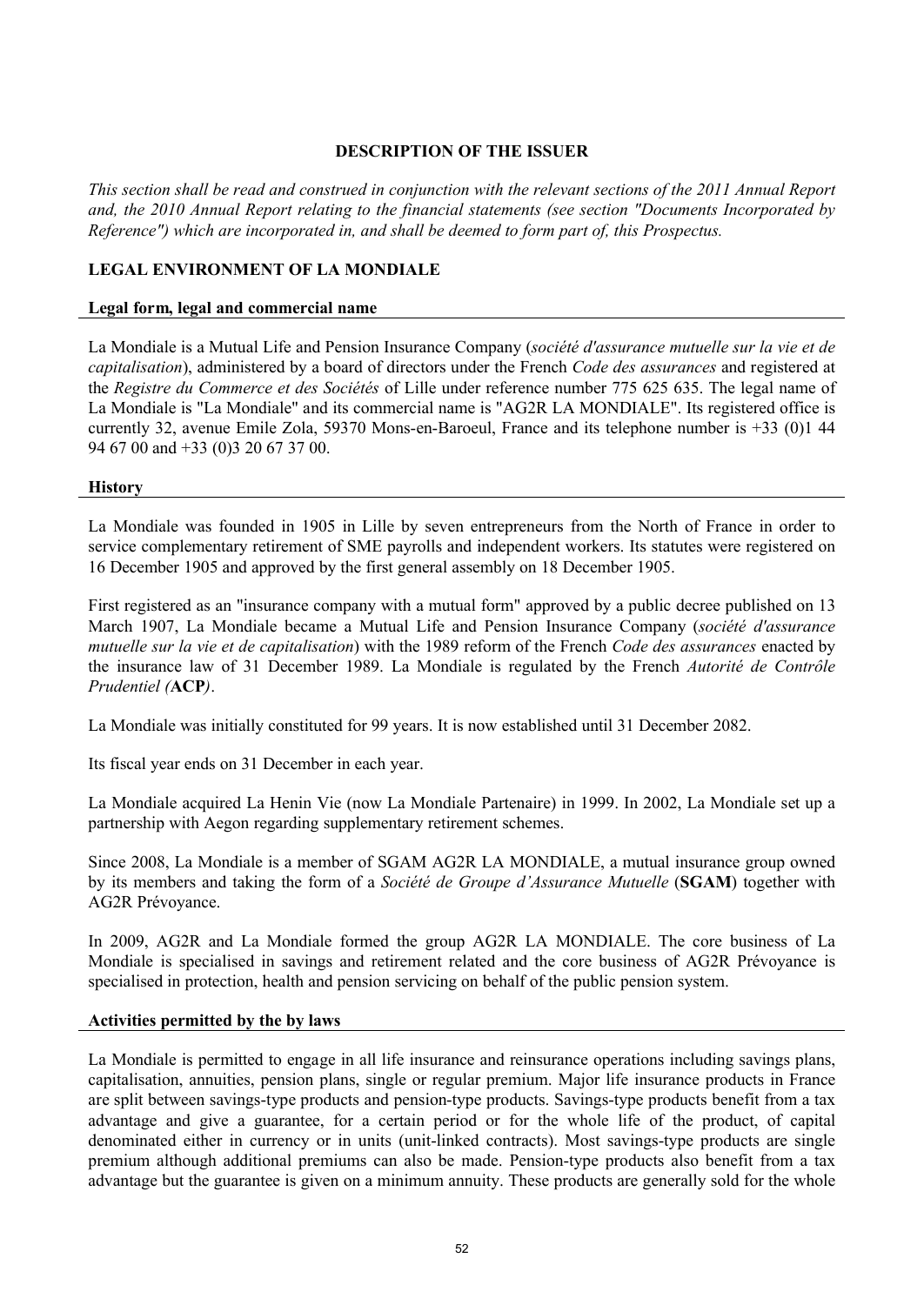life of the insured. Premiums are paid regularly by the insured until retirement after which a pension or an annuity is paid to the insured until death.

La Mondiale is also allowed to engage in health and disability coverage.

### **Board of Directors of the Issuer**

# Mr. Jean CASTAGNE, Chairman

Chairman of the Investment Committee, permanent guest of the Strategic Committee and of the Appointments & Remunerations Committee, of the Audit & Accounts Committee and of the Risks Committee

- · Vice-Chairman of the Supervisory Board of Arial assurance
- Director and member of SGAM AG2R LA MONDIALE & of La Mondiale Participations
- Other functions  $&$  directorships in the Group AG2R LA MONDIALE

# Mr. Jean-François DUTILLEUL, Director and Vice-Chairman

Member of the Investment Committee and of the Appointments & Remunerations Committee and permanent guest of the Strategic Committee, of the Audit & Accounts Committee and of the Risks Committee.

- · Vice-Chairman of SGAM AG2R LA MONDIALE
- · Chairman of the Management Board of Rabot Dutilleul Investissement SAS

# Mr. André RENAUDIN, Director and Chief Executive Officer

Permanent guest of the Strategic Committee, of the Appointments & Remunerations Committee, of the Risks Committee and of the Investment Committee

- General Delegate of the Association sommitale AG2R LA MONDIALE
- Chief Executive Officer of SGAM AG2R LA MONDIALE
- Chief Executive Officer of AG2R Prévoyance
- Chairman and Chief Executive Officer of La Mondiale Participations
- · Chairman of the Supervisory Board of Arial assurance
- Other functions & directorships in the Group AG2R LA MONDIALE

### Mr. Thierry JEANTET, Director

Member of the Strategic Committee and Chairman of the Risks Committee

- Chief Executive Officer of Euresa Holding SA (Luxembourg)
- Director of SGAM AG2R LA MONDIALE
- · Vice-Chairman of the Supervisory Board of Mutavie

# Mr. Philippe LAMBLIN, Director

Chairman of the Remuneration and Appointments Committee

- · Director of Human resources of Groupe Sofiprotéol
- Director of SGAM AG2R LA MONDIALE
- · Member of the Board of Directors of Natixis NGAM SA
- · Director of Natixis Interépargne SA

# Mr. Serge FAUTRÉ, Director

Member of the Strategic Committee, of the Remuneration and Appointments Committee and of the Investment Committee

- · Director & Chairman of the Executive Committee of AG Real Estate SA (Belgique)
- Director of SGAM AG2R LA MONDIALE

Mr. Patrick PEUGEOT, Director and Honorary Chairman Member of the Strategic Committee and the Risks Committee

· Director of SGAM AG2R LA MONDIALE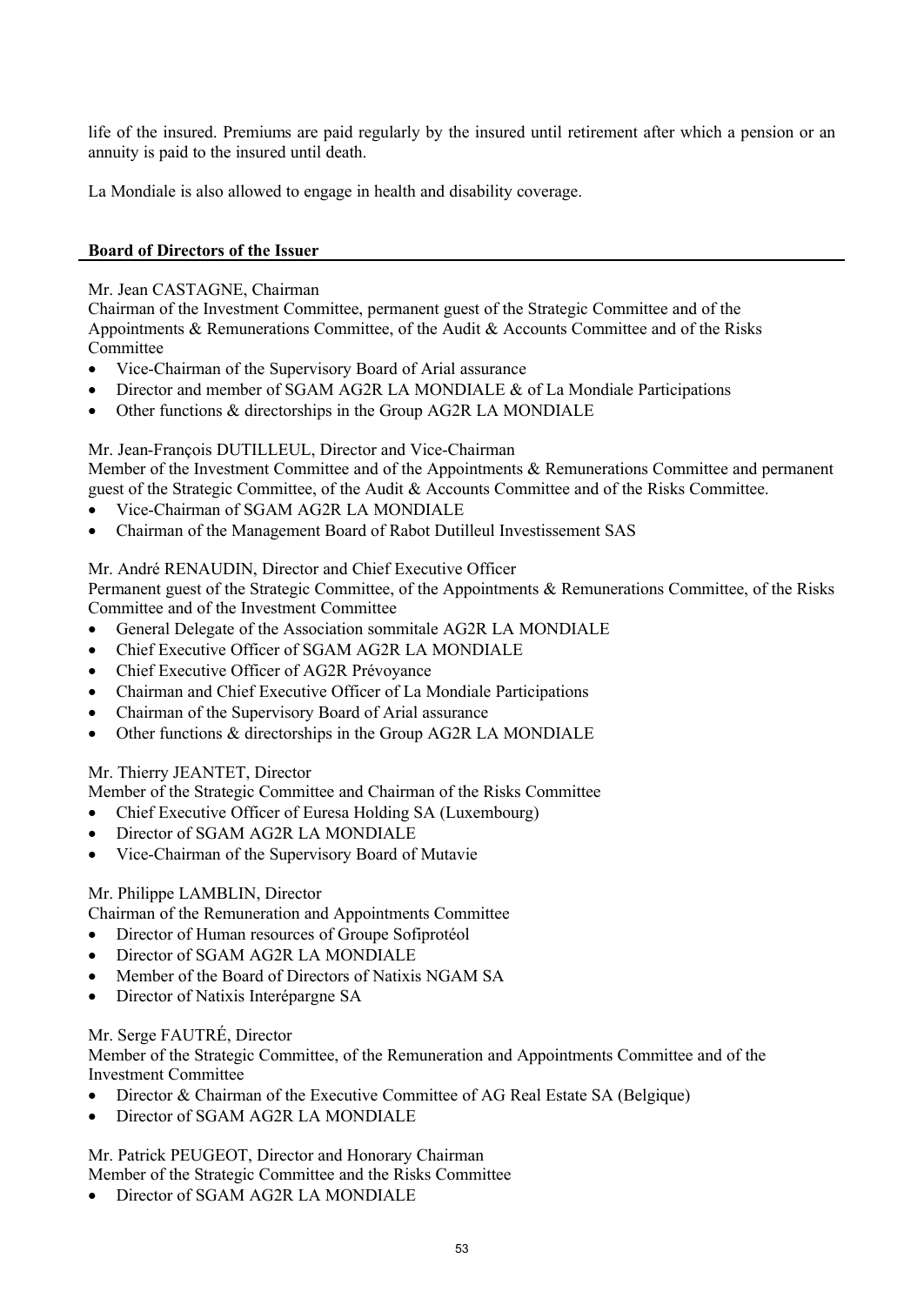· Director of La Mondiale Partenaire SA

Mr. André-Paul BAHUON, Director Chairman of the Audit and Accounts Committee

- · Chairman of Créatis Groupe SAS
- Director of SGAM AG2R LA MONDIALE

Mrs. Sylvie REULET, Director Member of the Risks Committee

- · Lawyer, member of the Bar in Bordeaux
- Director of SGAM AG2R LA MONDIALE

Mr. Christian GOLLIER, Director

Member of the Investment Committee

- Professor Chair of Insurance of IDEI
- Director of Toulouse School of Economics
- Director of SGAM AG2R LA MONDIALE

Mr. Gilles GUITTON, Director

Member of the Audit and Accounts Committee

- · Chairman of the Conseil de Direction du Groupement des Cartes Bancaires
- · Chairman and Chief Executive Officer of CB Investissements
- Director of SGAM AG2R LA MONDIALE

Mr. Guy ROULET, Director

Member of the Audit and Accounts Committee

- Accountant
- Director of SGAM AG2R LA MONDIALE

Mr. Pierre GEIRNAERT, Director representing the employees

Member of the Audit and Accounts Committee

- Internal conciliator Group
- Director of SGAM AG2R LA MONDIALE
- · Director of La Mondiale Participations
- Other directorships in the Group AG2R LA MONDIALE

### Mr. Paul RAGUIN, Director

Member of the Strategic Committee and the Risks Committee

- · Chairman of the Management Board of SAS Financière de l'Ombrée
- Director of SGAM AG2R LA MONDIALE
- Director of Financière Koala

Mrs. Joëlle PREVOT-MADERE, Director Member of the Risks Committee

- Manager of a transport company in Guyana
- Director of SGAM AG2R LA MONDIALE

### Mrs. Odette JARIEL, Director

Member of the Investment Committee

- Consultant, administration and business management
- Director of SGAM AG2R LA MONDIALE

Mr. Henri CAPDEVILLE, Director Member of the Strategic Committee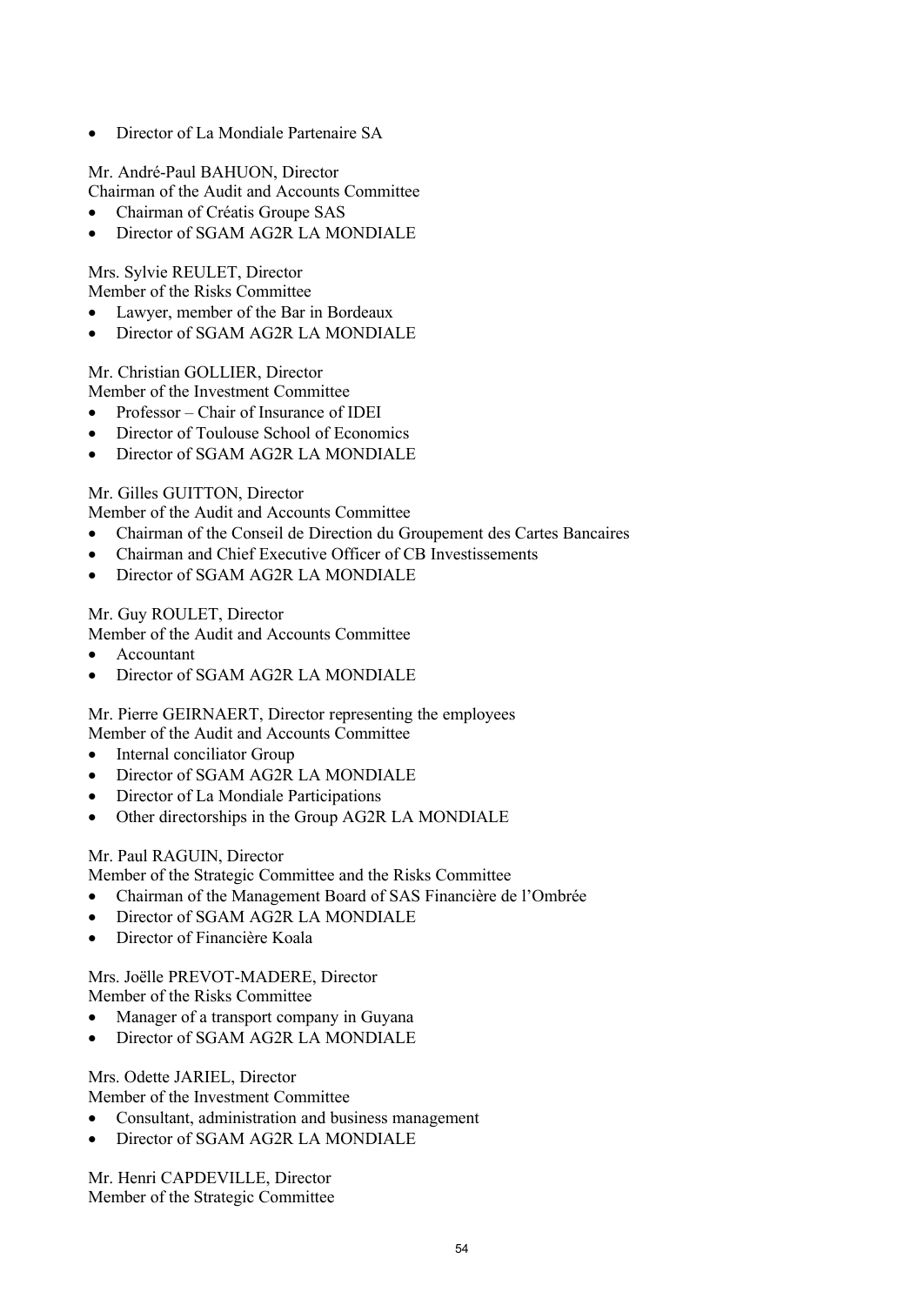· Managing Director of Henri Capdeville Management

Mr. Didier RIBADEAU-DUMAS, Director Chairmain of the Strategic Committee

- Member of the Supervisory Board of the Banque Postale
- Associate of DRD Conseil

The business address of the members of Board of Directors is 104- 110 Boulevard Haussmann – 75008 Paris – France.

# **Executive Committee**

Mr. André RENAUDIN, Chief Executive Officer of La Mondiale

• Chief Executive Officer of AG2R LA MONDIALE

Mr. Sylvain DE FORGES, Deputy Chief Executive Officer of La Mondiale

- Finances, Investments, Risks, prospective and strategy
- Deputy Executive Director of SGAM AG2R LA MONDIALE
- · Deputy Executive Director and Director of La Mondiale Participations
- · Chairman of La Mondiale Partenaire
- · Chairman of the Supervisory Board of La Mondiale Gestion d'Actifs
- Other directorships in the Group AG2R LA MONDIALE
- Member of the Supervisory Board of the Banque Postale
- Mr. Patrick MONTEIL, Deputy Chief Executive Officer of La Mondiale
- · Operations and Information System
- Deputy Executive Director of SGAM AG2R LA MONDIALE
- Member of the Supervisory Board of Arial Assurance
- Other directorships in the Group AG2R LA MONDIALE

Mr. Yves BRETON, Deputy Chief Executive Officer of La Mondiale

· General secretary, logistic and communication

Mr. Philippe DABAT, Deputy Chief Executive Officer of La Mondiale

- Local Market and Network, Risk insurance, Pension Retirement Enterprises
- · Chief Executive of Prima
- Other directorships in the Group AG2R LA MONDIALE

### Mrs. Paule ARCANGELI, Deputy Executive Director,

· Human Resources

### **Auditors**

185, avenue Charles de Gaulle 1, Cours Valmy France France **France** 

Deloitte & Associés KPMG Audit, Département de KPMG SA 92200 Neuilly-sur-Seine 92923 Paris La Défense Cedex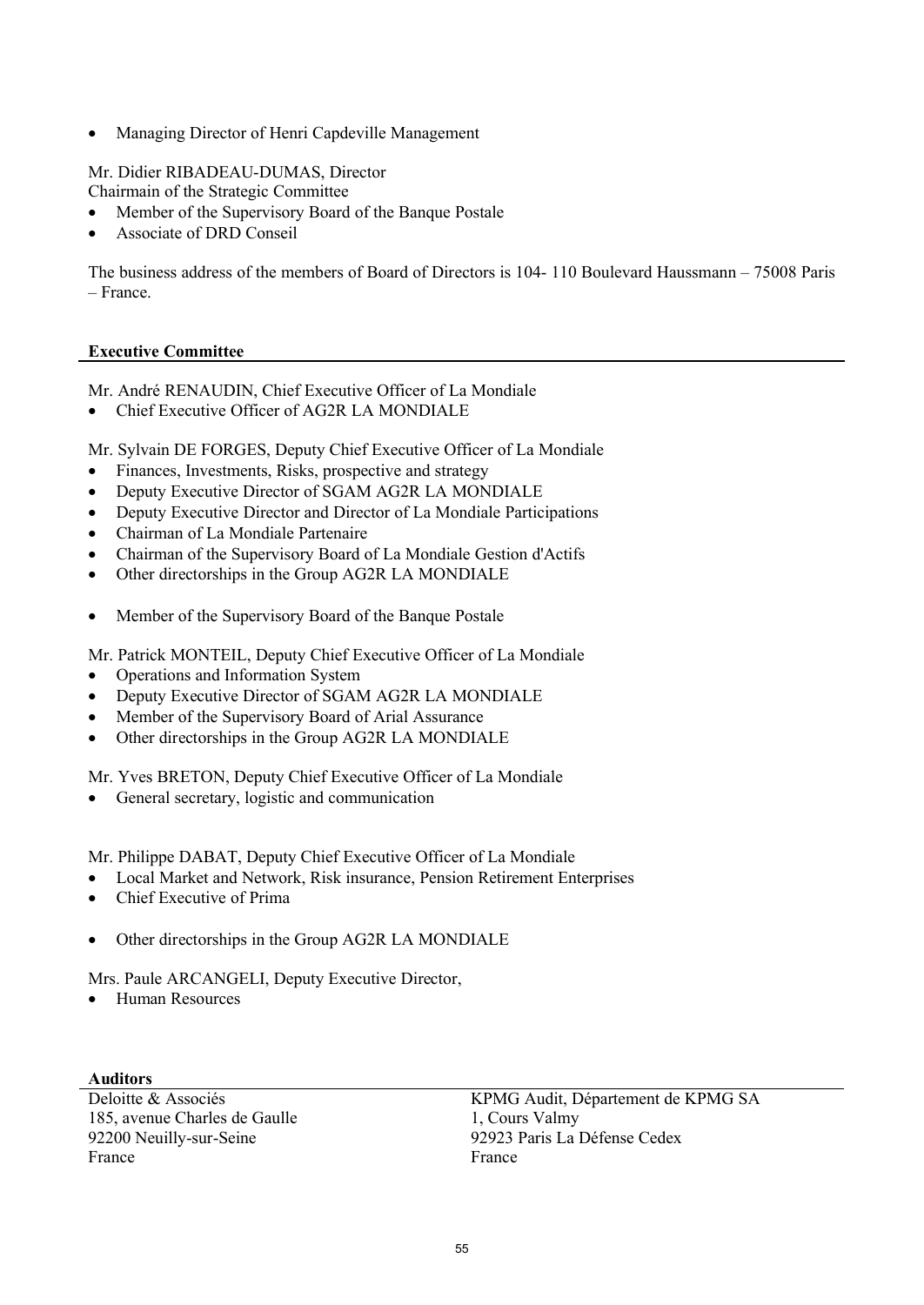# **General description and Business overview of La Mondiale**

In relation to savings and pension plan products, which are highly competitive products, the business policy of AG2R LA MONDIALE has been successful. Because of the multiplication of offers, the synergies conducted between the commercial networks and the diversification of distribution channels, the Group has strengthened its position in relation to savings sector and confirmed its leading position for pension plan products.

In 2011, AG2R LA MONDIALE had the following competitive positions :  $n^{\circ}1$  for supplementary retirements benefits (Source: *FFSA*), n°1 for collective supplementary retirements benefits (Source: *FFSA*), n°2 for "Madelin" retirement benefits (Source: *FFSA*), n°5 for collective health insurance (Source: *Argus de l'assurance*), n°4 for collective personal protection insurance (Source: *Argus, 2010*), n°3 in long term care (Source: *FFSA*).

AG2R LA MONDIALE completed its 2009-2011 business plan, in which it:

- shaped the Group's new identity;
- finalised its efficiency operational program and better satisfied its customers;
- strengthened its position in relation to health insurance by developing synergies.

Since 2008, SGAM AG2R LA MONDIALE is a group mutual insurance company which encompasses all the Group's insurance activities through its two members : AG2R Prévoyance and La Mondiale.

La Mondiale is a mutual life and pension insurance company founded in 1905 and the holding company of the consolidated group La Mondiale.

La Mondiale is one of the leading operators in each sector of the insurance industry in which it operates.

In 2011, La Mondiale was the 10th largest insurance company in France with a 3.3 per cent. market share (source: *FFSA*). Premiums paid have decreased by 11 per cent. to  $\epsilon$  5.2 bn in 2011 and total assets have reached  $\epsilon$  58 bn, representing an increase of 3 per cent.. At 31 December 2011, La Mondiale had a surplus (equivalent to shareholders' equity) of  $\epsilon$  1.739 bn (excluding minority interests), consolidated net profit of  $\epsilon$ 226,6 mio and solvency capital (admitted surplus + unrealised capital gains + subordinated debt) of  $\epsilon$  2.322 bn, representing 1.36 times the minimum required solvency ratio. La Mondiale had 2,749 employees at the end of 2011.

La Mondiale specialises in three sectors in relation to insurance products through four companies: individual pension and life insurance, group pension and insurance and wealth insurance product management.

### · **Individual pension and life insurance – La Mondiale**

La Mondiale is one of the leading operators in individual pension insurance in France. La Mondiale mainly offers retirement related (individual or group) as well as savings and pension products, through a sales force of more than 1,000 professionals targeting self-employed workers and small size firms.

In 2011, savings related activity of the Group La Mondiale recorded a decrease in subscriptions of 13.8 per cent. compared to 2010, amounting to Euro 3,607 million.

In 2011, individual pension plan related activity recorded to Euro 694 million of subscriptions, with an increase of 3.7 per cent. compared to 2010.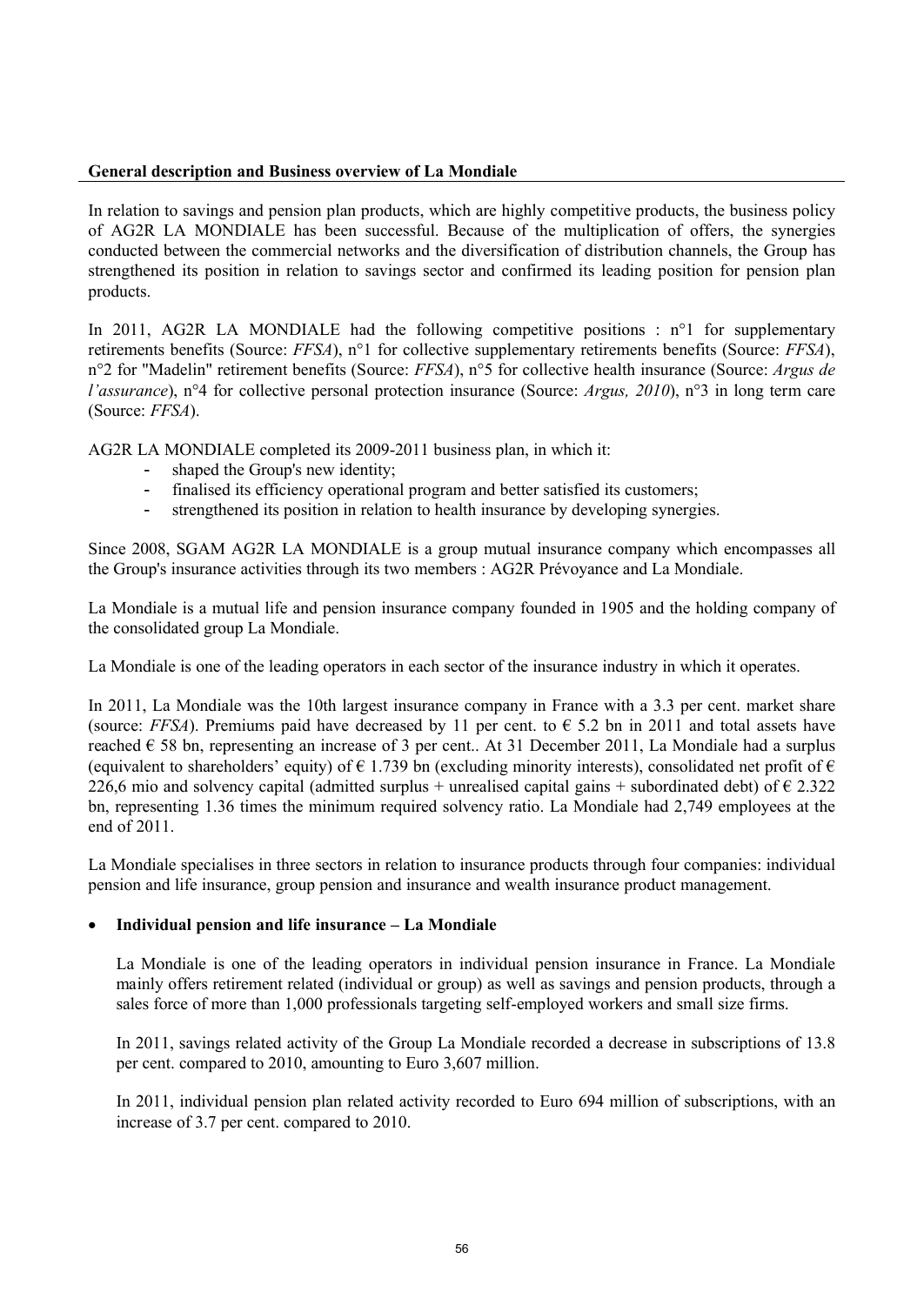### · **Group pension and insurance (through Arial Assurance)**

As part of the La Mondiale and AG2R Prévoyance partnership which has been established since 2003, Arial Assurance is a major player in group health insurance.

In relation to the insurance of company-related liabilities, Arial Assurance offers a wide range of tailor made solutions as well as standard contracts distributed mainly by brokers, consulting firms and through stockholders' networks and major partnerships.

In 2011, the subscriptions for the Arial Assurance's group pension plans represent 2/3 of Group's total subscriptions of group pension plans. The customer profile of Arial Assurance which subscribes for group pension plans is mainly composed of large companies. Such subscriptions showed a decrease of 16.7 per cent. in 2011 compared to 2010 according the IFRS rules.

In the group insurance market, La Mondiale is ranked number one, in front of AXA, with a 16 per cent. market share in 2011 (source: *FFSA*).

# · **Wealth insurance product management (through La Mondiale Partenaire and La Mondiale Europartner)**

La Mondiale Partenaire is a *société anonyme* founded in 1979 and operating life insurance products. It offers pension related products distributed through private banking arms of large banks and independent financial advisers (portfolio and asset managers).

In wealth insurance product management, La Mondiale Partenaire is one of the market leaders for dedicated insurance contracts for private banking clients. In the individual pension market for independent entrepreneurs, La Mondiale Partenaire is competing with BNP Cardif, AXA and Generali.

La Mondiale Partenaire mainly conducts its business in France, with operations in Spain and Luxembourg representing 21 per cent. of premiums in 2011.

Historically sales have been generated through a network of salaried agents, but La Mondiale Partenaire has developed and expanded its sales strategy. La Mondiale Partenaire now focuses on targeting specific products and sales teams to clearly defined market sectors.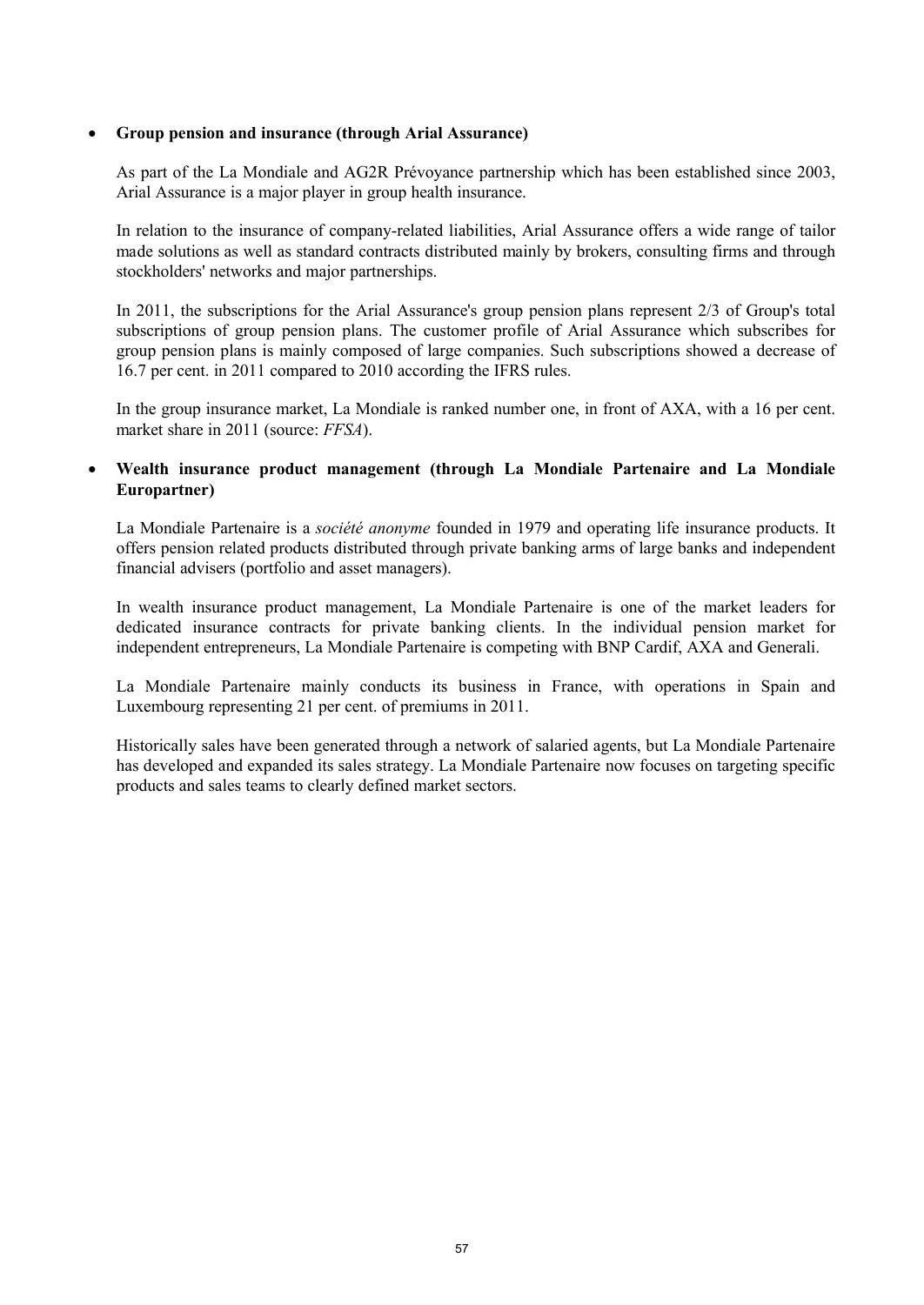#### **Group Structure as of the date of this Prospectus**



With the aim of complying with the trend of simplification of the Group structure, one major operation was completed:

 La Mondiale acquired in December 2012 50% of the shares of Arial Assurance held by AG2R Prévoyance for an amount of Euro 143 million. This allows Arial to be 100% consolidated in La Mondiale consolidation business.

La Mondiale's business is organised into four business units, each targeting a distinct market sector: La Mondiale, Arial Assurance, La Mondiale Partenaire and La Mondiale Europartner.

### **1. La Mondiale**

La Mondiale's premiums amounted to Euro 4,570 million (Euro 3.160 million for premiums accepted in respect of its subsidiaries and Euro 1410 million excluding these internal acceptances) for the period ending on 31 December 2011, which constitutes an 11.7 per cent. decrease compared to the period ending on 31 December 2010. Such decrease is to be compared with the global life insurance market in France, whose revenues decreased by 13.8 per cent. in 2011 compared to the same period in 2010.

#### **2. Arial Assurance**

In 2011, the premiums of Arial Assurance decreased by 34.6 per cent. compared to 2010 and amounted to Euro 659.9 million.

In addition to the premiums of Arial Assurance and in order to give a clear view of the overall group pension activity of the Group, it is to be noted that revenues of La Mondiale which resulted from businesses brought by Arial Assurance were amounted to Euro 63 million, an increase of 0.6 per cent. compared to 2010.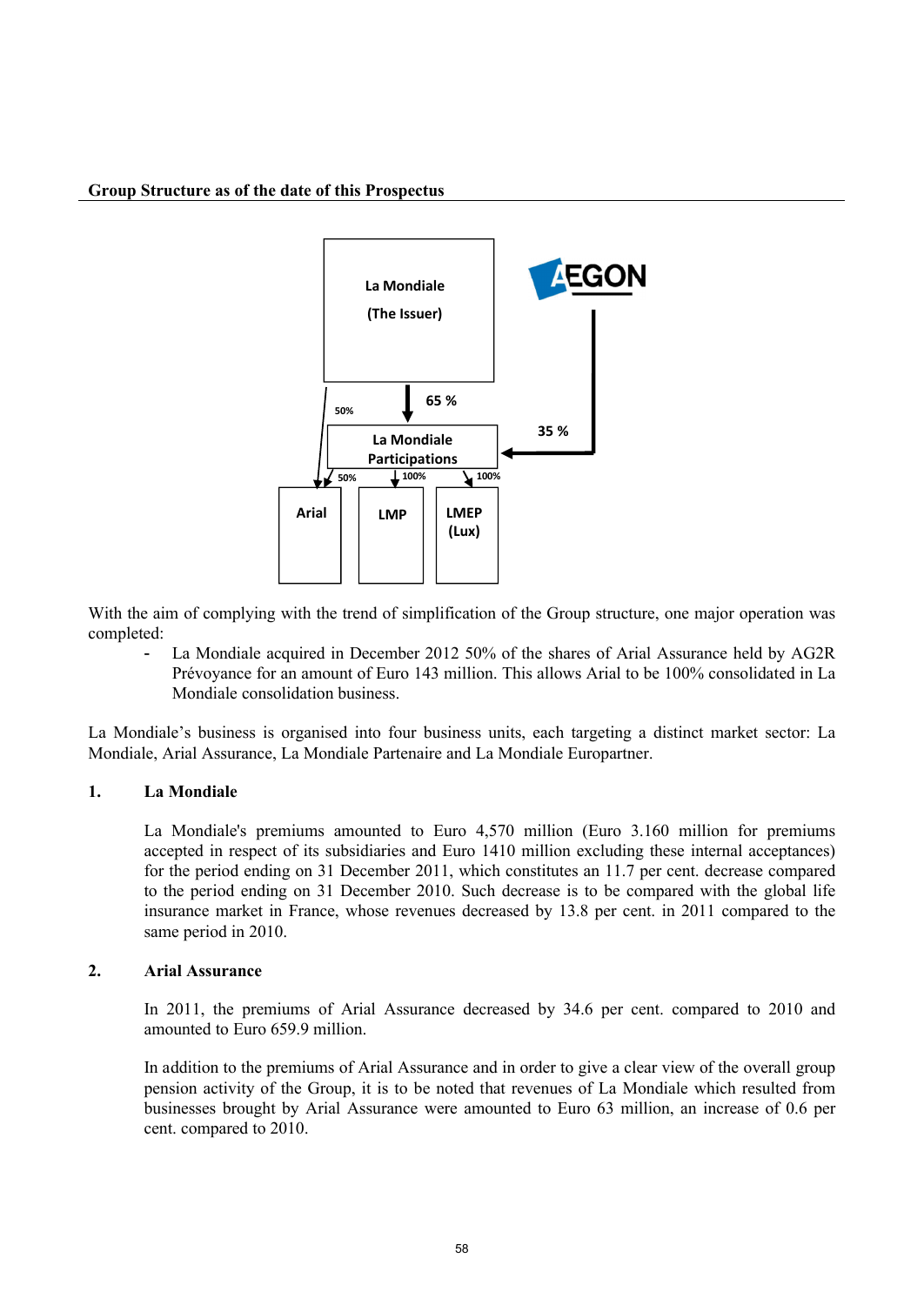2011 shows a decrease of 90 per cent. in subscription of capitalisation contracts compared to 2010. Such activity in 2010 was exceptional. Consequently, such decrease aside, total revenues of Arial Assurance decreased by 15.2 per cent. in 2011.

#### **3. La Mondiale Partenaire**

La Mondiale Partenaire, created in 1979 with the acquisition of La Henin Vie, distributes mainly high net worth life insurance contracts through external networks.

La Mondiale Partenaire's premiums amounted to Euro 2,170 million for the period ending on 31 December 2011, with a 19 per cent. decrease compared to the period ending on 31 December 2010. A 53 per cent. increase in services amounting to Euro 2,399 million led to a negative amount of net collect revenue of Euro 238 million in 2011.

#### **4. La Mondiale Europartner**

La Mondiale Europartner, a Luxemburg subsidiary of the Group, offers a range of high-end life insurance and wealth management solutions. La Mondiale Europartner is a renowned operator specialising in the concept, development and management of retirement and pension products, including patrimonial and group pension activities through non affiliated intermediaries which target cross border market customers, specially through the partnership with Aegon.

During 2011, La Mondiale Europartner continued to follow its development plan initiated three years earlier. In 2011, the Luxemburg office of the Group managed a total amount of revenue of over Euro 4 billion, which constitutes an 18 per cent. increase compared to 2010.

Premiums of La Mondiale Europartner amounted to Euro 1,097.7 million in 2011, compared to Euro 825.6 million in 2010, showing an increase of 33 per cent. 75.3 per cent. of the 2011 premiums were reinsured, mainly by the general fund of La Mondiale.

#### **Ownership**

As of 31 December 2012, La Mondiale had around 393 632 policyholders (*sociétaires*). Each policyholder has the same voting rights.

#### **Strategic Objectives**

To improve adaptability, the AG2R LA MONDIALE group launched in 2012 its 2012-2014 business plan. Presented to the Group's employees in January 2012, it is called "priority to customers" and shows the Group's intention to put the customers at the centre of all decisions. In order to implement such a business plan, two key factors have been identified: reliance on the Group's core values and the ambition of profitability.

In the previous strategic plan La Mondiale had three main objectives: clear market segmentation and product distribution, efficient operational management and distribution partnerships.

**Segmentation / Distribution:** La Mondiale's first objective was to develop innovative products which differ from the traditional standard saving products of the "bancassurance" network (i.e. insurance companies which are subsidiaries of banks). La Mondiale owes part of its results to its ability to identify market sectors with high growth potential and to develop these sectors through the sale of innovative and quality products and services. La Mondiale's distribution strategy consists of focusing on three sectors through three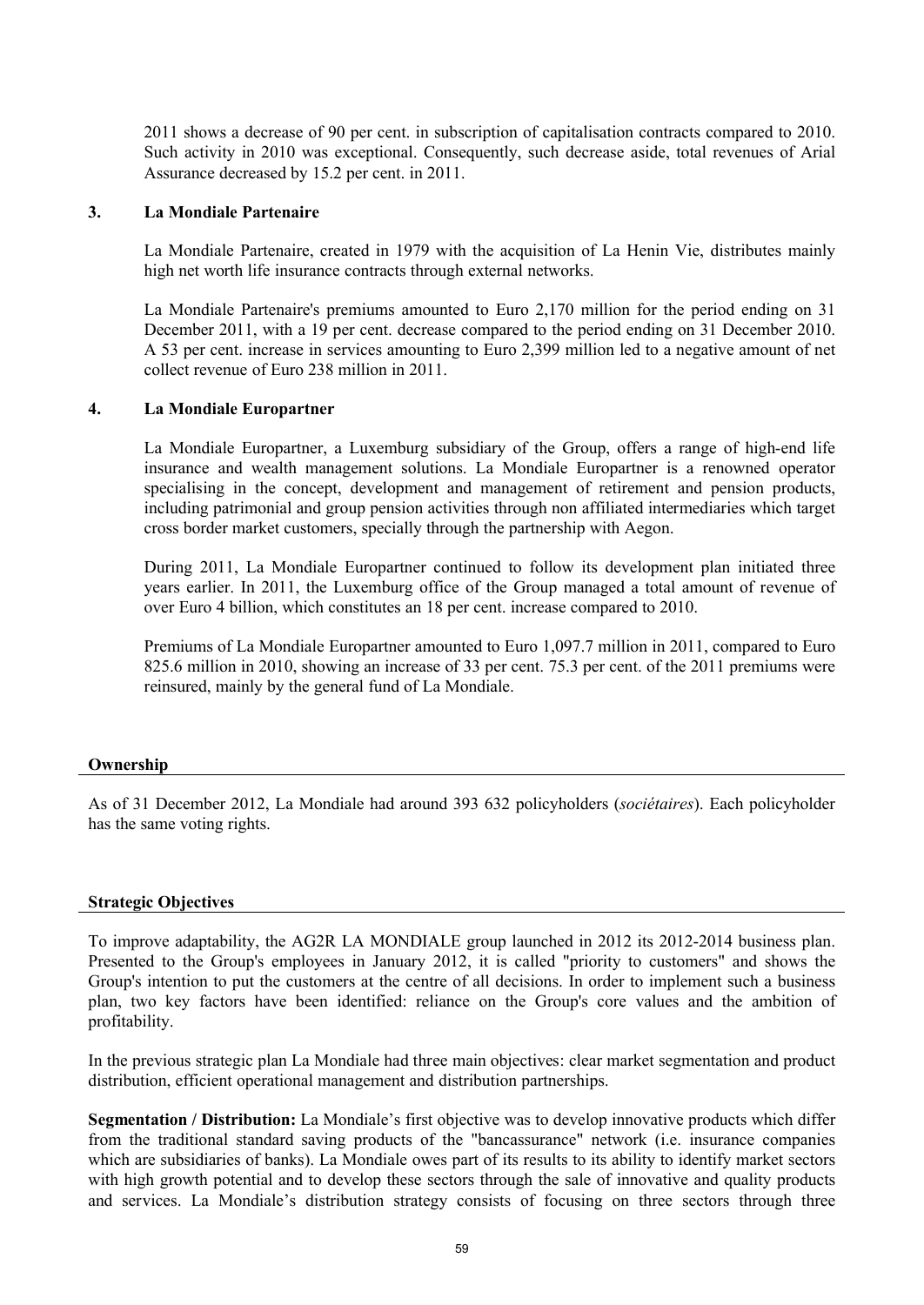distribution channels. This has proven to be successful, as demonstrated by the performance over the past few years in terms of growth and penetration of these markets.

**Efficient operational management:** La Mondiale has built an efficient value-added distribution network for the individual pension and life operations, which has succeeded in steadily increasing the average regular premium value.

**Partnerships:** La Mondiale has reinforced its distribution partnerships.

The aim of the 2012-2014 strategic plan is to reinforce the competitive position of La Mondiale :

- increasing market shares on markets selected for their profitability
- increasing the level of assets in 2014
- increasing the return on capital equity.

This will be done by:

- focusing sales network on profitable targets
- increasing multichannel distribution, beyond traditional distribution partnerships, including direct or internet distribution
- committing to quality of service, specially related to delay in answering requests or paying claims.

#### **Partnerships**

#### **1. Strategic partnerships**

Partnership Aegon: Aegon, the Dutch Insurance Company with mutual origins, is particularly active in life insurance. A partnership was established with the group La Mondiale, to jointly develop activities of individual life insurance and retirement, especially abroad.

Aegon is a minority shareholder and affiliate of the group La Mondiale, which owns the wealth management activities (La Mondiale Partenaire, La Mondiale Europartner) and supplementary retirement (Arial). Operational interactions between the two groups are mainly in relation to the international activities (La Mondiale Europartner).

## **2. Commercial partnerships**

**Banking partnerships:** Through its subsidiaries La Mondiale Partenaire and La Mondiale Europartner, La Mondiale has built distribution partnerships (wealth management) with the main distributors of the market :

- Private banking subsidiaries of the main French banks : Indosuez Private Banking, LCL (Groupe Crédit Agricole), Banque Privée 1818, Banque Palatine (Groupe BPCE), BNP;
- The main platforms of CGPI : Nortia, Olympia, Crystal Finance;
- Wealth management banks or institutions: Oddo, Lazard, UBS, Rothschild.

This activity has generated a turnover in 2012 of more than  $\epsilon$  3 billon.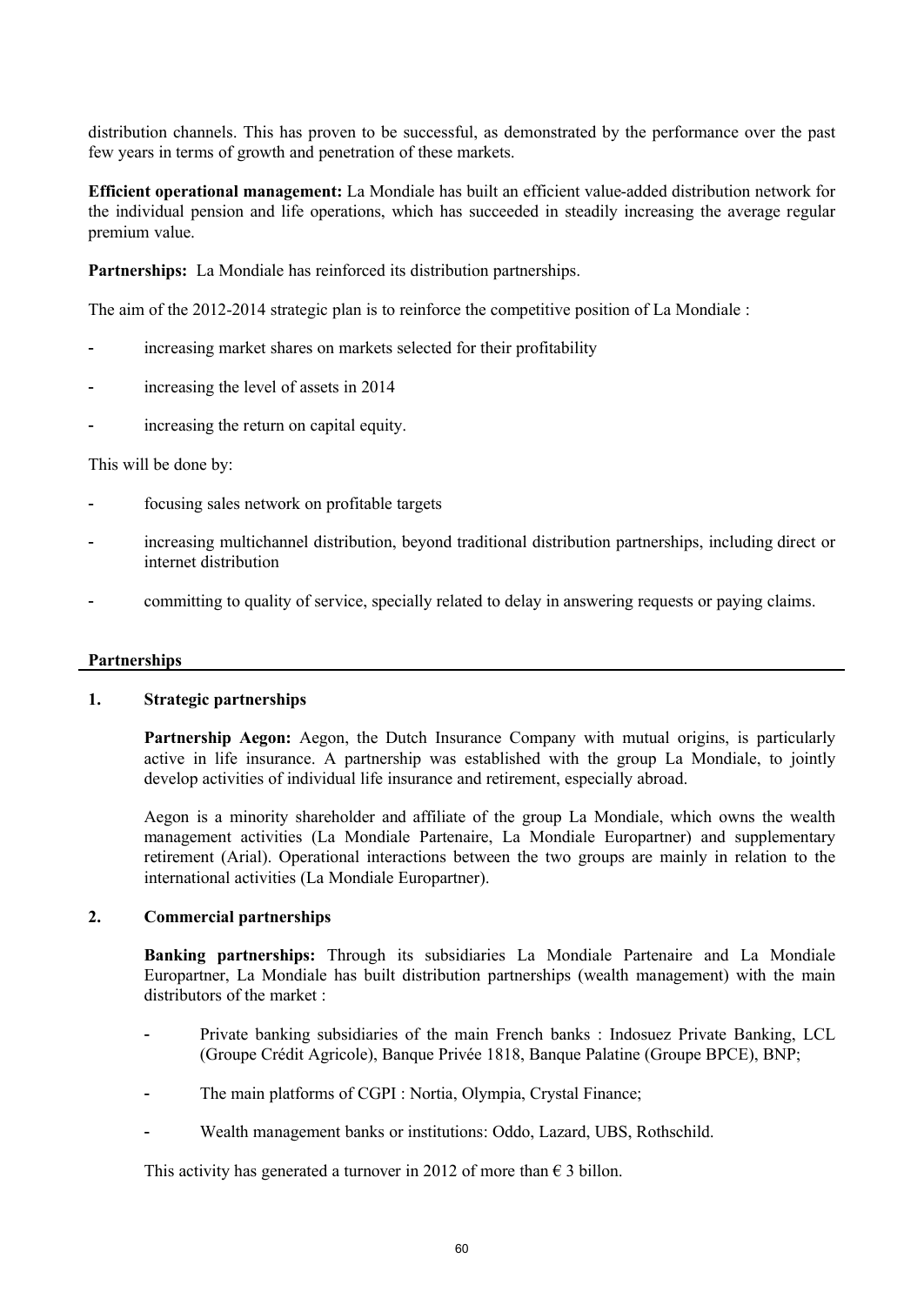**Distribution or prescription partnerships:** La Mondiale has also built distribution partnerships with local groups such as La Mutuelle de Poitiers, and prescription partnerships with the main networks of auditors : In Extenso, Befec, Gran Thorton, CCEF.

#### **Risk management**

La Mondiale manages certain key risks through 4 committees of the Board:

### · **The investment committee**

The investment committee reviews and validates the general investment policy, the limits, the scope of the universe of possible investments, the guidelines of asset allocation to be approved by the Board.

#### · **The audit committee**

The audit committee reviews and validates the annual accounts, the internal audit plan, the financing and solvency issues to be approved by the Board

### · **The risk committee**

The audit committee reviews and validates the risk management policy and the internal control processes, issues to be approved by the Board

#### · **The strategic committee**

The strategic committee reviews and validates strategic and development issues related to M&A or partnerships, to be approved by the Board.

### · **Anti-money laundering mission**

The objective of La Mondiale's anti-money laundering procedure is to fight against laundering of the proceeds of drug trafficking, fraud against the financial interests of the European Community, corruption, organised criminal activities or those which may be used to finance terrorism.

This procedure breaks down operationally into the following:

- seminars to inform collaborators and raise awareness amongst new collaborators;
- reviewing agreements with partners setting out requirements;
- conducting controls to ensure procedures are being implemented and complied with;
- declarations when suspicions have been raised;
- preparing a compliance report.

The head of anti-money laundering monitors risks associated with payments in and payments out, risks in partnership agreements setting out requirements, non-compliance with procedures by sales managers and advisers. At present, transactions that are identified risks include payments exceeding a threshold of  $€150,000$ , overseas subscriptions, relinquishments, withdrawals, repurchases and premature advances.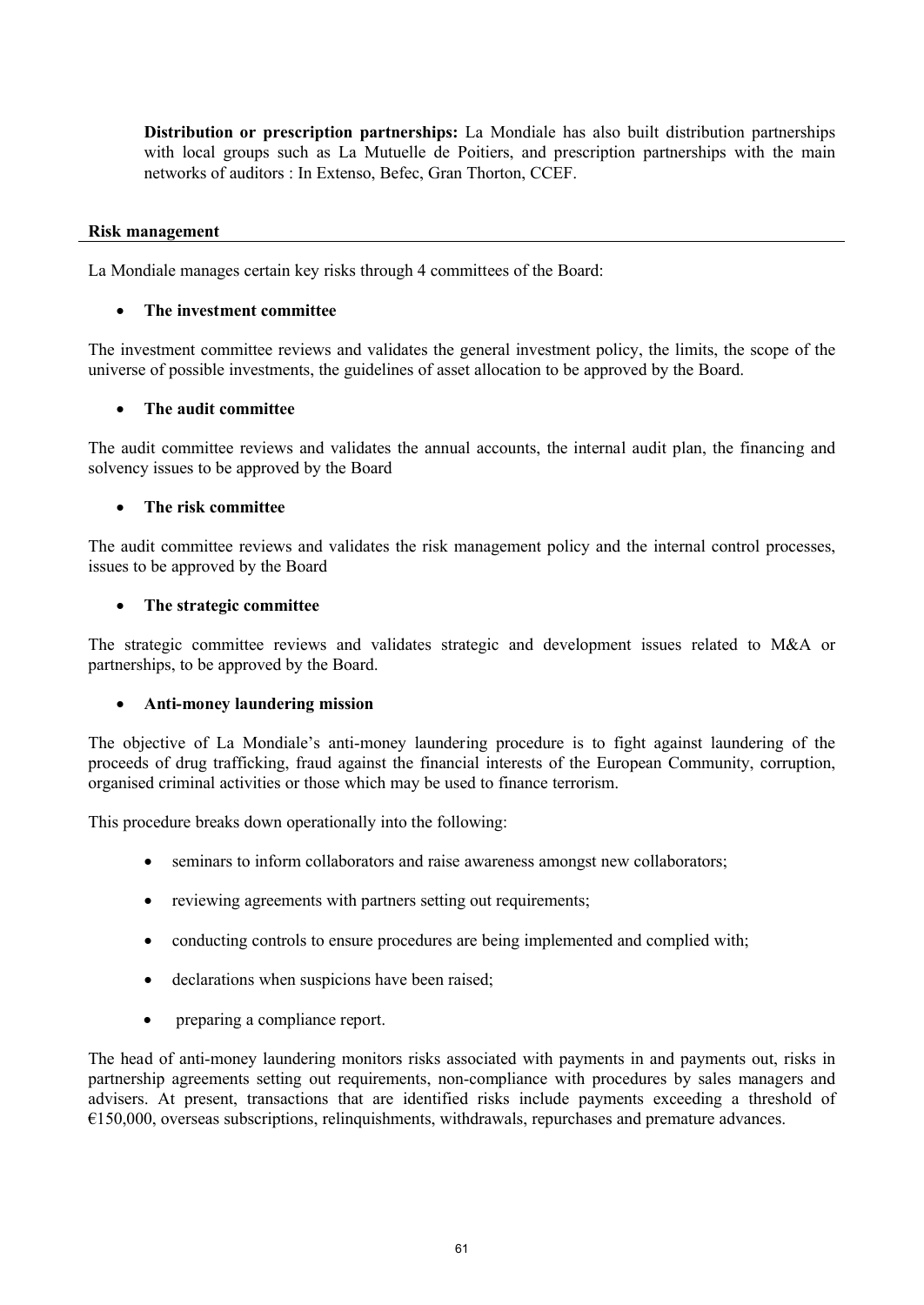# · **Insurance and risk cover**

La Mondiale has put in place and periodically updates an insurance programme to protect its asset base. The insurance policies include:

- insurance covering damage to property: all building risks, all computer risks;
- civil liability insurance;
- personal insurance (assistance).

The insurances subscribed and the level of self-insurance depends upon the business activity, the size and rate of occurrence of incidents of the principal entities of the Group.

These insurance policies have been subscribed with insurance companies of international repute.

#### **Financial Results**

At 31 December 2011, La Mondiale had consolidated assets of  $\epsilon$  58 billion of which 24 per cent. are unitlinked products. The 76 per cent. remaining are guaranteed products invested in General Funds split between bonds (83 per cent.), equities (9 per cent.) and real estate (8 per cent.).

Consolidated equity capital at 31 December 2011, increased  $\epsilon$  182 million to  $\epsilon$  2 223 million (including  $\epsilon$ ) 259 million minority interests including  $\epsilon$  241 million of deeply subordinated Notes classified as equities according IFRS rules). Subordinated obligations amounted to  $\epsilon$  439 million of which  $\epsilon$  424 million are on a perpetual basis with a call option. The solvency coverage of La Mondiale is 1.36 times the minimum regulatory requirement. Consolidation accounting, which eliminates dividends and intra-group borrowings, facilitates the measurement of the Group's solvency level. The margins required by the various entities of the Group (after the elimination of intra-group reinsurance transactions) amount to  $\epsilon$  1 705 million, which is covered 1.36 times by the Group's equity capital (net of intangible items and deferred acquisition costs), subordinated debt and unrealised capital gains.

The components of the Group margin are lower than those of the parent company in so far as the regulations place a ceiling on the amount of unrealised capital gains permitted in the margin requirements for each company in the Group. Moreover, the Group's equity capital is adjusted for deferred acquisition costs net of deferred tax.

La Mondiale's consolidated reported 2011 operating income of  $\epsilon$  333 million compared to  $\epsilon$  327 million the previous year. La Mondiale generated consolidated net income of  $\epsilon$  227 million in 2011, down 32 per cent. compared to 2010.

As at 31 December 2012, La Mondiale's consolidated subordinated debt amounted to  $\epsilon$  694 million compared to  $\epsilon$  680 million on 31 December 2011.

### **Beneficiary Participation**

Over the past five fiscal years, the items used for the determination of the "Beneficiary Participation", as defined in clause 3.(h) (4) (*Mandatory payment of interest)* of the Conditions of the Notes, has evolved as follows: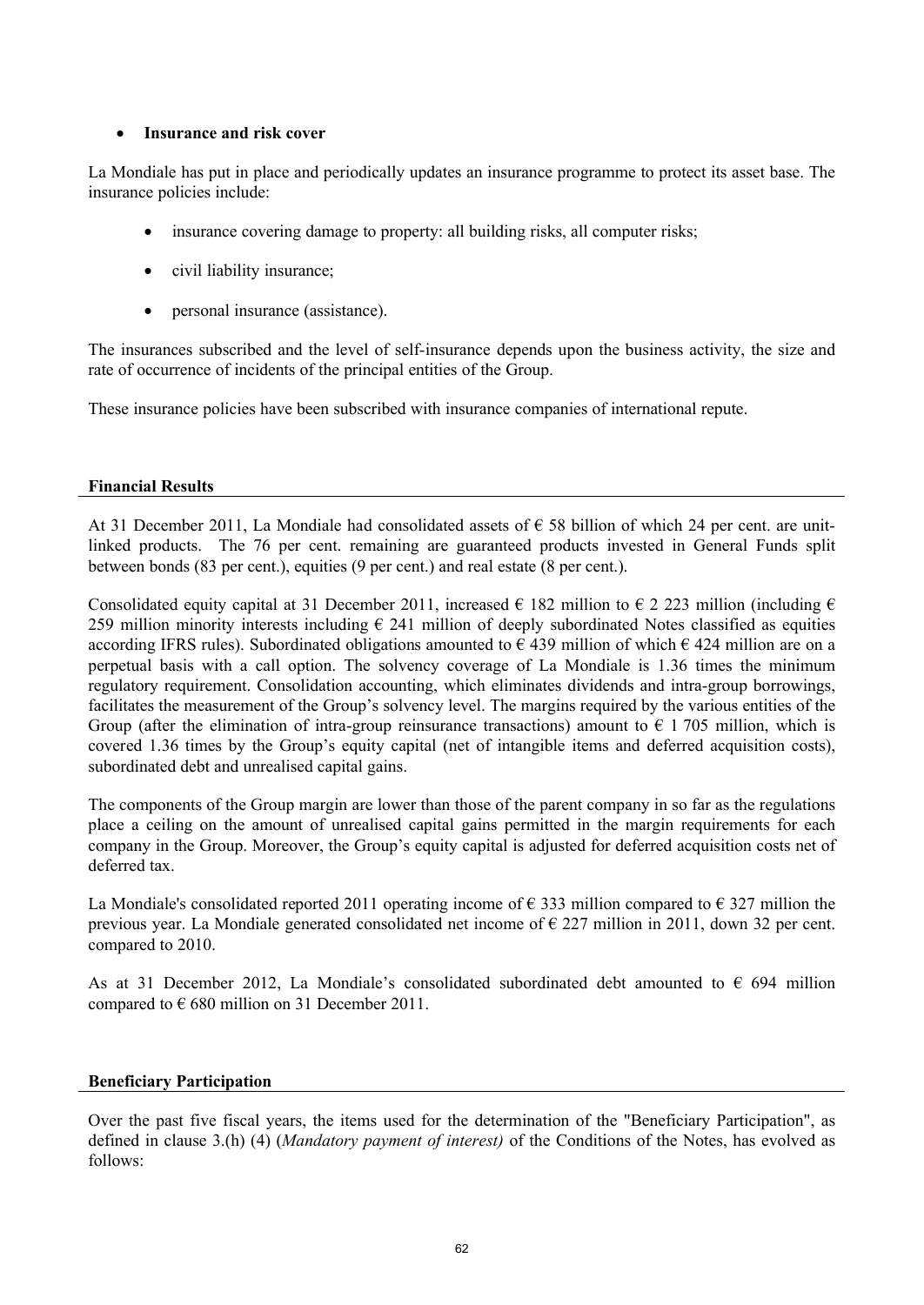| In millions of Euros                                   | 2011  | 2010    | 2009    | 2008    | 2007    |
|--------------------------------------------------------|-------|---------|---------|---------|---------|
| Investments income allocated to insurance<br>contracts | 1 269 | 1 5 2 2 | 1 3 2 1 | 1 0 9 6 | 1088    |
| Total net investments income for the fiscal<br>year    | 1 279 | 1 5 6 6 | 1 370   | 1 140   | 1 1 2 2 |
| <b>Beneficiary Participation</b>                       | 99.1% | 97.2%   | 96.4%   | 96.2%   | 96.9%   |

#### **Conflict of Interest**

To the Issuer's knowledge, there are no conflicts of interest between the duties of the directors and members of executive management with regard to La Mondiale and their private interests.

#### **Change of Control**

To the Issuer's knowledge, there is no arrangement, the operation of which may at a subsequent date result in a change in control of the Issuer.

#### **Important Contracts**

There are, at the date of this Prospectus, no material contracts entered into in the ordinary course of the Issuer's business, which could result in any member of the Issuer's Group being under an obligation or entitlement that is material to the Issuer's ability to meet its obligations to Noteholders in respect of the Notes being issued.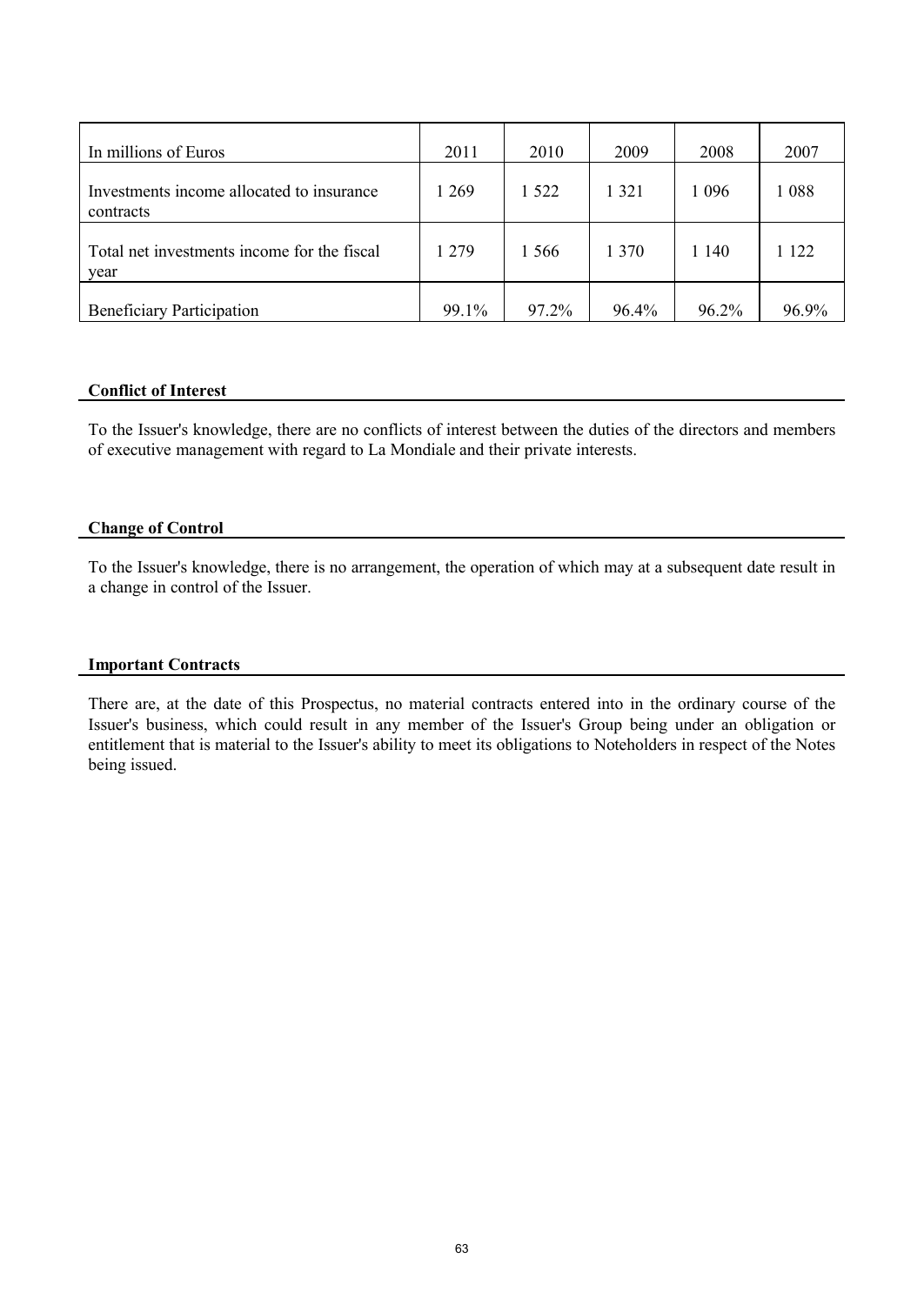# **RECENT DEVELOPMENTS**

*Attention is drawn to the fact that the figures and items related to this press release are those of the whole SGAM AG2R La Mondiale and not only La Mondiale itself. The comparison of the annual reports of the differents perimeters may allow a better appreciation of the past contribution of La Mondiale to the whole SGAM AG2R La Mondiale figures.*

# *Press release dated 20 December 2012 relating to AG2R La Mondiale*

IN 2012, AG2R LA MONDIALE INCREASES ITS MARKET SHARE AND ITS SOLVENCY

Boards of directors of AG2R Prévoyance, La Mondiale and SGAM AG2R La Mondiale held meetings, successively, on 18 and 19 December 2012. These meetings were an opportunity to take stock of the health insurance business in 2012, from both a commercial and financial perspective.

With regard to overall activity, revenues<sup>\*</sup> amounted to Euro 8.2 billion, which constitutes a 10 per cent. **increase** over the prior year.

In the life insurance and retirement savings segments, revenues increased by 12 per cent.(whereas the life insurance market suffered an 11 per cent. decrease at the end of October (Source: FSA)). AG2R LA MONDIALE realises a positive net inflows in savings and retirement above **Euro 1 billion**, in a market affected by net outflows.

Health insurance and retirement, contributions are increasing (+6 per cent.). This result is due to the new profitable businesses achieved by the network in the frame of branch agreements and companies' market.

The **combined net income\* for 2012** will significantly progress compared to 2011 and the last few years, so the Group, which enjoys increased activity, can reinforce his solvency margin. Therefore, the self-financing ratio\*\* 2012 will be above 200 per cent.

Moreover, the Group benefited from financial market performance in 2012 (shares and rates) due to its qualified assets; it has reconstituted its unrealised gains to a higher level from that before the 2008 crisis.

The combined **solvency ratio**\*\*\* will increase from **146 per cent. in 2011** to **230 per cent in 2012**, bringing the **net solvency surplus** to almost **Euro 3 billion** in relation to current statutory requirements.

"The results of the last six years reinforced the Group's solvency on a continuous basis. **Our regulatory capital\* should be higher than Euro 3.1 billion**, which constitutes an increase of Euro 1.4 billion for this period. This own funds increase fully complies with the future Solvency II requirements" **highlights Andre Renaudin, CEO**.

In a challenging economic environment, AG2R LA MONDIALE consolidated its competitive position and has shown itself to be a leader in insurance and wealth management, in a position for continued growth.

<sup>\*</sup> estimate under IFRS

<sup>\*\*</sup>results reported to the increased need for solvency margin, under French rules

<sup>\*\*\*</sup> French rules estimation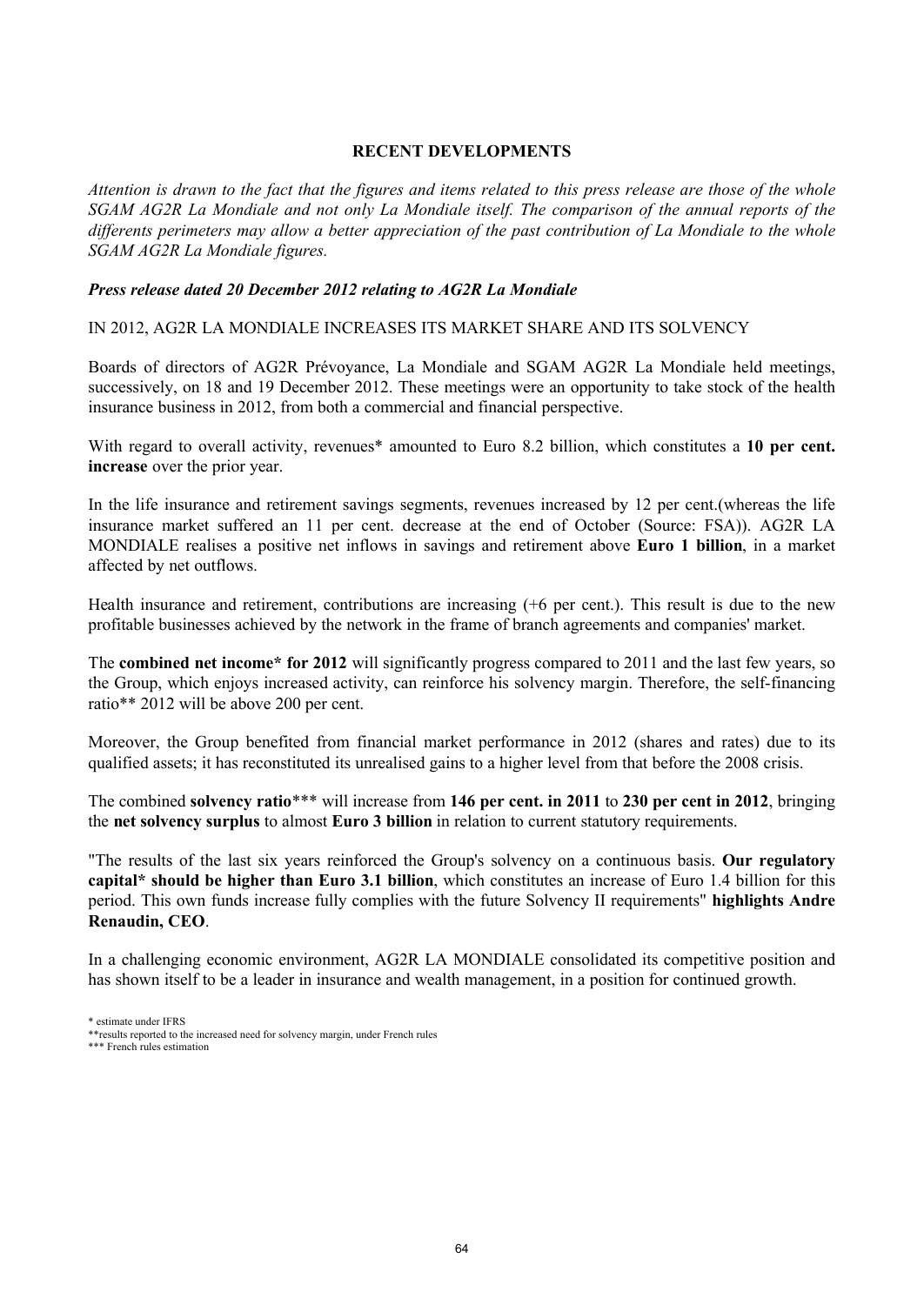# **TAXATION**

*The following is a general description of certain tax considerations relating to the Notes. It does not purport to be a complete analysis of all tax considerations relating to the Notes, whether in France or elsewhere. Prospective purchasers of Notes should consult their own tax advisers as to which countries' tax laws could be relevant to acquiring, holding and disposing of Notes and receiving payments of interest, principal and/or other amounts under the Notes and the consequences of such actions under the tax laws of those countries. This summary is based upon the law as in effect on the date of this Prospectus and is subject to any change in law that may take effect after such date.*

### **EU Savings Directive**

On 3 June 2003, the European Council of Economics and Finance Ministers adopted Directive 2003/48/EC on the taxation of savings income (the **Savings Directive**). Pursuant to the Savings Directive, Member States are required, since 1 July 2005, to provide to the tax authorities of another Member State, inter alia, details of payments of interest within the meaning of the Savings Directive (interest, premium or other debt income) made by a paying agent located within their jurisdiction to, or for the benefit of, an individual resident in that other Member State or to certain limited types of entities established in that other Member State (the **Disclosure of Information Method**).

For these purposes, the term "paying agent" is defined widely and includes in particular any economic operator who is responsible for making interest payments, within the meaning of the Savings Directive, for the immediate benefit of individuals or certain entities.

However, throughout a transitional period, certain Member States (the Grand-Duchy of Luxembourg and Austria), instead of using the Disclosure of Information Method used by other Member States, unless the relevant beneficial owner elects for the Disclosure of Information Method, withhold an amount on interest payments. The rate of such withholding tax is currently 35%.

Such transitional period will end at the end of the first full fiscal year following the later of (i) the date of entry into force of an agreement between the European Community, following a unanimous decision of the European Council, and the last of Switzerland, Liechtenstein, San Marino, Monaco and Andorra, providing for the exchange of information upon request as defined in the OECD Model Agreement on Exchange of Information on Tax Matters released on 18 April 2002 (the **OECD Model Agreement**) with respect to interest payments within the meaning of the Savings Directive, in addition to the simultaneous application by those same countries of a withholding tax on such payments at the rate applicable for the corresponding periods mentioned above and (ii) the date on which the European Council unanimously agrees that the United States of America is committed to exchange of information upon request as defined in the OECD Model Agreement with respect to interest payments within the meaning of the Savings Directive.

A number of non-EU countries and dependent or associated territories have agreed to adopt similar measures (transitional withholding or exchange of information) with effect since 1 July 2005.

The European Commission has proposed certain amendments to the Savings Directive which may, if implemented, amend or broaden the scope of the requirements described above.

### **France**

The descriptions below are intended as a basic summary of certain French withholding tax aspects applicable to holders of Notes who are not concurrently shareholders of the Issuer.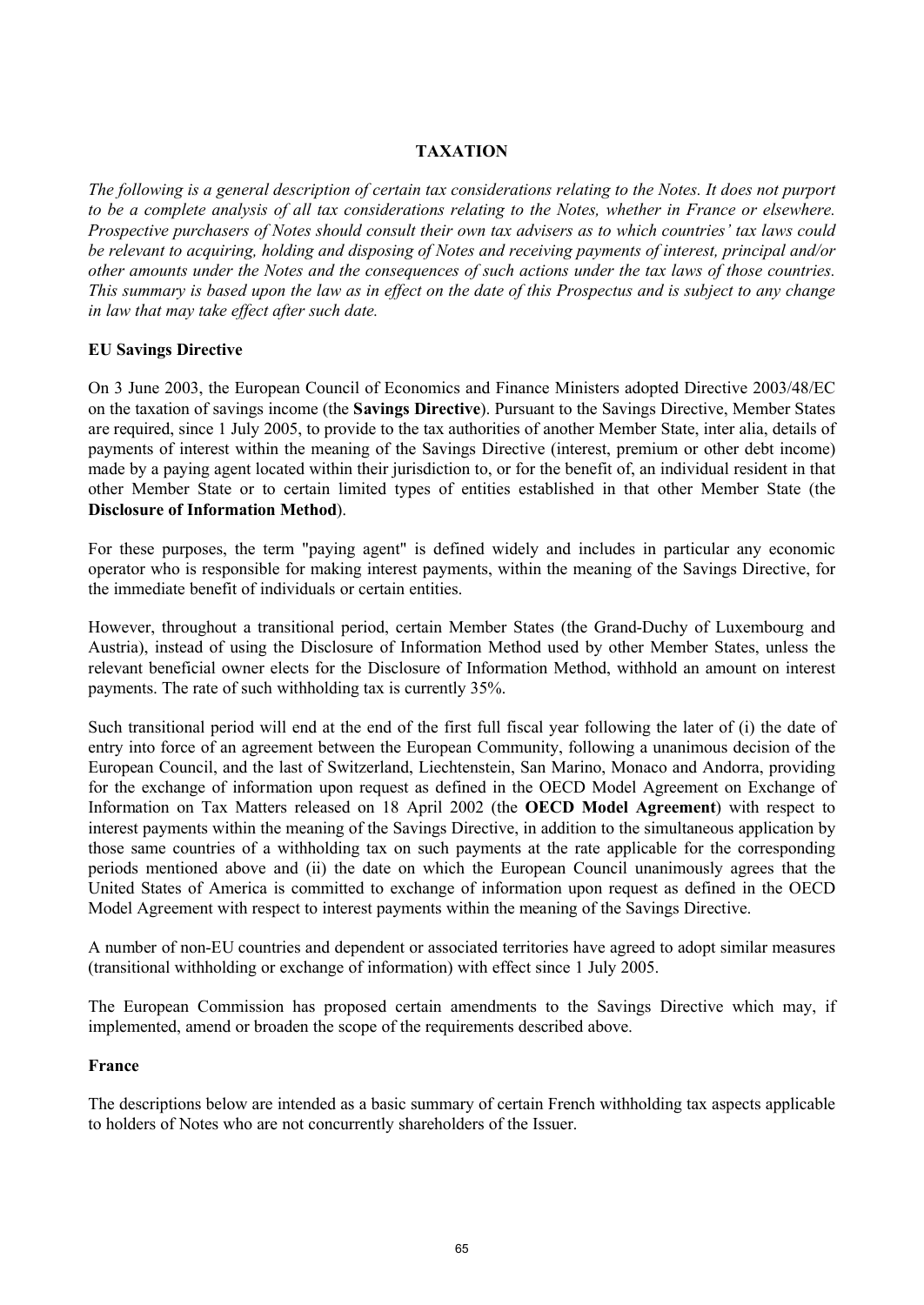# *Withholding Tax*

Following the introduction of the French *loi de finances rectificative pour 2009 n°3* (n°2009-1674 dated 30 December 2009) (the **Law**), payments of interest and other assimilated revenues made by the Issuer with respect to the Notes will not be subject to the withholding tax set out under Article 125 A III of the French *Code général des impôts* unless such payments are made outside France in a non-cooperative State or territory (*Etat ou territoire non coopératif*) within the meaning of Article 238-0 A of the French *Code général des impôts* (a **Non-Cooperative State**). If such payments under the Notes are made in a Non-Cooperative State, a 75% withholding tax will be applicable by virtue of Article 125 A III of the French *Code général des impôts* (subject to certain exceptions and to the more favourable provisions of an applicable double tax treaty).

Furthermore, in application of Article 238 A of the French *Code général des impôts*, interest and other assimilated revenues on such Notes are not deductible from the Issuer's taxable income, if they are paid or accrued to persons established or domiciled in a Non-Cooperative State or paid in such a Non-Cooperative State (the **Deductibility Exclusion**). Under certain conditions, any such non-deductible interest and other revenues may be recharacterised as constructive dividends pursuant to Article 109 of the French *Code général des impôts*, in which case such non-deductible interest and other revenues may be subject to the withholding tax set out under Article 119 *bis* of the French *Code général des impôts*, at a rate of 30% or 75% (subject, if applicable, to the more favourable provisions of a tax treaty).

Notwithstanding the foregoing, the Law provides that neither the 75% withholding tax set out under Article 125 A III of the French *Code général des impôts* nor the Deductibility Exclusion will apply in respect of the Notes if the Issuer can prove that the principal purpose and effect of the issue of the Notes was not that of allowing the payments of interest or other revenues to be made in a Non-Cooperative State (the **Exception**). Pursuant to the *Bulletin Officiel des Finances Publiques-Impôts* BOI-ANNX-000366-20120912 and BOI-ANNX-000364-20120912, the Notes will benefit from the Exception without the Issuer having to provide any proof of the purpose and effect of the issue of the Notes, if the Notes are:

- (i) admitted to trading on a regulated market or on a French or foreign multilateral securities trading system provided that such market or system is not located in a Non-Cooperative State, and the operation of such market is carried out by a market operator or an investment services provider, or by such other similar foreign entity, provided further that such market operator, investment services provider or entity is not located in a Non-Cooperative State; or
- (ii) admitted, at the time of their issue, to the clearing operations of a central depositary or of a securities clearing and delivery and payments systems operator within the meaning of Article L.561-2 of the French *Code monétaire et financier*, or of one or more similar foreign depositaries or operators provided that such depositary or operator is not located in a Non-Cooperative State.

Consequently, payments of interest and other revenues made by the Issuer under the Notes are not subject to the 75% withholding tax set out under Article 125 A III of the French *Code général des impôts* and the Deductibility Exclusion does not apply to such payments.

Pursuant to Article 9 of the 2013 Finance Law *(loi de finances pour 2013*, n° 2012-1509 du 29 December 2012) subject to certain limited exceptions, interest and other revenues received as from 1 January 2013 by individuals who are fiscally domiciled (*domiciliés fiscalement*) in France are subject to a 24% withholding tax, which is deductible from their personal income tax liability in respect of the year in which the payment has been made. Social contributions (CSG, CRDS and other related contributions) are also levied by way of withholding tax at an aggregate rate of 15.5% on interest and similar revenues paid to individuals who are fiscally domiciled (*domiciliés fiscalement*) in France.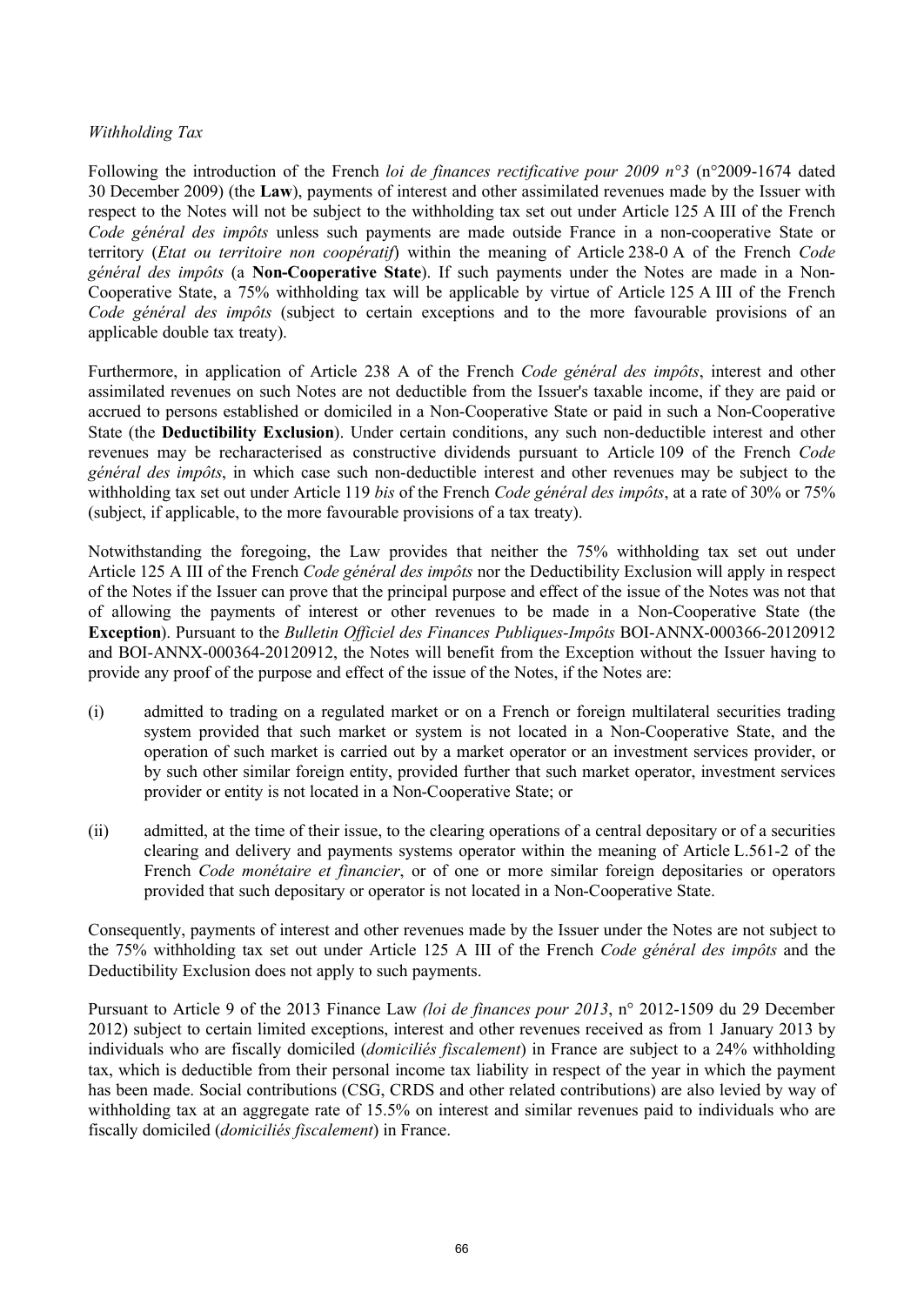# *EU Savings Directive*

The Savings Directive has been implemented into French law under Article 242 *ter* of the French *Code général des impôts*, which imposes on paying agents based in France an obligation to report to the French tax authorities certain information with respect to interest payments made to beneficial owners domiciled in another Member State, including, among other things, the identity and address of the beneficial owner and a detailed list of the different categories of interest paid to that beneficial owner.

# **United States of America**

# **U.S. Foreign Account Tax Compliance Act**

Sections 1471 through 1474 of the U.S. Internal Revenue Code of 1986 (**FATCA**) impose a new reporting regime and potentially a 30% withholding tax with respect to certain payments to (i) any non-U.S. financial institution (a "foreign financial institution", or **FFI** (as defined by FATCA)) that does not become a **Participating FFI** by entering into an agreement with the U.S. Internal Revenue Service (**IRS**) to provide the IRS with certain information in respect of its account holders and investors or is not otherwise exempt from or in deemed compliance with FATCA and (ii) any investor (unless otherwise exempt from FATCA) that does not provide information sufficient to determine whether the investor is a U.S. person or should otherwise be treated as holding a "United States account" of the Participating FFI (a **Recalcitrant Holder**). The Issuer is classified as an FFI.

The new withholding regime will be phased in beginning 1 January 2014 for payments from sources within the United States and will apply to "**foreign passthru payments**" (a term not yet defined) no earlier than 1 January 2017.

The United States and a number of other jurisdictions have announced their intention to negotiate intergovernmental agreements to facilitate the implementation of FATCA (each, an **IGA**). Pursuant to FATCA and the "Model 1" and "Model 2" IGAs released by the United States, an FFI in an IGA signatory country could be treated as a **Reporting FI** not subject to withholding under FATCA on any payments it receives. Further, an FFI in a Model 1 IGA jurisdiction would not be required to withhold under FATCA or an IGA (or any law implementing an IGA) (any such withholding being **FATCA Withholding**) from payments it makes (unless it has agreed to do so under the U.S. "qualified intermediary," "withholding foreign partnership," or "withholding foreign trust" regimes). The Model 2 IGA leaves open the possibility that a Reporting FI might in the future be required to withhold as a Participating FFI on foreign passthru payments and payments that it makes to Recalcitrant Holders. Under each Model IGA, a Reporting FI would still be required to report certain information in respect of its account holders and investors to its home government or to the IRS. The United States and France have announced an intention to enter into an agreement (a **US-France IGA**).

The Issuer expects to be treated as a Reporting FI pursuant to a US-France IGA and does not anticipate being obliged to deduct any FATCA Withholding on payments it makes. There can be no assurance, however, that the Issuer will be treated as a Reporting FI, or that it would in the future not be required to deduct FATCA Withholding from payments it makes. Accordingly, the Issuer and financial institutions through which payments on the Notes are made may be required to withhold FATCA Withholding if (i) any FFI through or to which payment on such Notes is made is not a Participating FFI, a Reporting FI, or otherwise exempt from or in deemed compliance with FATCA or (ii) an investor is a Recalcitrant Holder.

If an amount in respect of FATCA Withholding were to be deducted or withheld from interest, principal or other payments made in respect of the Notes, neither the Issuer nor any paying agent nor any other person would, pursuant to the conditions of the Notes, be required to pay additional amounts as a result of the deduction or withholding. As a result, investors may receive less interest or principal than expected.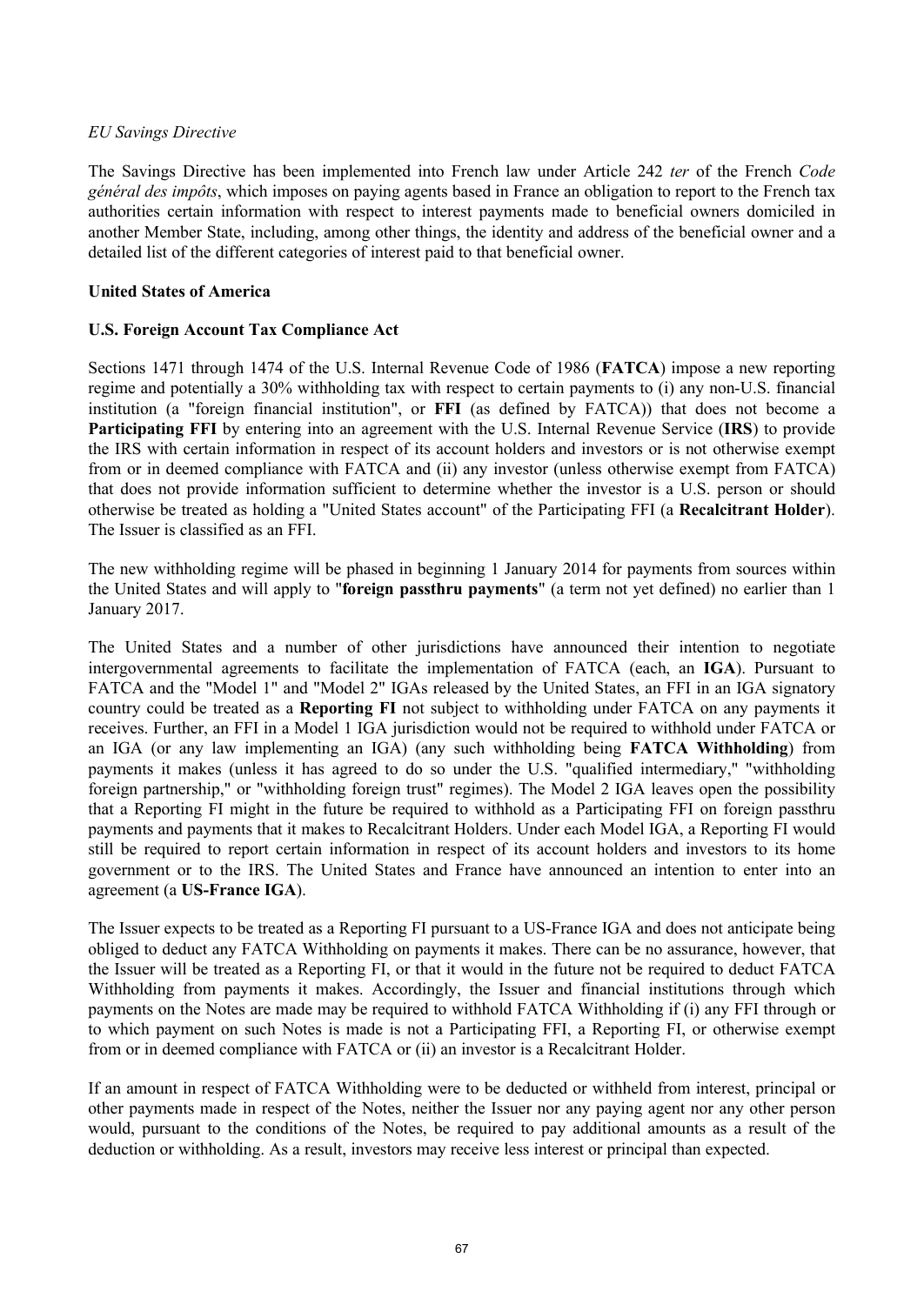**FATCA is particularly complex and its application is uncertain at this time. The above description is based in part on regulations, official guidance and model IGAs, all of which are subject to change or may be implemented in a materially different form.** 

**TO ENSURE COMPLIANCE WITH IRS CIRCULAR 230, EACH TAXPAYER IS HEREBY NOTIFIED THAT: (A) ANY TAX DISCUSSION HEREIN IS NOT INTENDED OR WRITTEN TO BE USED, AND CANNOT BE USED BY THE TAXPAYER FOR THE PURPOSE OF AVOIDING U.S. FEDERAL INCOME TAX PENALTIES THAT MAY BE IMPOSED ON THE TAXPAYER; (B) ANY SUCH TAX DISCUSSION WAS WRITTEN TO SUPPORT THE PROMOTION OR MARKETING OF THE TRANSACTIONS OR MATTERS ADDRESSED HEREIN; AND (C) THE TAXPAYER SHOULD SEEK ADVICE BASED ON THE TAXPAYER'S PARTICULAR CIRCUMSTANCES FROM AN INDEPENDENT TAX ADVISER.**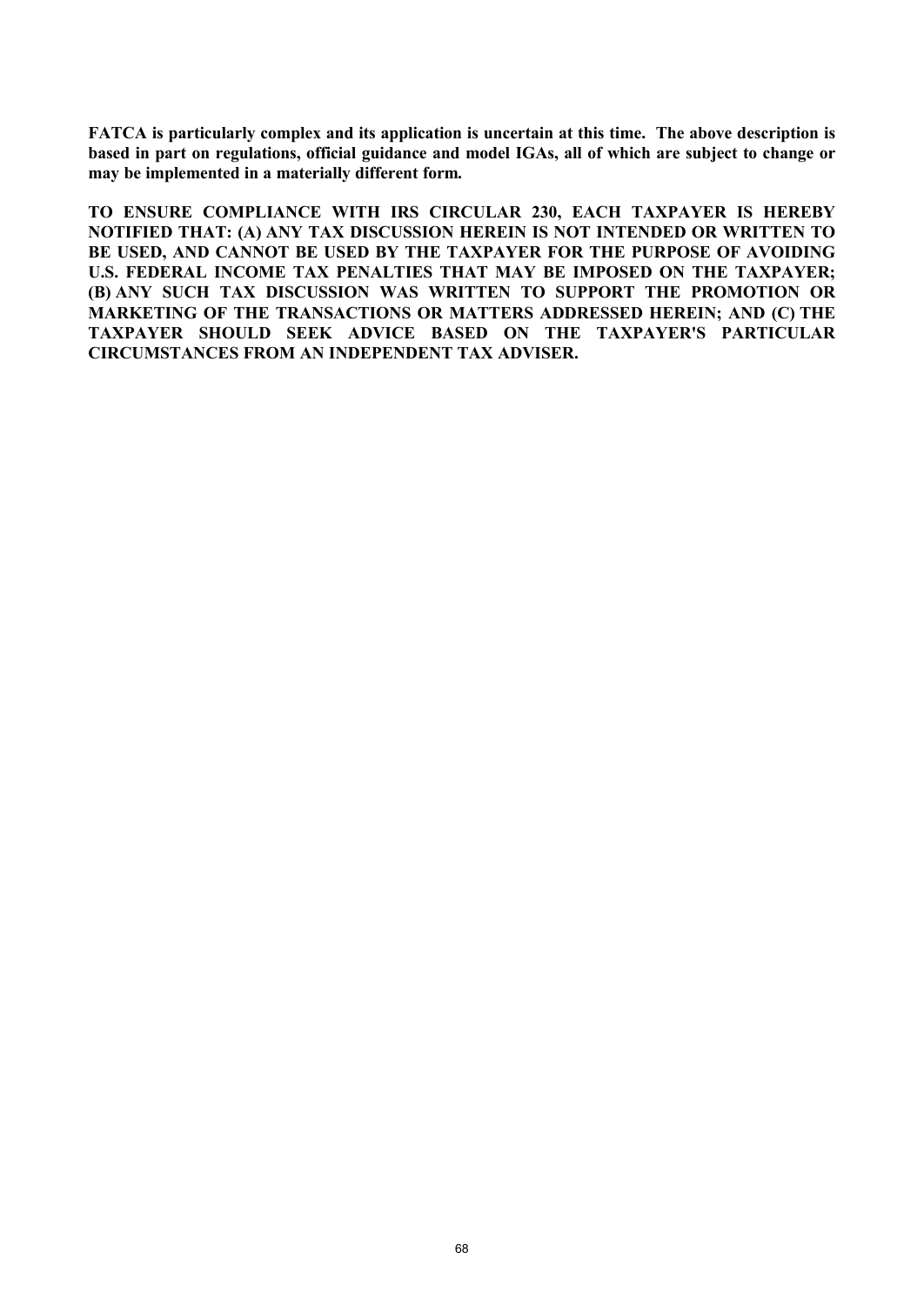### **SUBSCRIPTION AND SALE**

### **Subscription Agreement**

Deutsche Bank AG, London Branch, HSBC Bank plc (the **Global Co-ordinators and Structuring Arrangers**) and BNP Paribas(together with the Global Co-ordinators and Structuring Arrangers, the **Joint Lead Managers**) have entered into a Subscription Agreement dated 19 April 2013 (the **Subscription Agreement**) according to which the Joint Lead Managers have jointly and severally agreed with the Issuer, subject to the satisfaction of certain conditions, to subscribe for the Notes at an issue price equal to 100 per cent. of the principal amount of the Notes. In addition, the Issuer will pay certain costs incurred by it and the Joint Lead Managers in connection with the issue of the Notes.

The Joint Lead Managers are entitled to terminate the Subscription Agreement in certain circumstances prior to the issue of the Notes. The Issuer has agreed to indemnify the Joint Lead Managers against certain liabilities in connection with the offer and sale of the Notes.

The Issuer and the Joint Lead Managers have agreed that commissions may be payable to certain third party intermediaries on the principal amount of their purchase in connection with the initial sale and distribution of the Notes.

### **Selling Restrictions for the jurisdictions outside the European Economic Area**

# **United States**

The Notes have not been and will not be registered under the United States Securities Act of 1933, as amended (the **Securities Act**), or with any securities regulatory authority of any state or other jurisdiction of the U.S., and may not be offered or sold within the United States, or to, or for the account or benefit of, U.S. persons except in certain transactions exempt from the registration requirements of the Securities Act and in compliance with any applicable state securities laws. Terms used in this paragraph have the meanings given to them by Regulation S under the Securities Act (**Regulation S**).

Each Joint Lead Manager has agreed that it has not offered or sold, and will not offer or sell, the Notes (i) as part of their distribution at any time or (ii) otherwise until 40 days after completion of the distribution of the Notes as determined, and certified to the Issuer by the Lead Manager, within the United States or to, or for the account or benefit of, U.S. persons, and it will have sent to each distributor or dealer to which it sells Notes during the distribution compliance period a confirmation or other notice setting out the restrictions on offers and sales of the Notes within the United States or to, or for the account or benefit of, U.S. persons. Terms used in the preceding sentence have the meanings given to them by Regulation S.

The Notes are being offered and sold outside the United States to non-U.S. persons in compliance with Regulation S.

In addition, until 40 days after the commencement of the offering of the Notes, an offer or sale of Notes within the United States by any dealer (whether or not participating in the offering) may violate the registration requirements of the Securities Act.

### **Hong-Kong**

Each Joint Lead Manager has represented and agreed that:

(i) it has not offered or sold and will not offer or sell in Hong Kong, by means of any document, any Notes (except for Notes which are a "structured product" as defined in the Securities and Futures Ordinance (Cap. 571) of Hong Kong) other than (i) to "professional investors" as defined in the Securities and Futures Ordinance and any rules made under that Ordinance or (ii) in other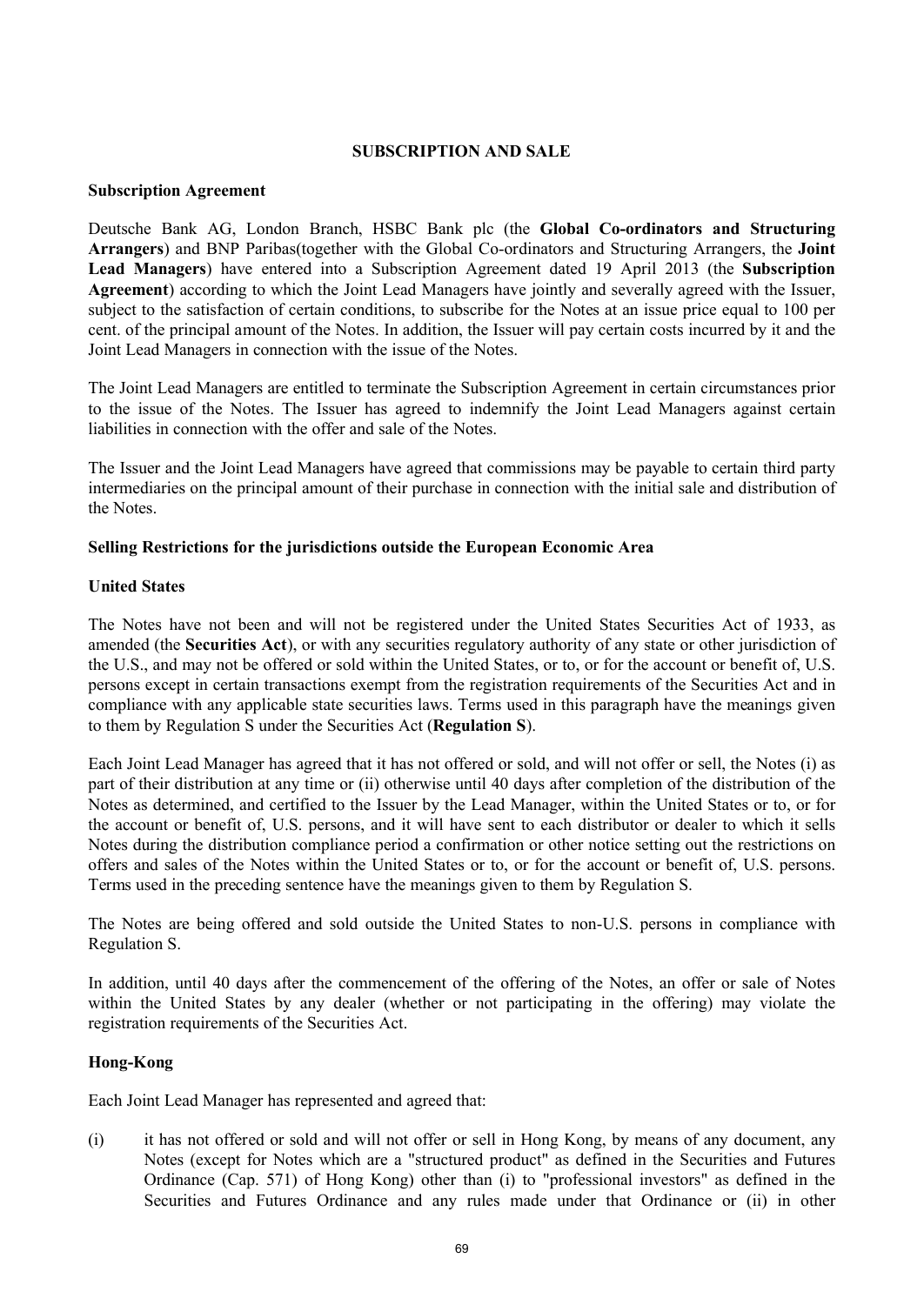circumstances which do not result in the document being a "prospectus" as defined in the Companies Ordinance (Cap. 32) of Hong Kong or which do not constitute an offer to the public within the meaning of that Ordinance; and

(ii) it has not issued or had in its possession for the purposes of issue, and will not issue or have in its possession for the purposes of issue, whether in Hong Kong or elsewhere, any advertisement, invitation or document relating to the Notes, which is directed at, or the contents of which are likely to be accessed or read by, the public of Hong Kong (except if permitted to do so under the securities laws of Hong Kong) other than with respect to Notes which are or are intended to be disposed of only to persons outside Hong Kong or only to "professional investors" as defined in the Securities and Futures Ordinance and any rules made under that Ordinance.

#### **Singapore**

Each Joint Lead Manager has acknowledged that this Prospectus has not been registered as a prospectus with the Monetary Authority of Singapore. Accordingly, each Joint Lead Manager has represented, warranted and agreed that it has not offered or sold any Notes or caused the Notes to be made the subject of an invitation for subscription or purchase and will not offer or sell any Notes or cause the Notes to be made the subject of an invitation for subscription or purchase, and has not circulated or distributed, nor will it circulate or distribute, this Prospectus or any other document or material in connection with the offer or sale, or invitation for subscription or purchase, of the Notes, whether directly or indirectly, to persons in Singapore other than (i) to an institutional investor under Section 274 of the Securities and Futures Act, Chapter 289 of Singapore (the **SFA**), (ii) to a relevant person pursuant to Section 275(1), or to any person pursuant to Section 275(1A), and in accordance with the conditions specified in Section 275, of the SFA or (iii) otherwise pursuant to, and in accordance with the conditions of, any other applicable provision of the SFA.

Where the Notes are subscribed or purchased under Section 275 of the SFA by a relevant person which is:

- (a) a corporation (which is not an accredited investor (as defined in Section 4A of the SFA)) the sole business of which is to hold investments and the entire share capital of which is owned by one or more individuals, each of whom is an accredited investor; or
- (b) a trust (where the trustee is not an accredited investor) whose sole purpose is to hold investments and each beneficiary of the trust is an individual who is an accredited investor,

securities (as defined in Section 239(1) of the SFA) of that corporation or the beneficiaries' rights and interest (howsoever described) in that trust shall not be transferred within six months after that corporation or that trust has acquired the Notes pursuant to an offer made under Section 275 of the SFA except:

- (i) to an institutional investor or to a relevant person defined in Section 275(2) of the SFA, or to any person arising from an offer referred to in Section 275(1A) or Section 276(4)(i)(B) of the SFA;
- (ii) where no consideration is or will be given for the transfer;
- (iii) where the transfer is by operation of law; or
- (iv) as specified in Section 276(7) of the SFA.

#### **Switzerland**

This document is not intended to constitute an offer or solicitation to purchase or invest in the Notes described herein. The Notes may not be publicly offered, sold or advertised, directly or indirectly, in, into or from Switzerland and will not be listed on the SIX Swiss Exchange or on any other exchange or regulated trading facility in Switzerland. Neither this Prospectus nor any other offering or marketing material relating to the Notes constitutes a prospectus as such term is understood pursuant to article 652a or article 1156 of the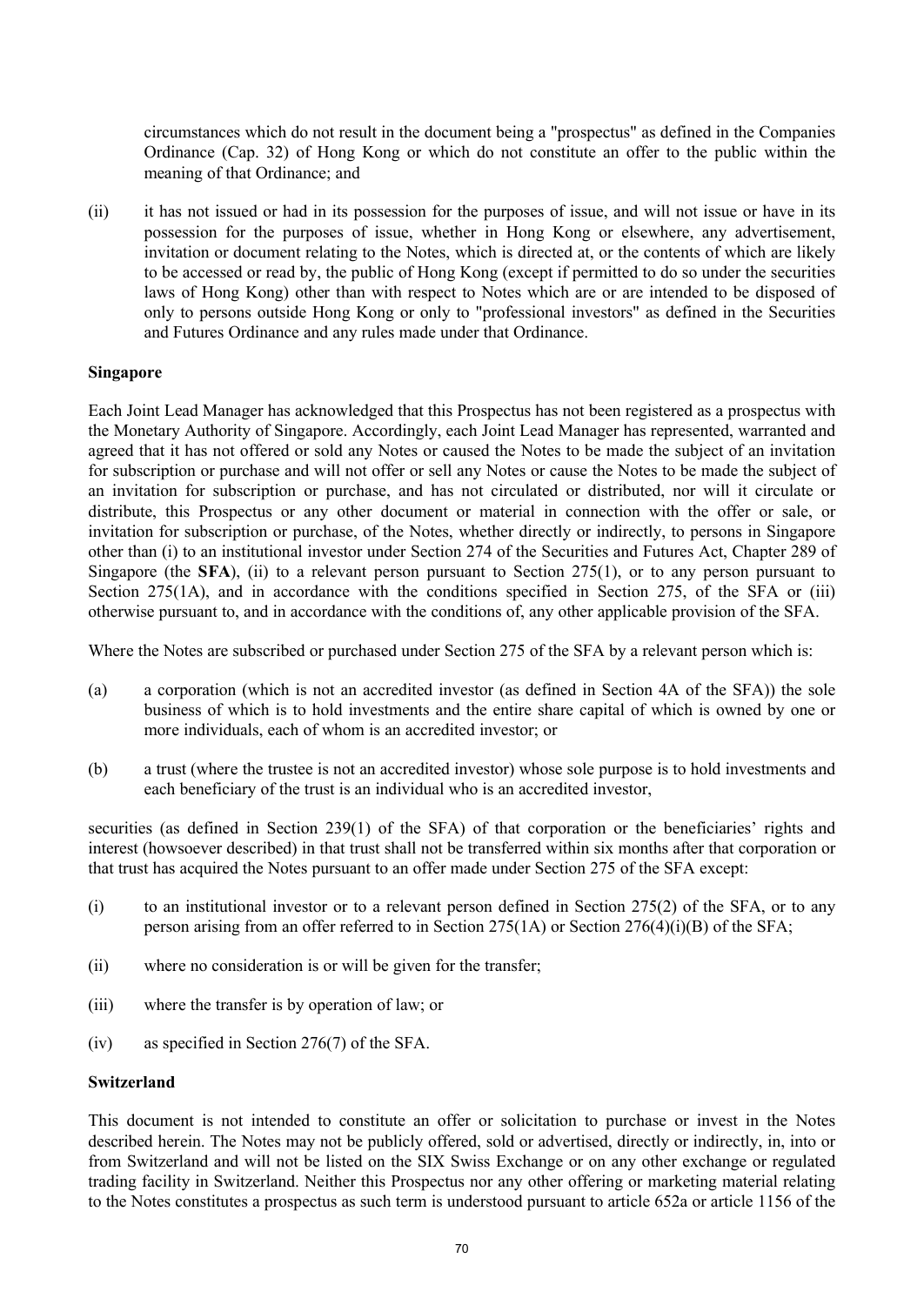Swiss Code of Obligations or a listing prospectus within the meaning of the listing rules of the SIX Swiss Exchange or any other regulated trading facility in Switzerland and neither this Prospectus nor any other offering or marketing material relating to the Notes may be publicly distributed or otherwise made publicly available in Switzerland.

# **Selling Restrictions for the jurisdictions inside the European Economic Area**

# **Public Offer Selling Restriction under the Prospectus Directive**

In relation to each Member State of the European Economic Area that has implemented the Prospectus Directive (each a **Relevant Member State**), each Joint Lead Manager has represented and agreed that with effect from and including the date on which the Prospectus Directive is implemented in that Relevant Member State (the **Relevant Implementation Date**) it has not made and will not make an offer of Notes which are the subject of the offering contemplated by the Prospectus to the public in that Relevant Member State except that it may with effect from and including the Relevant Implementation Date, make an offer of Notes to the public in that Relevant Member State:

- (a) at any time to any legal entity which is a qualified investor as defined in the Prospectus Directive;
- (b) at any time to fewer than 100 or, if the Relevant Member State has implemented the relevant provision of the 2010 PD Amending Directive, 150, natural or legal persons (other than qualified investors as defined in the Prospectus Directive) subject to obtaining the prior consent of the Joint Lead Managers; or
- (c) at any time in any other circumstances falling within Article 3(2) of the Prospectus Directive,

provided that no such offer of Notes referred to in paragraphs (a) to (c) above shall require the Issuer or any Joint Lead Manager to publish a prospectus pursuant to Article 3 of the Prospectus Directive or supplement a prospectus pursuant to Article 16 of the Prospectus Directive.

For the purposes of this provision, the expression an "offer of Notes to the public" in relation to any Notes in any Relevant Member State means the communication in any form and by any means of sufficient information on the terms of the offer and the Notes to be offered so as to enable an investor to decide to purchase or subscribe the Notes, as the same may be varied in that Member State by any measure implementing the Prospectus Directive in that Member State and the expression "Prospectus Directive" means Directive 2003/71/EC (and amendments thereto, including the 2010 PD Amending Directive, to the extent implemented in the Relevant Member State) and includes any relevant implementing measure in each Relevant Member State and the expression "2010 PD Amending Directive" means Directive 2010/73/EC.

# **United Kingdom**

Each Joint Lead Manager has represented and agreed that:

- (a) it has only communicated or caused to be communicated and will only communicate or cause to be communicated an invitation or inducement to engage in investment activity (within the meaning of Section 21 of the Financial Services and Markets Act 2000 (the FSMA)) received by it in connection with the issue or sale of the Notes in circumstances in which Section 21(1) of the FSMA does not apply to the Issuer; and
- (b) it has complied and will comply with all applicable provisions of the FSMA with respect to anything done by it in relation to the Notes in, from or otherwise involving the United Kingdom.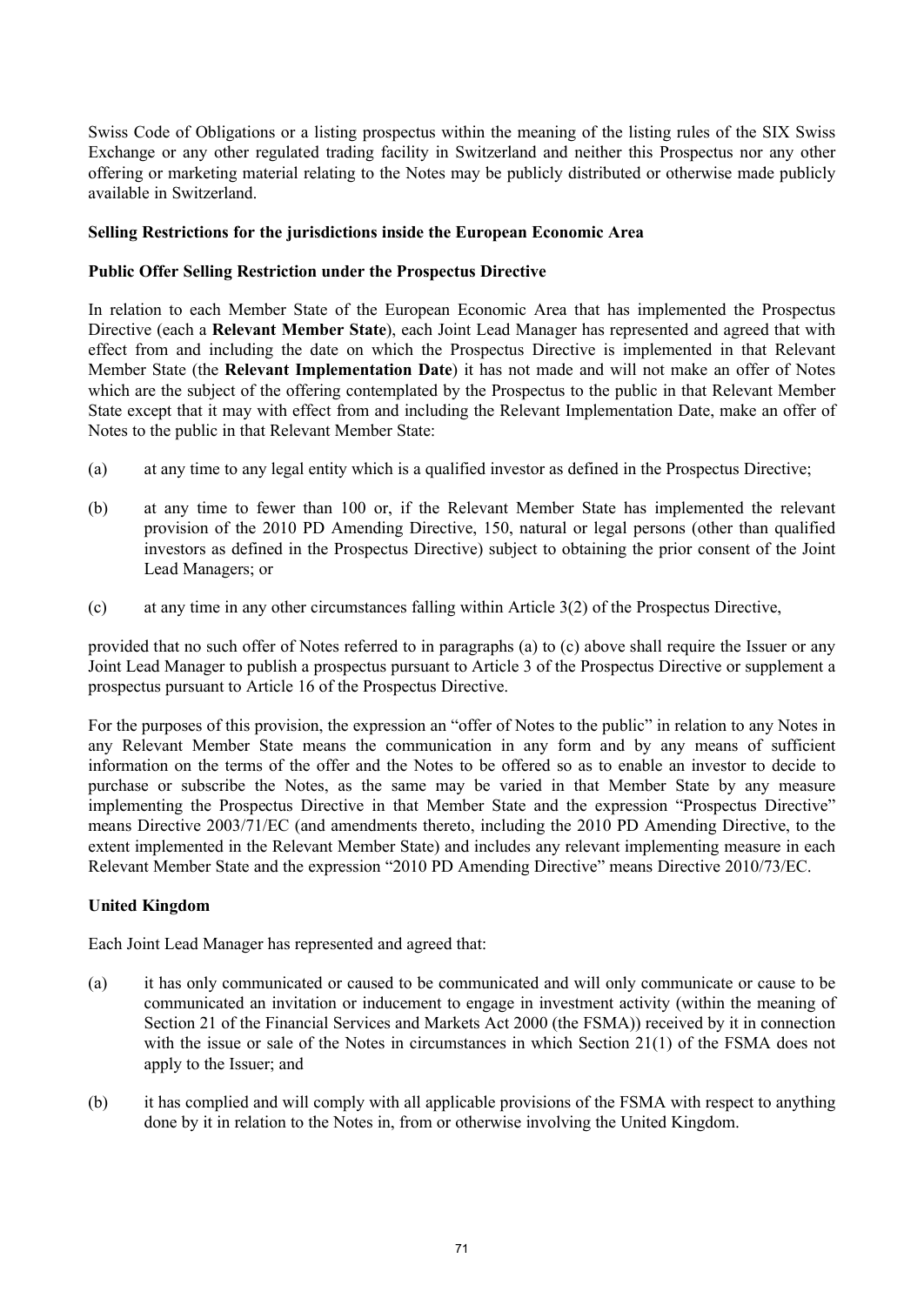# **France**

Each of the Joint Lead Managers has represented and agreed that (in connection with the initial distribution of the Notes only) it has not offered or sold and will not offer or sell, directly or indirectly, any Notes to the public in France and it has not distributed or caused to be distributed and will not distribute or cause to be distributed to the public in France, the Prospectus or any other offering material relating to the Notes and such offers, sales and distributions have been and will be made in France only to (a) persons providing investment services relating to portfolio management for the account of third parties (*personnes fournissant le service d'investissement de gestion de portefeuille pour compte de tiers*), and/or (b) qualified investors (*investisseurs qualifiés*), other than individuals, acting for their own account, as defined in, and in accordance with, Articles L.411-1, L.411-2 and D.411-1 of the French *Code monétaire et financier*.

# **Italy**

The offering of the Notes has not been registered with CONSOB (the Italian Securities Exchange Commission) pursuant to Italian securities legislation and, accordingly, no Notes may be offered, sold or delivered, nor may copies of the Prospectus or of any other document relating to the Notes be distributed in the Republic of Italy, except:

- (a) to qualified investors (*investitori qualificati*), as defined in Article 100 of Legislative Decree No. 58 of 24 February 1998 as amended (the "Financial Services Act") and the relevant implementing CONSOB regulations, as amended from time to time, and in Article 2 of Directive No. 2003/71/EC of 4 November 2003 as amended; or
- (b) in circumstances which are exempted from the rules on solicitation of investments pursuant to Article 100 of the Financial Services Act and Article 33, first paragraph, of CONSOB Regulation No. 11971 of 14 May 1999, as amended (Regulation No. 11971).

Any offer, sale or delivery of the Notes or distribution of copies of the Prospectus or any other document relating to the Notes in the Republic of Italy under (A) or (B) above must be:

- (i) made by an investment firm, bank or financial intermediary permitted to conduct such activities in the Republic of Italy in accordance with the Financial Services Act, CONSOB Regulation No. 16190 of 29 October 2007 (as amended from time to time) and Legislative Decree No. 385 of 1 September 1993 as amended;
- (ii) in compliance with Article 129 of the Banking Act, as amended, and the implementing guidelines of the Bank of Italy, as amended from time to time, pursuant to which the Bank of Italy may request information on the issue or the offer of securities in the Republic of Italy; and
- (iii) in compliance with any other applicable laws and regulations or requirement imposed by CONSOB or other Italian authority.

*Please note that in accordance with Article 100-bis of the Financial Services Act, where no exemption from the rules on public offerings applies under (i) and (ii) above, the subsequent distribution of the Notes on the secondary market in Italy must be made in compliance with the public offer and the prospectus requirement rules provided under the Financial Services Act and Regulation No. 11971. Failure to comply with such rules may result in the sale of such Notes being declared null and void and in the liability of the intermediary transferring the financial instruments for any damages suffered by the investors.*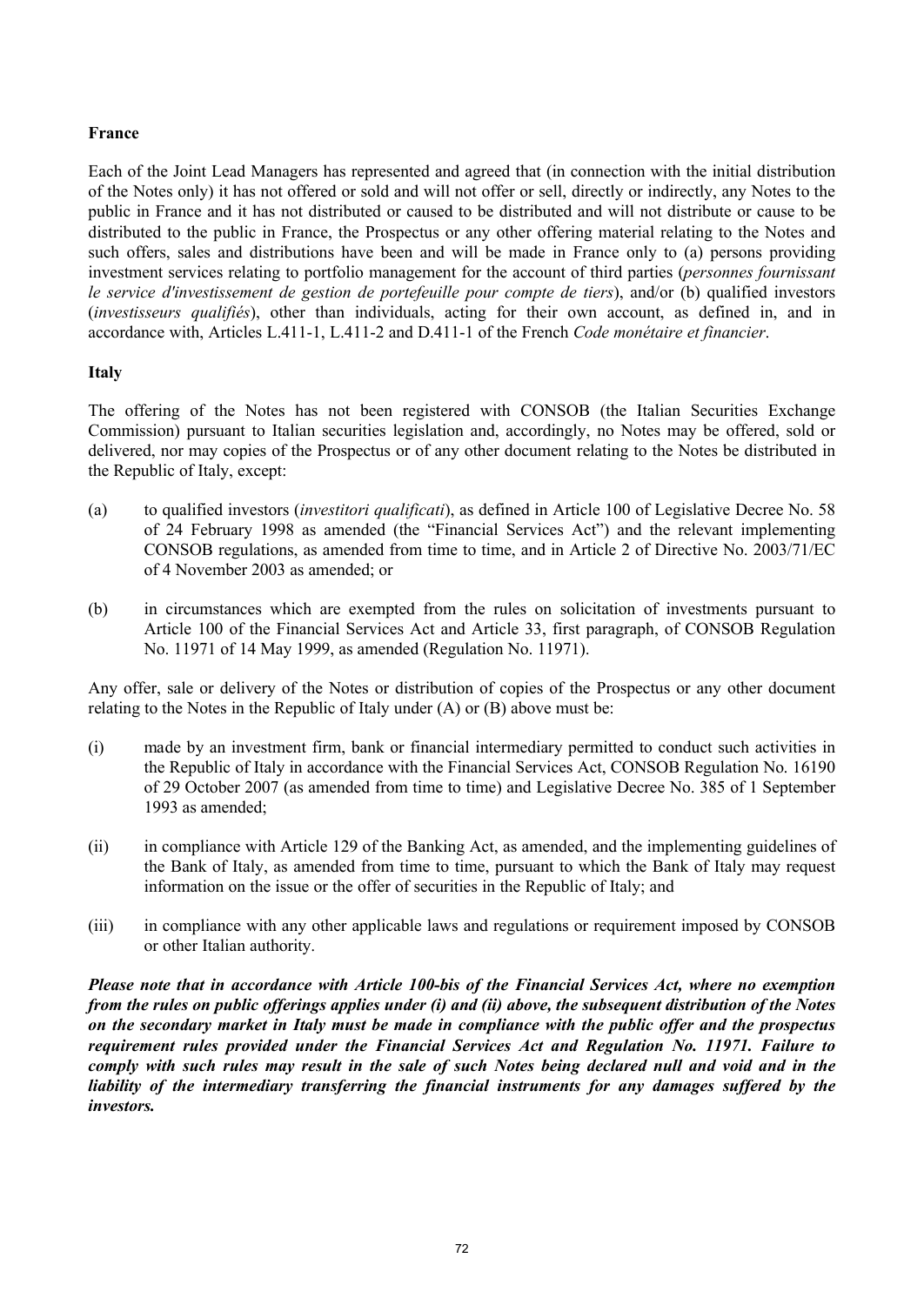# **General**

No action has been taken in any jurisdiction that would permit an offer to the public of any of the Notes. Neither the Issuer nor any of the Joint Lead Managers represents that Notes may at any time lawfully be resold in compliance with any applicable registration or other requirements in any jurisdiction, or pursuant to any exemption available thereunder, or assumes any responsibility for facilitating such resale.

Each Joint Lead Manager has agreed that it will (to the best of its knowledge and belief) comply with all relevant laws, regulations and directives in each jurisdiction in which it purchases, offers, sells or delivers Notes or has in its possession or distributes this Prospectus or any other offering material relating to the Notes and obtain any consent, approval or permission required for the purchase, offer or sale of the Notes under the laws and regulations in force in any jurisdiction in which it makes such purchase, offer or sale and none of the Issuer or any Joint Lead Manager shall have responsibility therefore.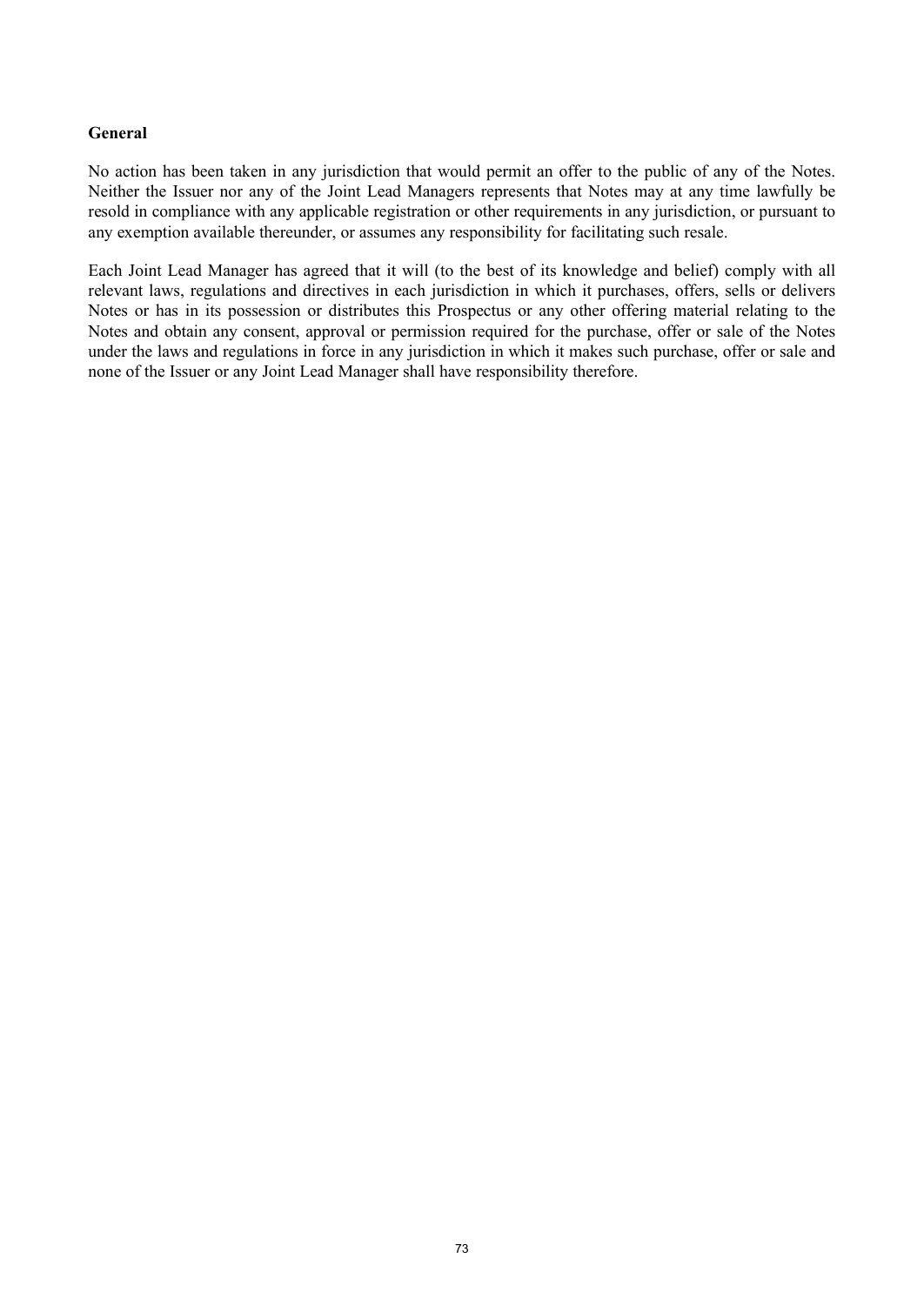#### **GENERAL INFORMATION**

- (1) Listing and admission to trading: Application has been made to the AMF to approve this document as a prospectus and this Prospectus has received visa n°13-171 from the AMF on 19 April 2013. Application has been made for the Notes to be listed on, and admitted to trading on the regulated market (within the meaning of Directive 2004/39/EC) of Euronext Paris.
- (2) Corporate authorisations: The Issuer has obtained all necessary corporate and other consents, approvals and authorisations in the Republic of France in connection with the issue of the Notes.

The issue of the Notes has been authorised by the shareholders general meeting dated 1 June 2012 and the resolutions of the *Conseil d'administration* of the Issuer, on 17 April 2013.

- (3) Trend information: Except as disclosed in this Prospectus, there has been no material adverse change in the prospects of the Issuer or the Group since 31 December 2011 being the date of its last published audited financial statements.
- (4) Significant change in the Issuer's and the Group's financial or trading position: Except as disclosed in this Prospectus, there has been no significant change in the financial or trading position of the Issuer or the Group since 31 December 2011 being the end of the last financial period for which interim financial information has been published.
- (5) Legal and arbitration proceedings: Except as disclosed in this Prospectus, there has been no governmental, legal or arbitration proceedings (including any such proceedings which are pending or threatened of which the Issuer is aware) during the period 12 months immediately preceding the date of this Prospectus which have had in the recent past a significant effect on the Issuer's or the Group's financial position or profitability.
- (6) Clearing and settlement: The Notes have been accepted for clearance through Euroclear and Clearstream, Luxembourg. The International Securities Identification Number (ISIN) for the Notes is XS0919401751. The Common Code for the Notes is 091940175.

The address of Euroclear is Euroclear Bank SA/NV, 1 boulevard du Roi Albert II, B-1210 Brussels and the address of Clearstream, Luxembourg is Clearstream Banking, 42 avenue JF Kennedy, L-1855 Luxembourg.

(7) Auditors: The statutory auditors of the Issuer are KPMG Audit, Département de KPMG S.A. and Deloitte & Associés.

KPMG Audit, Département de KPMG S.A. and Deloitte & Associés have audited and rendered an unqualified report on the consolidated financial statements of the Issuer for the financial year ended 31 December 2010 and 31 December 2011.

KPMG Audit, Département de KPMG S.A. and Deloitte & Associés are members of the professional body *compagnie régionale des commissaires aux comptes de Versailles* and are regulated by the *Haut Conseil du Commissariat aux Comptes*.

- (8) Expenses: The estimated costs for the admission to trading of the Notes are  $\epsilon$ 17,500.
- (9) Yield: The yield in respect of the Notes from the issue date to the First Call Date is 7.625 per cent. per annum and is calculated on the basis of the issue price of the Notes.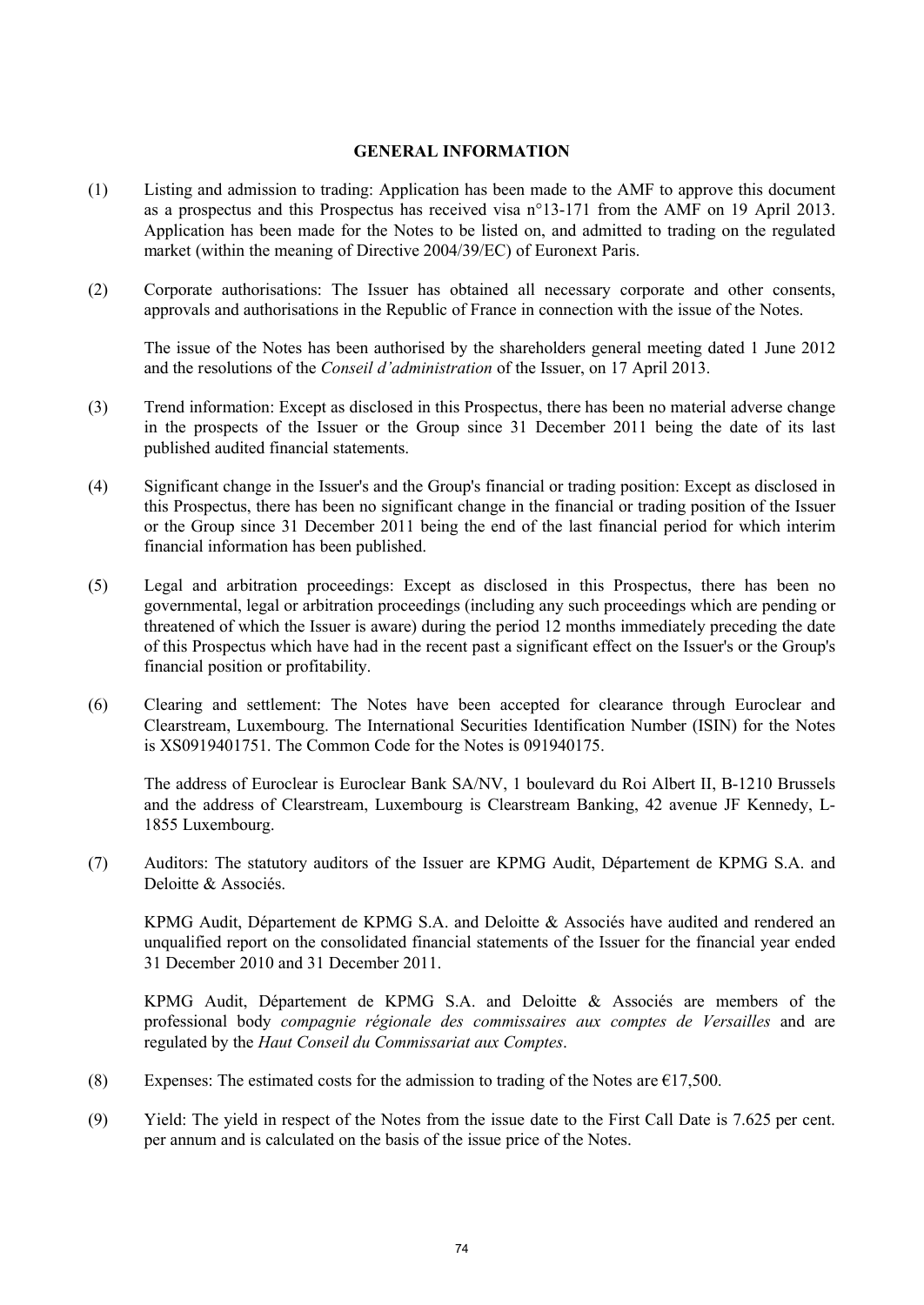(10) Interest of natural and legal persons involved in the issue: As far as the Issuer is aware, no person involved in the issue of the Notes has an interest material to the issue. The Managers are paid commissions in relation to the issue of the Notes. Any such Manager and its affiliates may also have engaged, and may in the future engage, in investment banking and/or commercial banking transactions with, and may perform other services for, the Issuer and its affiliates in the ordinary course of business.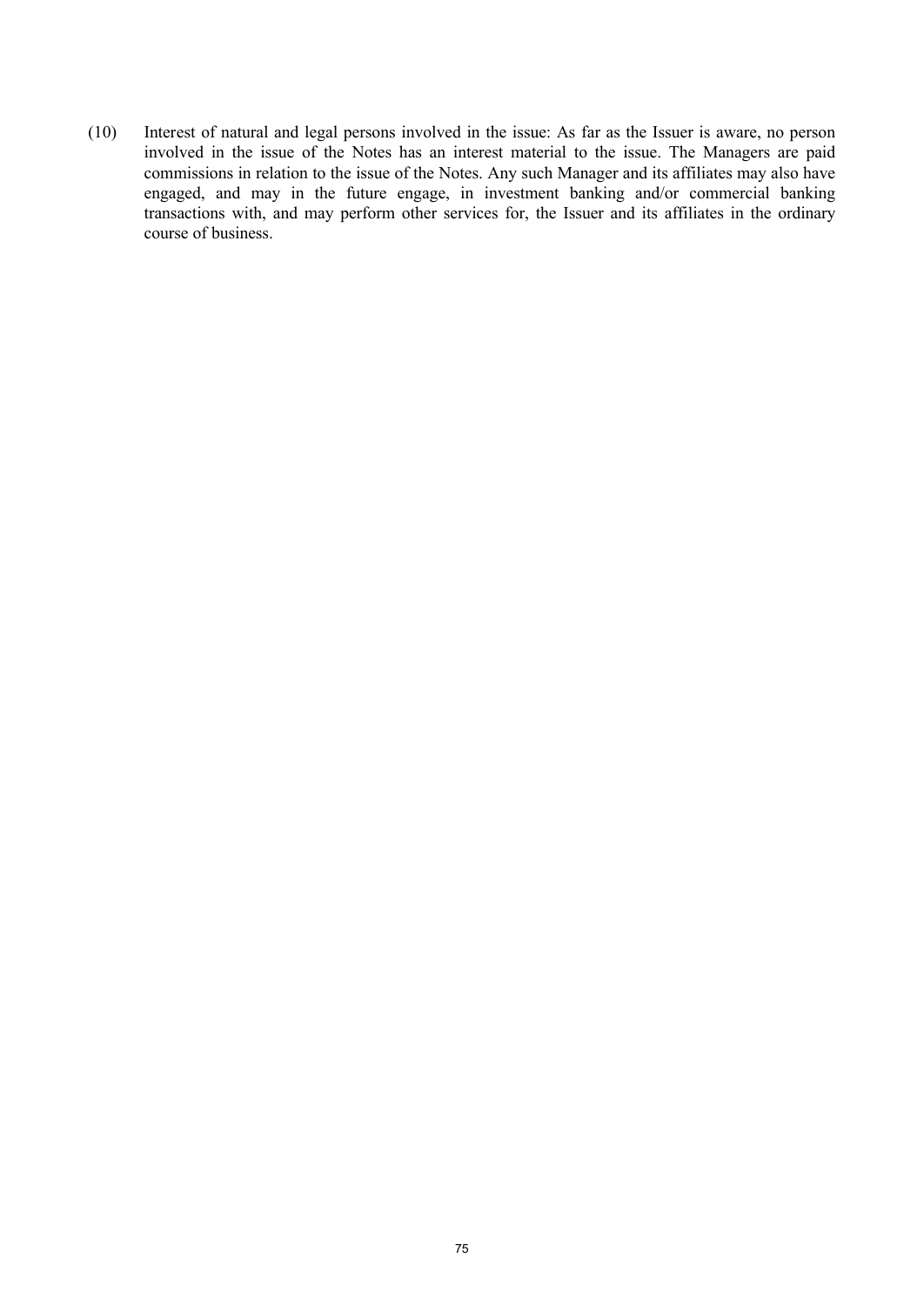## **PERSONS RESPONSIBLE FOR THE INFORMATION CONTAINED IN THE PROSPECTUS**

I declare, after taking all reasonable measures for this purpose and to the best of my knowledge, that the information contained in this Prospectus is in accordance with the facts and that it makes no omission likely to affect its import.

# **LA MONDIALE**

32, avenue Emile Zola Mons-En-Baroeul 59896 Lille Cedex 9 France Duly represented by: Sylvain de Forges (*Directeur général délégué*)

Made in Paris, on 19 April 2013



# *Autorité des marchés financiers*

In accordance with Articles L. 412-1 and L. 621-8 of the French *Code monétaire et financier* and with the General Regulations (*Réglement Général*) of the *Autorité des marchés financiers* (the **AMF**), in particular Articles 211-1 to 216-1, the AMF has granted to this Prospectus the visa no. 13-171 on 19 April 2013. This document was prepared by the Issuer and its signatories assume responsibility for it. In accordance with Article L. 621-8-1-I of the French *Code monétaire et financier*, the visa was granted following an examination by the AMF of "whether the document is complete and comprehensible, and whether the information it contains is coherent". It does not imply any approval of the opportunity of the operation or authentication of the accounting and financial data set out in it.